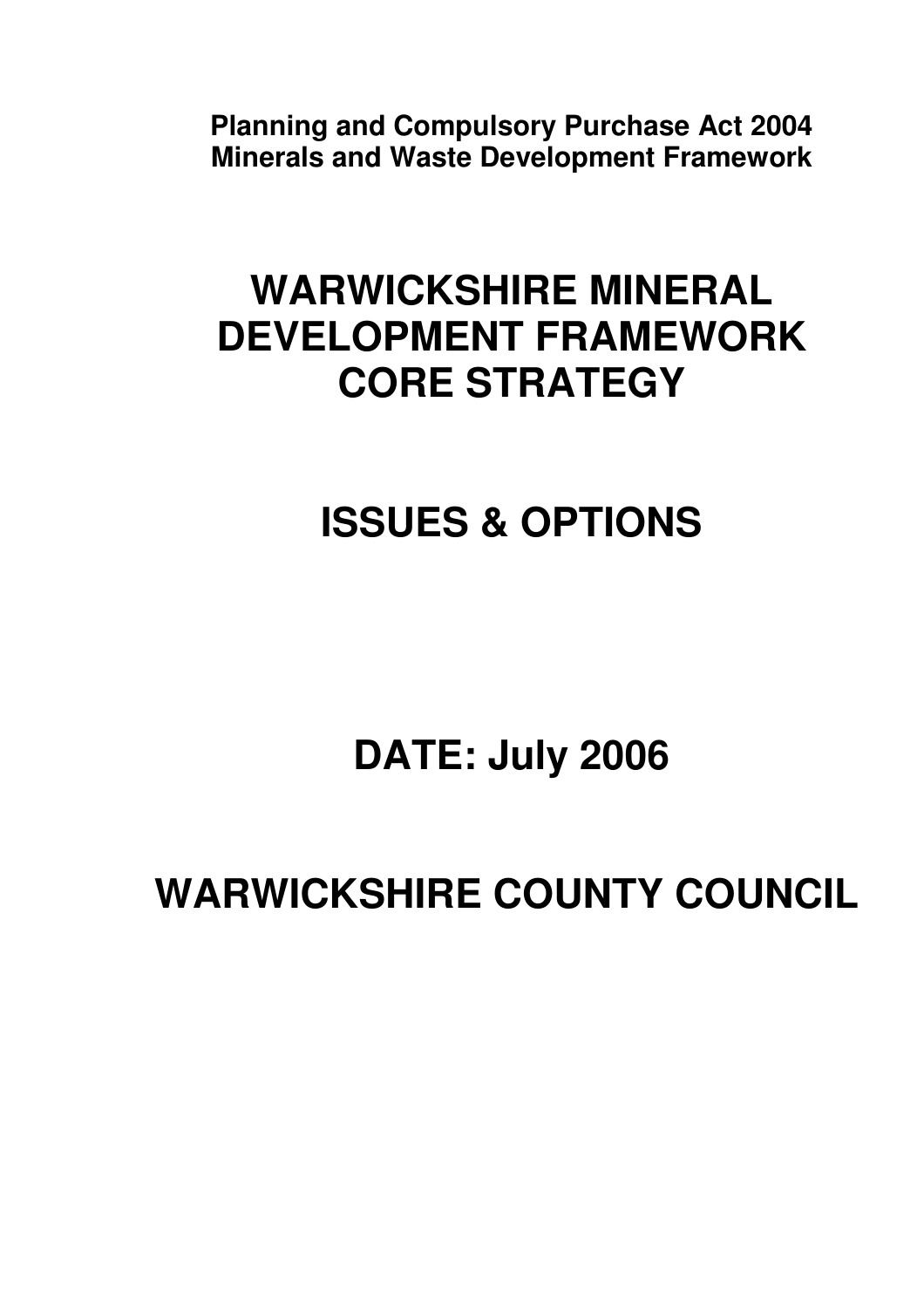# **Contents**

| 1 | <b>INTRODUCTION</b>                                                           | Page<br>ხ |
|---|-------------------------------------------------------------------------------|-----------|
|   | Format of Issues                                                              | 5         |
|   | How Can You contribute                                                        | 5         |
|   | <b>Consultation Period</b>                                                    | 6         |
|   | What Happens Next                                                             | 6         |
| 2 | <b>WARWICKSHIRE IN CONTEXT</b>                                                | 8         |
|   | Population of Warwickshire                                                    | 8         |
|   | <b>Economic Context</b>                                                       | 8         |
|   | Transport                                                                     | 9         |
|   | <b>Minerals</b>                                                               | 9         |
| 3 | POLICY CONTEXT                                                                | 11        |
|   | Sustainable Development                                                       | 11        |
|   | The 2006 Energy Review                                                        | 11        |
|   | The Planning System                                                           | 12        |
|   | <b>Planning Policy Statements</b>                                             | 12        |
|   | <b>Planning Policy Guidance Notes</b>                                         | 14        |
|   | <b>Mineral Policy Statements</b>                                              | 15        |
|   | Minerals Policy Guidance                                                      | 16        |
|   | Aggregate Provision in England 2001 - 2016                                    | 17        |
|   | West Midlands Regional Aggregates Working Party                               | 18        |
|   | West Midlands Regional Spatial Strategy                                       | 18        |
|   | Warwickshire Structure Plan 1996-2011                                         | 19        |
|   | Minerals Local Plan for Warwickshire                                          | 19        |
|   | The Minerals and Waste Development Scheme                                     | 19        |
|   | <b>Statement of Community Involvement</b>                                     | 19        |
|   | Local Transport Plan for Warwickshire (2006)                                  | 20        |
|   | The Warwickshire Strategic Partnership Plan 2005 - 2008                       | 20        |
|   | The District and Borough Local Plans                                          | 20        |
| 4 | <b>CONSULTATION PROCESS</b>                                                   | 21        |
| 5 | RESPONSIBILITIES FOR MINERALS PLANNING                                        | 22        |
| 6 | KEY OBJECTIVES FOR THE MINERALS DEVELOPMENT FRAMEWORK                         | 24        |
|   | Introduction                                                                  | 24        |
|   | Vision for the Minerals Development Framework                                 | 25        |
|   | Objectives for the Minerals Development Framework                             | 25        |
| 7 | <b>KEY ISSUES AND OPTIONS</b>                                                 | 27        |
|   | Introduction                                                                  | 27        |
|   | Key Issue 1: Criteria for Assessing Sites                                     | 27        |
|   | Key Issue 2: Sand and Gravel Extraction                                       | 31        |
|   | Key Issue 3 : Location Options for Sand and Gravel Extraction in Warwickshire | 35        |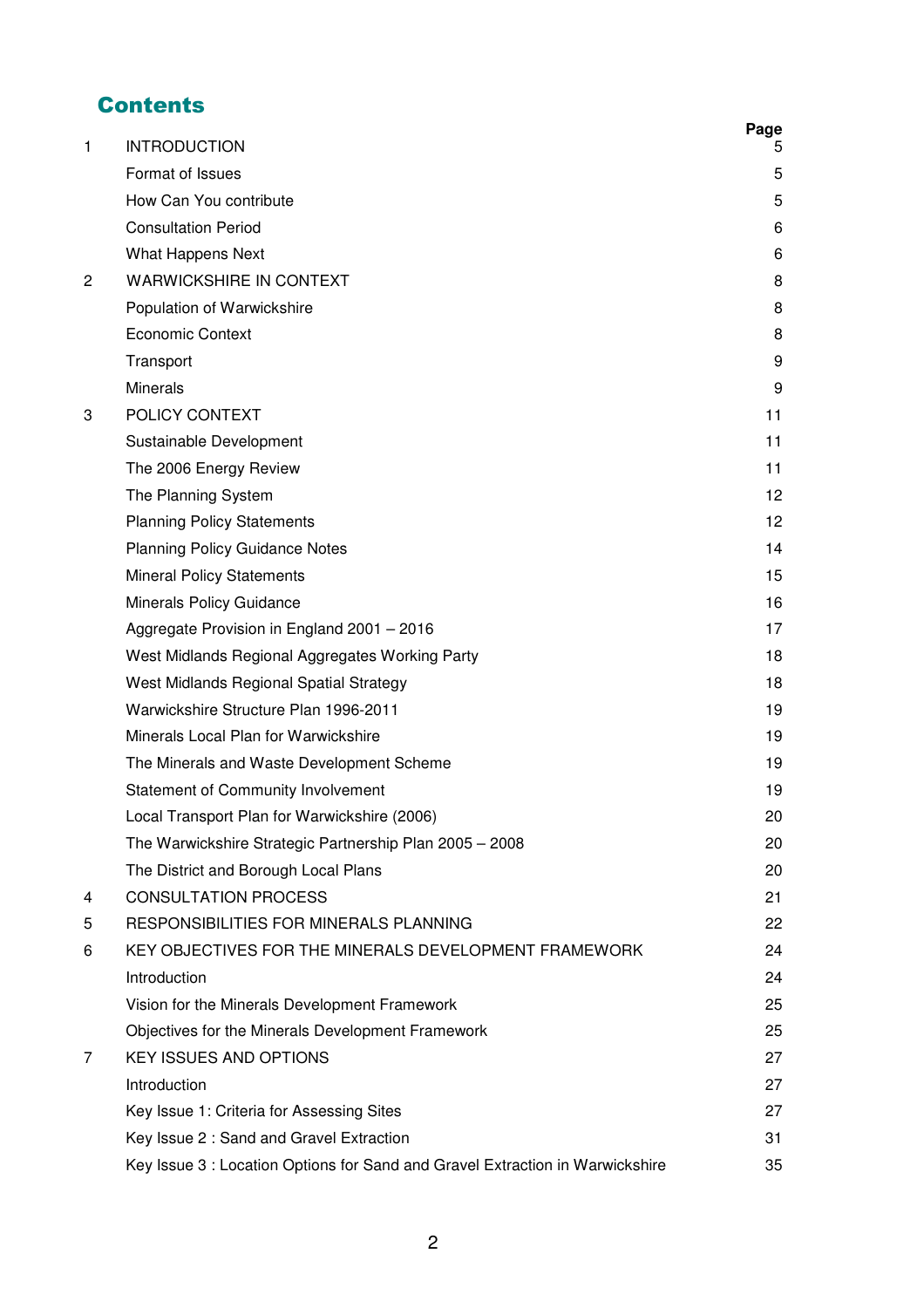| Key Issue 4: Crushed Rock Production                                                       | 38 |
|--------------------------------------------------------------------------------------------|----|
| Key Issue 5: Secondary and Recycled Aggregates                                             | 41 |
| Key Issue 6 : Brick Clay                                                                   | 44 |
| Key Issue 7 : Building and Restoration Stone                                               | 47 |
| Key Issue 8 : Opencast Coal                                                                | 50 |
| Key Issue 9 : Deep Mining of Coal                                                          | 53 |
| Key Issue 10 : Raw Materials for the Manufacture of Cement                                 | 56 |
| Key Issue 11: Onshore Oil, Gas and Geothermal Potential                                    | 60 |
| Key Issue 12 : Transport                                                                   | 63 |
| Key Issue 13 : Transport by Rail                                                           | 66 |
| Key Issue 14 : Mitigation                                                                  | 69 |
| Key Issue 15 : Buffer Zones                                                                | 72 |
| Key Issue 16 : Restoration and After-use                                                   | 75 |
| Key Issue 17: Planning for Restoration                                                     | 78 |
| Key Issue 18 : Monitoring and Enforcement                                                  | 81 |
| Key Issue 19: Long Term Local Community Engagement                                         | 84 |
| Figure 1: The Stages of the Production of the Minerals Development Framework Core Strategy |    |
| Development Plan Document (DPD)                                                            |    |
| Table 1: Population of Warwickshire                                                        |    |
| Table 2: West Midlands Annual Apportionment of Sand and Gravel                             |    |
| Table 3: West Midlands Annual Apportionment of Crushed Rock                                |    |
| Table 4: Sustainability Appraisal for Issue 1                                              |    |
| Table 5: Sustainability Appraisal for Issue 2                                              |    |
| Table 6: Sustainability Appraisal for Issue 3                                              |    |
| Table 7: Sustainability Appraisal for Issue 4                                              |    |
| Table 8: Sustainability Appraisal for Issue 5                                              |    |
| Table 9: Sustainability Appraisal for Issue 6                                              |    |
| Table 10: Sustainability Appraisal for Issue 7                                             |    |
| Table 11: Sustainability Appraisal for Issue 8                                             |    |
| Table 12: Sustainability Appraisal for Issue 9                                             |    |
| Table 13 : Sustainability Appraisal for Issue 10                                           |    |
| Table 14 : Sustainability Appraisal for Issue 11                                           |    |
| Table 15: Sustainability Appraisal for Issue 12                                            |    |
| Table 16 : Sustainability Appraisal for Issue 13                                           |    |
| Table 17: Sustainability Appraisal for Issue 14                                            |    |
| Table 18 : Sustainability Appraisal for Issue 15                                           |    |
| Table 19: Sustainability Appraisal for Issue 16                                            |    |
| Table 20: Sustainability Appraisal for Issue 17                                            |    |
| Table 21: Sustainability Appraisal for Issue 18                                            |    |
| Table 22 : Sustainability Appraisal for Issue 19                                           |    |
|                                                                                            |    |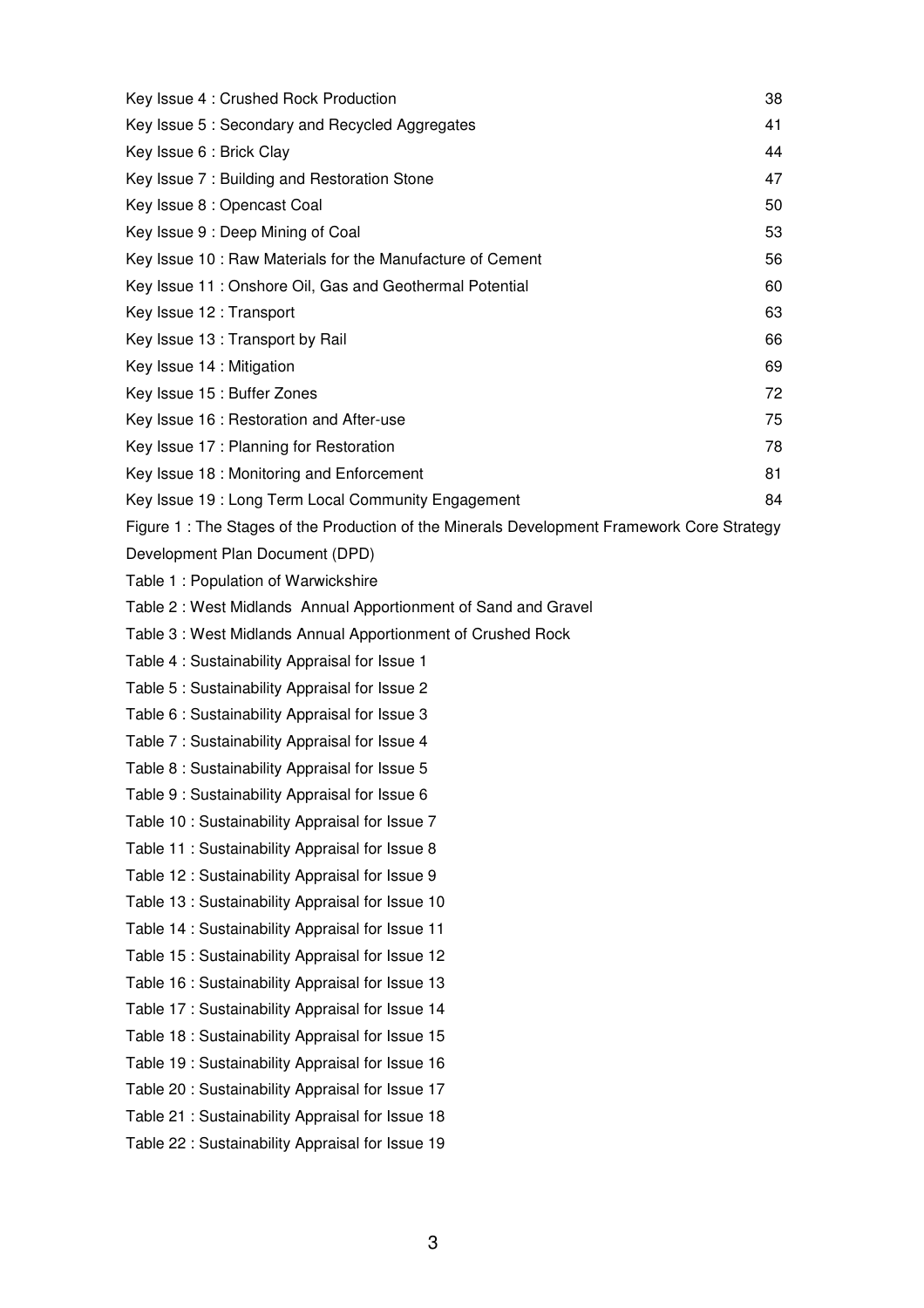Appendix A : Mineral Planning Guidance 1 – Good Practice Guide (paragraph 43)

Appendix B : Glossary and Useful Terms

Appendix C : Sustainability Appraisal Methodology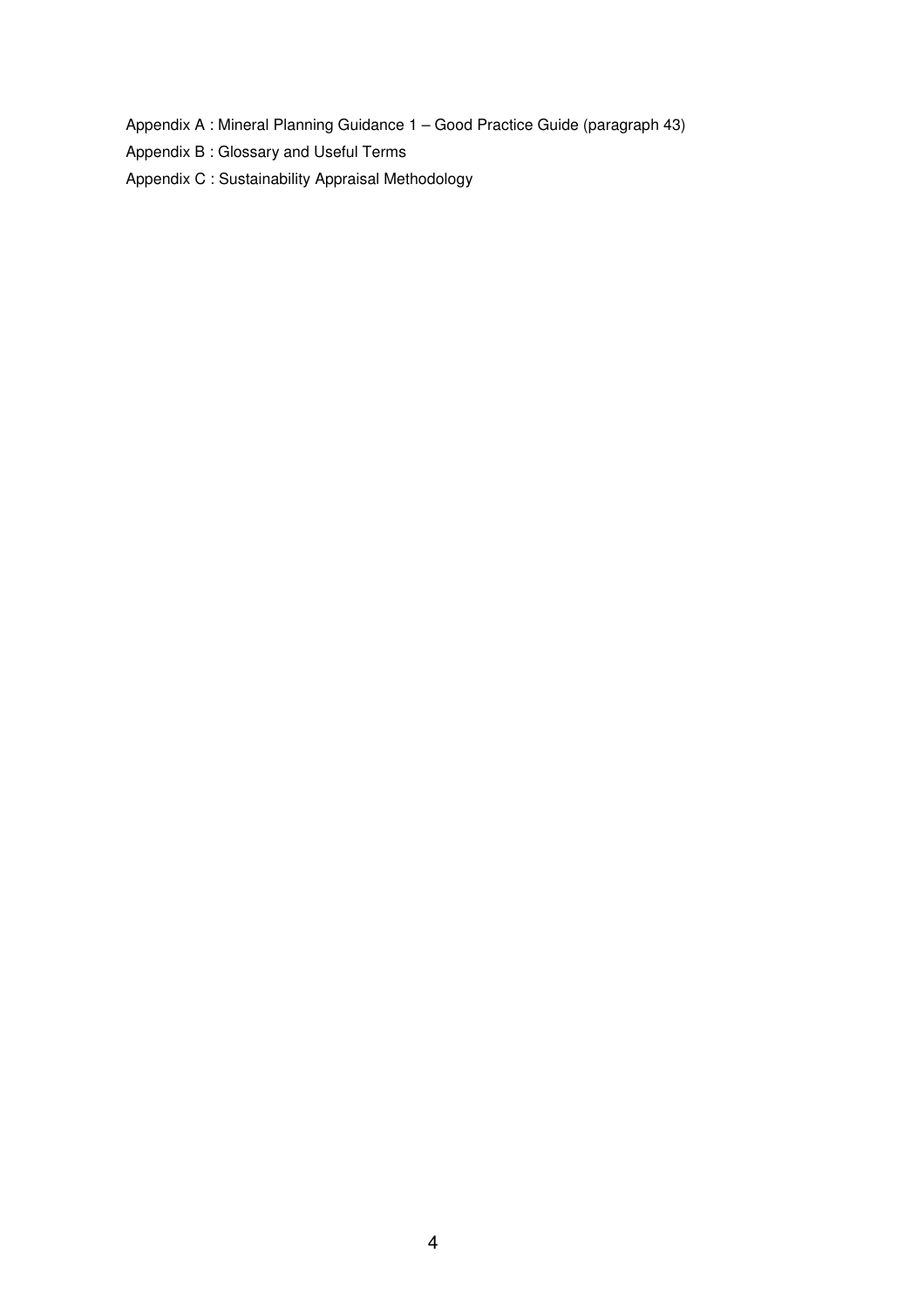# 1. INTRODUCTION

- 1.1 This Issues and Options Report is the  $2^{nd}$  Stage of consultation that informs the preparation process of the Core Strategy Development Plan Document (DPD) for the Minerals Development Framework. This document sets out a number of broad issues on which we are seeking views.
- 1.2 The aim of this document is to build on the feedback from the preliminary consultation entitled Minerals Core Strategy: Preliminary Consultation, that took place between 20<sup>th</sup> February and 3<sup>rd</sup> April 2006. The consultation details are outlined in section 4.1 to 4.5.
- 1.3 The four stages of consultation as set out in **Figure 1** will all contribute to the production of the Minerals Core Strategy Development Plan Document (DPD). The Minerals Core Strategy will set a long-term vision, objectives and the overall strategy for mineral development across the County up to 2021, and provide the framework for minerals development control.
- 1.4 The aim of the Issues and Options consultation is to provide a framework to engage key stakeholders to discuss and reach a consensus concerning the principal issues and options which relate to mineral extraction activity in the county.

### Format of Issues and Options Paper

- 1.5 The Issues and Options information is set out as follows:
	- Section 2: Provides background information relevant to Minerals Planning in Warwickshire.
	- Section 3: Provides an outline of the policy context within which minerals planning is undertaken in Warwickshire
	- Section 4: Provides details of previous consultation activities.
	- Section 5: Provides information on the responsibilities for Minerals Planning within Warwickshire.
	- Section 6: Identifies the key objectives for the Minerals Development Framework including a vision statement for the Development Framework
	- Section 7: Identifies the key issues for minerals planning within Warwickshire and the potential options for which consultee responses are invited.

Consultation questions are included in sections 6 and 7. A separate questionnaire is provided with this paper for your responses.

#### How You Can Contribute

- 1.6 Anybody is welcome to respond to this consultation. You can either:
	- 1. Complete the questionnaire enclosed
	- 2. Complete the on-line questionnaire (www.warwickshire.gov.uk/mineralscorestrategy)
	- 3. Obtain a copy from your local Council offices or local library
	- 4. Telephone 01926 412391 or 412907 and request a copy that will be posted to you
	- 5. E-mail planningstrategy@warwickshire.gov.uk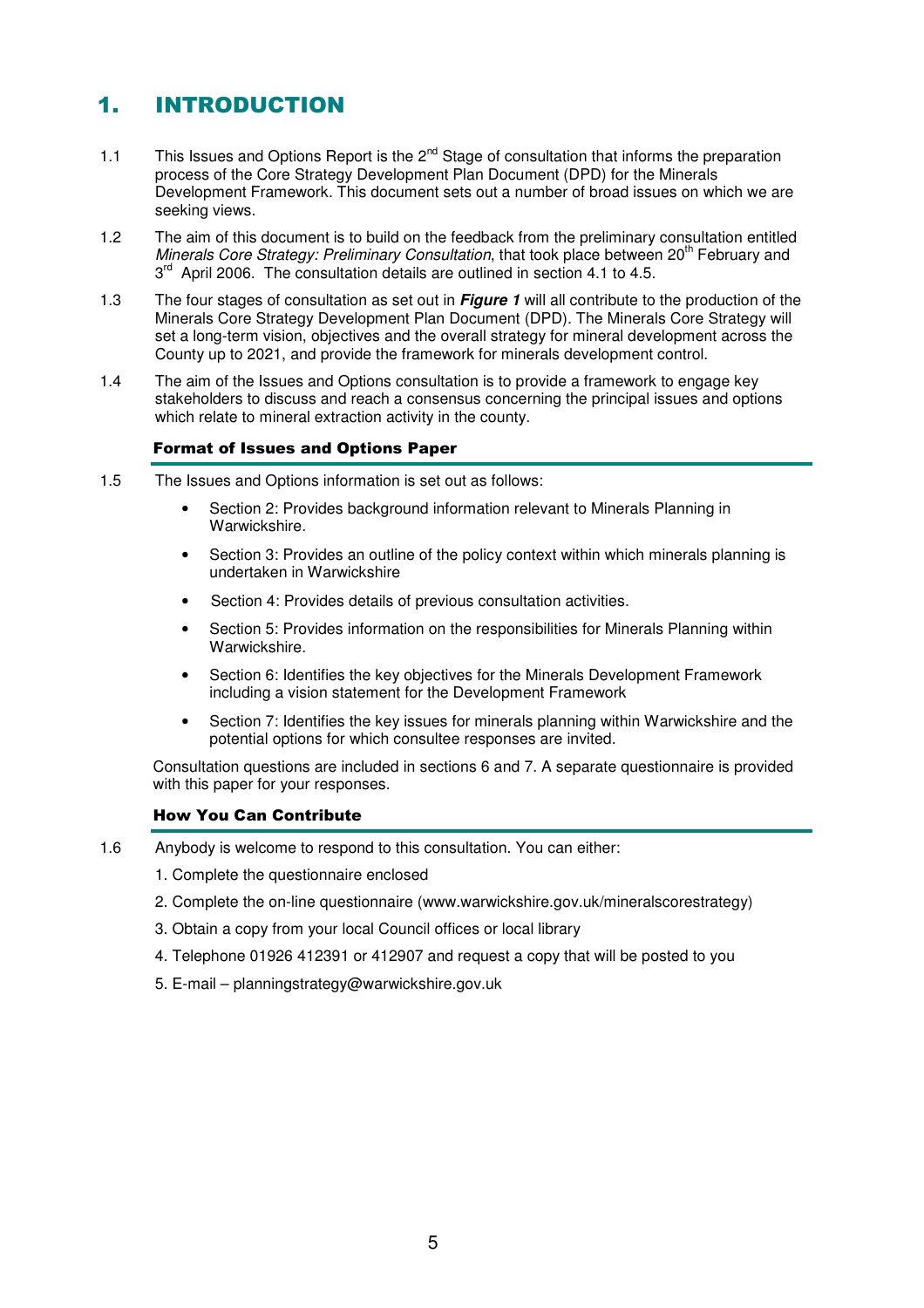#### 6. Write to:

 Issues and Options Consultation: Minerals Core Strategy Planning Policy Environment and Economy Directorate Warwickshire County Council P O Box 43 Shire Hall Warwick CV34 4SX

### On-line Availability

1.7 This document is available on our website at www.warwickshire.gov.uk/mineralscorestrategy. The document and questionnaire can be downloaded using acrobat or alternatively you can use the online questionnaire directly.

## Consultation Period

1.8 There is a 6-week consultation period for the Issues and Options Paper from **28th July to 8th September 2006.**

## What Happens Next?

- 1.9 Following this consultation, all the comments will be collated and a report written summarising the findings. Each representation received during the 6 week statutory consultation period will be considered by Warwickshire County Council. These comments will then be incorporated (wherever possible) in the Preferred Options and Proposals Paper of the Minerals Core Strategy and this Paper will be consulted on for a 6 week period commencing in **October 2006**.
- 1.10 The next key public consultation date will be April 2007 when the Minerals Core Strategy will be submitted to the Secretary of State and the public will again be invited to comment on the document. All representations received during this 6 week consultation period will be made publicly available and considered by an independent Inspector at examination (January 2008). Warwickshire County Council intends to adopt the Minerals Core Strategy in September 2008.

More details can be found in the Minerals and Waste development scheme which is available on request, using the above details and on our website www.warwickshire.gov.uk/MWDS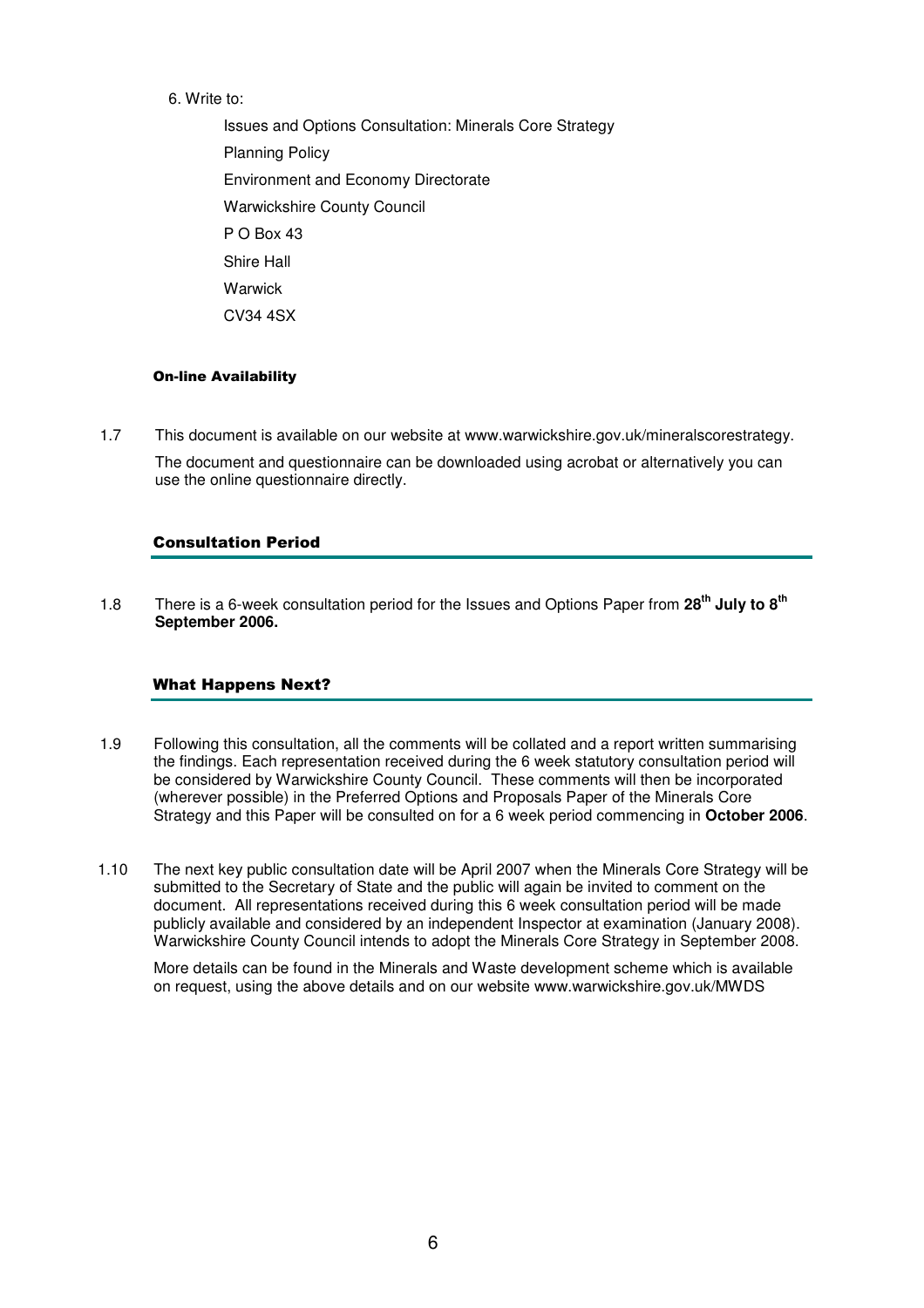**Figure 1: The Stages of the production of the Minerals Development Framework Core Strategy Development Plan Document (DPD)** 

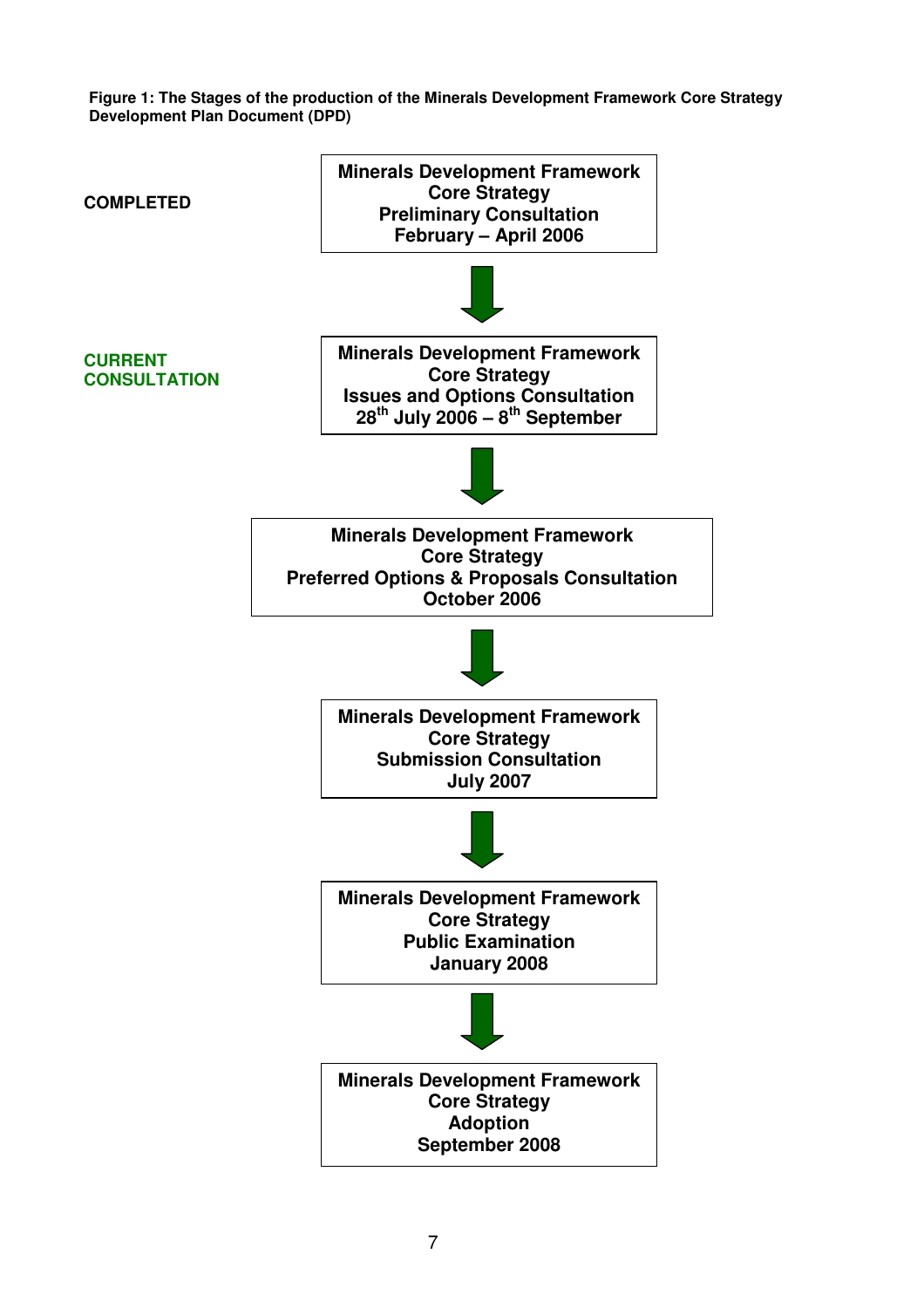# 2. Warwickshire in Context

#### Warwickshire

2.1 Warwickshire is located to the south and east of the West Midlands conurbation, having strong links with Coventry, Solihull and Birmingham. With a total area of over 197,500 ha, the County is the gateway from the West Midlands to identified key growth areas within the rest of the UK. Warwickshire has five Local Planning Authorities within its administrative boundaries, the Boroughs of North Warwickshire, Nuneaton and Bedworth and Rugby as well as the Districts of Warwick and Stratford on Avon.

### Population of Warwickshire

- 2.2 Warwickshire has a population of 519,301 with just under a quarter of a million households. The bulk of Warwickshire's population lives in the north and centre of the county, that has traditionally been industrial; with towns such as Nuneaton, Bedworth and Rugby whose established industries include (or included) coal mining, textiles, cement production, and engineering. In the centre and west of Warwickshire lie the prosperous towns of Leamington Spa, Warwick, Kenilworth, and Stratford-upon-Avon.
- 2.3 The South of the county is largely rural and sparsely populated. The largest towns in Warwickshire as of 2004 are: Nuneaton (pop. 77,500), Rugby (62,000), Leamington Spa (42,300), and Bedworth (32,500).

| <b>Districts</b>      | <b>Population</b> | <b>Number of Households</b> |
|-----------------------|-------------------|-----------------------------|
|                       |                   |                             |
| <b>West Midlands</b>  | 5,267,308         | 2,219,893                   |
| North Warwickshire    | 61,900            | 26,118                      |
| Nuneaton and Bedworth | 120,300           | 51,410                      |
| Rugby                 | 89,200            | 39,333                      |
| Stratford-on-Avon     | 115,200           | 47,000                      |
| Warwick               | 132,700           | 56,700                      |
| Warwickshire          | 519,300           | 220,561                     |

#### **Table 1: Population of Warwickshire**

Source: Census 2001, partly updated by Districts/Boroughs where figures available.

2.4 The population of Warwickshire has grown by 11% over the past 30 years and is projected to increase by a further 3.6% over the period of 2000-2010. The largest predicted growth over this period is in North Warwickshire followed by Warwick, Stratford and Rugby, however, population decline is projected in Nuneaton and Bedworth over the same interval.

## Economic Context

- 2.5 The economic climate of an area is an influencing factor for the demand for minerals. Gross Value Added (GVA) is a measure of the total economic activity in a region and provides an indication of the health of the region's economy.
- 2.6 Warwickshire is ranked third behind Birmingham and Solihull in terms of per capita GVA. Between 1995 and 2002 the Warwickshire economy has grown by an average annual rate of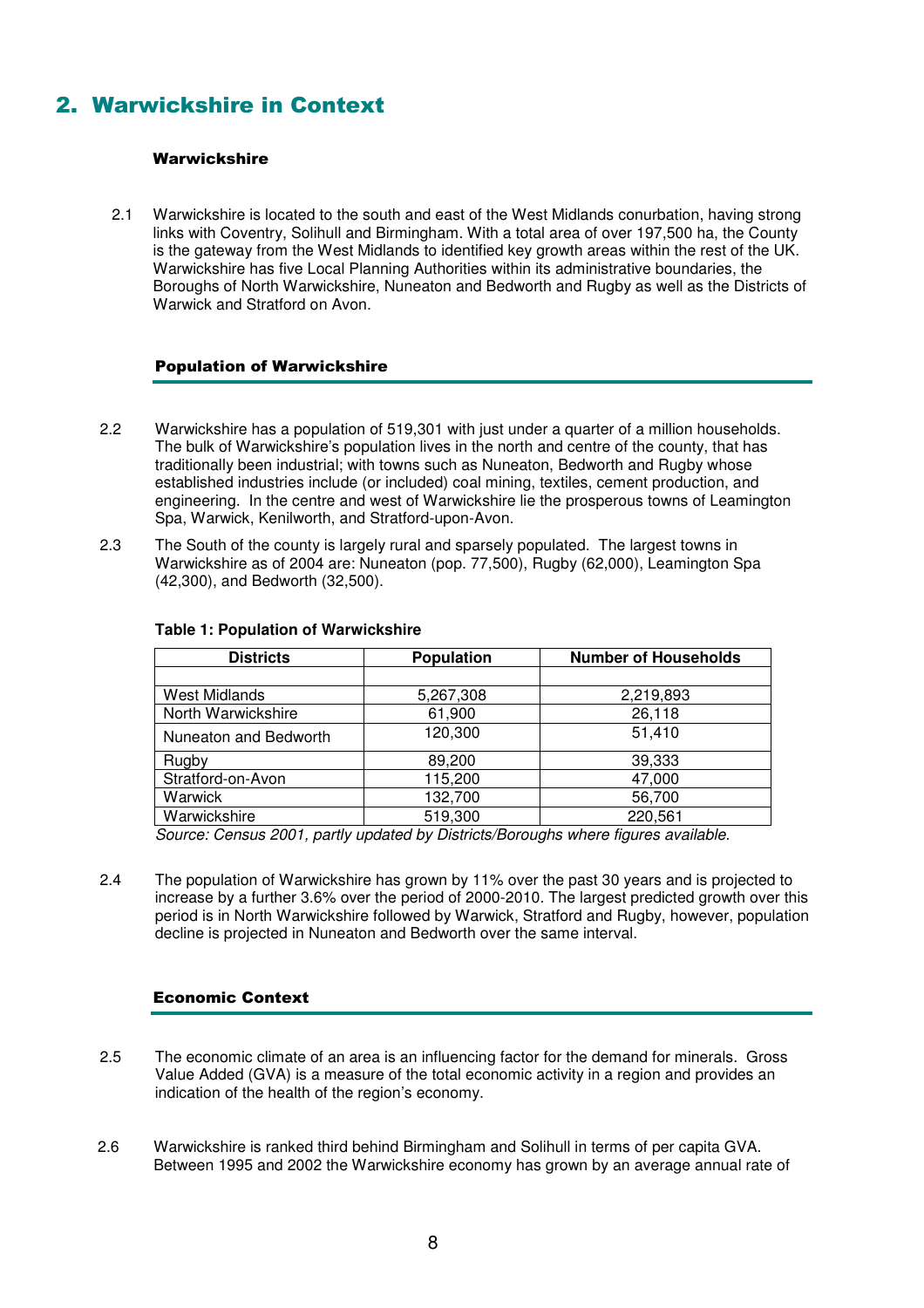5.9%, which compares favourably with the UK average of 5.1% and the West Midlands figure of 4.6%.

#### **Transport**

#### The Highway Network

2.7 Warwickshire is served by a number of major transport facilities due in part to its location adjacent to the West Midlands conurbation. The M1, M6, M40, M42 and M69 motorways pass through the County, while key trunk routes include the A5, A14 A45 and A46. There are important motorway and trunk road interchanges at Longbridge (M40/A46), Tollbar End (A45/A46) and M1 Junction (M1/M6/A14).There is also a comprehensive network of secondary and local routes serving local destinations.

#### Rail Network

2.8 The County has a mixture of main line inter-city, cross-country and local rail services that meet a variety of travel and commuter needs. Coventry, Rugby and Nuneaton are situated on the West Coast Main Line and provide inter-city services to Birmingham New Street and London Euston. There is also a high frequency cross-country route running between the South Coast and the North of England which stop at Leamington and Coventry. In addition to the main passenger routes there are additional local services crossing the county.

#### Road and Rail Freight

- 2.9 Warwickshire experiences a high level of through freight traffic movement, both road (M6, M40, M42 and A46) and rail via the West Coast Mainline and the Midlands to the South Coast).
- 2.10 Nationally, road freight increased 17% between 1990 and 2003 whilst rail freight decreased during the mid 1990's. Since Privatisation of the rail services levels of rail freight is continuing to grow.
- 2.11 There are a number of small and medium sized rail freight facilities across Warwickshire that predominately serve specific sites or railheads. The facilities at Hams Hall Freight Terminal and Daventry International Rail Freight Terminal (DRIFT) in Northamptonshire provide multimodal access to a number of national and international destinations.

#### Minerals

#### **Mineral Extraction in Warwickshire**

- 2.12 The diverse mineral resources of Warwickshire have been exploited since the first human settlements developed in the county. Today extraction of coal, sand and gravel, crushed rock, brick clay and ironstone still occur and extensive reserves of these minerals still exist.
- 2.13 Historically bricks have been made across Warwickshire wherever a suitable clay was found. The use of local clay for the production of bricks has ceased with the exception of the large scale brickworks at Kingsbury which extracts the high quality Etruria Marl which is part of the Counties Carboniferous sequences of rocks.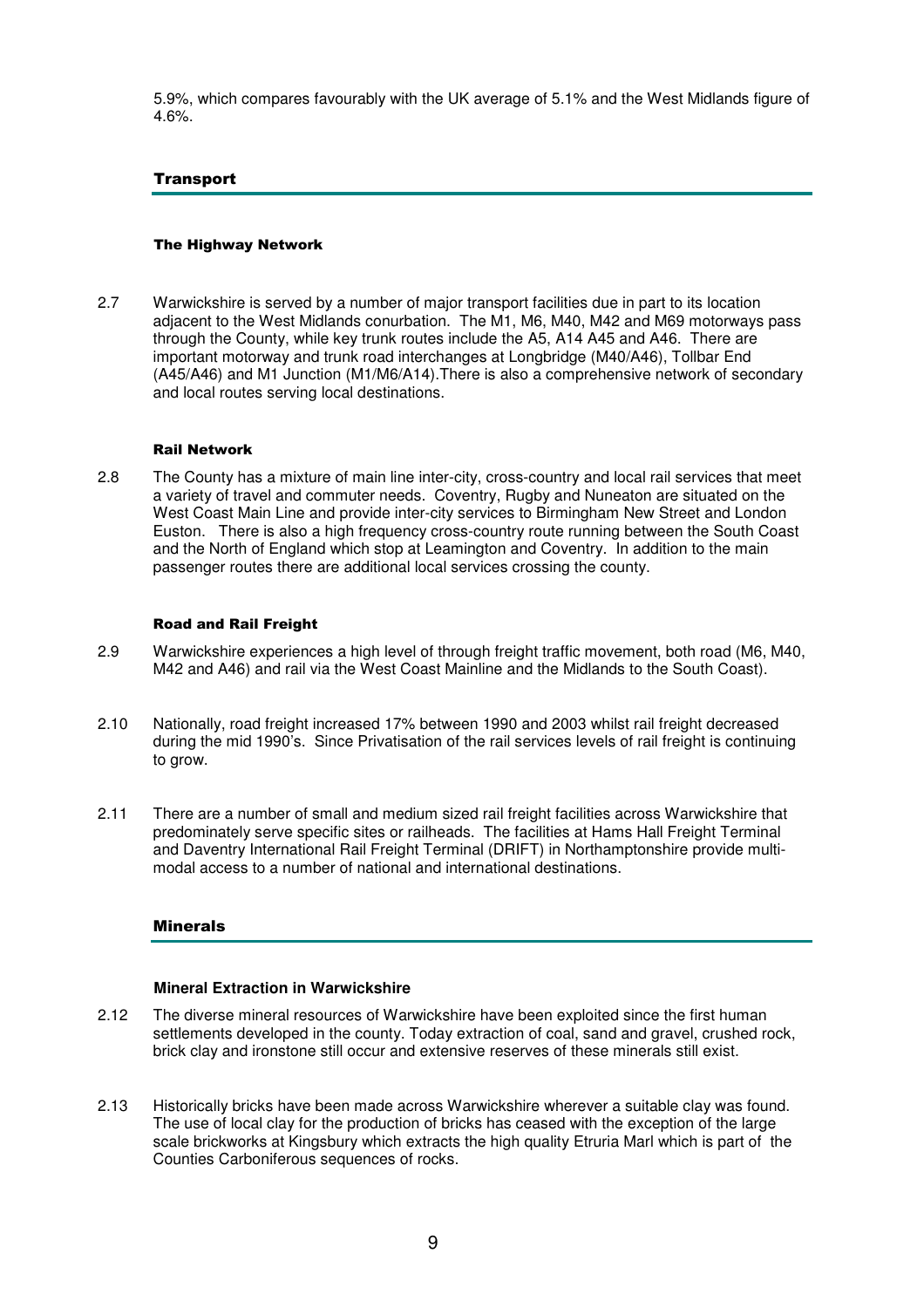- 2.14 The use of local stone for building purposes has been widespread in Warwickshire with Warwick and Kenilworth Castles being obvious examples. Stately homes, churches and various settlements have been constructed from local materials such as Triassic sandstones and Jurassic Ironstones, reflecting the counties varied geology. However, the stone quarries supplying local materials have all but finished which is creating a problem in repairing local buildings and retaining the local distinctiveness of many towns and villages.
- 2.15 Coal potential contained in the Carboniferous Coal Measures exposed in the north of the county has been exploited since Roman Times with numerous shallow workings being evident. During the 19<sup>th</sup> Century numerous deep mines were in operation in North Warwickshire working the coal seams as they move deeper in a southwards direction away from the surface. One deep mine remains in operation at Daw Mill, nearly Arley in North Warwickshire. Current coal extraction takes place in the Corley Moor area at a depth of around 800 – 900 metres.
- 2.16 Cement has a long history in Warwickshire with extraction of the required minerals (Jurassic Lias limestones and shales) occurring around Southam and Rugby. Current production comes from the one cement kiln in Rugby which locally extracted materials are mixed with chalk from Bedfordshire.

#### **Aggregates**

- 2.17 Aggregates are basically defined as rock which can be crushed artificially (Granite) or which already exist as naturally occurring fragments (sand & gravel). The use of an aggregate is determined by its physical and chemical properties and therefore they have a wide range of end uses in the construction industry.
- 2.18 Aggregates produced directly from mineral deposits are classified as **Primary Aggregates.**
- 2.19 **Secondary Aggregates** is a term describing material which originates as a waste product from quarrying and mining activities or as a by-product from an industrial process which can be used as an aggregate in the construction industry.
- 2.20 Construction and Demolition waste can be crushed, screened and processed to produce a **Recycled Aggregate** and its use is becoming increasingly important at reducing the need for Primary Extraction. As the Environment Agency defines recycled and secondary aggregates as predominately waste materials, the issues relating to these processes will be considered and addressed in full in the Waste Development Framework, although their importance as a mineral resource is recognised and linked with the Minerals Development Framework.
- 2.21 Warwickshire's proximity to the West Midlands Conurbation and South Midlands Growth Area of Northampton and Milton Keynes has created a demand for minerals, especially construction materials such as aggregates and cement. The important sand and gravel producing areas in the county are the "River Terrace" deposits of the Tame and Avon, the fluvia-glacial sands around Rugby and the inter-glacial deposits of the Coventry and Warwick area.
- 2.22 The Precambrian and Ordovician igneous rocks which outcrop around Nuneaton up to Mancetter in North Warwickshire are a vital source of high specification roadstone and aggregates which supply the main road networks of the West Midlands and neighbouring regions.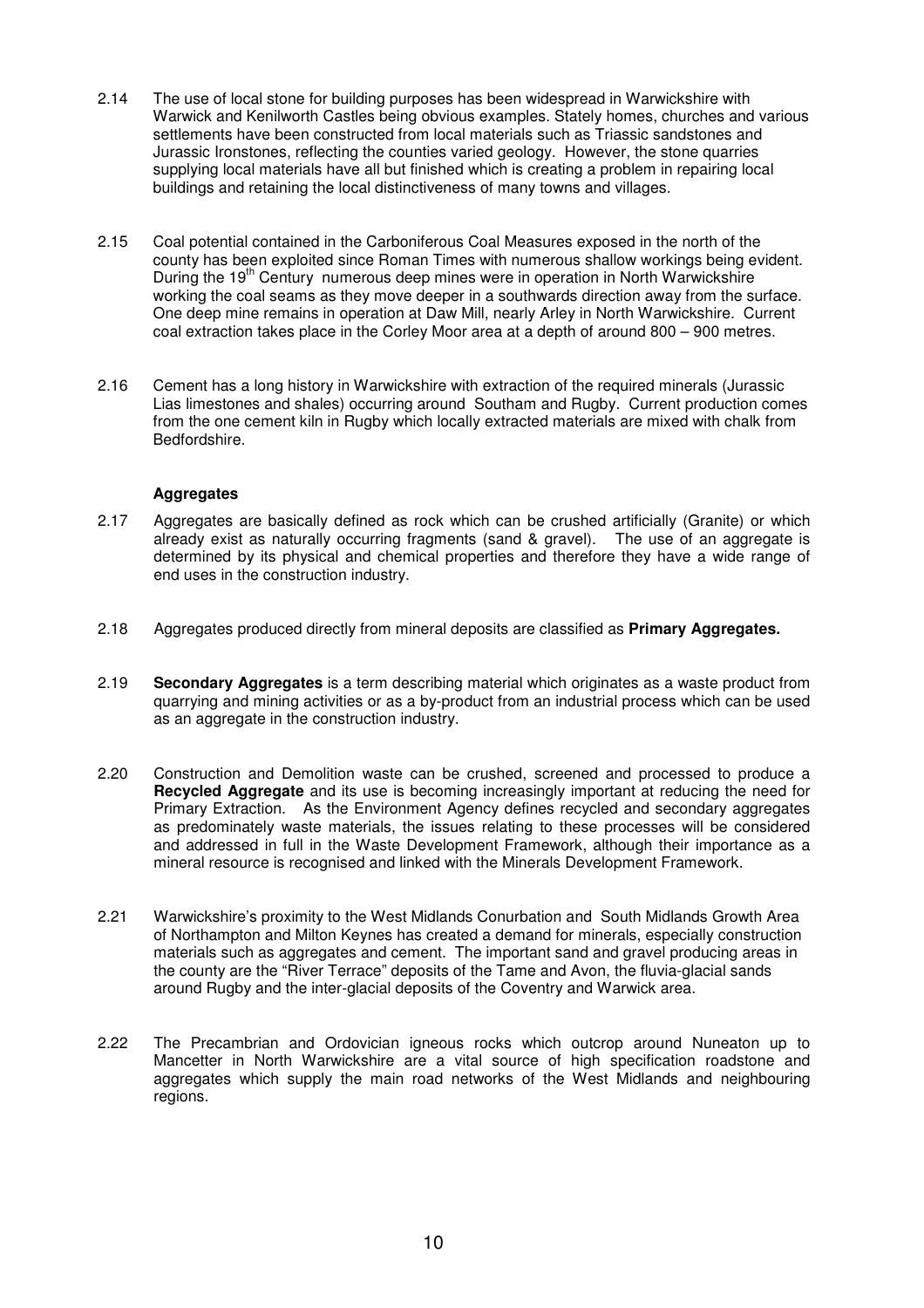# 3. POLICY CONTEXT

3.1 As part of producing an Issues and Options report Warwickshire County Council has to show regard for a wide range of policies at national, regional and local level. This section contains a summary of these policies.

### Sustainable Development

- 3.2 Since the early 1990's as a result of the Rio Earth Summit, the Government has tried to ensure that sustainable development is at the forefront of planning policy. A number of sustainable development strategies have been published. The aim of this approach is to integrate the Government's sustainable development policies that are:
	- Social progress that recognises the needs of everyone;
	- Effective protection of the environment:
	- Prudent use of natural resources; and
	- Maintenance of high and stable levels of economic growth and employment.

("A Better Quality of Life" – 1999).

- 3.3 The most recent strategy published is entitled "Securing the Future: Delivering UK Sustainable Development Strategy" (March 2005) that seeks to deliver sustainable development. The strategy identifies four priorities for action:
	- Sustainable Communities;
	- Sustainable Consumption and Production;
	- Natural Resource Protection; and
	- Climate Change.

## The 2006 Energy Review

- 3.4 The UK Government's White Paper "Our Energy Future Creating a Low Carbon Economy" published in 2003 set out the government's energy strategy. However, the following recent developments summarised below have prompted the government to review this strategy:
	- Evidence about the adverse impact of climate change has continued to grow;
	- Fossil fuel prices have risen sharply;
	- The UK has become a net gas importer sooner than expected
	- Progress in introducing truly open energy markets in the EU has been slow over the last three years;
	- There has been a general heightening of sensitivity around global energy issues affecting security of supply and price volatility.

The consultation document **"Our Energy Challenge – Securing clean, affordable energy for the long term"** was published in January 2006 and although the consultation has finished the Energy Review is still underway. The Government's report on the Energy Review was released on the 11<sup>th</sup> July and acknowledges the need to tackle climate change by reducing carbon dioxide emissions and also recognises that future supplies of energy should be both clean and secure as the role of imported energy becomes increasingly important.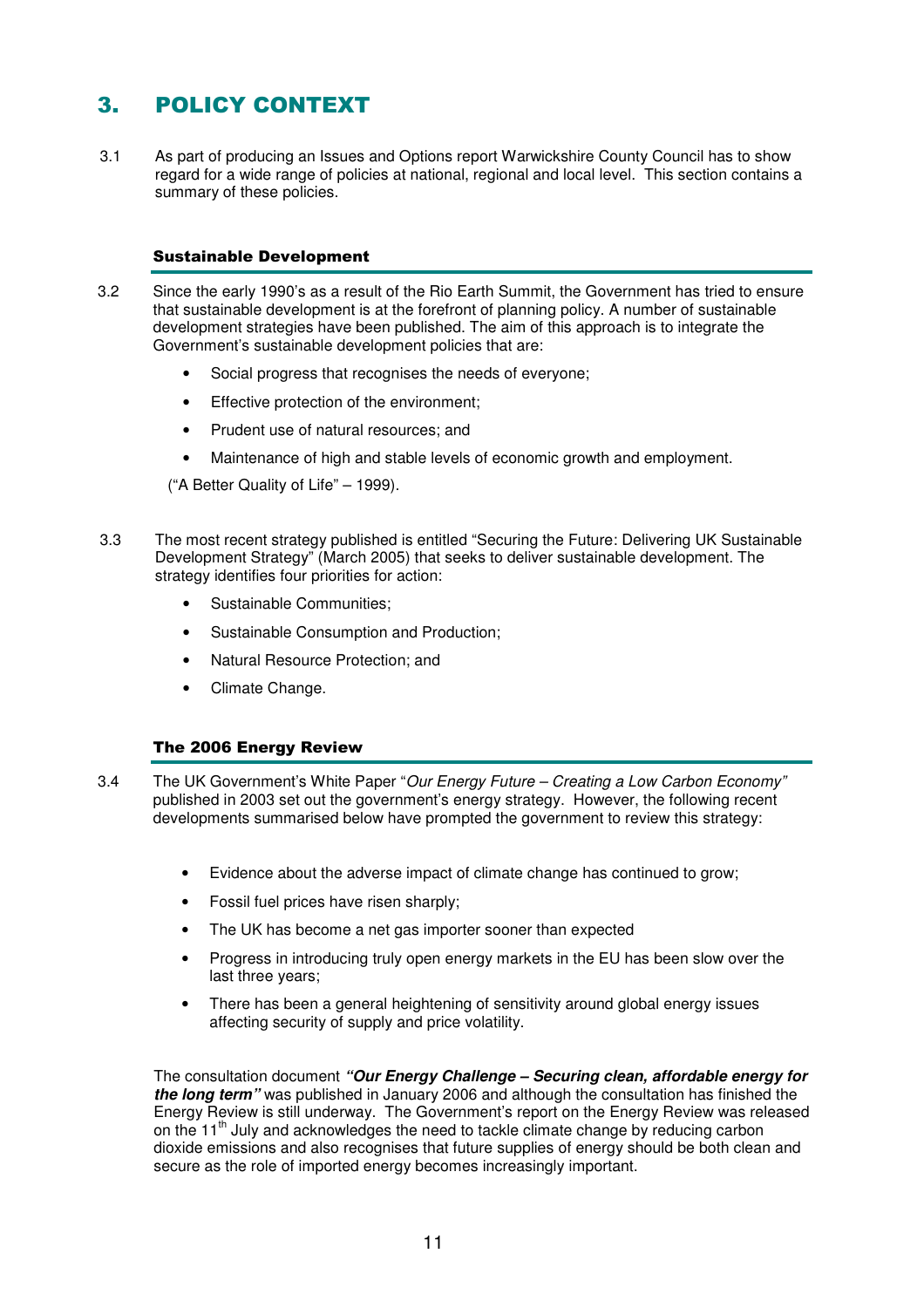#### The Planning System

3.5 The Planning and Compulsory Purchase Act came into force in September 2004 and as a result the planning system has undergone a number of major changes. Planning Authorities now have to follow a spatial planning approach. Spatial planning aims to bring together and integrate planning policies and all other inter-related policies and programmes.

#### Planning Policy Statements

3.6 Planning Policy Statements (PPSs) are gradually replacing Planning Policy Guidance Notes (PPGs). PPSs and PPGs set out the Government's national policies on different aspects of planning. This guidance sets the framework for other national planning policies and should be read in conjunction with other statements of national planning policy. PPSs can be viewed on the following website: www.communities.gov.uk

 Due to the particular issues related to the winning and working of minerals within the land use planning system there has been a series of Mineral Policy Guidance Notes (MPG's) which are currently being replaced and updated by Mineral Policy Statements (MPS's).

#### Planning Policy Statement 1: Delivering Sustainable Development (PPS1)

- 3.7 The principles of sustainable development have been translated through the publication of PPS1. (www.communities.gov.uk/planning) This states that the planning system is required to facilitate to promote sustainable and inclusive patterns of urban and rural development by:
	- Making suitable land available for development in line with economic, social and environmental objectives to improve people's quality of life
	- Contributing to sustainable economic development.
	- Protecting and enhancing the natural and historic environment, the quality and character of the countryside, and existing communities.
	- Ensuring high quality development through good and inclusive design, and the efficient use of resources; and,
	- Ensuring that development supports existing communities and contributes to the creation of safe, sustainable, liveable and mixed communities with good access to jobs and key services for all members of the community.

#### Planning Policy Statement 7: Sustainable Development in Rural Areas (PPS7)

- 3.8 PPS7 outlines the Governments objectives for rural areas which are:
	- To raise the quality of life and the environment in rural areas,
	- To promote more sustainable patterns of development
	- Promoting the development of the English regions by improving their economic performance.
	- To promote sustainable, diverse and adaptable agricultural sectors.

#### Planning Policy Statement 9: Biodiversity and Geological Conservation (PPS9)

3.9 PPS9 sets the following key principles which both Regional Planning Bodies and Local Planning Authorities should adhere too in order to ensure that the potential impacts of planning decisions on biodiversity and geological conservation are fully considered.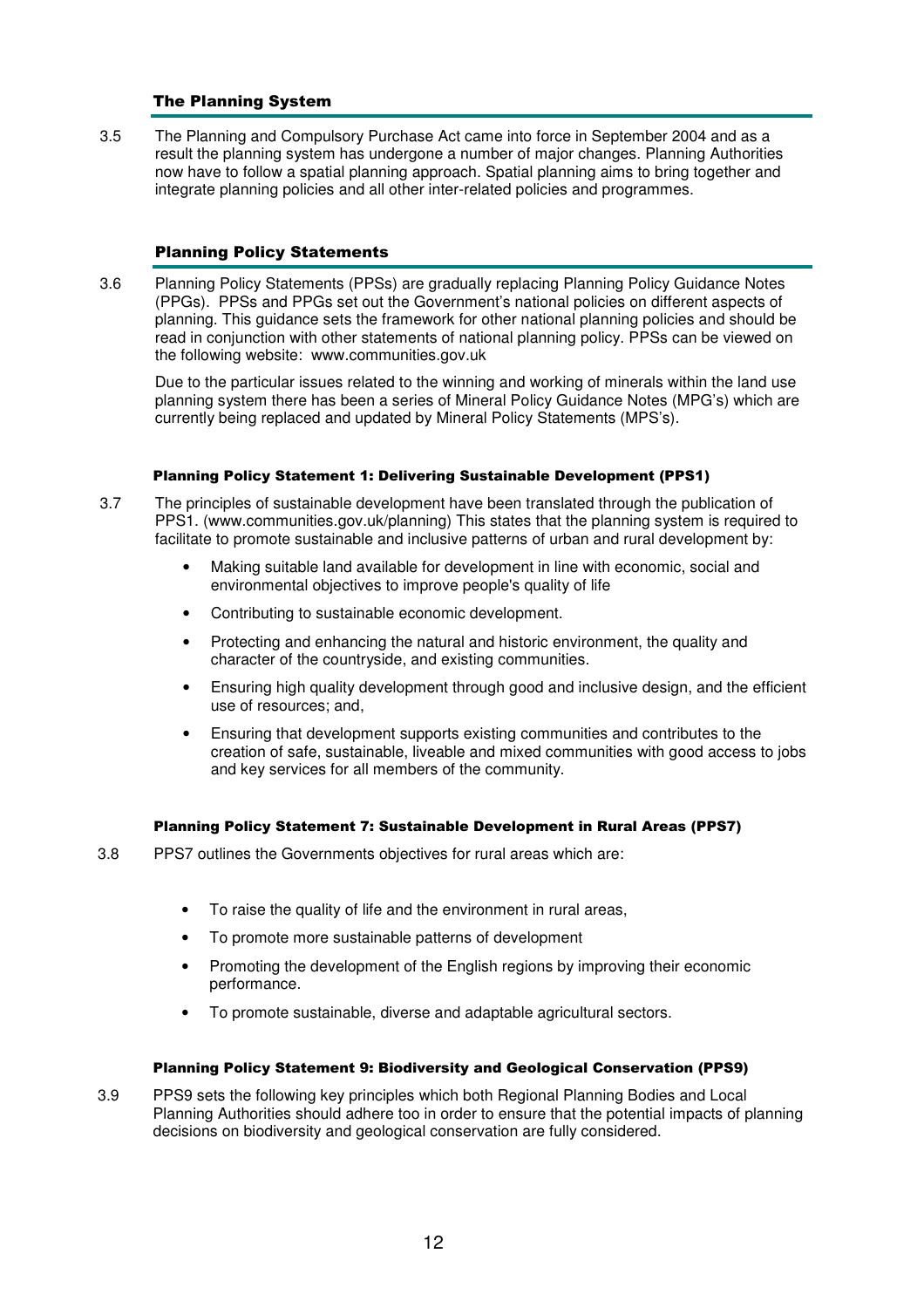- Development Plans and Polices should be based on up to date information about the environmental characteristics of their area. These characteristics should include the relevant biodiversity and geological resources of the area. Local authorities should assess the potential to sustain and enhance all environmental characteristics where possible.
- Plan policies and planning decisions should aim to maintain, enhance, restore or add to biodiversity and geological conservation interests.
- Plan policies on the form and location of development should take a strategic approach to the conservation, enhancement and restoration of biodiversity and geology, and recognise the contribution that sites, areas and features, both individually and in combination, make to conserving these resources.
- Plan policies should promote opportunities for the incorporation of beneficial biodiversity and geological conservation features within the design of development.
- Development proposals where the principal objective is to conserve or enhance biodiversity or geological conservation should be permitted.
- The aim of planning decisions should be to prevent harm to biodiversity and geological conservation interests. Local Planning authorities need to be satisfied that any development which causes significant harm to such interests could not have been reasonably located on alternative sites. Local Planning Authorities should also ensure appropriate mitigation or compensation measures are in place where significant harm is inevitable.
- 3.10 Accompanying PPS12 is a Good Practice Guide, "Biodiversity and Geological Conservation Statutory Obligations and their impact within the Planning System". This circular (06/2005) provides administrative guidance on the application of the law relating to planning and nature conservation as it applies in England.

#### Planning Policy Statement 10: Planning for Sustainable Waste Management (PPS10)

- 3.11 PSS10 sets out the Governments policies on waste. The overall objectives in PSS10 are to:
	- Move waste up the waste hierarchy by focusing firstly on waste reduction, reuse, recycling and composting, then recovering energy from waste and finally resorting to landfill disposal only in the last instance
	- To protect the environment by producing less waste
	- To protect human health
	- Use waste as a resource where possible
	- Encourage significant new investment in waste management facilities.

 Construction and Demolition Waste and alternative aggregates are classified by the Environment Agency as waste but its use in the construction industry can reduce the need for primary mineral extraction.

#### Planning Policy Statement 12: Local Development Frameworks (PPS12)

3.12 PPS12 sets out the Government's policy on the preparation of Local Development Frameworks. In its companion guide (Creating Local Development Frameworks, 2004) it encourages County Councils to ensure consistency between Minerals and Waste Development Frameworks, Regional Spatial Strategies and district council's Core Strategy proposals.

#### Planning Policy Statement 22: Renewable energy (Includes the companion guide) (PPS22)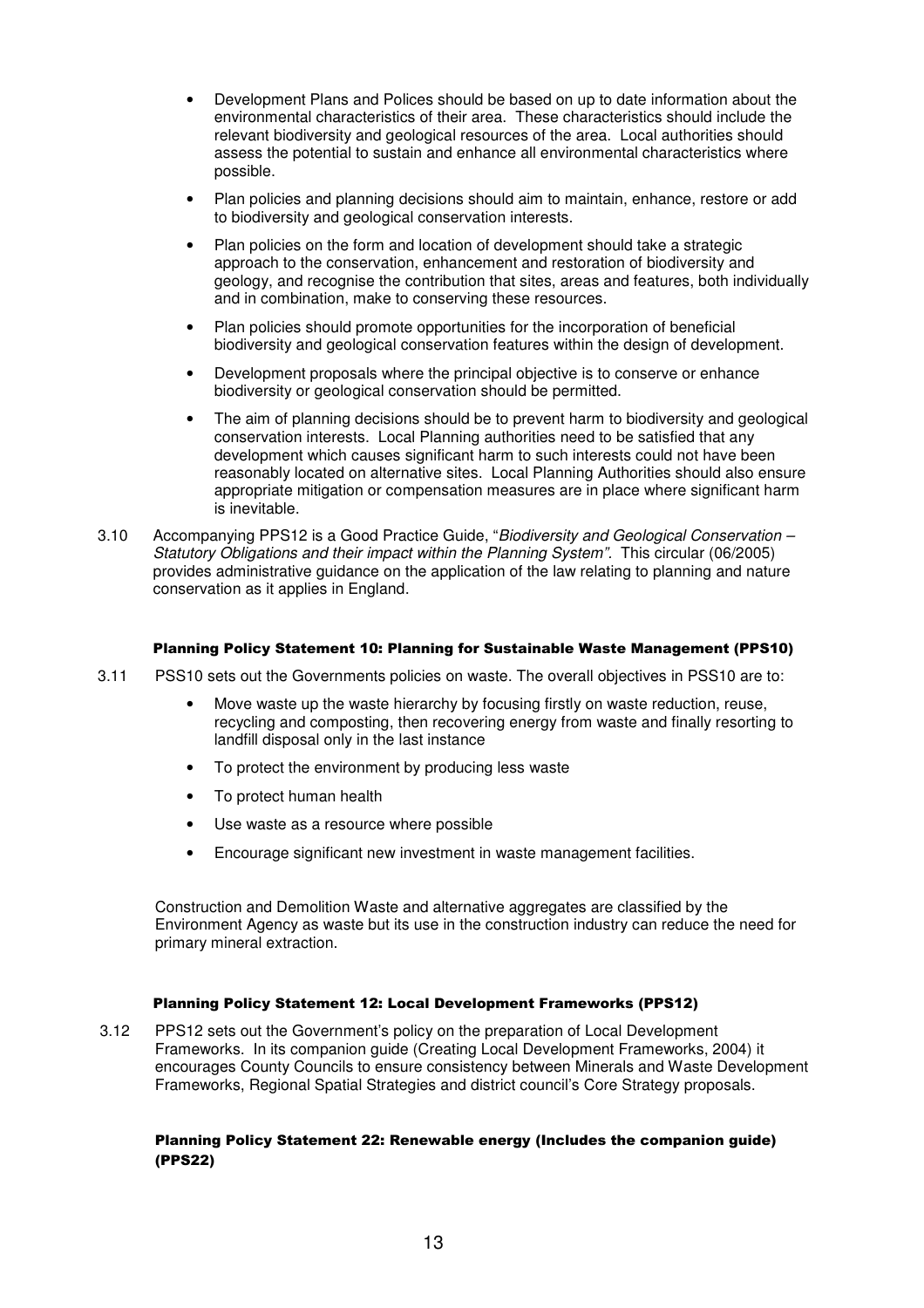3.13 PPS22 sets out the Government's policies for renewable energy, which planning authorities should have regard to when preparing local development documents and when taking planning decisions. Published August 2004.

#### Planning Policy Statement 23: Planning and Pollution Control (PPS23)

3.14 PPS23 is intended to complement the new pollution control framework under the Pollution Prevention and Control Act 1999 and the PPC Regulations 2000. Published November 2004. This replaces PPG Note 23: Planning and Pollution Control published 1994.

### Planning Policy Guidance Notes (PPGs)

#### Planning Policy Guidance 2: Green Belts (PPG2)

- 3.15 There are five purposes of including land in Green Belts:
	- To check the unrestricted sprawl of large built-up areas;
	- To prevent neighbouring towns from merging into one another;
	- To assist in safeguarding the countryside from encroachment;
	- To preserve the setting and special character of historic towns;
	- To assist in urban regeneration, by encouraging the recycling of derelict and other urban land.
- 3.16 The extraction of minerals is overall a temporary land use and need not be considered inappropriate development within the Green Belt. It need not conflict with the purposes of including land in Green Belts providing that high environmental standards are maintained and that sites are well restored.

#### Planning Policy Guidance 15: Planning and the historic environment

3.17 This PPG provides a full statement of Government policies for the identification and protection of historic buildings, conservation areas, and other elements of the historic environment. It explains the role played by the planning system in their protection. It complements the guidance on archaeology and planning given in PPG 16: Archeology and Planning.

#### Planning Policy Guidance 16: Archaeology and Planning

3.18 This guidance is for planning authorities in England, property owners, developers, archaeologists, amenity societies and the general public. It sets out the Secretary of State's policy on archaeological remains on land, and how they should be preserved or recorded both in an urban setting and in the countryside. It gives advice on the handling of archaeological remains and discoveries under the development plan and control systems, including the weight to be given to them in planning decisions and the use of planning conditions

#### Other Planning Policy Guidance Notes

- PPG13: Transport.
- PGG25: Development and Flood Risk.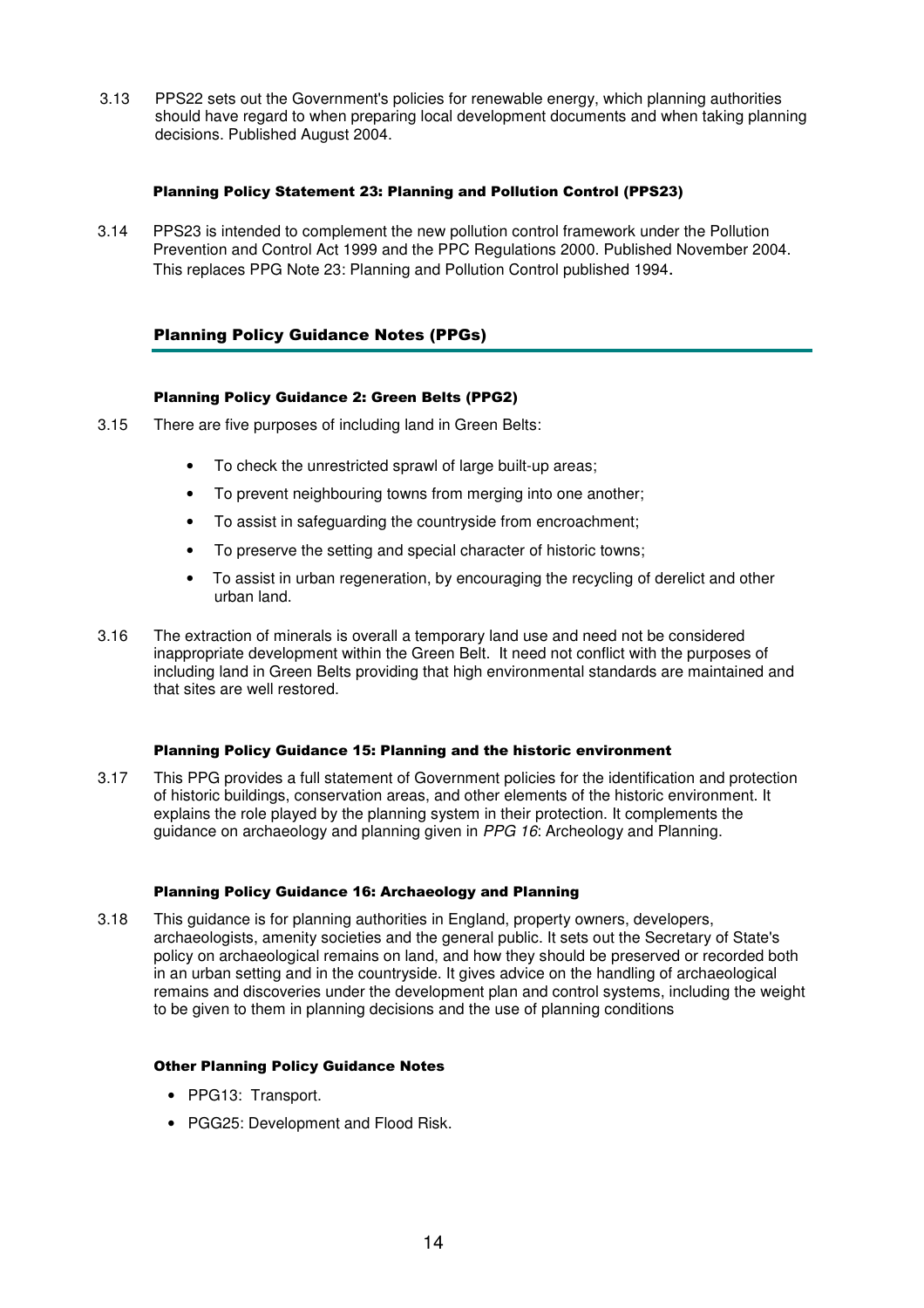### (Draft) Mineral Policy Statement 1: Planning and Minerals, with associated Good Practice Guide, (MPS1)

- 3.20 MPS1 will set out the core policies and principles for minerals planning in England. Its main objectives for minerals planning are in line with the Governments overall aims for sustainable development. These key policy messages are:
	- The need to maintain sufficient supply to meet the anticipated need for minerals with environmental acceptability.
	- The need to protect designated areas of national and international importance.
	- The need to encourage efficient use of extracted materials and the use of substitute or recycled materials in place of primary minerals wherever practicable.
	- The need to ensure that where extraction does take place, restoration and aftercare of sites of high quality.

#### MPS1 Draft Good Practice Guidance

3.21 gives advice to Mineral Planning Authorities, the minerals industry and interested parties about how the policies in MPS1 might be implemented.

#### Consultation Paper on Annexes to Minerals Policy Statement 1 (July 2005)

3.22 This consultation proposed four draft annexes to MPS1 which focused on four specific sectors of the minerals industry in England.

| Annex 1: | Aggregates provision                              |
|----------|---------------------------------------------------|
| Annex 2: | Brick clay provision                              |
| Annex 3: | Natural building and roofing stone provision, and |
| Annex 4: | Onshore oil and gas provision                     |

 These annexes, when finalised, will supplement and have equal status to, and should be read in the context of, Minerals Policy Statement 1 and its general mineral planning policies.

#### Minerals Policy Statement 2: Controlling and mitigating the environmental effects of mineral extraction in England. (MPS2)

- 3.23 Minerals Policy Statement 2 sets out the policies and considerations in relation to the environmental effects of mineral extraction that the Government expects Mineral Planning Authorities in England to follow when preparing development plans and in considering applications for minerals developments.
- 3.24 Details on the specific environmental effects are to be provided in Annexes to this Statement. Annexes 1 and 2 on Dust and Noise respectively, are published with this MPS.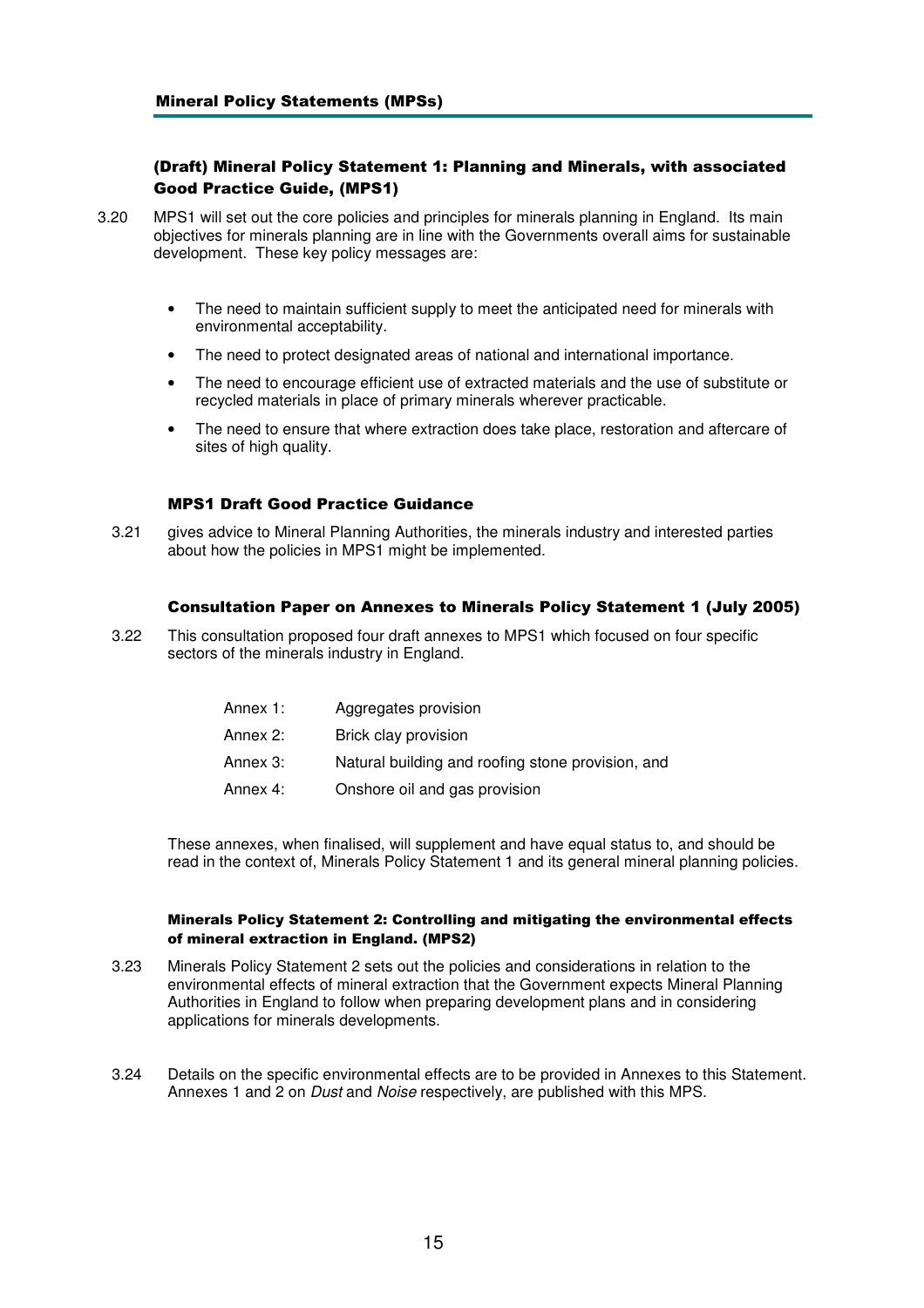#### Minerals Planning Guidance 2: Applications, permissions and conditions (MPG2)

3.25 MPG2 sets out the Government's policies on minerals and planning issues and provides advice on the operation of the development plan system with regard to minerals. This guidance note provides advice on those aspects of the development control system of particular relevance to minerals and on the preparation and determination of individual planning applications.

#### Minerals Planning Guidance 3: Coal Mining (MPG3)

- 3.26 MPG3 provides a policy framework for Mineral Planning Authorities (MPAs) and the coal industry in England to ensure that the extraction of coal and disposal of colliery spoil only takes place at the best balance of community, social, environmental and economic interests, consistent with the principles of sustainable development.
- 3.27 The guidance makes it clear that with any planning application it is the role of MPAs to determine the acceptability of individual projects in accordance with the principles of the land use planning system having regard to all relevant policies and all other material considerations. Individual operators should determine levels of output in response to market conditions.

#### Minerals Planning Guidance 10: Provision of raw material for the cement industry. (MPG10)

- 3.28 These guidelines provide advice to Mineral Planning Authorities (MPAs) on the exercise of planning control over the provision of raw material for the cement industry. They indicate the national policy considerations which need to be taken into account in drawing up minerals policies for the industry in their development plans and some of the other factors that need to be taken into account when determining applications for planning permission.
- 3.29 The Government places great importance on reducing the level of imports of building and construction material, and wishes to encourage domestic production to counter the rising import trend and to provide employment. The Government would also not wish to discourage any export opportunities that might arise. Therefore it is for mineral planning authorities to make provision for adequate supplies of raw material for the industry as it endeavours to meet future domestic demand. However, at the same time the Government recognises that cement production and the quarrying of raw materials for the industry can have a significant environmental impact and often takes place in areas of attractive and outstanding countryside.
- 3.30 The aims of these Guidelines are to advise MPAs about trends in cement production and consumption, and to provide a national planning context for the cement industry. They:
	- Briefly outline national trends in cement production and consumption.
	- Set out the national planning policy context for the cement industry.
	- Outline the specific environmental impacts of the cement industry.
	- Identify a policy for the maintenance of adequate permitted reserves of raw materials for the cement industry.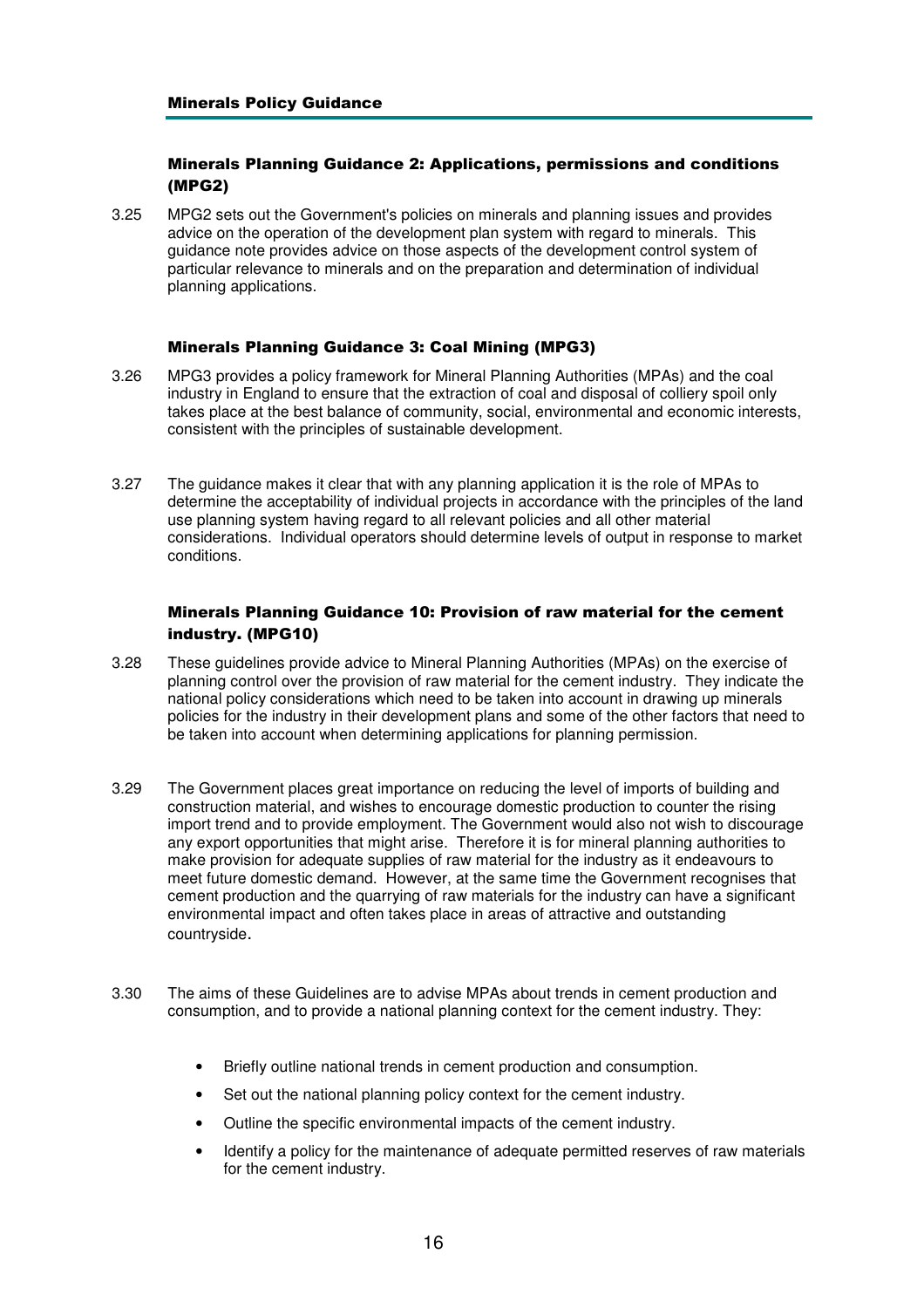• Establish policies for the working, restoration, aftercare and after-use of the cement industry's quarry sites.

### Minerals Planning Guidance 14: Review of Mineral Planning Permissions (MPG14)

3.27 The Environment Act 1995 introduces new requirements for an initial review and updating of old mineral planning permissions and the periodic review of all mineral permissions thereafter.

#### Aggregate Provision in England 2001 – 2016 (Published 2003)

- 3.28 The Department for Communities and Local Government publishes National and Regional Guidelines for the provision of aggregates in England. The current guidelines were produced in 2003 with the publication of "National and Regional Guidelines for Aggregate Provision in England 2001 – 2016". These guidelines seek to ensure that there is a sufficient supply of aggregates into the UK economy with no geographical imbalances. Regional guidelines for the West Midlands on production figures are apportioned to the individual Mineral Planning Authorities on the technical advice from the Regional Aggregates Working Party (WMRAWP).
- 3.29 The current national guidelines for the provision of aggregates agreed in 2003 state that an estimated 359million tonnes (mt) of aggregate materials will be required to be provided for in the West Midlands Region during the period 2001–2016. The guidelines assume that 88mt will be provided from alternative aggregate sources and 16mt will be imported from Wales. Thus the West Midlands will need to provide for 255mt of primary aggregate. 162mt of this is anticipated to be sand and gravel and 93mt crushed rock. MPAs in the region are expected to make the necessary provision in their development plans.
- 3.30 In ensuring the supply of 162mt of sand and gravel for the 16 year period (2001-2016) the total has been divided into an annual apportionment for each Mineral Planning Authority which has sand and gravel production. These apportionments are outlined in figure Table 2 in the section dealing with the issue of sand and gravel and crushed rock production.

#### **Table 2: Annual Apportionment of Sand & Gravel (RAWP Figures)**

|                       | <b>Apportionment of Regional Guidelines</b> | Annual           |
|-----------------------|---------------------------------------------|------------------|
|                       |                                             | <b>Provision</b> |
| Herefordshire         | 162mt x 2.8% $\div$ 16 (years)*             | $0.283$ mt       |
| Worcestershire        | 162mt x 8.6% $\div$ 16 (years)              | $0.871$ mt       |
| Shropshire            | 162mt x 8.1% $\div$ 16 (years)              | $0.820$ mt       |
| Staffordshire         | 162mt x 65.2% $\div$ 16 (years)             | 6.602 mt         |
| Warwickshire          | 162mt x 10.3% $\div$ 16 (years)             | 1.043 mt         |
| W. Midlands County    | 162mt x 5% $\div$ 16 (years)                | $0.506$ mt       |
| <b>Regional Total</b> | 10.125mt                                    |                  |

\* (The 16 years refers to the period covered with the **"National and Regional Guidelines for Aggregate Provision in England 2001 – 2016"** document)

3.31 The apportionment of crushed rock between the producing Mineral Planning Authorities is outlined in Table 3 and covers the 16 years covered by the guidelines. The West Midlands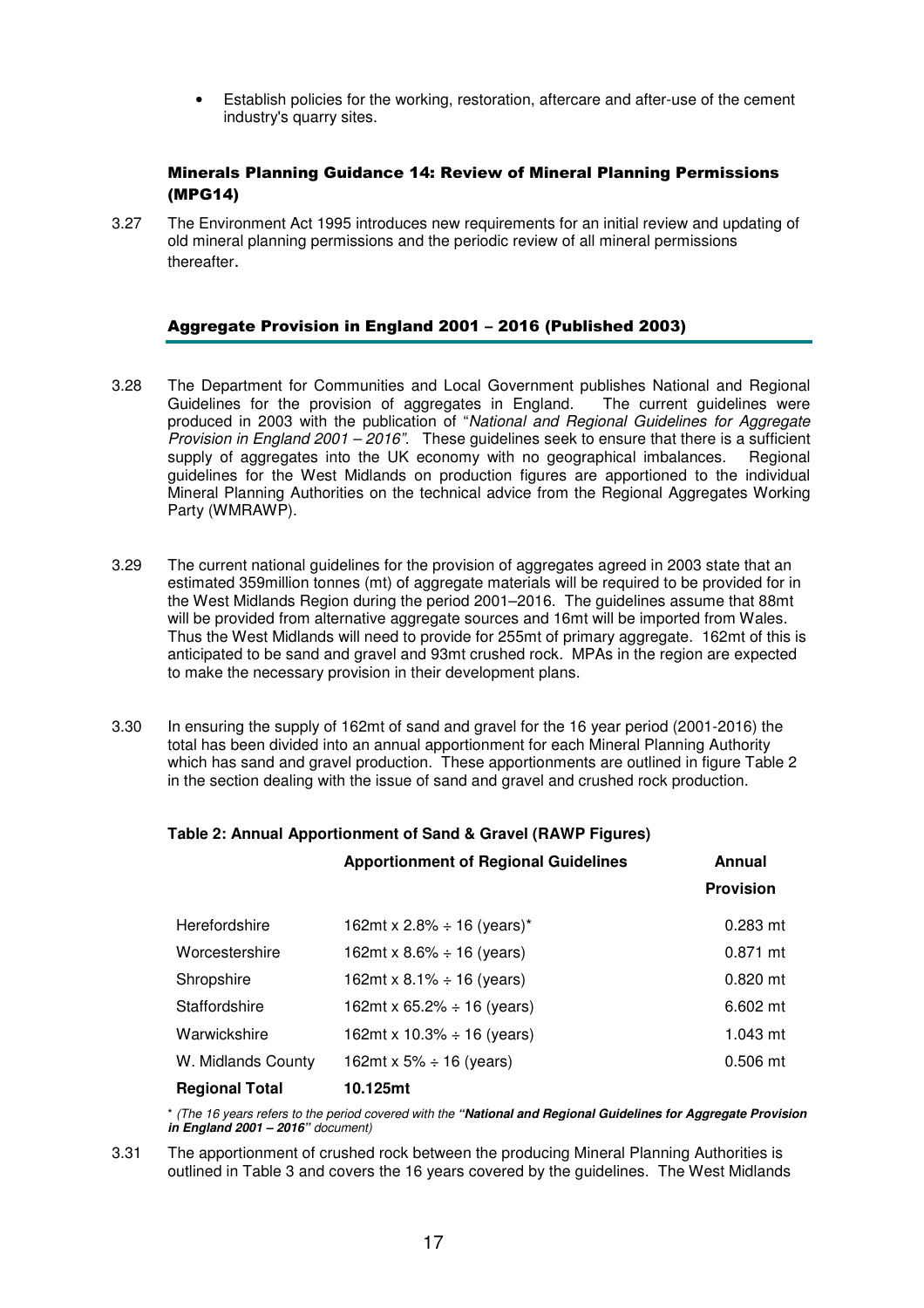County has one quarry currently producing crushed rock but reserves are almost exhausted. When production has finally ceased from this quarry its contribution to regional production will be shared between Warwickshire and Shropshire which is reflected in the apportionments for these counties.

#### **Table 3: Annual Apportionment of Crushed Rock After Production Ceases in West Midlands County.**

|                       | <b>Apportionment of Regional Guidelines</b> | Annual<br><b>Provision</b> |
|-----------------------|---------------------------------------------|----------------------------|
| Herefordshire         | 93mt x 7.3% $\div$ 16 (Years)*              | $0.424$ mt                 |
| Worcestershire        | 93mt x $2.8\% \div 16$ (Years)              | $0.163$ mt                 |
| Shropshire            | 93mt x 45.8% $\div$ 16 (Years) + 0.02875 mt | 2.949 mt                   |
| Staffordshire         | 93mt x 24.2% $\div$ 16 (Years)              | 1.395 mt                   |
| Warwickshire          | 93mt x 10.2% $\div$ 16 + 0.2875 (Years) mt  | $0.88$ mt                  |
| W. Midlands County    | No apportionment                            | 0                          |
| <b>Regional Total</b> |                                             | 5.812mt                    |

\* (The 16 years refers to the period covered with the **"National and Regional Guidelines for Aggregate Provision in England 2001 – 2016"** document)

3.32 It is worth noting that in complying with the Regional guidelines on aggregate production it will be necessary for Warwickshire to permit additional quantities of sand and gravel for extraction and monitor the current demand and production of the counties hard rock reserves. There are no current plans by government to review the requirements in the National Guidelines for aggregate provision.

## West Midlands Regional Aggregates Working Party

- 3.33 The West Midlands Regional Aggregates Working Party (WMRAWP) is a technical working group established in the 1970's along with nine other similar working groups covering the other regions of England and Wales. The group plays a major role in data collection, collation and monitoring of aggregate production and sales in the West Midlands and provides advice on how the Region can meet the National Guidelines for aggregates.
- 3.34 The WMRAWP draws its members from the MPAs in the region together with representatives from the minerals industry (through its trade associations with the Quarry Products Association (QPA) and the British Aggregates Association (BAA)), the Department of Communities and Local Government (DCLG), the National Feberation of Demolition Contractors (NFDC), the Department of the Environment, Food and Rural Affairs (DEFRA) and the Government Officer of the West Midlands (GOWM).

#### West Midlands Regional Spatial Strategy (June 2004)

- 3.35 The Regional Spatial Strategy for the West Midlands (RSS 11) replaces the former Regional Planning Guidance (RPG11). Under the Planning and Compulsory Purchase Act the RSS now forms part of the development plan. The RSS contains the following four policies on minerals,
	- M1 Mineral Working for Non-Energy Minerals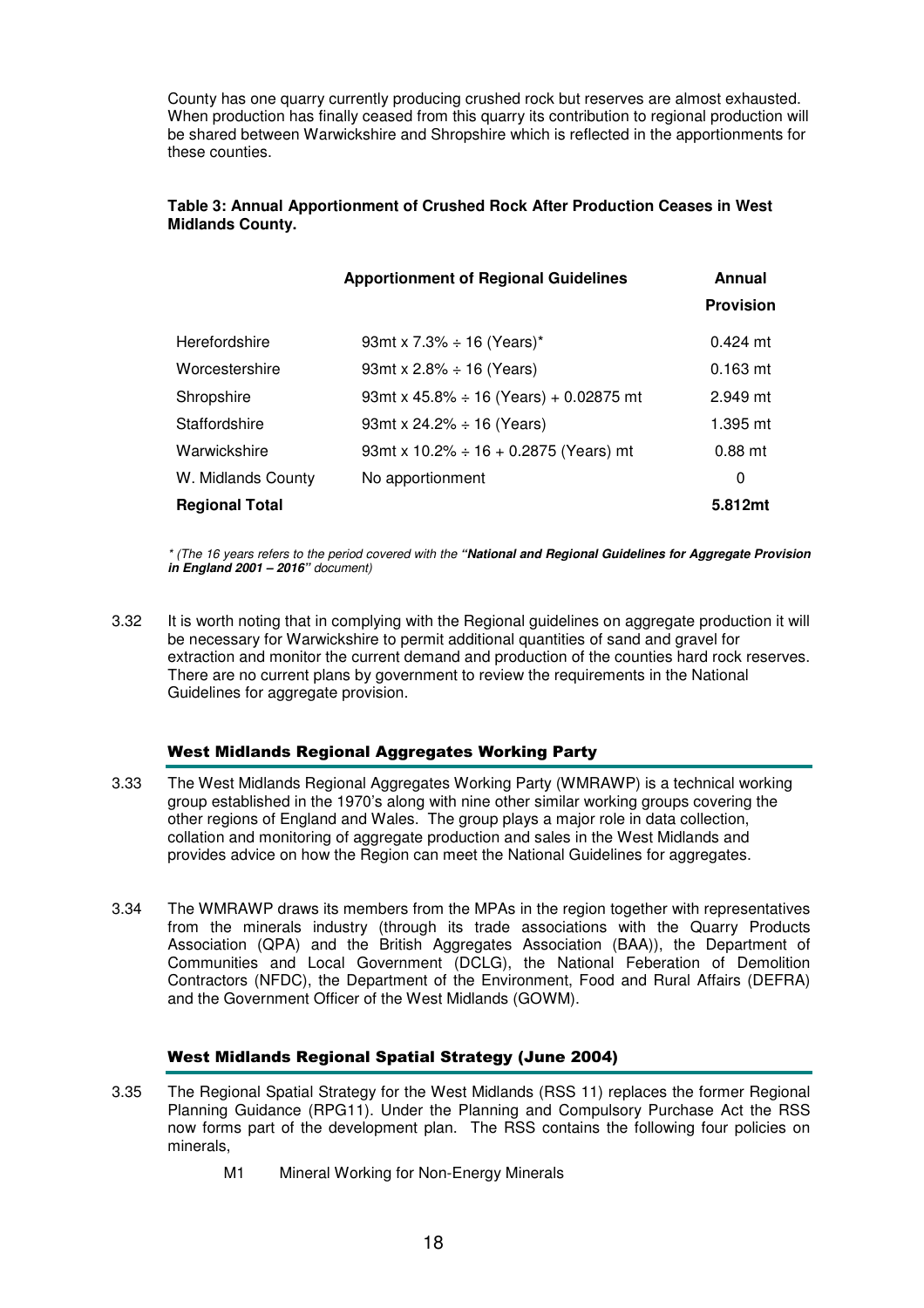- M2 Minerals Aggregates
- M3 Minerals The Use of Alternative Sources of Materials
- M4 Energy Minerals

All Minerals Development Frameworks are now required to be in general conformity with the RSS and contribute to achieving its targets.

#### Warwickshire Structure Plan 1996 - 2011

3.36 The Warwickshire Structure Plan (WASP) was adopted in August 2001. The WASP is the strategic land use plan for Warwickshire and forms part of the statutory development plan. Under the Planning and Compulsory Purchase Act the WASP is saved for a period of 3 years until September 2007.

#### Minerals Local Plan for Warwickshire

- 3.37 The Minerals Local Plan for Warwickshire adopted in 1995 contains the polices which are used to assess all mineral development proposals and activities in the county. The document identifies those areas of the County where significant resources of sand, gravel, hardrock and coal exist and where there are likely to be least adverse environmental impacts to their possible working.
- 3.38 The plan proposes general policies on the working of all minerals and allocates sites for future sand and gravel extraction. However, there are no site allocations for any other types of minerals within the county. Several of the issues in this paper consider whether the Minerals Development Framework should seek to allocate sites for other minerals found in the county.
- 3.39 The current Minerals Local Plan for Warwickshire has specific sites which have been identified as Areas of Search and Preferred Areas and are shown on proposal maps. Preferred Areas are sites where specific information has been available to suggest that economically viable reserves exist. For Areas of Search, operators are encouraged to undertake exploration to identify the reserve potential of that site. Both classifications have evolved from the examination of planning and environment constraints set against their mineral potential so designation of these areas confers a general presumption in favour of proposals for extraction within them.
- 3.40 Allocated sites for mineral extraction will be contained in the Mineral Allocations Development Plan Document. The process of early stakeholder engagement for this document is scheduled to begin in December 2007.

#### The Minerals and Waste Development Scheme

3.41 The Minerals and Waste Development Scheme (MWDS) sets out the timetable for the production of the various elements of the Minerals Development Framework which will replace the existing Minerals Local Plan for Warwickshire. This includes the various stages of production of the Minerals Core Strategy.

#### Statement of Community Involvement

3.42 The County Councils Statement of Community Involvement (SCI) specifies how and when all interested parties will be involved in the development plan making process for both the Minerals and Waste Development Frameworks.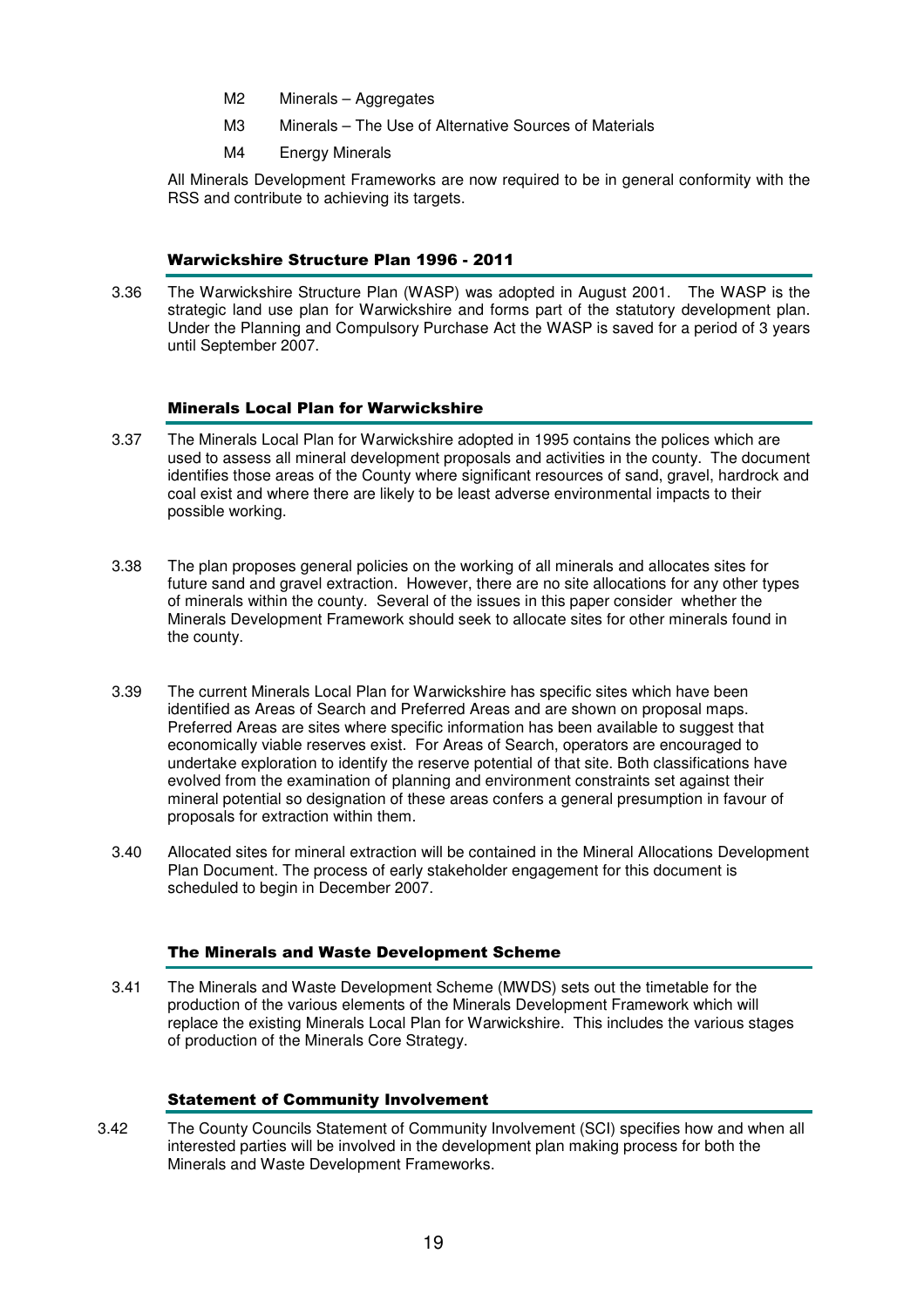#### The Local Transport Plan for Warwickshire (2006)

- 3.43 The second Local Transport Plan (LTP) for Warwickshire provides details of how the County Council and its partners will seek to improve transport and accessibility over the next 5 years. The LTP has been based around the following objectives;
	- To improve accessibility to the transport system in order to promote a fairer, more inclusive society.
	- To seek a transport system which will promote full employment and a strong, sustainable local and sub-regional economy.
	- To reduce the impact of transport on the environment.
	- To improve the environment and safety of people when they are using the transport system.
	- To encourage the integration of transport, both in terms of policy planning and the physical interchange of modes.

#### The Warwickshire Strategic Partnership Plan 2005 – 2008

- 3.44 The Warwickshire Strategic Partnership Plan focuses on those issues where partnership will have the greatest impact. At a district level Community Plans have been developed through public consultation to ensure local issues are improved through partnership activity. At the same time the five local community plans, recognise and support the Strategic Partnership Plan in their own development. The plan aims to achieve the following:
	- Good quality housing available at an affordable price;
	- A safe and harm free environment for all those who live, work and visit Warwickshire;
	- A natural environment, climate and resources that support and enhance life for future generations:
	- Sustainable economic growth, where jobs are created and retained; and residents are equipped with appropriate skills and competencies;
	- The best possible health and well-being for all.

#### The District and Borough Local Plans

3.45 There are five District and Borough Councils within Warwickshire and each has to produce a Local Plan for their area. Each mineral planning application submitted to the County Council needs to take account of any relevant planning policy in the District or Borough Local Plan. Under the new planning system the District and Borough Councils will still be producing Local Plans under transitional arrangements and then the Councils will start to replace them with Local Development Frameworks.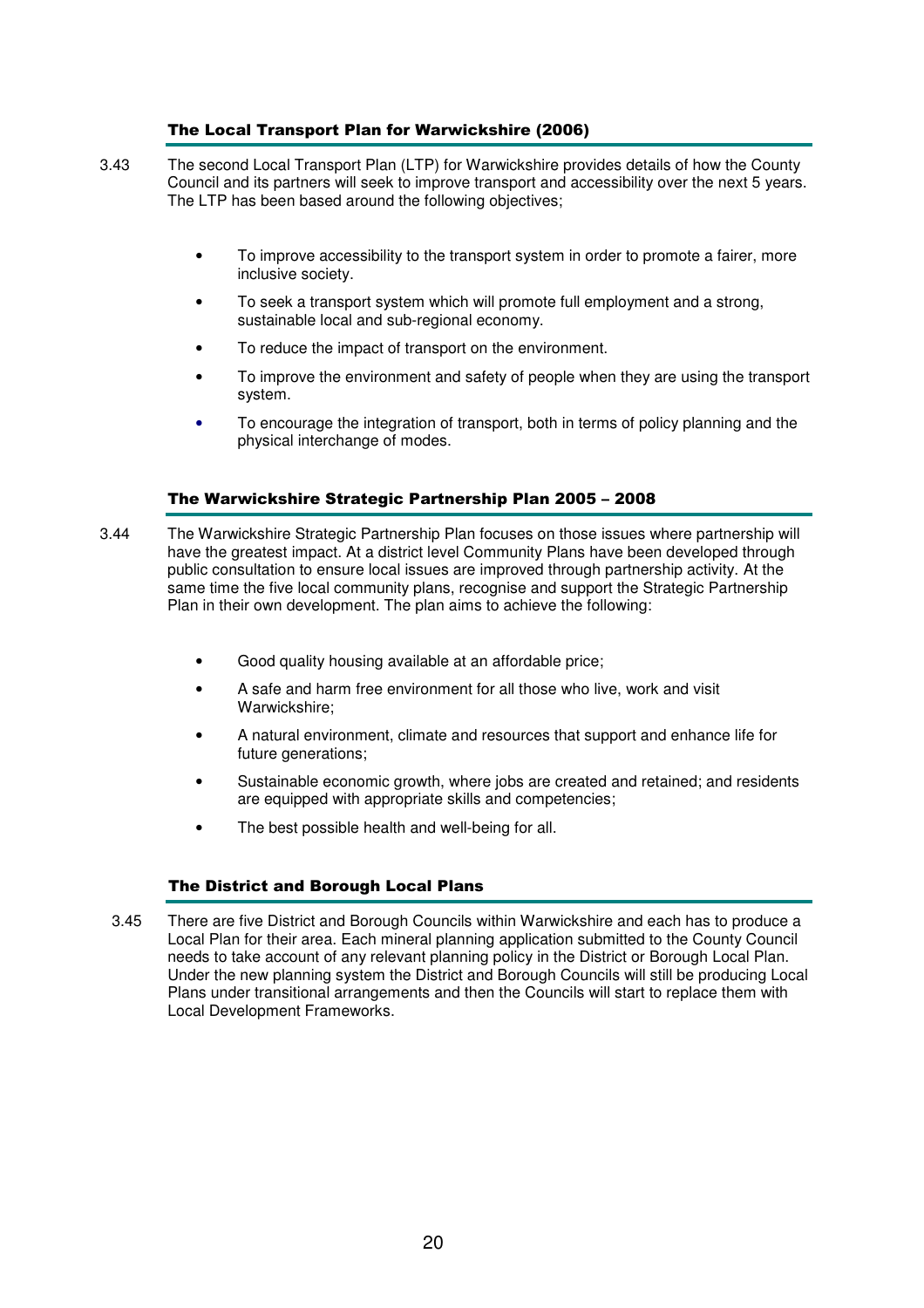# 4. CONSULTATION PROCESS

#### Preliminary Consultation

- 4.1 The preliminary consultation on the Minerals Development Framework (MDF) Core Strategy was carried out between 20<sup>th</sup> February and 3<sup>rd</sup> April 2006. A preliminary questionnaire was sent to those contacts held on the County's mailing lists and all County and District Councillors were informed of the consultation.
- 4.2 The questionnaire was made available on our website and there was the facility to respond to the consultation online. Questionnaires were also made available in local council offices and County libraries. There were promotional displays in Shipston, Rugby, Atherstone, Nuneaton, Southam, Bidford and Warwick libraries at various stages throughout the consultation period.
	- 4.3 In addition to this there were 7 awareness raising roadshows in Dunchurch, Middleton, Leamington Spa, Shipston, Nuneaton, Southam and Bidford. As well as raising awareness of the MDF these roadshows also aimed to outline the key issues relating to minerals extraction within the county.
	- 4.4 Through the consultation process a strategic forum group has been developed and has met on three occasions. A supporting Saturday consultation workshop was also held for those interested parties who were unable to attend the weekday forum events.
	- 4.5 69 written responses to the preliminary consultation were received. Both these written and verbal comments made at the discussion groups have been considered in the preparation of this report.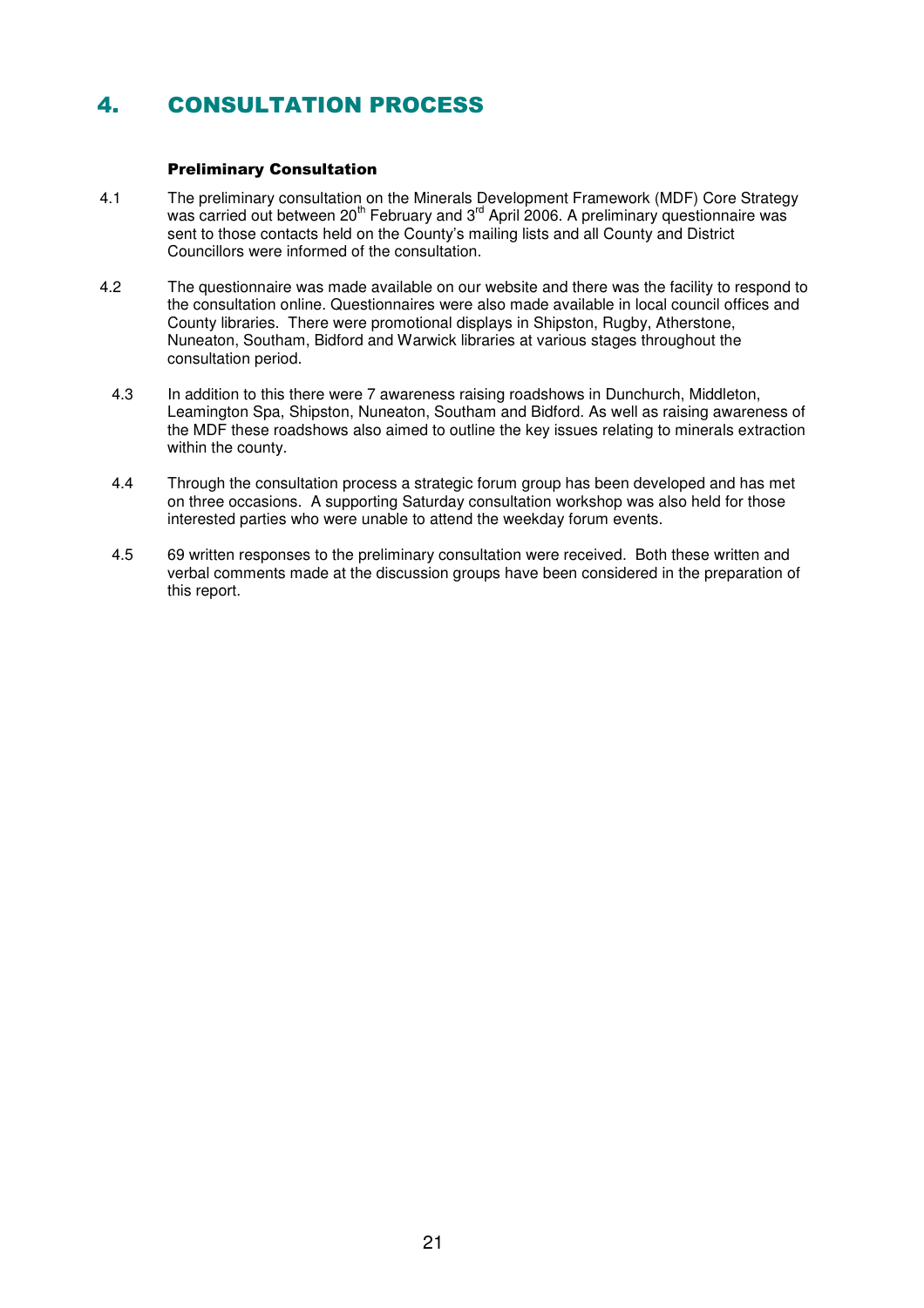# 5 RESPONSIBILITIES FOR MINERALS PLANNING

#### Warwickshire County Council – Planning Authority

- 5.1 Warwickshire County Council is the Mineral and Waste Planning Authority for the County. The County Council has a statutory duty to deal with planning applications involving mineral extraction and the depositing, recycling and management of waste. The Development Group administers these planning applications. Applications which cannot be determined under the delegated powers of the Strategic Director of the Economy and Environment Directorate go before the elected members of the Regulatory Committee.
- 5.2 Warwickshire County Council as the Minerals and Waste Planning Authority also have a statutory duty to produce both the Waste and Minerals Development Frameworks. This is done by the Planning Policy Group.

#### West Midlands Regional Assembly (WMRA)

- 5.3 Under the Planning and Compulsory Purchase Act 2004, it is the role of the West Midlands Regional Assembly (WMRA) as Regional Planning Body (RPB) to provide an opinion as to whether, District, Borough and County Local Development Frameworks are broadly in 'general conformity' with the Regional Spatial Strategy (RSS). In addition, the Assembly is a statutory consultee with regard to regionally significant planning applications.
- 5.4 The Assembly has adopted a decentralised approach to carrying out the role's identified above, and as such all strategic planning authorities in the West Midlands Region provide strategic advice to the RPB in relation to all Local Development Frameworks (including Minerals and Waste) and regionally significant applications.
- 5.5 Once a regionally significant application or relevant Local Development Document (LDD) has been received by the Assembly, Regional Conformity Advisors (RCA) will carry out an assessment, taking into account any views received from other Assembly partners, and provide advice to the RPB. However, it is the Assembly that issues the opinion as to the general conformity of the application or LDD.
- 5.6 An opinion of conformity in relation to an LDD will be considered as a representation by the Planning Inspectorate in an independent examination. An opinion issued in relation to a regionally significant planning application will be given due consideration by the Local Planning Authority in determining the planning application.

#### The Environment Agency

- 5.7 The Environment Agency was established in the 1995 Environment Act. It is a nondepartmental public body of the Department of Environment, Food and Rural Affairs. The Agency's principal aim is to protect and enhance the environment of England and Wales and its functions include Water Quality and Resources, Integrated Pollution Prevention and Control, Waste Management and Flood Risk Management.
- 5.8 The Environment Agency is a key advisor to Central Government, Local Government, developers and landowners regarding issues relating to planning and the environment. The main functions of the Environment Agency within the planning system are to:
	- Advise on the formulation of national planning policy and technical guidance;
	- Provide environmental information to help inform policy;
	- Contribute to development plans and their Sustainability Appraisals (and Strategic Environmental Assessment);
	- Provide timely and useful responses to consultations on planning applications and pre-application enquiries;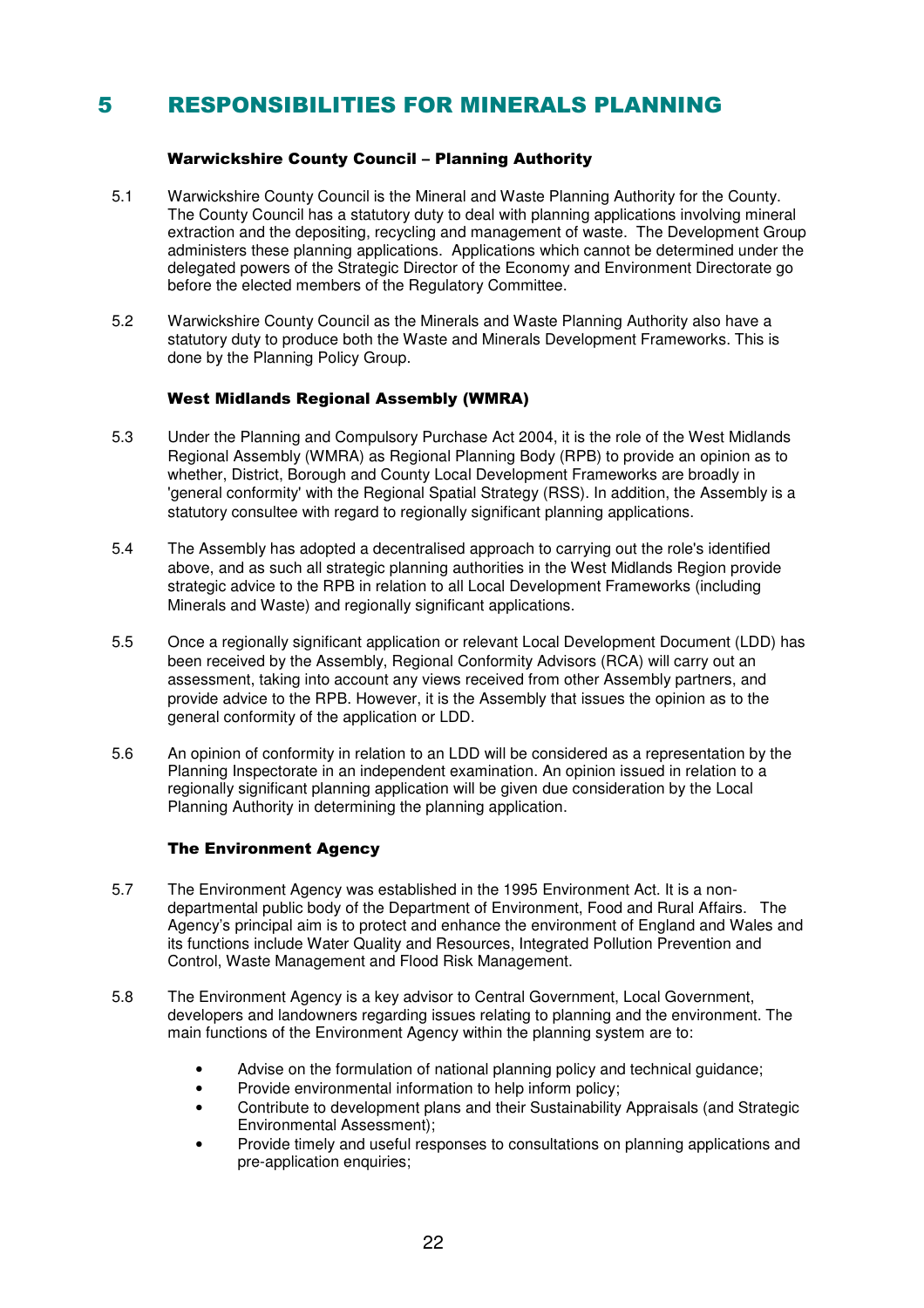- Advise on the environmental implications of spatial planning on other environmental plans and strategies;
- Work closely with stakeholders to develop new approaches to positive planning.
- 5.9 The Environment Agency will be consulted and involved throughout the Minerals Development Framework process as well as being statutory consultees on specific mineral allocations and proposals.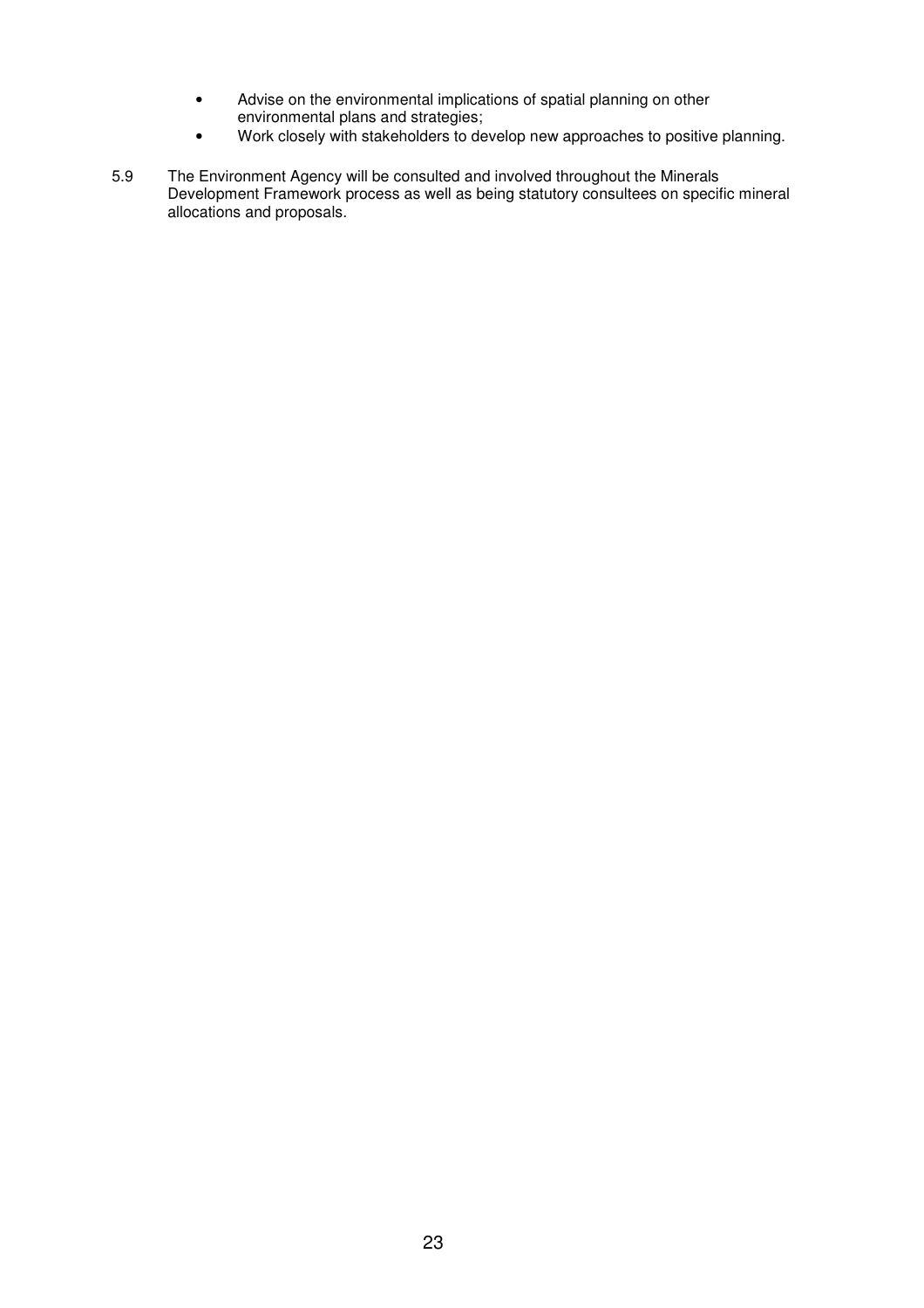# 6 KEY OBJECTIVES FOR THE MINERALS

# DEVELOPMENT FRAMEWORK

#### Introduction

#### **General Principles of Mineral Planning**

- 6.1 It is the role of the planning system to secure the most efficient and effective use of land in the public interest and to attempt to balance the competing demand for development against environmental protection and other considerations.
- 6.2 Minerals Planning aims to provide a framework for meeting the nations need for minerals in the most sustainable way, this involves balancing social, environmental and economic concerns. The key aspects of minerals planning are summarised below.

#### **Minerals can only be worked where they occur**

6.3 Unlike most other forms of development such as housing, roads and schools the locational options for the siting of mineral extraction sites are limited as they are dependant on the geology of an area.

#### **Mineral Working is a temporary land use**

6.4 All activity on a mineral site will eventually finish with a requirement for the site to be restored. The extraction phase for any site can last from a few years to over 50 depending on the nature of the mineral being worked. The restoration of mineral sites once extraction has ceased is essential and mineral planning ensures that all operations comply to an approved final restoration scheme.

#### **Planning for the Supply of Minerals**

6.5 Minerals are essential to the continuing economic development of the UK. They are used in the construction, manufacturing, energy production and agricultural sectors with a continuous and secure supply of the required minerals being important. It is the role of the planning system to help deliver this supply and promote the most effective and efficient use of these natural and finite resources.

#### **Key Objectives for Mineral Planning**

- 6.6 The Government's objectives for mineral planning (as required in Section 39 of the Planning and Compulsory Purchase Act 2004 and listed in Mineral Planning Policy Statement 1) are :
	- To conserve and safeguard mineral resources as far as possible;
	- To protect nationally and internationally designated areas of landscape and sites of nature conservation value from minerals development, other than in exceptional circumstances where it has been demonstrated that the proposed development is in the public interest;
	- To secure supplies of the material needed by society and the economy from environmentally acceptable sources;
	- To ensure, so far as practicable, that outcomes for the minerals industry are consistent with the Government's aims for productivity growth and strong economic performance;
	- To secure sound working practices so that environmental impacts of extraction and the transportation of minerals are kept to a minimum, unless there are exceptional overriding reasons to the contrary;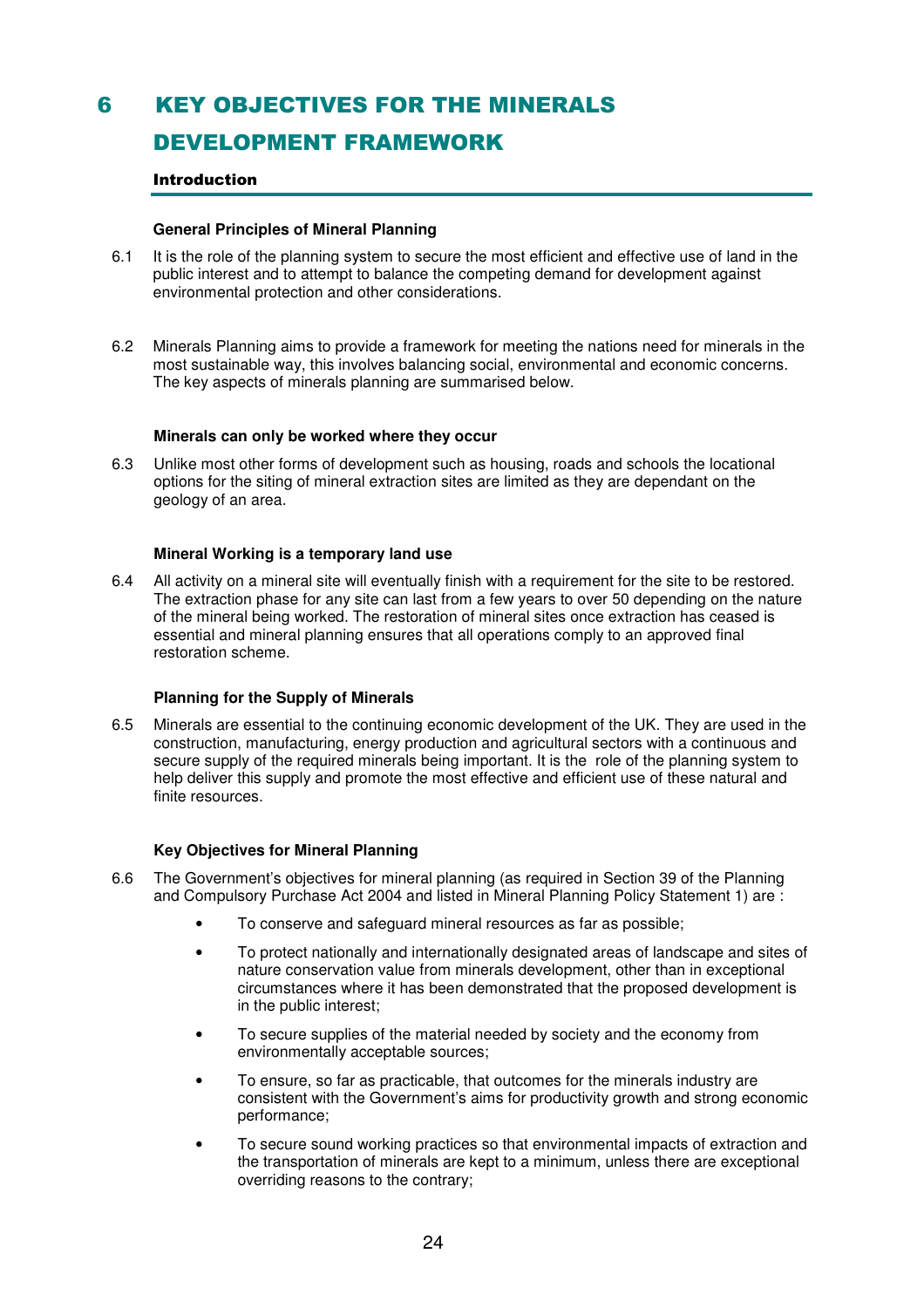- To minimise the production of mineral waste;
- To promote efficient use and recycling of suitable materials, thereby minimising the net requirement for new primary extraction;
- To protect, and where possible enhance the overall quality of the environment once extraction has ceased through high standards of restoration and to safeguard the long term potential of land for a wide range of after uses.
- 6.7 The following section identifies the key objectives that will guide Warwickshire Minerals Development Framework. These objectives have been derived through a thorough, systematic review of the context for minerals activities within Warwickshire, and the challenges that lie ahead in applying sustainable solutions to providing for need. In order to gain consultee feedback, this section invites stakeholders to comment both on a strategic vision that has been developed for the Minerals Development Framework and key objectives that will guide its formulation.

### Vision for the Minerals Development Framework

 6.8 In order to guide the Minerals Development Framework, a vision has been proposed that encapsulates all aspects of minerals planning that the Framework seeks to deliver. In order to elicit stakeholder feedback, responses to the consultation questions are encouraged.

#### **The vision for the Minerals Development Framework is:**

"To maintain and manage the long term supply of minerals extracted from Warwickshire which serve local and national needs whilst aiming to protect and enhance the environment and promote long term community benefits"

#### 6.9 **Consultation Questions:**

Question 1: Do you agree with the vision? Question 2: What amendments, if any, would you make to the Minerals Development Framework vision?

#### Objectives for the Minerals Development Framework

6.10 The following key objectives have been developed for the Minerals Development Framework.

These objectives have been identified following a detailed review of relevant planning policies and through a consideration of the demand for minerals, the need to protect and enhance the environment and provide and economic and social benefits.

- To help deliver sustainable mineral extraction by promoting the prudent use and conservation of Warwickshire's natural resources.
- To maintain the supply of minerals required to support economic growth at the national, regional and local level.
- To protect the natural and historic environment and mitigate potential adverse effects associated with mineral developments.
- To have regard for the concerns and interests of local communities and protect them from unacceptable environmental effects resulting from mineral developments.
- To minimise the impact of the movement of bulk materials by road on local communities and where possible encourage the use of alternative modes of transport.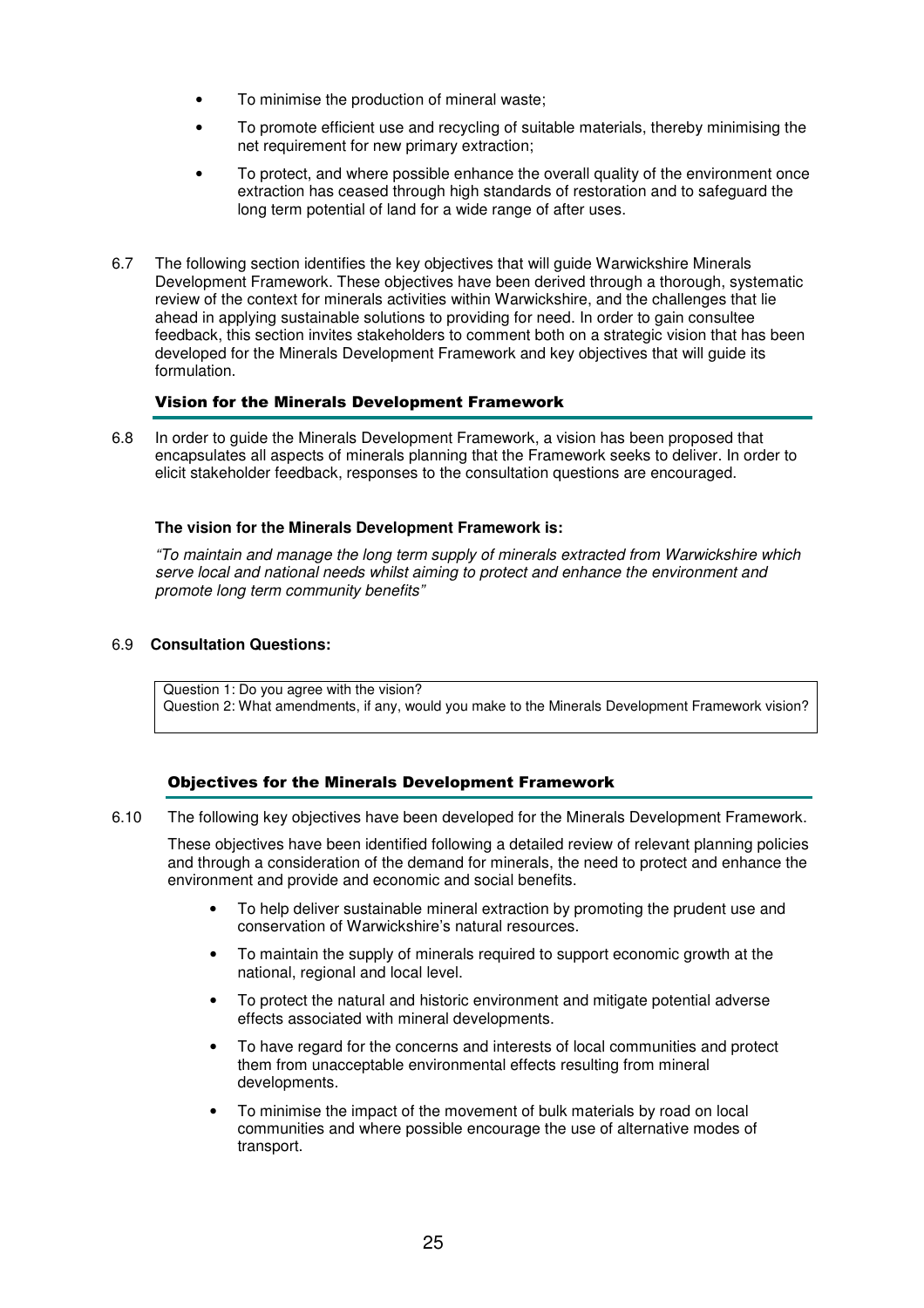- To ensure mineral sites are restored to a high environmental standard once extraction has ceased.
- To promote the use of secondary and alternative materials which will reduce the overall demand for primary mineral extraction.

## 6.11 **Consultation Questions:**

Question 3: Do you agree with the objectives as set out in this Issues and Options Paper?

Question 4: What additional objectives (if any) should be used to guide the evolving Minerals Development Framework?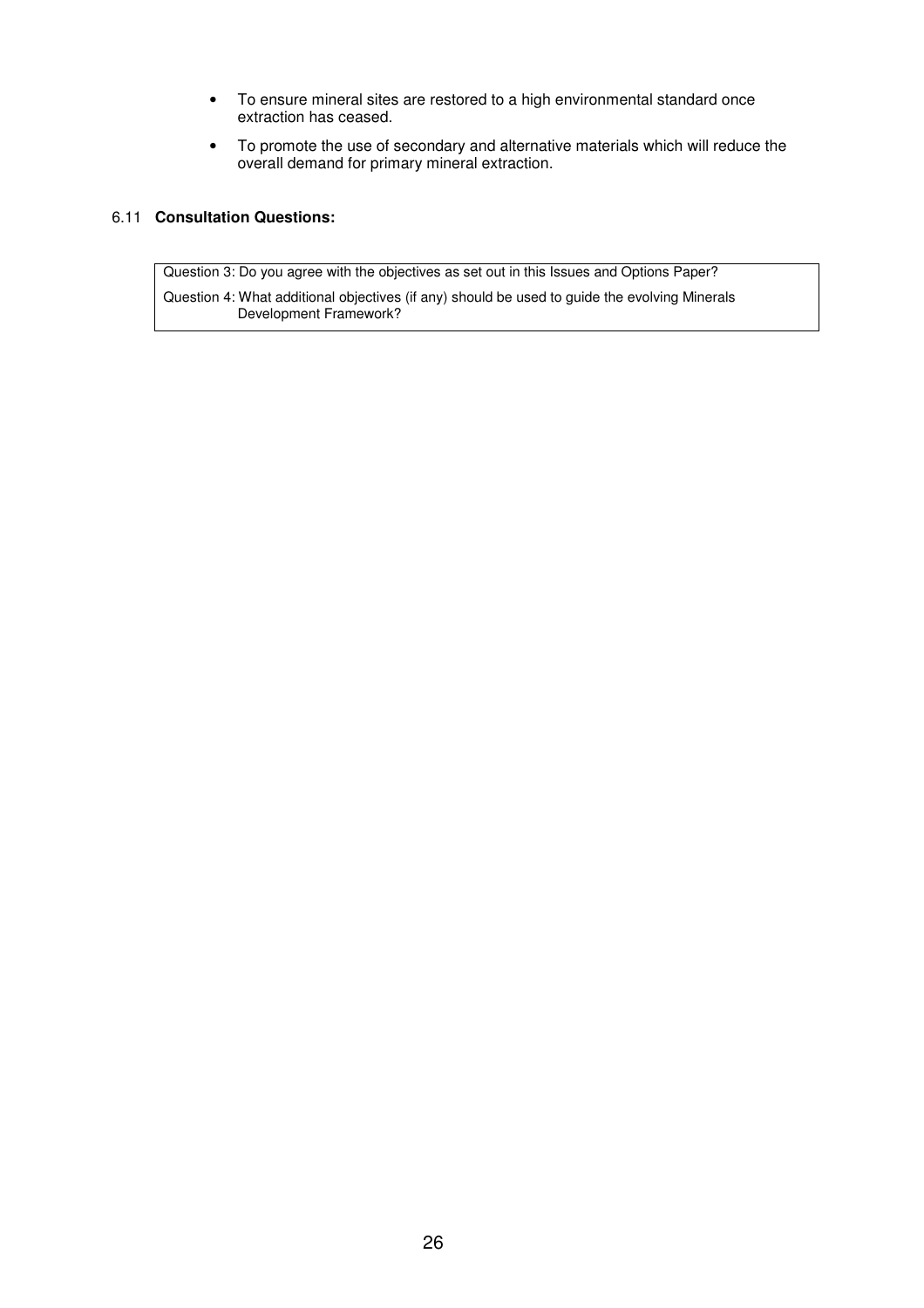# 7 KEY ISSUES AND OPTIONS

#### Introduction

- 7.1 This section identifies the primary issues that have been identified by Warwickshire County Council as critical in delivering an effective Waste Development Framework. In addition to outlining the context for each of the issues, consultees can provide feedback on a series of options which have been put forward for as to how the Framework may address the issues.
- 7.2 A **Sustainability Appraisal (SA)** has been applied to each of the options in accordance with the requirements of the Strategic Environmental Assessment (SEA) Directive<sup>1</sup> and Planning and Compulsory Purchase Act 2004. Section 39 of the Act requires that a Sustainability Appraisal is undertaken. The Sustainability Appraisal is a systematic and evaluative process and incorporates the requirements of the Strategic Environmental Assessment Directive.
- 7.3 As explained in Planning Policy Statement 12 the purpose of Sustainability Appraisal is to appraise the social, environmental and economic effects of strategies and policies in a Local Development Document that starts during the preparation process. The aim of this is to ensure that decisions are made that meet the requirements of sustainable development.
- 7.4 The sustainability appraisal has been conducted for each of the options and using criteria and a Sustainability Appraisal Framework captured within a Sustainability Appraisal Scoping Report produced in accordance with the SEA Directive.

#### **NB For the purposes of the SA work we have assumed that the Short term is (predevelopment stage) roughly the timeframe between plan production and the start of any development.**

**Medium term would be the period of extraction and the Long term is the timeframe when the development is complete and the site is undergoing restoration or has undergone restoration. It should be noted that sites will often be partly restored while extraction is taking place.** 

## Key Issue 1: Criteria for Assessing Sites

### 7.6 **Issue 1: How should the criteria of environmental and planning constraints for assessing areas for mineral development be established?**

- **Option A:** Assessing sites on a selection criteria that conform to the requirements of applicable National, Regional and Local legislation and published good practice guidance where they have relevance to the working of minerals and the principles of sustainable development.
- **Option B:** Assess sites through criteria that fully integrate all relevant planning polices, environmental constraints and additional considerations identified through the consultation processes.

#### 7.6 **Consultation Questions:**

Question 5: In the development of MDF should the environmental and planning criteria for assessing sites be established according to the approach outlined in Option A or Option B?

Question 6: If you support the approach outlined in Option B are there any policies, constraints or additional considerations that you feel should be identified in the framework?

 1 European Directive 2001/42/EC (SEA Directive) enacted through *The Environmental Assessment of Plans and Programmes Regulations 2004*  (SI2004/1633)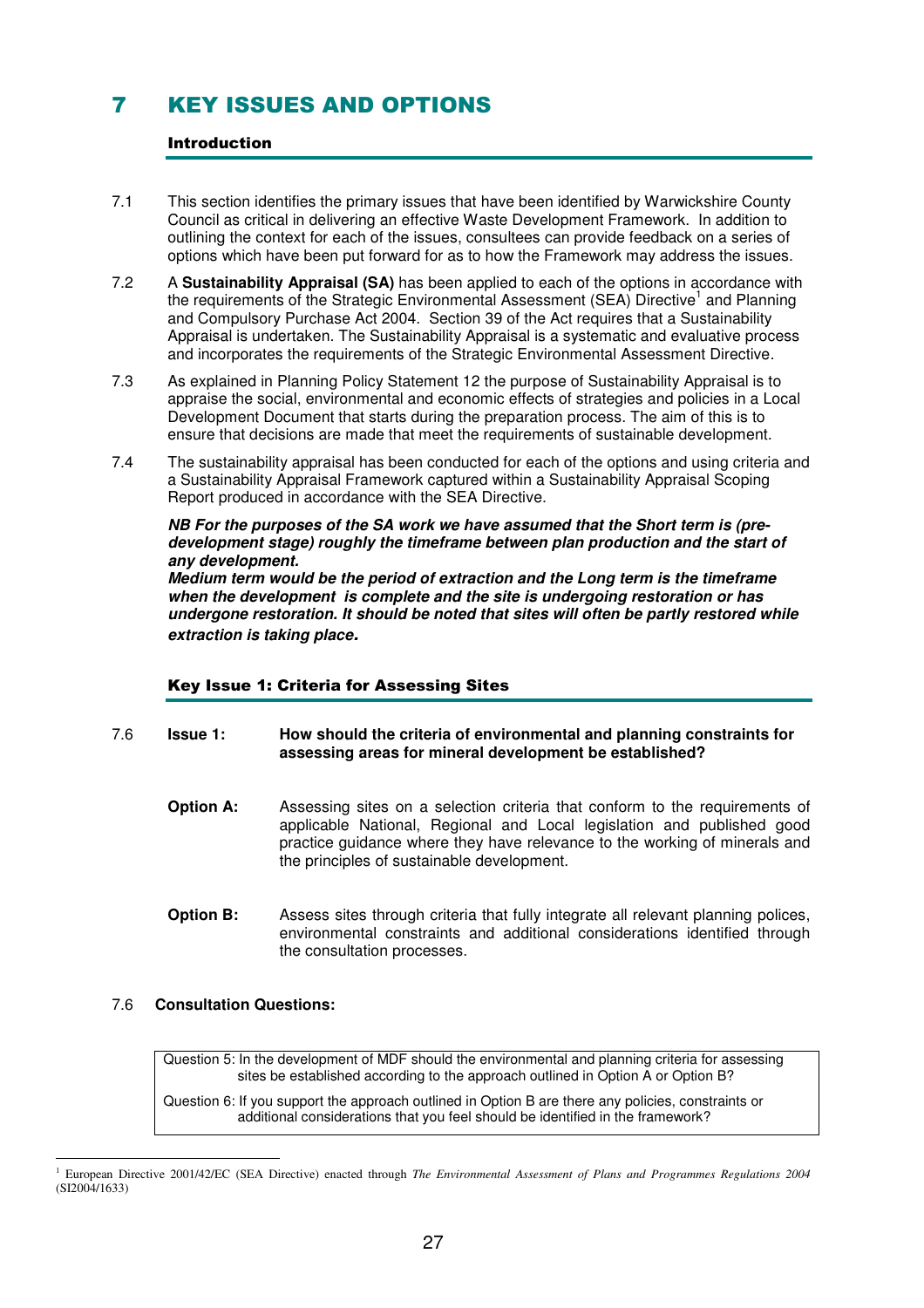# Sustainability Appraisal

7.7 A sustainability appraisal has been undertaken of the options for Issue 1 in accordance with the SA Framework.

### 7.8 **Consultation Questions:**

Question 7: Do you agree with the Sustainability Appraisal undertaken for Issue 1?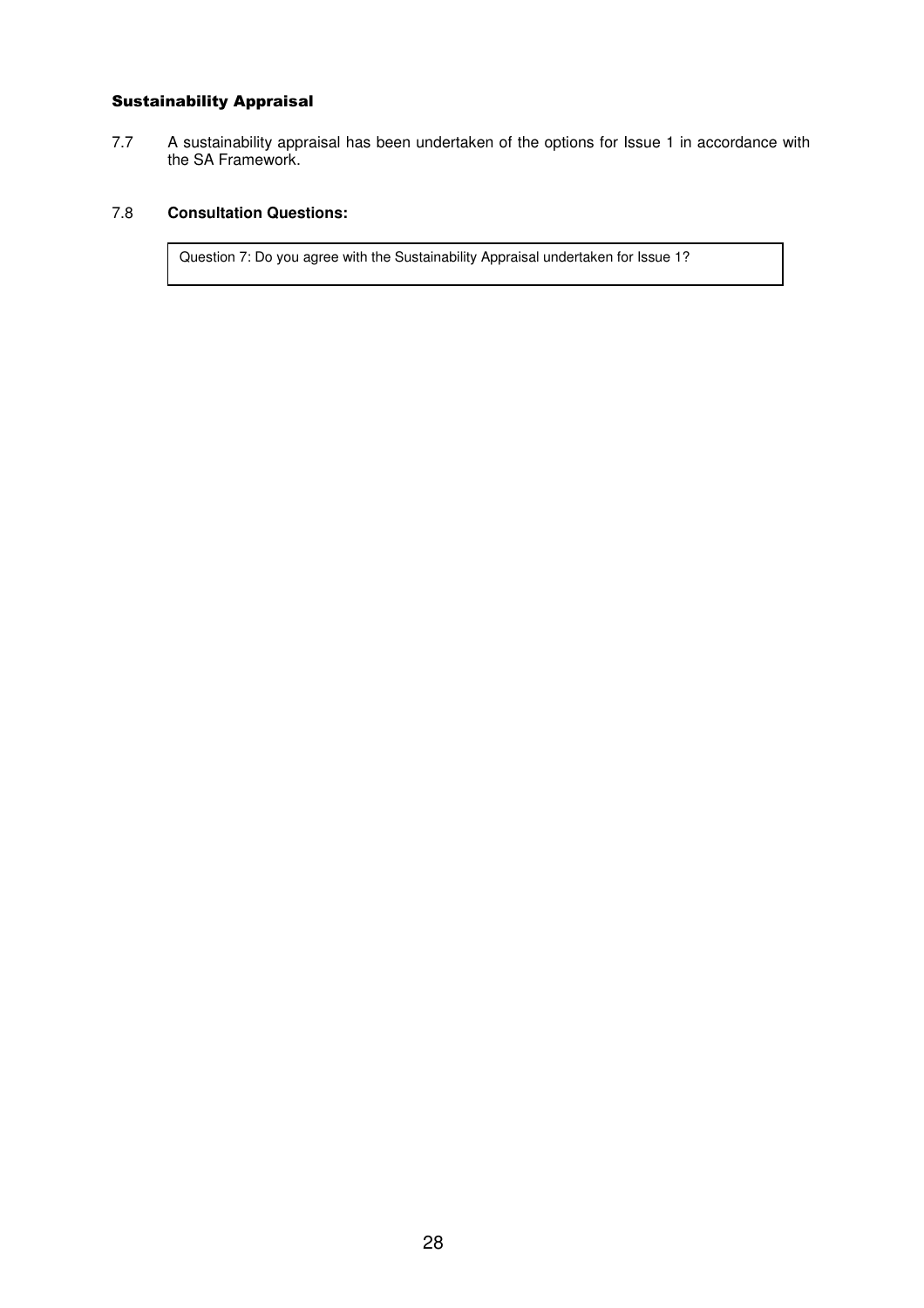## **Table 4 : Sustainability Appraisal (SA) for Issue 1 CRITERIA FOR ALLOCATING SITES**

| <b>SA Objective</b> |                                                                                                                                     | <b>Option B</b><br><b>Option A</b> |                          |           |                                     |           | <b>Comparison of Options</b> |                                                                                                                                                                                                                                                           |  |  |
|---------------------|-------------------------------------------------------------------------------------------------------------------------------------|------------------------------------|--------------------------|-----------|-------------------------------------|-----------|------------------------------|-----------------------------------------------------------------------------------------------------------------------------------------------------------------------------------------------------------------------------------------------------------|--|--|
|                     |                                                                                                                                     |                                    | <b>Effect</b>            |           | <b>Effect</b>                       |           |                              | The comparison of the options illustrates the relative merits of the individual options and at this                                                                                                                                                       |  |  |
|                     |                                                                                                                                     |                                    | $(+/+, +, 0, -, -/-, ?)$ |           | $(+/+, +, 0, -, -/-, ?)$            |           |                              | stage does not infer that any of the options will be the final preferred option.                                                                                                                                                                          |  |  |
|                     |                                                                                                                                     | <b>ST</b>                          | <b>MT</b>                | <b>LT</b> | <b>ST</b><br><b>MT</b><br><b>LT</b> |           |                              |                                                                                                                                                                                                                                                           |  |  |
|                     | Conserve and enhance biodiversity                                                                                                   | $\Omega$                           |                          | $+$       | $\Omega$                            | $+$       | $+/-$                        | Both Option A and Option B offer some certainty of development and good safeguards. However<br>Option B offers additional consultation opportunities which could help achieve this objective.                                                             |  |  |
| $\overline{c}$      | Protect and improve water resources                                                                                                 | $\Omega$                           |                          | $\div$    | $\Omega$                            | $\div$    | $+/-$                        | Both Option A and Option B offer some certainty of development and good safeguards. However<br>Option B offers better consultation opportunities which could help achieve protection and<br>limprovement of water resources.                              |  |  |
| 3                   | Avoid, reduce and manage flood risk                                                                                                 | 0                                  | $\ddot{}$                | $+$       | $\Omega$                            | $\ddot{}$ | $+/-$                        | Both Option A and Option B offer some certainty of development and good safeguards. However<br>Option B offers better consultation opportunities which could help achieve this objective.                                                                 |  |  |
| 4                   | To safeguard environmental quality in<br>order to minimise potential impacts on<br>community health                                 | $\Omega$                           | $+$                      | $+$       | 0                                   | $\ddot{}$ |                              | Both Option A and Option B offer some certainty of development and good safeguards. However<br>$+/-$ Option B offers additional consultation opportunities which could help achieve the objective of<br>minimising potential impacts on community health. |  |  |
| 5                   | To conserve and enhance the quality<br>of the natural and built environment                                                         | $\Omega$                           | $+$                      | $+$       | $\Omega$                            | $\ddot{}$ |                              | Both Option A and Option B offer some certainty of development and good safeguards. However<br>$+/-$ Option B offers additional consultation opportunities which could help achieve this objective.                                                       |  |  |
| 6                   | Preserve and enhance sites, features<br>and areas of historic, archaeological<br>or architectural importance, and their<br>settings | $\Omega$                           | $+$                      | $+$       | 0                                   | $+$       | $+/-$                        | Both Option A and Option B offer some certainty of development and good safeguards. However<br>Option B offers additional consultation opportunities which could help achieve this objective.                                                             |  |  |
| 7                   | Protect soil resources                                                                                                              | $\Omega$                           |                          | $+$       | 0                                   | $\ddot{}$ |                              | Both Option A and Option B offer some certainty of development and good safeguards. However<br>+/+ Option B offers better consultation opportunities which could help achieve the protection of soil<br>resources.                                        |  |  |
| 8                   | To preserve and protect geological<br>features and promote geological<br>conservation                                               | $\Omega$                           |                          | $+$       | $\Omega$                            | $\ddot{}$ |                              | Both Option A and Option B offer some certainty of development and good safeguards. However<br>$+/-$ Option B offers better consultation opportunities which could help achieve the preservation and<br>protection of geology.                            |  |  |
| g                   | To promote the delivery of energy<br>efficiency and carbon reduction<br>targets                                                     | $\Omega$                           | $\Omega$                 | $\Omega$  | $\Omega$                            | $\Omega$  | $\Omega$                     | Both Options are likely to provide similar degrees of energy efficiency.                                                                                                                                                                                  |  |  |
| 10                  | Reduce consumption of natural<br>resources                                                                                          | $\Omega$                           | <sup>0</sup>             | $\Omega$  | 0                                   | $\Omega$  | 0                            | Both Options are likely to be similar in terms of natural resource consumption.                                                                                                                                                                           |  |  |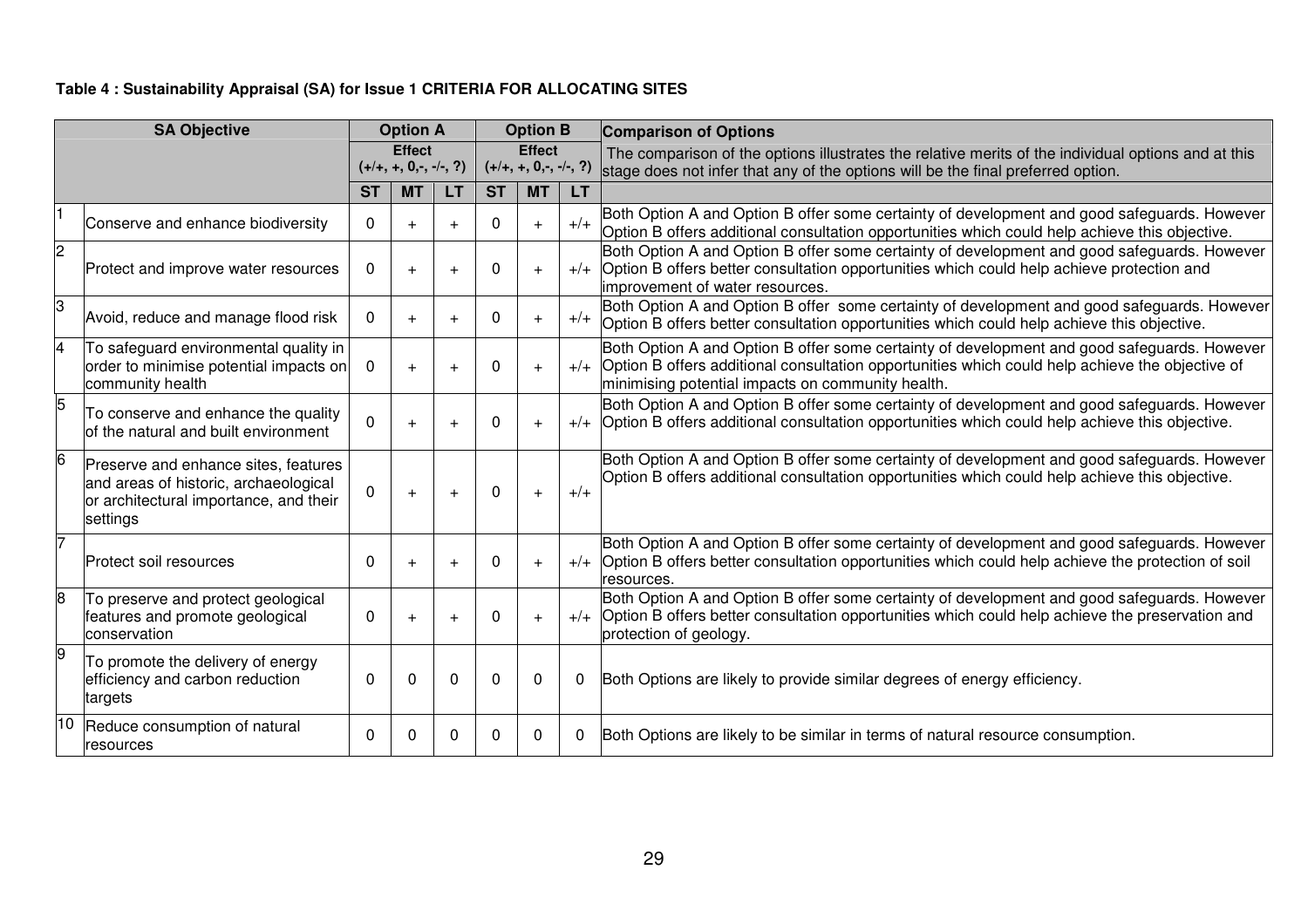| 11          | To promote adherence to the<br>movement of waste up the waste<br>hierarchy                                                           | $\Omega$       | 0        | $\Omega$       | 0        | $\Omega$ | $\Omega$ | Waste is not relevant to this issue. Both options therefore perform equally in terms of the SA<br>objective.                                                                                                           |
|-------------|--------------------------------------------------------------------------------------------------------------------------------------|----------------|----------|----------------|----------|----------|----------|------------------------------------------------------------------------------------------------------------------------------------------------------------------------------------------------------------------------|
| 12          | Enfranchise the community in<br>improving the local environment                                                                      | $+$            |          | $+$            | $+$      | $+$      | $+/-$    | Both Options would involve good consultation processes. However Option B is likely to provide<br>greater consultation because of the emphasis on the Planning consultation procedures spelt<br>out in that option      |
| 13          | Improve accessibility to waste<br>management services and facilities                                                                 | $\Omega$       | ∩        | $\Omega$       | $\Omega$ | $\Omega$ | $\Omega$ | There is likely to be very little relationship between waste and the allocation of mineral<br>developments.                                                                                                            |
| 14          | To ensure that the waste and<br>minerals industry plays a central role<br>in the sustainable economic<br>development of Warwickshire | $\overline{0}$ | $+$      | $+$            | 0        | $+$      | $+$      | There is likely to be greater input from operators as the consultation process progresses and<br>the details of site allocation become more certain. However it is difficult to distinguish between<br>the two options |
| 15          | To explore linkages between the<br>waste and minerals sectors                                                                        | $\Omega$       |          | $+$            | 0        | $\div$   | $+$      | There is likely to be greater input from operators as the consultation process progresses and<br>the details of site allocation become more certain. However it is difficult to distinguish between<br>the two options |
| 16          | To encourage waste and minerals<br>operators to explore new and<br>innovative environmental<br>technologies.                         | 0              | $+$      | $+$            | 0        | $+$      | $++$     | New technologies are more likely to be developed where there are greater policy safeguards;<br>hence Issue B is slightly more favoured.                                                                                |
|             | <b>Occurrence of Significant Effects</b><br>(No)                                                                                     |                |          |                |          |          |          |                                                                                                                                                                                                                        |
|             | $++$                                                                                                                                 | 0              | $\Omega$ | 0              | 0        | 0        | 10       |                                                                                                                                                                                                                        |
|             | $\ddot{}$                                                                                                                            |                | 12       | 12             |          | 12       | 2        |                                                                                                                                                                                                                        |
| $\mathbf 0$ |                                                                                                                                      | 15             |          | $\overline{4}$ | 15       | 4        | 4        |                                                                                                                                                                                                                        |
|             |                                                                                                                                      | 0              | $\Omega$ | $\mathbf{0}$   | 0        | 0        | 0        |                                                                                                                                                                                                                        |
| $-$         |                                                                                                                                      | 0              | 0        | 0              | 0        | 0        | 0        |                                                                                                                                                                                                                        |
|             | ?                                                                                                                                    | $\Omega$       | $\Omega$ | $\Omega$       | 0        | $\Omega$ | $\Omega$ |                                                                                                                                                                                                                        |
|             | <b>Summary of Appraisal</b>                                                                                                          |                |          |                |          |          |          | Option B would be more marginally more supportive of the objectives in the long term.                                                                                                                                  |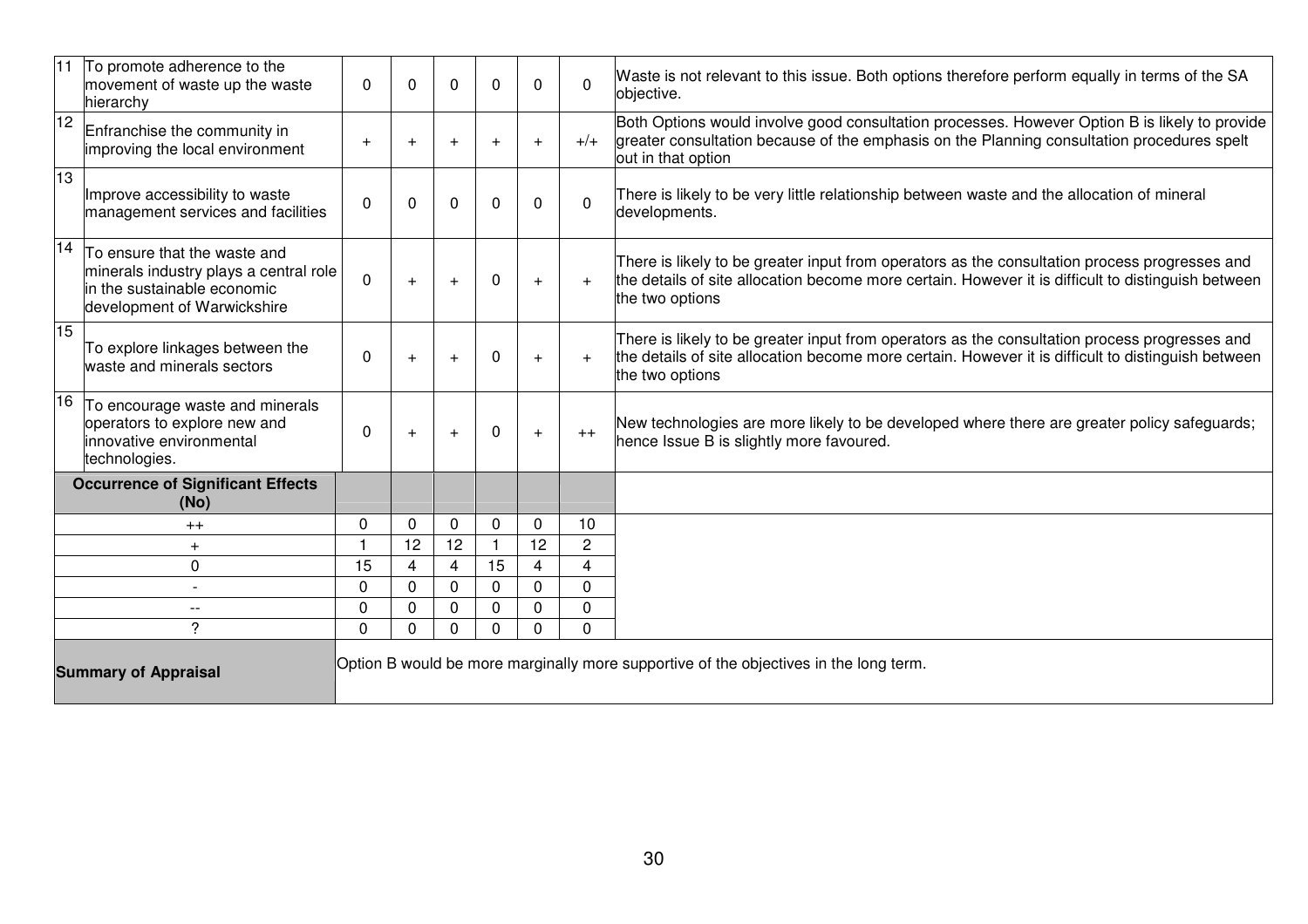- 7.9 Annual apportionment figures for Warwickshire reflect National and Regional Guidelines and are summarised in Table 2 (page 14) with the other West Midland producing counties. With permitted reserves currently estimated to be 7million tonnes it will be necessary to permit additional sand and gravel extraction within the county.
- 7.10 In line with current national planning guidance allocations of areas for future mineral extraction in development plans gives greater clarity to local residents, industry and other interest groups.
- 7.11 The current Minerals Local Plan for Warwickshire allocates Preferred Areas for extraction which are areas where specific information on the economic viability of the deposit have been assessed. These sites therefore have been examined both against environmental constraints and deposit quality and their identification confers a general presumption in favour of a proposal for extraction. The current Minerals Local Plan also indicates Areas of Search, which is an indication that these sites have mineral potential but there hasn't been the same investigation to prove the quality of the deposit and therefore industry is encouraged to assess their economic viability. Areas of Search have been through the same environmental constraints process as preferred areas.

#### **Issue 2: How should the County Council approach the issue of providing additional areas for future sand and gravel extraction?**

- **Option A:** The allocation of preferred specific sites for future sand and gravel extraction?
- **Option B:** The allocation of both preferred sites and areas of search where the mineral potential has yet to be fully assessed?
- **Option C:** No specific allocation of sites and all applications judged against a criteria based policy and use a criteria based approach to selection.

#### 7.12 **Consultation Questions:**

Question 8: Should Warwickshire County Council adopt the approach outlined in Option A, Option B or Option C in the provision of additional areas for future sand and gravel extraction?

#### Sustainability Appraisal

7.13 A sustainability appraisal has been undertaken of the options for Issue 2 in accordance with the SA Framework.

#### 7.14 **Consultation Questions:**

Question 9: Do you agree with the Sustainability Appraisal undertaken for Issue 2?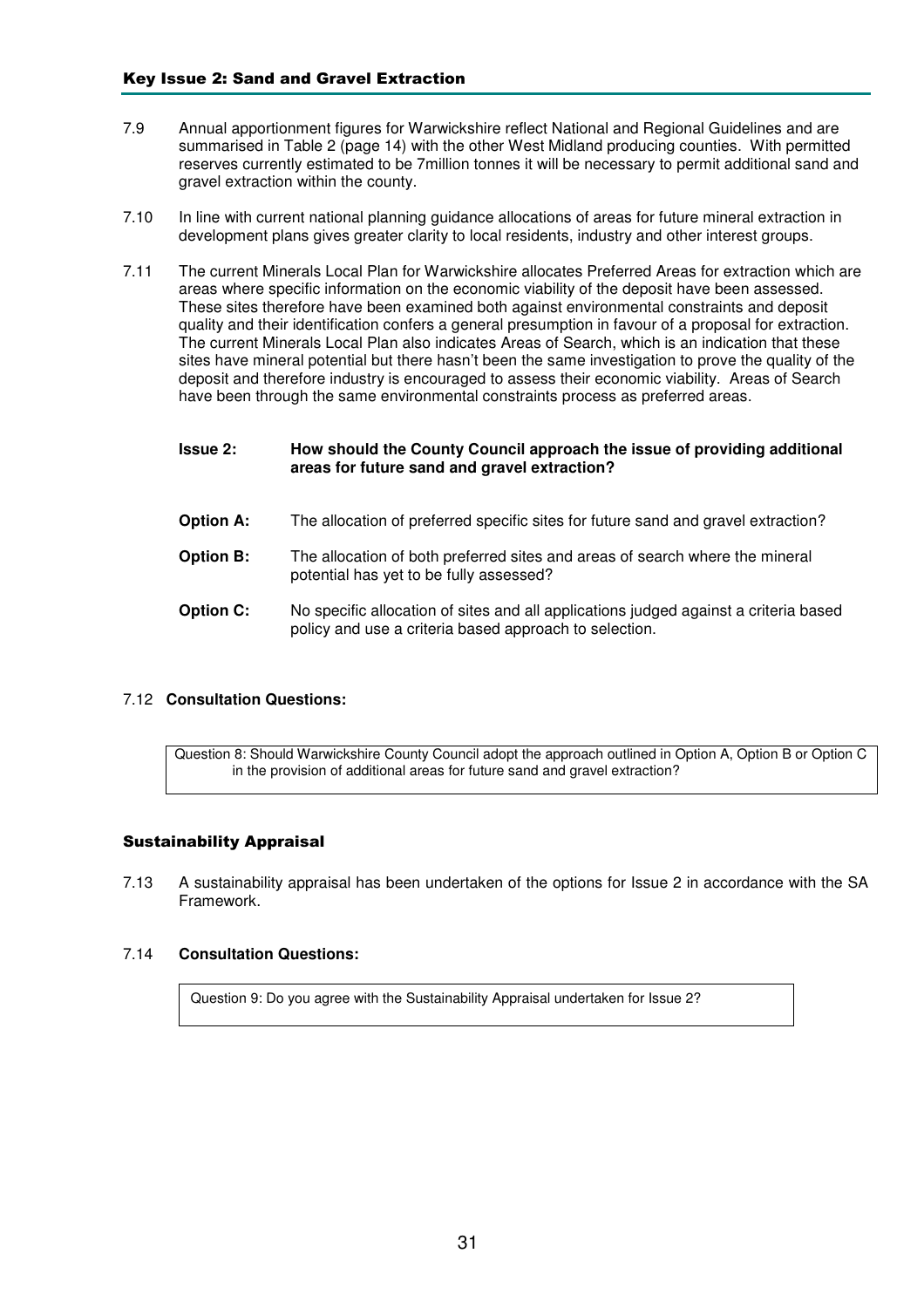|  | Table 5 : Sustainability Appraisal (SA) for Issue 2 SAND AND GRAVEL EXTRACTION |
|--|--------------------------------------------------------------------------------|
|  |                                                                                |

| <b>SA Objective</b> |                                                                                                     |              | <b>Option A</b> |           |                                               | <b>Option B</b> |           | <b>Option C</b>       |           |                                                                                                 | <b>Comparison of Options</b>                                                                                                                                                                                                                                                                                                                                                                                                             |  |
|---------------------|-----------------------------------------------------------------------------------------------------|--------------|-----------------|-----------|-----------------------------------------------|-----------------|-----------|-----------------------|-----------|-------------------------------------------------------------------------------------------------|------------------------------------------------------------------------------------------------------------------------------------------------------------------------------------------------------------------------------------------------------------------------------------------------------------------------------------------------------------------------------------------------------------------------------------------|--|
|                     |                                                                                                     |              | <b>Effect</b>   |           |                                               | <b>Effect</b>   |           | <b>Effect</b>         |           | The comparison of the options illustrates the relative merits of the individual options         |                                                                                                                                                                                                                                                                                                                                                                                                                                          |  |
|                     |                                                                                                     |              | ?)              |           | $(+/+, +, 0, -, -/-,  (++, +, 0, -, -$<br>, ? |                 |           | $(++, +, 0, -, -, ?)$ |           | and at this stage does not infer that any of the options will be the final preferred<br>option. |                                                                                                                                                                                                                                                                                                                                                                                                                                          |  |
|                     |                                                                                                     |              | $ST$ $ MT $     | <b>LT</b> | <b>ST</b>                                     | <b>MT</b>       | LT.       | <b>ST</b>             | <b>MT</b> | <b>LT</b>                                                                                       |                                                                                                                                                                                                                                                                                                                                                                                                                                          |  |
|                     | Conserve and enhance biodiversity                                                                   | $\mathbf{0}$ | $+$             | $\ddot{}$ | 0                                             | $\ddot{}$       | $+$       | 0                     | $\Omega$  |                                                                                                 | In the short term there is unlikely to be an any impact for any option. By<br>allocating in the PDF process there is likely to be greater consideration of the<br>particular objective at an early stage rather than only at the planning<br>application stage as in Option C. Options A and B may have similar impacts.<br>Option C may leave less time to assess biodiversity issues and is developer<br>led rather than plan led.     |  |
| $\overline{c}$      | Protect and improve water resources                                                                 | 0            | $+$             | $+$       | $\Omega$                                      | $\ddot{}$       | $\ddot{}$ | 0                     | $\Omega$  |                                                                                                 | In the short term there is unlikely to be an any impact for any option. By<br>allocating in the PDF process there is likely to be greater consideration of the<br>particular objective at an early stage rather than only at the planning<br>application stage as in Option C. Options A and B may have similar impacts.<br>Option C may leave less time to assess water resource issues and is<br>developer led rather than plan led.   |  |
| 3                   | Avoid, reduce and manage flood risk                                                                 | $\Omega$     | $+$             | $\ddot{}$ | 0                                             | $\ddot{}$       | $+$       | 0                     | $\Omega$  |                                                                                                 | In the short term there is unlikely to be an any impact for any option. By<br>allocating in the PDF process there is likely to be greater consideration of the<br>particular objective at an early stage rather than only at the planning<br>application stage as in Option C. Options A and B may have similar impacts.<br>Option C may leave less time to assess flood risk issues and is developer led<br>rather than plan led.       |  |
| 4                   | To safeguard environmental quality<br>in order to minimise potential<br>impacts on community health | 0            | $+$             | $+$       | $\Omega$                                      | $+$             | $+$       | 0                     | $\Omega$  | $\ddot{+}$                                                                                      | In the short term there is unlikely to be an any impact for any option. By<br>allocating in the PDF process there is likely to be greater consideration of the<br>particular objective at an early stage rather than only at the planning<br>application stage as in Option C. Options A and B may have similar impacts.<br>Option C may leave less time to assess community health issues and is<br>developer led rather than plan led. |  |
| 5                   | To conserve and enhance the quality<br>of the natural and built environment                         | $\Omega$     | $+$             | $+$       | $\Omega$                                      | $\ddot{}$       | $+$       | 0                     | $\Omega$  |                                                                                                 | In the short term there is unlikely to be an any impact for any option. By<br>allocating in the PDF process there is likely to be greater consideration of the<br>particular objective at an early stage rather than only at the planning<br>application stage as in Option C. Options A and B may have similar impacts.<br>Option C may leave less time to assess this SA objective and is developer led<br>rather than plan led.       |  |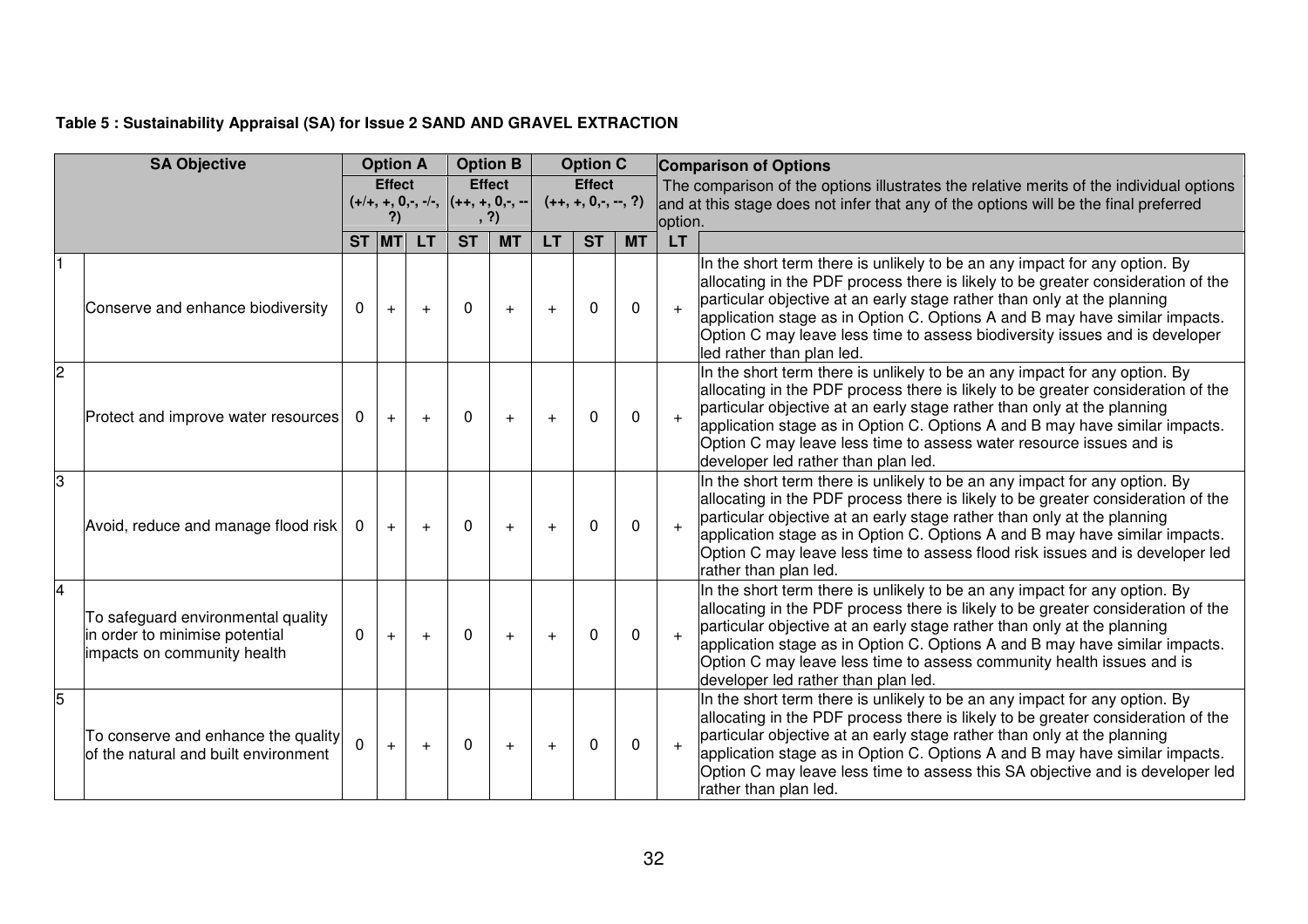| 6  | Preserve and enhance sites,<br>features and areas of historic,<br>archaeological or architectural<br>importance, and their settings | 0        | $\ddot{}$ | $+$ | $\Omega$ | $+$      | $+$      | $\Omega$ | $\Omega$     |          | In the short term there is unlikely to be an any impact for any option. By<br>allocating in the PDF process there is likely to be greater consideration of the<br>particular objective at an early stage rather than only at the planning<br>application stage as in Option C. Options A and B may have similar impacts.<br>Option C may leave less time to assess this SA objective and is developer led<br>rather than plan led. |
|----|-------------------------------------------------------------------------------------------------------------------------------------|----------|-----------|-----|----------|----------|----------|----------|--------------|----------|------------------------------------------------------------------------------------------------------------------------------------------------------------------------------------------------------------------------------------------------------------------------------------------------------------------------------------------------------------------------------------------------------------------------------------|
|    | Protect soil resources                                                                                                              | 0        | $+$       | $+$ | 0        | $+$      | $+$      | $\Omega$ | $\mathbf 0$  |          | In the short term there is unlikely to be an any impact for any option. By<br>allocating in the PDF process there is likely to be greater consideration of the<br>particular objective at an early stage rather than only at the planning<br>application stage as in Option C. Options A and B may have similar impacts.<br>Option C may leave less time to assess soil resources and is developer led<br>rather than plan led.    |
| l8 | To preserve and protect geological<br>features and promote geological<br>conservation                                               | 0        | $+$       | $+$ | $\Omega$ | $+$      |          | $\Omega$ | $\mathbf{0}$ |          | In the short term there is unlikely to be an any impact for any option. By<br>allocating in the PDF process there is likely to be greater consideration of the<br>particular objective at an early stage rather than only at the planning<br>application stage as in Option C. Options A and B may have similar impacts.<br>Option C may leave less time to assess geology and is developer led rather<br>than plan led.           |
| 9  | To promote the delivery of energy<br>efficiency and carbon reduction<br>targets                                                     | 0        |           |     | $\Omega$ |          |          | $\Omega$ |              |          | All Options likely to have no impact in the short tem and a negative impact in<br>the long term as development will lead to the use of natural resources.                                                                                                                                                                                                                                                                          |
| 10 | Reduce consumption of natural<br>resources                                                                                          | $\Omega$ |           |     | 0        |          |          | $\Omega$ |              |          | All Options likely to have no impact in the short tem and a negative impact in<br>the long term as development will lead to the use of natural resources.                                                                                                                                                                                                                                                                          |
| 11 | To promote adherence to the<br>movement of waste up the waste<br>hierarchy                                                          | 0        | 0         | 0   | $\Omega$ | $\Omega$ | $\Omega$ | $\Omega$ | $\mathbf{0}$ | $\Omega$ | Waste is not relevant to this issue.                                                                                                                                                                                                                                                                                                                                                                                               |
| 12 | Enfranchise the community in<br>improving the local environment                                                                     | $+$      | $\ddot{}$ |     |          | $++$     | $^{++}$  |          |              | $+$      | Option C gives the community less chance for consultation. Options A and B<br>are similar in timescale but Option B provides greater scope for wider<br>assessment.                                                                                                                                                                                                                                                                |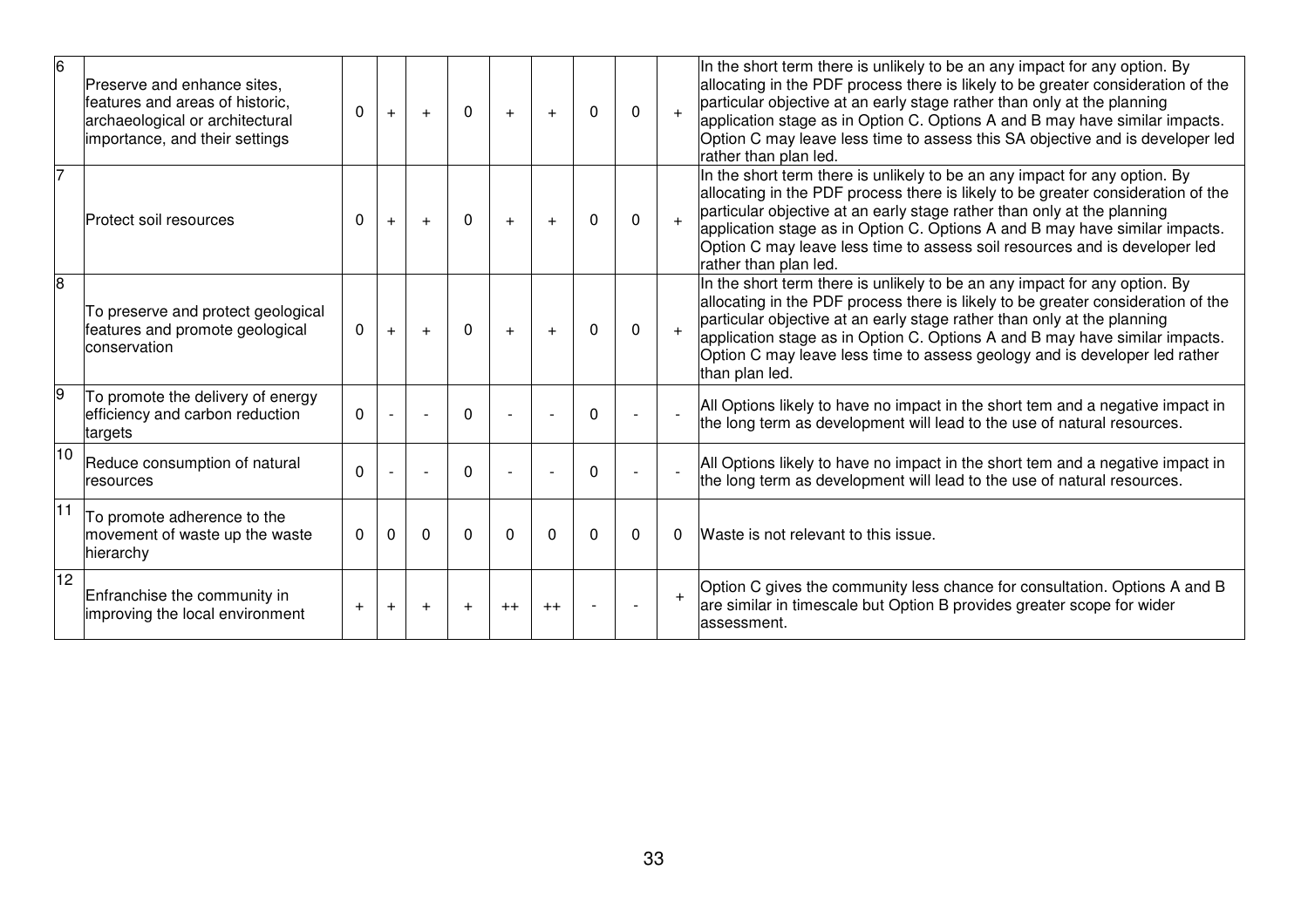| 13 | Improve accessibility to waste<br>management services and facilities                                                                 | $\Omega$       | 0              | $\Omega$ | $\Omega$                      | $\Omega$       | $\Omega$       | $\Omega$        | $\Omega$ | $\Omega$       | Waste is not relevant to this issue.                                                                                                                                                                                                                                                                                                      |
|----|--------------------------------------------------------------------------------------------------------------------------------------|----------------|----------------|----------|-------------------------------|----------------|----------------|-----------------|----------|----------------|-------------------------------------------------------------------------------------------------------------------------------------------------------------------------------------------------------------------------------------------------------------------------------------------------------------------------------------------|
| 14 | To ensure that the waste and<br>minerals industry plays a central role<br>in the sustainable economic<br>development of Warwickshire | $+$            | $+$            |          | $+$                           | $++$           | $++$           |                 |          |                | The Minerals Industry is more likely to play a central role if active in the early<br>stage of the consultation process ie Options A and B. In Option C there is less<br>certainty and therefore probably less likelihood of the industry playing a central<br>role in sustainable development at least until planning application stage. |
| 15 | To explore linkages between the<br>waste and minerals sectors                                                                        | $\mathbf{0}$   | 0              | 0        | $\mathbf{0}$                  | $\Omega$       | $\Omega$       | $\Omega$        | 0        | 0              | Linkages between waste and minerals are not relevant for this issue                                                                                                                                                                                                                                                                       |
| 16 | To encourage waste and minerals<br>operators to explore new and<br>innovative environmental<br>technologies.                         | 0              | $+$            | $+$      | $\mathbf{0}$                  |                | $+$            |                 |          |                | Minerals industry more likely to explore innovative technologies in the later<br>stages of the consultation process for Options A and B. Option C provides less<br>certainty as in Objective 14.                                                                                                                                          |
|    | <b>Occurrence of Significant (No)</b>                                                                                                |                |                |          |                               |                |                |                 |          |                |                                                                                                                                                                                                                                                                                                                                           |
|    | $++$                                                                                                                                 | $\overline{0}$ | $\mathbf 0$    | $\Omega$ | $\Omega$                      | $\overline{2}$ | $\overline{2}$ | $\Omega$        | $\Omega$ | $\Omega$       |                                                                                                                                                                                                                                                                                                                                           |
|    | $\ddot{}$                                                                                                                            | $\overline{2}$ | 11             | 11       | 2                             | 9              | 9              | $\Omega$        | $\Omega$ | 9              |                                                                                                                                                                                                                                                                                                                                           |
|    | 0                                                                                                                                    | 14             | 3              | 3        | 14                            | 3              | 3              | 13 <sup>1</sup> | 11       | 3              |                                                                                                                                                                                                                                                                                                                                           |
|    |                                                                                                                                      | 0              | $\overline{2}$ | 2        | 0                             | 2              | $\overline{2}$ | 3               | 5        | $\overline{4}$ |                                                                                                                                                                                                                                                                                                                                           |
|    | $- -$                                                                                                                                | 0              | $\mathbf 0$    |          | 0                             | $\Omega$       | $\Omega$       |                 | 0        | $\Omega$       |                                                                                                                                                                                                                                                                                                                                           |
|    | $\overline{?}$                                                                                                                       | $\Omega$       | $\Omega$       |          | 0                             |                | $\Omega$       |                 | $\Omega$ |                |                                                                                                                                                                                                                                                                                                                                           |
|    | <b>Summary of Appraisal</b>                                                                                                          |                |                |          | supportive of the objectives. |                |                |                 |          |                | NB For the purpose of this exercise for individual minerals we have assumed that short term is the time up to development -<br>medium term is extraction period and long term is the period following restoration. Option B would appear to be the most                                                                                   |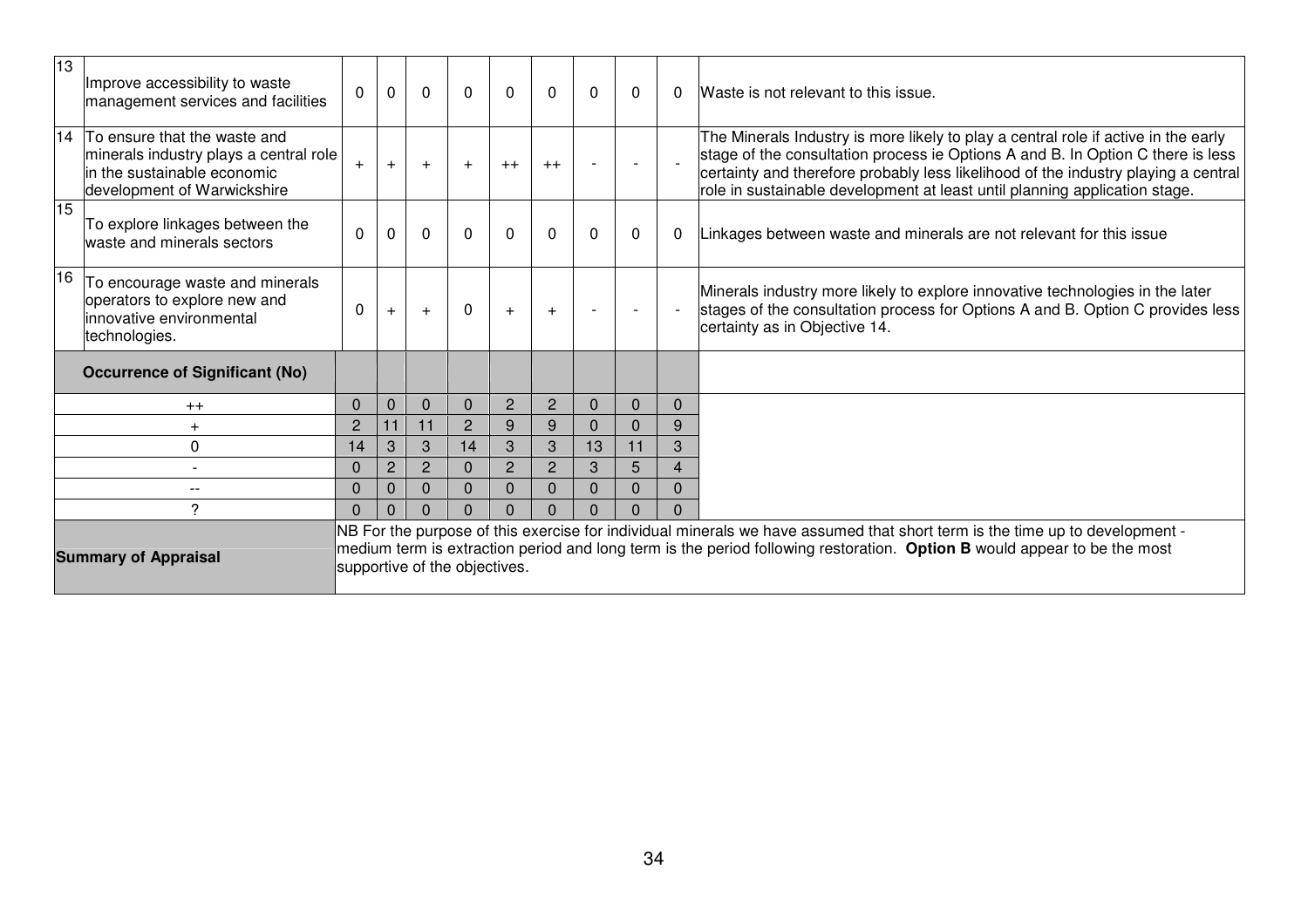#### Key Issue 3: Location options for sand and gravel extraction in Warwickshire?

7.15 All Preferred Areas and Areas of Search in the current Minerals Local Plan where sand and gravel has not yet been extracted will be assessed as part of the Minerals Site Specific Allocations Development Plan Document with regards to possible inclusion. Other sites will also be assessed if promoted by industry or landowners.

#### 7.16 **Issue 3: What is the preferred option in planning for future sand and gravel extraction in Warwickshire?**

- **Option A:** To consolidate production in existing areas of mineral extraction by the encouragement of extensions to existing quarries and through the allocation of sites.
- **Option B:** Release new sites to supply the required amount of sand and gravel with the aim of distributing operations across the county.
- **Option C:** Issue no guidance to the general geographical allocation of future sand and gravel extraction.

### 7.17 **Consultation Questions:**

Question 10: Should Option A, Option B or Option C be selected in defining Warwickshire County Councils approach to allocating sites for future sand and gravel extraction within the County?

### Sustainability Appraisal

7.18 A sustainability appraisal has been undertaken of the options for Issue 3 in accordance with the SA Framework.

#### 7.19 **Consultation Questions:**

Question 11 : Do you agree with the Sustainability Appraisal undertaken for Issue 3?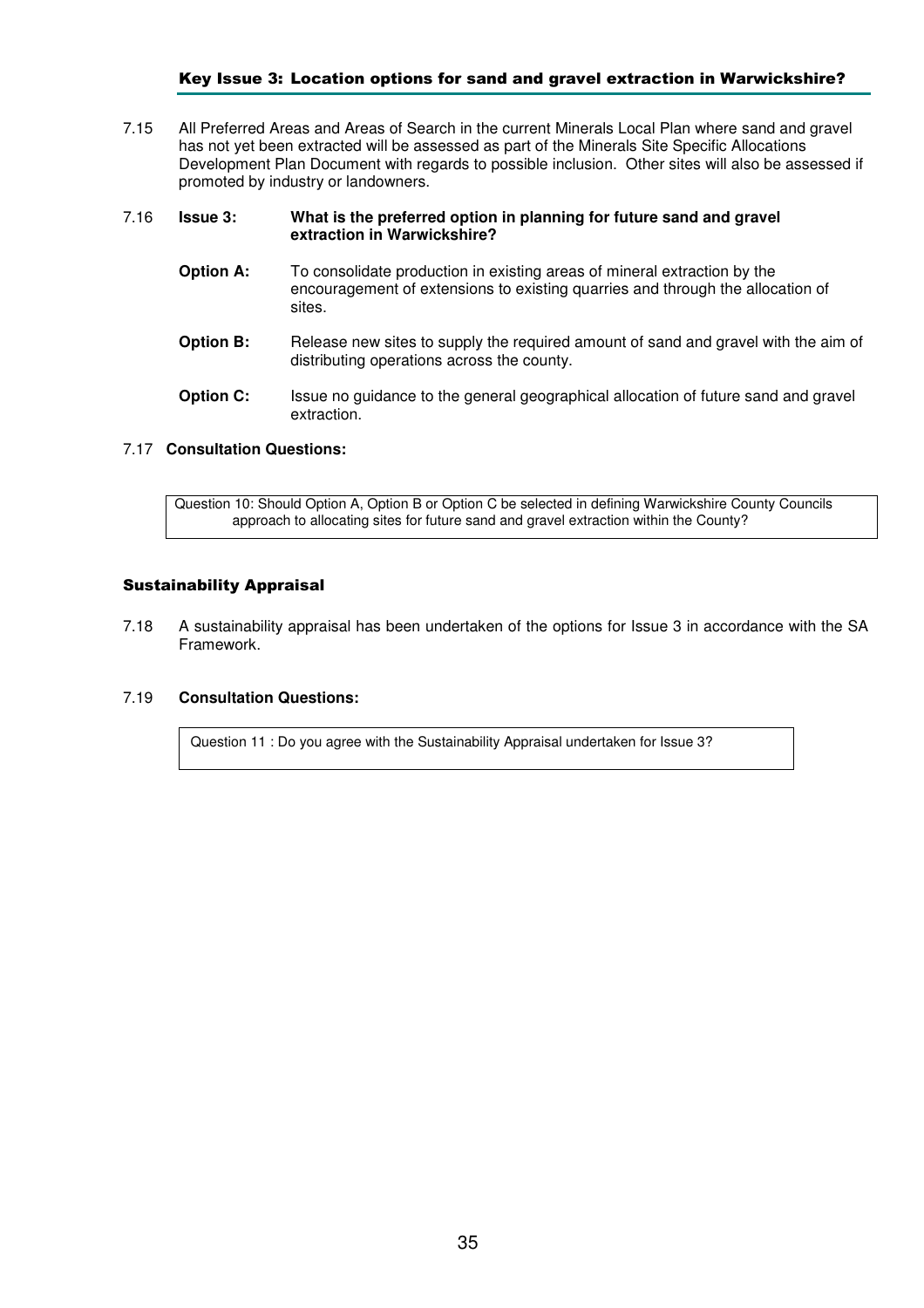## **Table 6 : Sustainability Appraisal (SA) for Issue 3 LOCATION OPTIONS FOR SAND AND GRAVEL EXTRACTION IN WARWICKSHIRE**

| <b>SA Objective</b>     |                                                                                                                                     |           | <b>Option A</b>                           |         |              | ٠         |                |           | <b>Option C</b>                        |                            | <b>Comparison of Options</b>                                                                                                                                                                                                                                                               |
|-------------------------|-------------------------------------------------------------------------------------------------------------------------------------|-----------|-------------------------------------------|---------|--------------|-----------|----------------|-----------|----------------------------------------|----------------------------|--------------------------------------------------------------------------------------------------------------------------------------------------------------------------------------------------------------------------------------------------------------------------------------------|
|                         |                                                                                                                                     |           | <b>Effect</b><br>$(+/+, +, 0, -, -/-, ?)$ |         |              | ٠         |                |           | <b>Effect</b><br>$(++, +, 0, -, -, ?)$ |                            | The comparison of the options illustrates the relative merits of the<br>individual options and at this stage does not infer that any of the options<br>will be the final preferred option.                                                                                                 |
|                         |                                                                                                                                     | <b>ST</b> | <b>MT</b>                                 | LT.     | <b>ST</b>    | <b>MT</b> | <b>LT</b>      | <b>ST</b> | <b>MT</b>                              | <b>LT</b>                  |                                                                                                                                                                                                                                                                                            |
|                         | Conserve and enhance biodiversity                                                                                                   | 0         | $\ddot{}$                                 | $++$    | 0            |           |                | 0         |                                        | $\overline{?}$             | Option A would probably require less land for development which could<br>have less impact on biodiversity than dispersed development in Option B<br>and new applications as in Option C.                                                                                                   |
| $\overline{c}$          | Protect and improve water resources                                                                                                 | 0         | $\ddot{}$                                 | $++$    | 0            |           | $\overline{+}$ | 0         |                                        | $\overline{\phantom{0}}$   | Option A would probably require less land for development which could<br>have less impact on water resources than dispersed development in<br>Option B and new applications as in Option C.                                                                                                |
| 3                       | Avoid, reduce and manage flood risk                                                                                                 | 0         | $\ddot{}$                                 | $++$    | $\Omega$     |           | $\overline{+}$ | 0         |                                        | $\mathcal{L}$              | Option A would probably require less land for development which could<br>have less impact on flood risk than dispersed development in Option B<br>and new applications as in Option C. Flood risk may have already been<br>assessed in Option A if the proposal is for a quarry extension. |
| $\overline{\mathbf{4}}$ | To safeguard environmental quality in<br>order to minimise potential impacts on<br>community health                                 | 0         | $+$                                       | $++$    | $\Omega$     |           | $+$            | $\Omega$  |                                        | ?                          | Option A is likely to have less environmental impact which is likely to<br>allow greater community health benefits because existing effects may<br>have already been assessed. Options B and C are less certain.                                                                           |
| 5                       | To conserve and enhance the quality of<br>the natural and built environment                                                         | 0         | $+$                                       | $++$    | 0            |           | $\overline{+}$ | $\Omega$  |                                        | ?                          | Option A would probably require less land for development which could<br>have less impact on the natural environment than dispersed<br>development in Option B and new applications as in Option C.                                                                                        |
| 6                       | Preserve and enhance sites, features and<br>areas of historic, archaeological or<br>architectural importance, and their<br>settings | 0         | $\ddot{}$                                 | $++$    | 0            |           | $\overline{+}$ | 0         |                                        | $\boldsymbol{\mathcal{P}}$ | It depends where historical features are located. Options A and B would<br>allow a longer timescale for assessment by virtue of their allocation in the<br>plan prior to any planning application.                                                                                         |
| 7                       | Protect soil resources                                                                                                              | 0         | $\ddot{}$                                 | $^{++}$ | 0            |           | $\overline{+}$ | 0         |                                        | $\mathcal{P}$              | Protection of soil resources is more likely to occur in Option A as less land<br>would be taken for development. Options B and C are less certain.                                                                                                                                         |
| 8                       | To preserve and protect geological<br>features and promote geological<br>conservation                                               | 0         | $\Omega$                                  | $++$    | $\Omega$     |           | $+$            | $\Omega$  |                                        | ?                          | It depends where geological features are located. Options A and B would<br>allow better protection by virtue of their allocation in the plan prior to any<br>planning application.                                                                                                         |
| $\overline{9}$          | To promote the delivery of energy<br>efficiency and carbon reduction targets                                                        | 0         |                                           |         | $\mathbf{0}$ |           |                | $\Omega$  |                                        |                            | It is likely that Option A would be more energy efficient than Options B<br>and C.                                                                                                                                                                                                         |
| $\overline{10}$         | Reduce consumption of natural resources                                                                                             | 0         |                                           |         | 0            |           |                | 0         |                                        |                            | Option A would allow development with less consumption of natural<br>resources.                                                                                                                                                                                                            |
| $\overline{11}$         | To promote adherence to the movement<br>of waste up the waste hierarchy                                                             | 0         | $\Omega$                                  | 0       | 0            | $\Omega$  | 0              | $\Omega$  | $\Omega$                               | $\Omega$                   | Waste is not relevant to this issue.                                                                                                                                                                                                                                                       |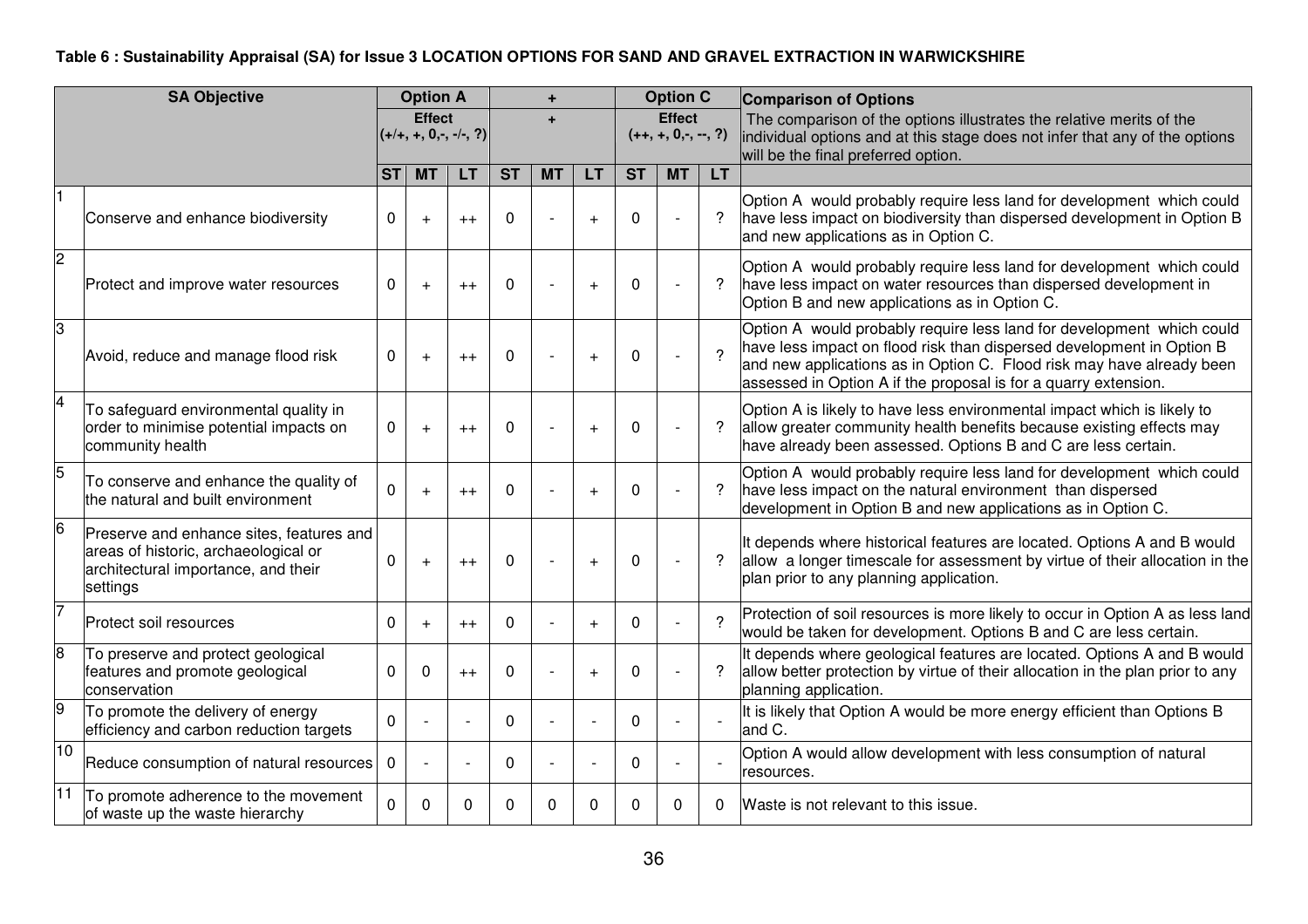| 12 | Enfranchise the community in improving<br>the local environment                                                                         | $+$            | $++$           | $++$                          | $+$            | $++$           | $++$           | $\overline{\phantom{a}}$ | $\overline{\phantom{0}}$ |                          | Options A and B would allow the community more consultation as they<br>would be allocated in the plan and then followed up by a planning<br>application at a later stage.                                                                               |
|----|-----------------------------------------------------------------------------------------------------------------------------------------|----------------|----------------|-------------------------------|----------------|----------------|----------------|--------------------------|--------------------------|--------------------------|---------------------------------------------------------------------------------------------------------------------------------------------------------------------------------------------------------------------------------------------------------|
| 13 | Improve accessibility to waste<br>management services and facilities                                                                    | 0              | 0              | 0                             | $\Omega$       | $\Omega$       | <sup>0</sup>   | $\Omega$                 |                          | $\Omega$                 | Waste is not relevant to this issue. Therefore all options perform equally<br>in terms of the SA objective.                                                                                                                                             |
|    | 14 To ensure that the waste and minerals<br>industry plays a central role in the<br>sustainable economic development of<br>Warwickshire | $+$            | $+$            | $+$                           | $+$            | $++$           | $^{++}$        | $\overline{\phantom{a}}$ |                          | $\overline{\phantom{0}}$ | Options A and B would allow more time for the industry to play a central<br>role than Option C. Option B may generate more impetus from the<br>industry if there are a number of new sites in new locations.                                            |
| 15 | To explore linkages between the waste<br>land minerals sectors                                                                          | 0              |                |                               | 0              | $\div$         |                | $\mathbf{0}$             |                          |                          | Options A and B would allow more time for links to be established.                                                                                                                                                                                      |
| 16 | To encourage waste and minerals<br>operators to explore new and innovative<br>environmental technologies.                               | $\mathbf{0}$   | $+$            | $+$                           | $\Omega$       | $+$            | $+$            | $\mathbf{0}$             | $\Omega$                 | $\Omega$                 | Options A and B would allow a longer timescale to enable operators to<br>explore new technologies.                                                                                                                                                      |
|    | <b>Occurrence of Significant (No)</b>                                                                                                   |                |                |                               |                |                |                |                          |                          |                          |                                                                                                                                                                                                                                                         |
|    | $++$                                                                                                                                    | $\mathbf{0}$   |                | 9                             | $\mathbf{0}$   | $\overline{2}$ | $\overline{2}$ | $\mathbf{0}$             | $\Omega$                 | $\Omega$                 |                                                                                                                                                                                                                                                         |
|    | $\ddot{}$                                                                                                                               | $\overline{c}$ | 10             | 3                             | $\overline{2}$ | $\overline{2}$ | 10             | $\Omega$                 | 0                        | 0                        |                                                                                                                                                                                                                                                         |
|    | 0                                                                                                                                       | 14             | 3              | $\overline{2}$                | 14             | $\overline{2}$ | $\overline{2}$ | 14                       | 3                        | 3                        |                                                                                                                                                                                                                                                         |
|    |                                                                                                                                         | $\mathbf{0}$   | $\overline{2}$ | 2                             | $\Omega$       | 10             | $\overline{2}$ | $\overline{2}$           | 13                       | 5                        |                                                                                                                                                                                                                                                         |
|    | $ -$                                                                                                                                    | 0              | $\Omega$       |                               | 0              | $\Omega$       | $\Omega$       | $\Omega$                 |                          | 0                        |                                                                                                                                                                                                                                                         |
|    | ?                                                                                                                                       | $\Omega$       | $\Omega$       |                               | $\Omega$       | $\Omega$       |                | $\Omega$                 |                          | 8                        |                                                                                                                                                                                                                                                         |
|    | <b>Summary of Appraisal</b>                                                                                                             |                |                | supportive of the objectives. |                |                |                |                          |                          |                          | NB For the purpose of this exercise for individual minerals we have assumed that short term is the time up to development -<br>medium term is extraction period and long term is the period following restoration. Option A would appear to be the most |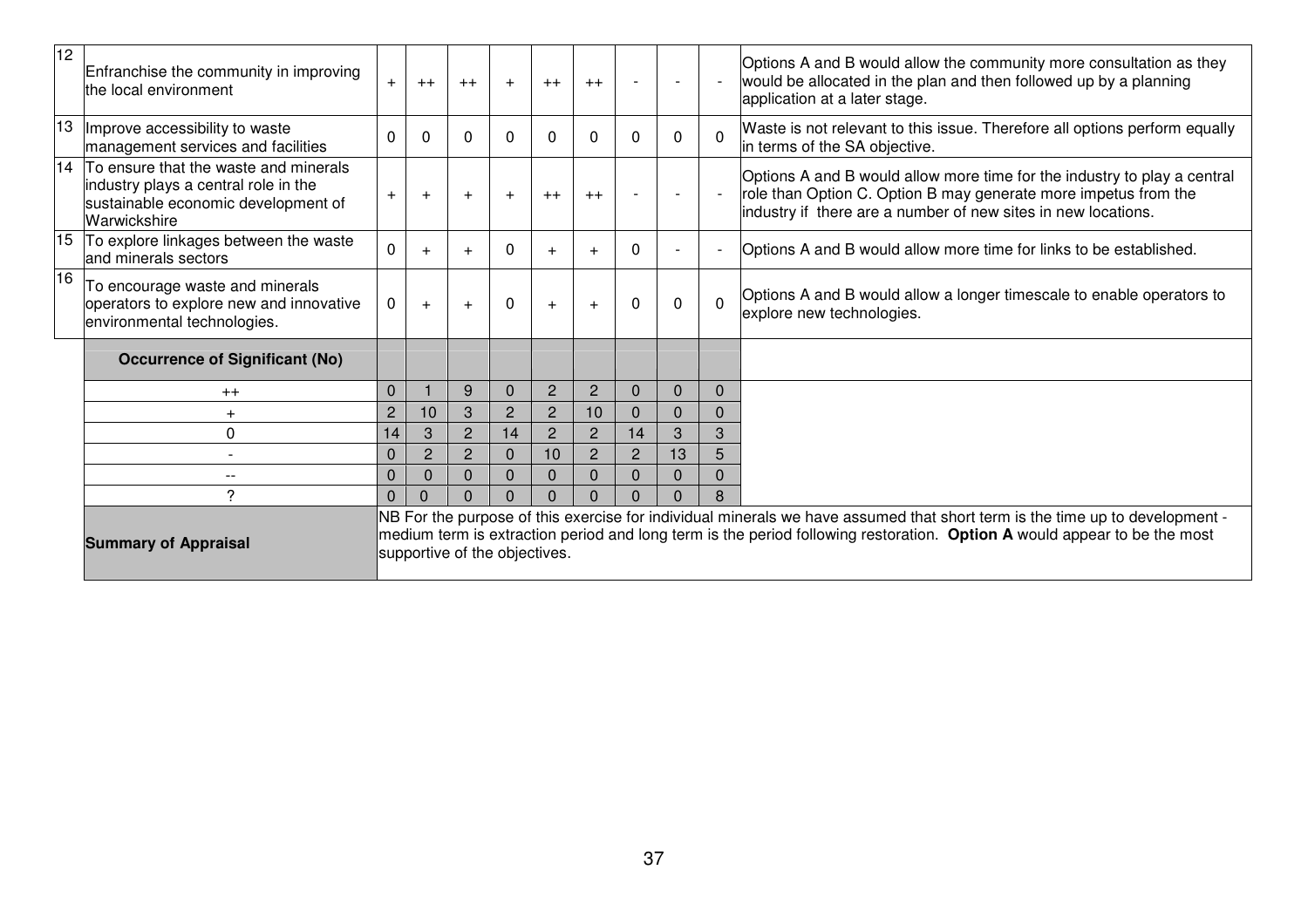7.20 Current reserves of crushed rock in Warwickshire stand at around 30 million tonnes, which under current national and regional guidelines should equate to 40 years of supply. The rock produced from Mancetter and Griff quarries and contained in the dormant Jees & Boon quarry has specific properties which make it ideal for road construction. The outcrop of these important hard rock formations is restricted to a relatively small area from Mancetter to Nuneaton.

## 7.21 **Issue 4: How should the remaining crushed rock reserves around Nuneaton and North Warwickshire be addressed in the Minerals Development Framework?**

- **Option A:** Allocate sites which are known to contain workable reserves which might be subject to applications for extraction at some point in the future.
- **Option B:** Safeguard areas which contain or may contain workable reserves to prevent sterilisation and indicate extraction may occur at some time.
- **Option C:** Update the current boundaries of the Mineral Consultation Areas which already exist to preserve potential resources using the latest information from the British Geological Survey and industry.

# 7.22 **Consultation Questions:**

Question 12: Should the MDF address the remaining crushed rock reserves around Nuneaton and North Warwickshire using option A, Option B or Option C?

# Sustainability Appraisal

7.23 A sustainability appraisal has been undertaken of the options for Issue 4 in accordance with the SA Framework.

## 7.24 **Consultation Questions:**

Question 13 : Do you agree with the Sustainability Appraisal undertaken for Issue 4?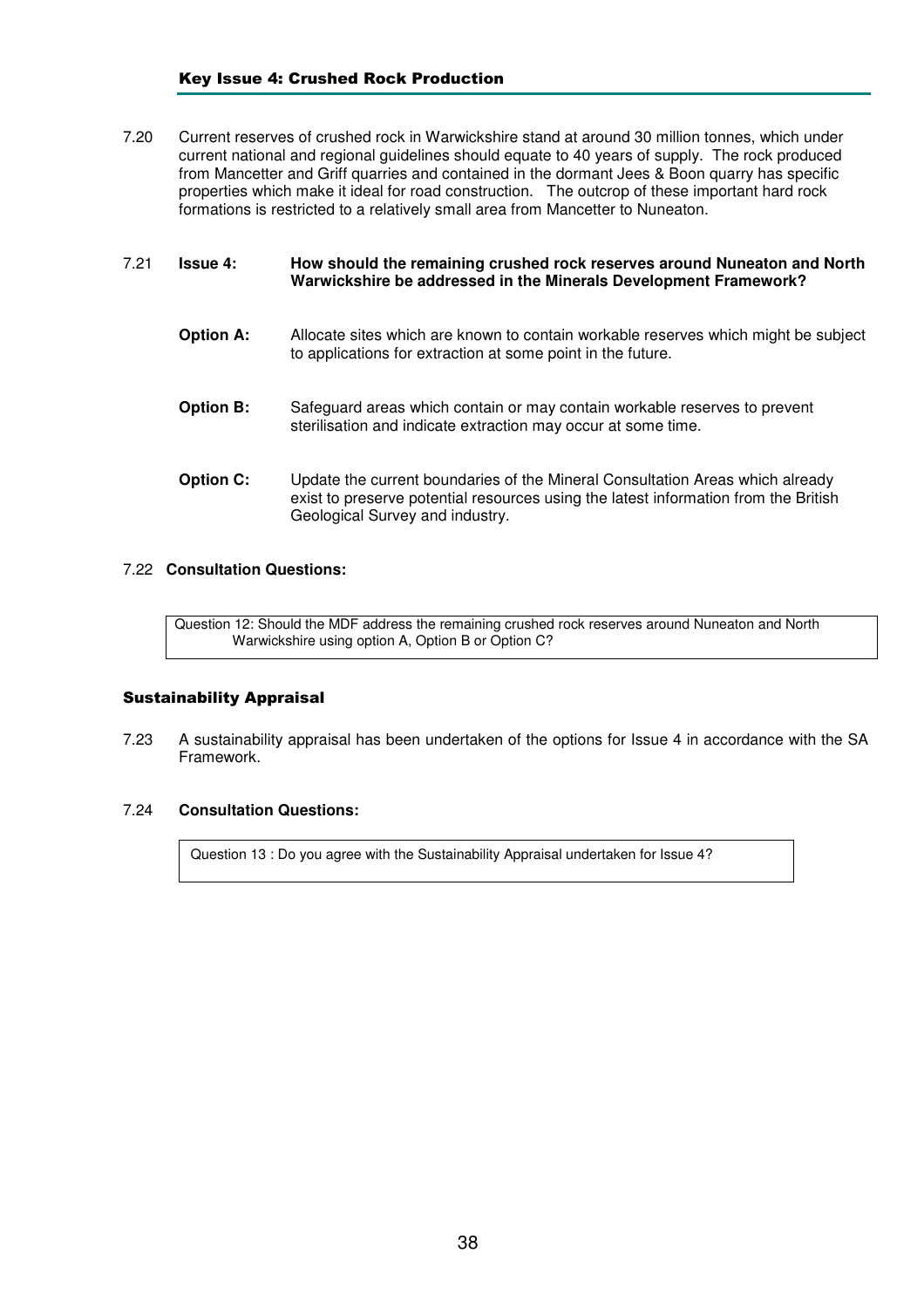# **Table 7 : Sustainability Appraisal (SA) for Issue 4 CRUSHED ROCK PRODUCTION**

|                 | <b>SA Objective</b>                                                                                                                 |           | <b>Option A</b> |           | <b>Option B</b>                                      |               |           |              | <b>Option C</b>                        |             | <b>Comparison of Options</b>                                                                                                                                                                                                                                                           |
|-----------------|-------------------------------------------------------------------------------------------------------------------------------------|-----------|-----------------|-----------|------------------------------------------------------|---------------|-----------|--------------|----------------------------------------|-------------|----------------------------------------------------------------------------------------------------------------------------------------------------------------------------------------------------------------------------------------------------------------------------------------|
|                 |                                                                                                                                     |           | <b>Effect</b>   |           | $(+/+, +, 0, -, -/-, ?)(+/+, +, 0, -, -$<br>$(-, ?)$ | <b>Effect</b> |           |              | <b>Effect</b><br>$(++, +, 0, -, -, ?)$ |             | The comparison of the options illustrates the relative merits of the individual options<br>and at this stage does not infer that any of the options will be the final preferred<br>option.                                                                                             |
|                 |                                                                                                                                     | <b>ST</b> | <b>MT</b>       | LT        | <b>ST</b>                                            | <b>MT</b>     | <b>LT</b> | <b>ST</b>    | <b>MT</b>                              | LT.         |                                                                                                                                                                                                                                                                                        |
|                 | Conserve and enhance<br>biodiversity                                                                                                | 0         | $\Omega$        | $++$      | $\Omega$                                             | $+$           | $+$       | $\Omega$     | $\Omega$                               | $\Omega$    | Allocation of sites provides greater certainty of development. Hence Option A would<br>be the best option. This Assumes that good restoration will take place through<br>planning controls. Safeguarded Areas are less certain to be developed and<br>Consultation Areas even less so. |
| $\overline{2}$  | Protect and improve water<br>resources                                                                                              | 0         | $\Omega$        | $++$      | $\Omega$                                             | $\mathbf 0$   | $+$       | O            | 0                                      | $\Omega$    | Allocation of sites provides greater certainty of development with greater chances of<br>improving water resources through the planning process. Hence Option A would be<br>the best option. Option C generally is the least likely option for certainty.                              |
| З               | Avoid, reduce and manage<br>flood risk                                                                                              | $\Omega$  | $\Omega$        | $++$      | $\mathbf{0}$                                         | $\Omega$      | $+$       | $\Omega$     | 0                                      | $\Omega$    | Allocation of sites provides greater certainty of development and the ability to study<br>specific sites in relation to flood risks, hence Option A would be better able to deliver<br>the objectives.                                                                                 |
| 4               | To safeguard environmental<br>quality in order to minimise<br>potential impacts on community<br>health                              | 0         | $\Omega$        | $++$      | 0                                                    | $\mathbf 0$   | $+$       | <sup>0</sup> | $\mathbf{0}$                           |             | Allocation of sites provides greater certainty of development and allow the effects of<br>development on community health to by identified. Option A would therefore be<br>better able to deliver the objectives.                                                                      |
| $\overline{5}$  | To conserve and enhance the<br>quality of the natural and built<br>environment                                                      | 0         | $\Omega$        | $++$      | $\Omega$                                             | $\Omega$      | $+$       | 0            | $\mathbf{0}$                           | 0           | Allocation of sites provides greater certainty of development and allow the effects of<br>development on the environment to by identified. Option A would therefore be better<br>able to deliver the objectives.                                                                       |
| $6\phantom{.}6$ | Preserve and enhance sites,<br>features and areas of historic,<br>archaeological or architectural<br>importance, and their settings | 0         | $\mathbf{0}$    | $++$      | $\Omega$                                             | $\mathbf 0$   | $+$       | $\Omega$     | $\Omega$                               | $\Omega$    | Allocation of sites provides greater certainty of development and allow the effects of<br>development on the historic environment to by identified. Option A would therefore<br>be better able to deliver the objectives.                                                              |
| 7               | Protect soil resources                                                                                                              | 0         | 0               | $++$      | 0                                                    | 0             | $+$       | 0            | 0                                      | 0           | Allocation of sites provides greater certainty of development and allows for the<br>effects of the development on soil resources to be identified. Option A would<br>therefore be better able to deliver the objectives.                                                               |
| 8               | To preserve and protect<br>geological features and<br>promote geological<br>conservation                                            | 0         |                 | $\ddot{}$ | 0                                                    |               | $\ddot{}$ | 0            |                                        | $\mathbf 0$ | Allocation of sites provides greater certainty of development and allows for the<br>identification and preservation of geological features to be addressed from the onset<br>of the development. Option A would therefore be better able to deliver the objectives.                    |
| 9               | To promote the delivery of<br>energy efficiency and carbon<br>reduction targets                                                     | 0         |                 |           | 0                                                    | $\Omega$      | $\Omega$  | U            | 0                                      | $\Omega$    | Option A would allow greater certainty of development; development would use more<br>resources and be less carbon efficient than there being no development which is<br>quite possible in Options B and C.                                                                             |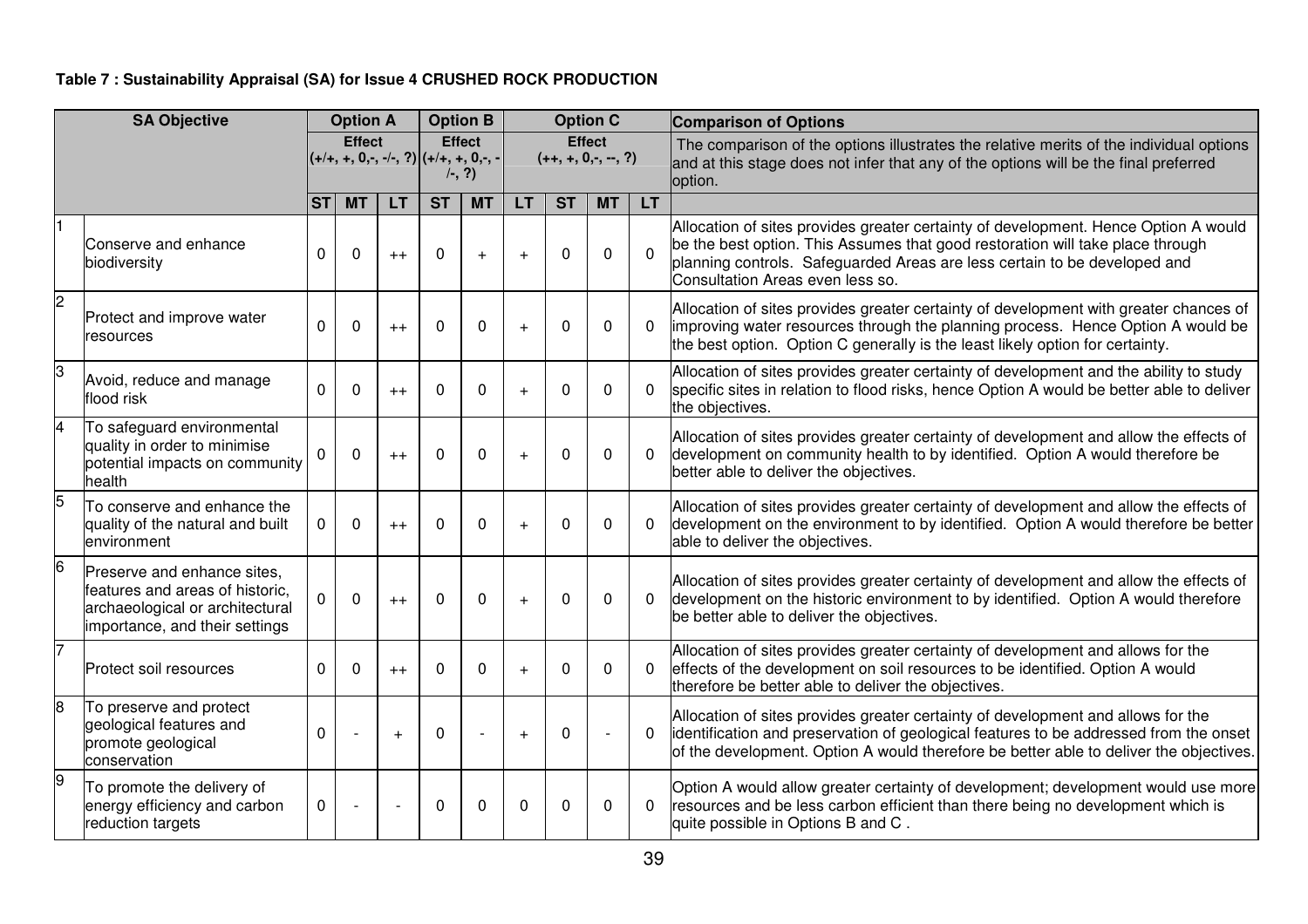| 10 <sub>0</sub> | Reduce consumption of natural<br>resources                                                                                              | $\mathbf 0$    |                |                | $\Omega$       | $\Omega$    | $\Omega$       | $\Omega$       | $\Omega$       | $\Omega$                | Option A would allow greater certainty of development; development would use more<br>resources and be less carbon efficient than there being no development which is<br>quite possible in Options B and C                                                                                         |
|-----------------|-----------------------------------------------------------------------------------------------------------------------------------------|----------------|----------------|----------------|----------------|-------------|----------------|----------------|----------------|-------------------------|---------------------------------------------------------------------------------------------------------------------------------------------------------------------------------------------------------------------------------------------------------------------------------------------------|
| 11              | To promote adherence to the<br>movement of waste up the<br>waste hierarchy                                                              | $\mathbf{0}$   | $\Omega$       | $\Omega$       | $\Omega$       | $\Omega$    | $\Omega$       | $\Omega$       | $\mathbf{0}$   | $\Omega$                | Waste would not appear to be relevant to this issue. Therefore all options perform<br>equally in terms of the SA objective.                                                                                                                                                                       |
| 12              | Enfranchise the community in<br>improving the local environment                                                                         |                | $++$           | $++$           | $+$            | $+$         | $+$            | $\ddot{}$      | $+$            | $+$                     | As all the options would identify areas in the plan, there is scope for public<br>consultation for all the options. Option A provides greater certainty of development in<br>the long term and therefore more scope for prolonged public involvement through the<br>planning application process. |
| 13              | Improve accessibility to waste<br>management services and<br>facilities                                                                 | $\mathbf{0}$   | $\Omega$       | $\Omega$       | $\Omega$       | $\Omega$    | $\Omega$       | $\Omega$       | 0              | $\Omega$                | Waste would not appear to be relevant to this issue. Therefore all options perform<br>equally in terms of the SA objective.                                                                                                                                                                       |
| 14              | To ensure that the waste and<br>minerals industry plays a<br>central role in the sustainable<br>economic development of<br>Warwickshire | $+$            | $++$           | $++$           | $\ddot{}$      | $\ddot{}$   | $+$            | $+$            | $+$            | $+$                     | Option A may provide greater certainty of development which is more likely to<br>sustain the interest of the industry to play a central role.                                                                                                                                                     |
| 15              | To explore linkages between<br>the waste and minerals sectors                                                                           | $\mathbf 0$    | $\ddot{}$      |                | $\Omega$       | $+$         | $+$            | 0              | $+$            |                         | In the short term there is likely to be little impact for each option encouraging<br>linkages between the waste and mineral sectors but over time linkages may be made<br>for each option.                                                                                                        |
| 16              | To encourage waste and<br>minerals operators to explore<br>new and innovative<br>environmental technologies.                            | $\mathbf 0$    | $+$            |                | $\Omega$       | $+$         | $+$            | $\Omega$       | $+$            | $+$                     | All options appear to be of equal impact. In encouraging mineral operators to explore<br>new technologies.                                                                                                                                                                                        |
|                 | <b>Occurrence of Significant</b><br>(No)                                                                                                |                |                |                |                |             |                |                |                |                         |                                                                                                                                                                                                                                                                                                   |
|                 | $++$                                                                                                                                    | $\overline{0}$ | $\overline{2}$ | 9              | $\overline{0}$ | $\mathbf 0$ | $\mathbf{0}$   | $\mathbf 0$    | $\mathbf 0$    | $\mathbf{0}$            |                                                                                                                                                                                                                                                                                                   |
|                 | $\ddot{}$                                                                                                                               | $\overline{2}$ | $\overline{2}$ | 3              | $\overline{2}$ | 5           | 12             | $\overline{2}$ | $\overline{4}$ | $\overline{\mathbf{4}}$ |                                                                                                                                                                                                                                                                                                   |
|                 | 0                                                                                                                                       | 14             | 9              | $\overline{2}$ | 14             | 10          | $\overline{4}$ | 14             | 11             | 12                      |                                                                                                                                                                                                                                                                                                   |
|                 |                                                                                                                                         | $\mathbf 0$    | 3              | $\overline{2}$ | $\Omega$       |             | $\Omega$       | $\Omega$       | $\mathbf{1}$   | $\Omega$                |                                                                                                                                                                                                                                                                                                   |
|                 | $-$                                                                                                                                     | $\pmb{0}$      | $\pmb{0}$      | $\mathbf 0$    | $\Omega$       | $\mathbf 0$ | $\overline{0}$ | $\mathbf 0$    | $\mathbf 0$    | $\overline{0}$          |                                                                                                                                                                                                                                                                                                   |
|                 | 2                                                                                                                                       | $\mathbf{0}$   | $\mathbf{0}$   | $\Omega$       | $\Omega$       | $\mathbf 0$ | $\Omega$       | $\mathbf 0$    | $\Omega$       | $\Omega$                |                                                                                                                                                                                                                                                                                                   |
|                 | <b>Summary of Appraisal</b>                                                                                                             |                |                |                |                |             |                |                |                |                         | NB For the purpose of this exercise for individual minerals we have assumed that short term is the time up to development - medium term<br>is extraction period and long term is the period following restoration. Option A would appear to be the most supportive of the objectives.             |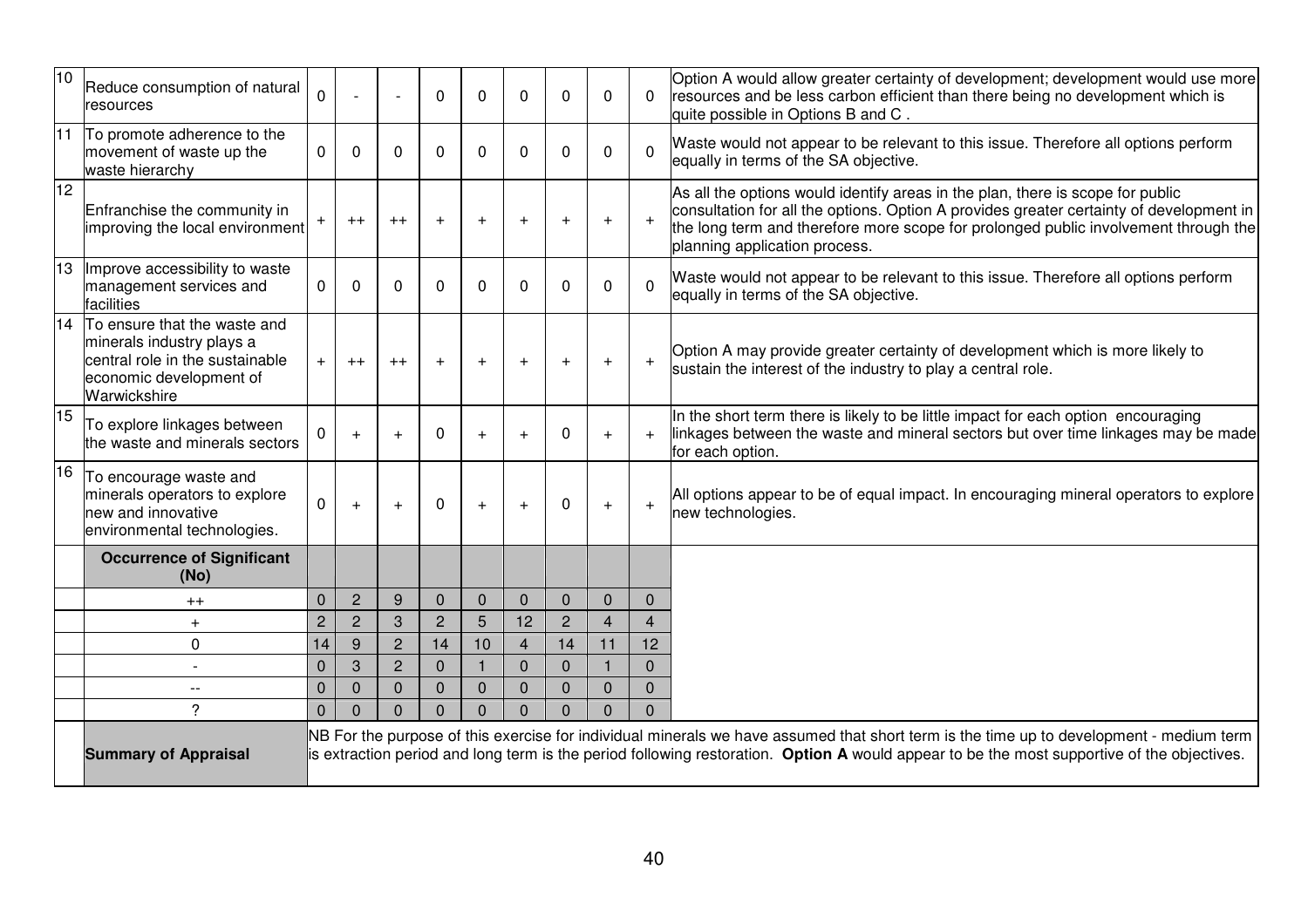# Key Issue 5: Secondary and Recycled Aggregates

7.25 The location of many recycled aggregate sites have generally been split between existing aggregate quarries and industrial estates within the main urban areas. Policies for dealing with secondary and recycled operations within the county will be contained within the Waste Development Framework but the connection with primary mineral operations is clearly apparent.

## 7.26 **Issue 5: How can the Mineral Development Framework best address the siting and promotion of recycled and Secondary Aggregates facilities which can reduce the need for primary extraction?**

- **Option A:** Support and encourage construction and demolition treatment facilities and related alternative aggregate producing operations in new and existing quarries?
- **Option B:** Encourage the siting of new aggregate recycling facilities as near to their source, which would predominately be in the urban areas?
- **Option C:** Support the recycling and secondary use of minerals but issue no specific guidance on the location of new facilities leaving proposals to be assessed against the policies in the Waste Development Framework?

# 7.27 **Consultation Questions:**

Question 14: Would Option A, Option B or Option C best address the siting and promotion of Recycled and Secondary Aggregates facilities?

# Sustainability Appraisal

7.28 A sustainability appraisal has been undertaken of the options for Issue 5 in accordance with the SA Framework.

# 7.29 **Consultation Questions:**

Question 15 : Do you agree with the Sustainability Appraisal undertaken for Issue 5?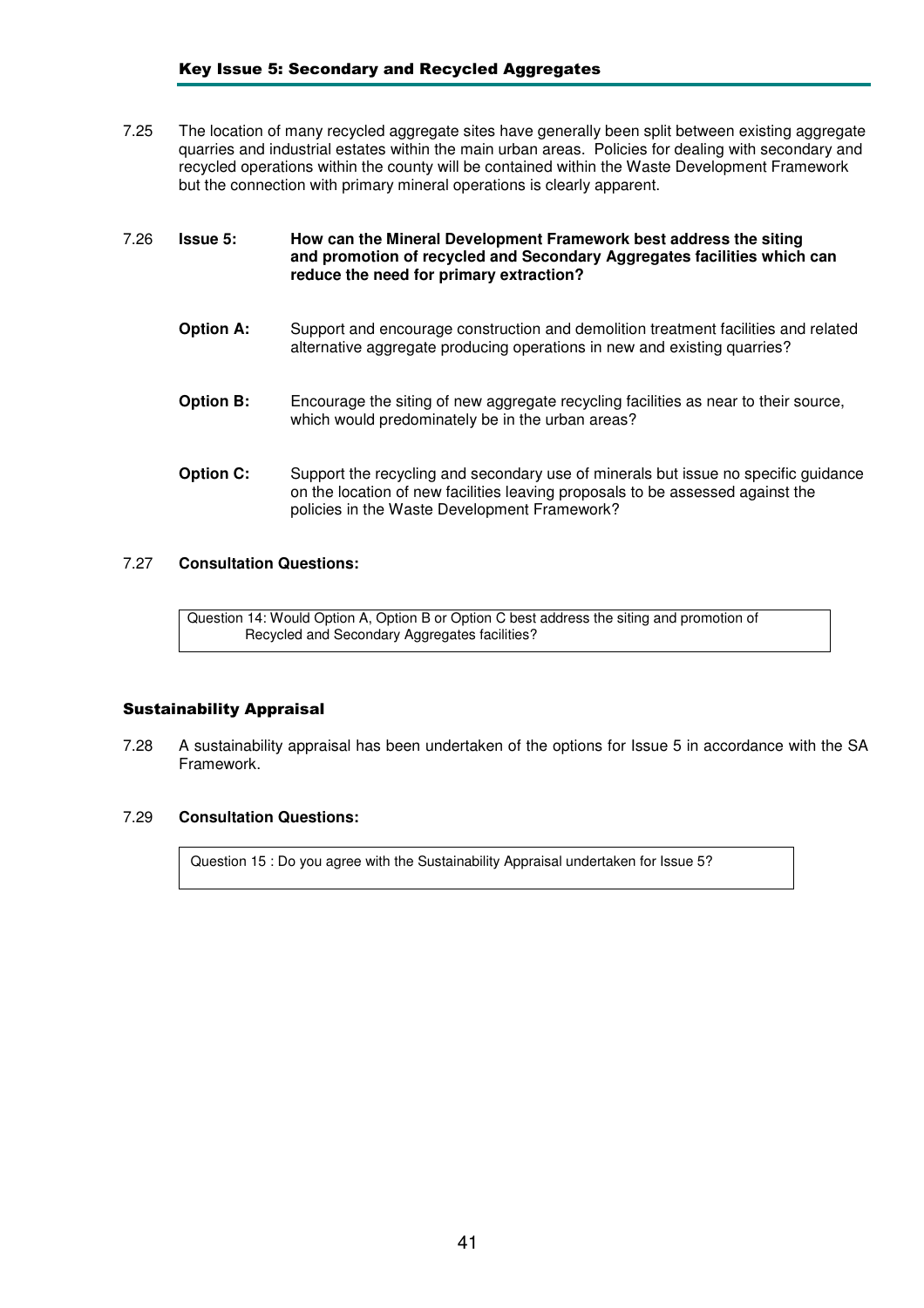# **Table 8 : Sustainability Appraisal (SA) for Issue 5 SECONDARY AND RECYCLED AGGREGATES**

|                | <b>SA Objective</b>                                                                                                                 |                               | <b>Option</b>            |                           | <b>Option B</b> | <b>Option C</b>                                                         |           |                                                                                                                                                                            |              |           |                                                                                                                                                                                                                                                                  |  |  |  |  |  |
|----------------|-------------------------------------------------------------------------------------------------------------------------------------|-------------------------------|--------------------------|---------------------------|-----------------|-------------------------------------------------------------------------|-----------|----------------------------------------------------------------------------------------------------------------------------------------------------------------------------|--------------|-----------|------------------------------------------------------------------------------------------------------------------------------------------------------------------------------------------------------------------------------------------------------------------|--|--|--|--|--|
|                |                                                                                                                                     | <b>Effect</b><br>$0,-,-/-, ?$ |                          | <b>Effect</b><br>$(-, ?)$ |                 | <b>Effect</b><br>$(+/+, +,  (+/+, +, 0, \cdot, - (++, +, 0, \cdot, -))$ | ?)        |                                                                                                                                                                            |              |           | <b>Comparison of Options</b><br>The comparison of the options illustrates the relative merits of the individual options and at this<br>stage does not infer that any of the options will be the final preferred option.                                          |  |  |  |  |  |
|                |                                                                                                                                     | ST MT                         |                          | LT.                       | <b>ST</b>       | <b>MT</b>                                                               | <b>LT</b> | <b>ST</b>                                                                                                                                                                  | <b>MT</b>    | <b>LT</b> |                                                                                                                                                                                                                                                                  |  |  |  |  |  |
|                | Conserve and enhance biodiversity                                                                                                   | $\Omega$                      |                          | $++$                      | $\Omega$        | $+$                                                                     |           | $\Omega$                                                                                                                                                                   | $\mathbf{0}$ | $+$       | Option A is the option most likely to fulfil the objective as a there would be a full<br>restoration whereby proposed schemes would be more likely to improve<br>biodiversity than a waste site in an urban area.                                                |  |  |  |  |  |
| $\overline{2}$ | Protect and improve water resources                                                                                                 | 0                             |                          | $++$                      | 0               | $+$                                                                     |           | $\Omega$                                                                                                                                                                   | $\mathbf 0$  | $\ddot{}$ | Option A is likely to be the best option to improve water resources in the long<br>term as improvements would be assured as part of a quarry restoration scheme.<br>In the medium term there could be negative impacts for Option A as the site is<br>developed. |  |  |  |  |  |
| 3              | Avoid, reduce and manage flood risk                                                                                                 | 0                             |                          | $++$                      | $\Omega$        | $\Omega$                                                                |           | Option A is likely to be the best option to manage flood risk as improvements<br>$\Omega$<br>$\Omega$<br>$+$<br>would be assured as part of a quarry restoration scheme    |              |           |                                                                                                                                                                                                                                                                  |  |  |  |  |  |
| 4              | To safeguard environmental quality<br>in order to minimise potential<br>impacts on community health                                 | $\Omega$                      |                          | $++$                      | $\Omega$        | $\mathbf{0}$                                                            |           | $\Omega$                                                                                                                                                                   | $\Omega$     | $+$       | Option A would generally be less likely to have impacts on community health - at<br>least in the long term.                                                                                                                                                      |  |  |  |  |  |
| 5              | To conserve and enhance the quality<br>of the natural and built environment                                                         | $\Omega$                      |                          | $++$                      | $\Omega$        | $\Omega$                                                                | $++$      | $\Omega$                                                                                                                                                                   | $\Omega$     | $+$       | Option A gives more flexibility for protection of the environment over the long<br>term.                                                                                                                                                                         |  |  |  |  |  |
| l6             | Preserve and enhance sites.<br>features and areas of historic,<br>archaeological or architectural<br>importance, and their settings | $\Omega$                      | $\overline{\phantom{a}}$ | $++$                      | $\Omega$        | $\Omega$                                                                | $++$      | $\Omega$                                                                                                                                                                   | $\Omega$     | $+$       | Option A gives more flexibility for preservation and enhancement of the historic<br>environment over the long term.                                                                                                                                              |  |  |  |  |  |
|                | Protect soil resources                                                                                                              | $\Omega$                      |                          | $+$                       | $\Omega$        | $\mathbf{0}$                                                            | $++$      | Option B would protect soil resources as less soil is likely to be removed from an<br>$\Omega$<br>0<br>$\Omega$<br>urban area site as opposed to a new or existing quarry. |              |           |                                                                                                                                                                                                                                                                  |  |  |  |  |  |
| 8              | To preserve and protect geological<br>features and promote geological<br>conservation                                               | $\Omega$                      |                          | $+$                       | $\Omega$        | $\Omega$                                                                |           | <sup>0</sup>                                                                                                                                                               | $\Omega$     | $\ddot{}$ | Geological features are only likely to be found in Options A and possibly C.                                                                                                                                                                                     |  |  |  |  |  |
| 9              | To promote the delivery of energy<br>efficiency and carbon reduction<br>targets                                                     | 0                             | $\ddot{}$                |                           | n               | $^{++}$                                                                 | $^{++}$   | 0                                                                                                                                                                          | $+$          | $\Omega$  | Option B would be more likely to promote energy efficiency in terms of more<br>sustainable transportation systems with the waste being recycled close to its<br>source.                                                                                          |  |  |  |  |  |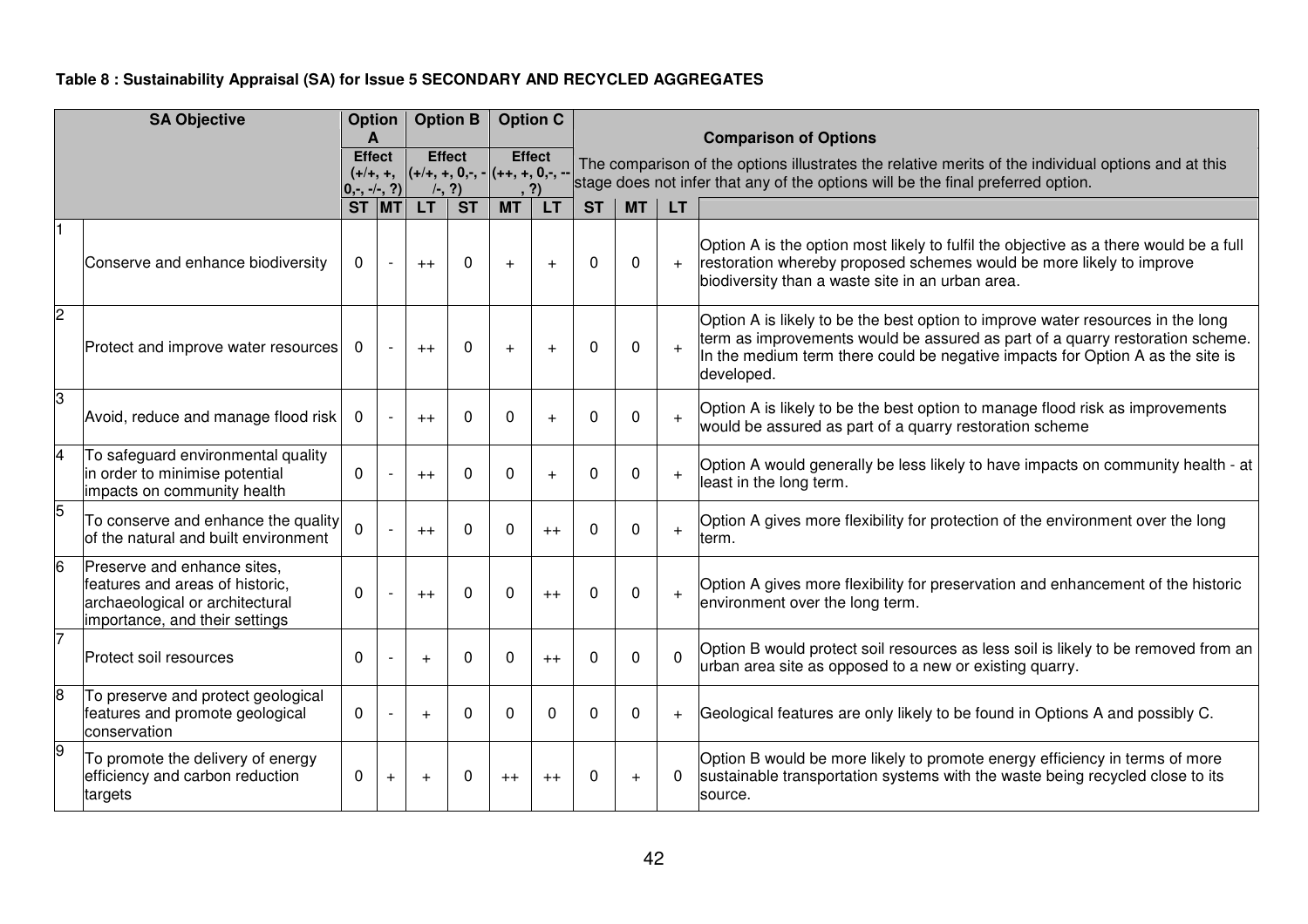| $\overline{10}$ | Reduce consumption of natural<br>resources                                                                                           | $+$         | $+$         | $+$                                                      | $+$            | $+$            | $++$     | $+$            | $+$            | $\Omega$       | Option B would be more likely to enable greater reduction in consumption of<br>natural resources with recycling facilities being sited near the sources of<br>material.                                                                                                                 |
|-----------------|--------------------------------------------------------------------------------------------------------------------------------------|-------------|-------------|----------------------------------------------------------|----------------|----------------|----------|----------------|----------------|----------------|-----------------------------------------------------------------------------------------------------------------------------------------------------------------------------------------------------------------------------------------------------------------------------------------|
| 11              | To promote adherence to the<br>movement of waste up the waste<br>hierarchy                                                           | $\ddot{}$   | $+$         | $+$                                                      | $+$            | $+$            | $++$     | $+$            | $+$            | $+$            | Option B is the best option although all options are positive as they all encourage<br>the recycling of waste.                                                                                                                                                                          |
| 12              | Enfranchise the community in<br>improving the local environment                                                                      | $\ddot{}$   | $+$         | $+$                                                      | $+$            | $+$            | $++$     | $+$            | $\ddot{}$      | $\Omega$       | Options A and B would both provide access to community involvement at an<br>earlier stage than Option C.Option B provides slightly more certainty.                                                                                                                                      |
| 13              | Improve accessibility to waste<br>management services and facilities                                                                 | $\ddot{}$   | $+$         | $+$                                                      | $+$            | $++$           | $++$     | $+$            | $+$            | $+$            | Option B provides greater access to waste facilities within urban areas. Option A<br>and push facilities into mainly rural areas and C would provide no guidance.                                                                                                                       |
| 14              | To ensure that the waste and<br>minerals industry plays a central role<br>in the sustainable economic<br>development of Warwickshire | $+$         | $+$         | $+$                                                      | $\overline{+}$ | $+$            |          | $+$            | 0              | $\overline{0}$ | Options A and B would probably allow a longer timeframe to jointly play a central<br>role in an overall strategy of sustainable economic development. Option C<br>presents little opportunity as no long term planning would take place in the siting<br>of waste treatment facilities. |
| 15              | To explore linkages between the<br>waste and minerals sectors                                                                        | $\mathbf 0$ | $+$         | $+$                                                      | 0              | $+$            |          | 0              | $+$            | $\ddot{}$      | Option A would probably allow greater interaction between waste and minerals<br>operators as they may share sites and facilities and work cooperatively.                                                                                                                                |
| 16              | To encourage waste and minerals<br>operators to explore new and<br>innovative environmental<br>technologies.                         | $\Omega$    | $+$         | $\div$                                                   | 0              | $+$            |          | $\Omega$       | $+$            | $\ddot{+}$     | Options A and B would probably allow a longer timeframe to jointly explore new<br>technologies in the medium and long term.                                                                                                                                                             |
|                 | <b>Occurrence of Significant Long</b><br><b>Term Effects (No)</b>                                                                    |             |             |                                                          |                |                |          |                |                |                |                                                                                                                                                                                                                                                                                         |
|                 | $^{++}$                                                                                                                              | $\Omega$    | $\mathbf 0$ | 6                                                        | $\mathbf 0$    | $\overline{2}$ | 8        | $\Omega$       | $\mathbf 0$    | $\mathbf 0$    |                                                                                                                                                                                                                                                                                         |
|                 | $\ddot{}$                                                                                                                            | 5           | 8           | 10                                                       | 5              | 8              |          | 5              | $\overline{7}$ | 11             |                                                                                                                                                                                                                                                                                         |
|                 | 0                                                                                                                                    | 11          | $\mathbf 0$ | $\mathbf{0}$                                             | 11             | 6              |          | 11             | 9              | 5              |                                                                                                                                                                                                                                                                                         |
|                 |                                                                                                                                      | $\Omega$    | 8           | $\mathbf 0$                                              | $\overline{0}$ | $\overline{0}$ | $\Omega$ | $\Omega$       | $\Omega$       | 0              |                                                                                                                                                                                                                                                                                         |
|                 | $-$                                                                                                                                  | $\Omega$    | $\mathbf 0$ | $\mathbf 0$                                              | $\mathbf{0}$   | $\mathbf 0$    | $\Omega$ | $\mathbf{0}$   | 0              | 0              |                                                                                                                                                                                                                                                                                         |
|                 | $\overline{\phantom{0}}$                                                                                                             | $\Omega$    | $\Omega$    | $\Omega$                                                 | $\Omega$       | $\Omega$       | $\Omega$ | $\overline{0}$ | $\Omega$       |                |                                                                                                                                                                                                                                                                                         |
|                 | <b>Summary of Appraisal</b>                                                                                                          |             |             | with Option B being more sustainable over the long term. |                |                |          |                |                |                | NB For the purpose of this exercise for individual minerals we have assumed that short term is the time up to development - medium<br>term is extraction period and long term is the period following restoration. Both Option A and B are supportive of the SA objectives              |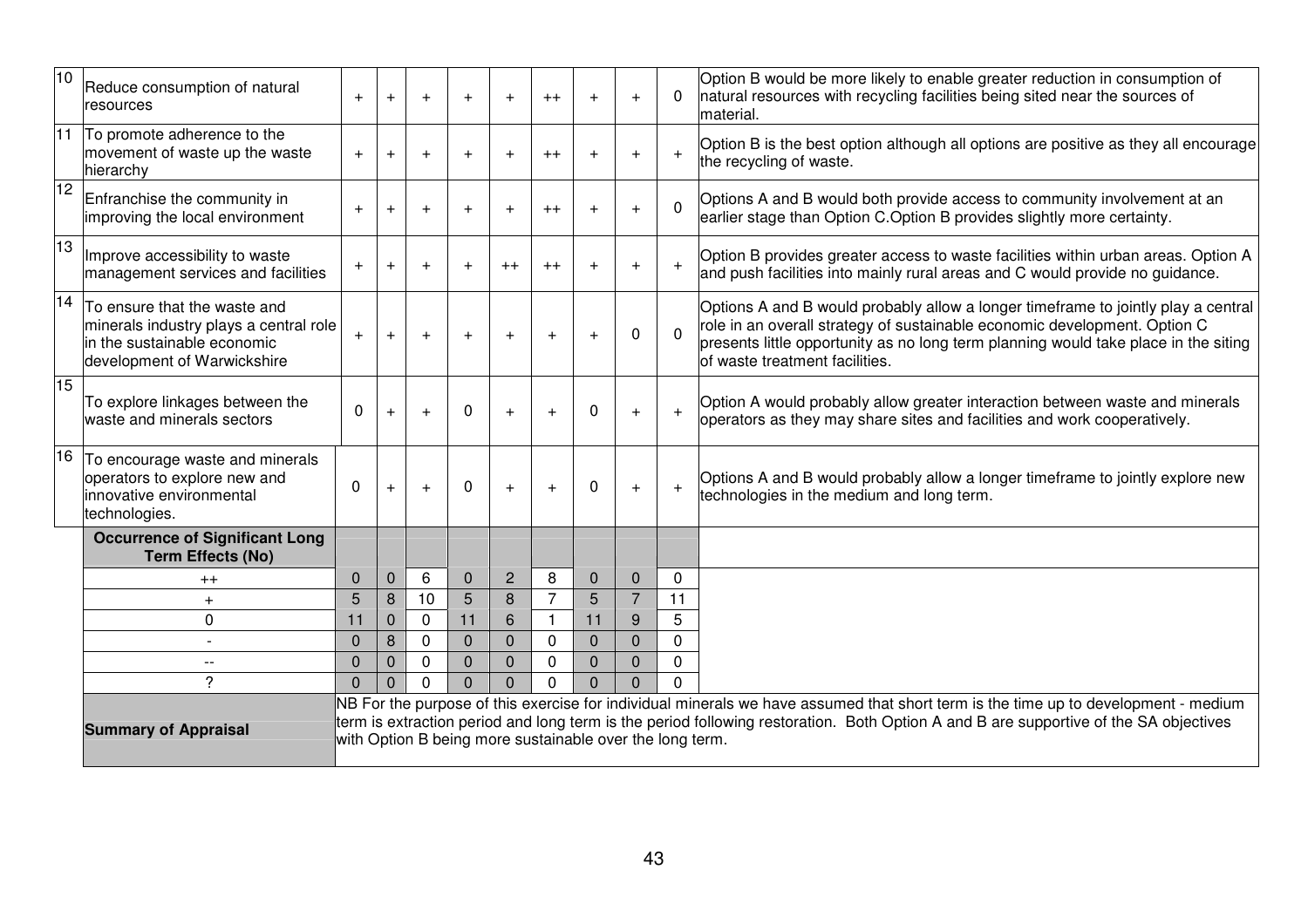### Key Issue 6: Brick Clay

- 7.30 Warwickshire like many counties has a long history of small brickworks serving a local market and utilising a variety of local clays. Today, brick production in the county is centred on one large operation at Kingsbury extracting Etruria Marl which supplies brick to a wide national market. The Draft MPS1 has an Annex on Brick Clay (also in draft form) which states that brick clay resources should be conserved and safeguarded where it is believed to be of a suitable quality and is or may become commercially viable.
- 7.31 **Issue 6: The Minerals Development Framework will recognise the importance of sustainable use of brick clay in its polices but how should it plan for any future extraction?** 
	- **Option A:** Proven and economically viable deposits of brick clay should be allocated in the plan as Preferred Areas of extraction and include specific policies relating to Brick Clay.
	- **Option B:** Areas of proven brick clay reserves should be designated Mineral Safeguard Areas and include specific policies relating to Brick Clay.
	- **Option C:** Mineral Consultation Areas should be drawn around all areas where there are either proven or potential reserves of brick clay and include specific policies relating to Brick Clay.
	- **Option D:** Although the prudent use of brick clay resource should be encouraged there should be no specific measures to safeguard this resource.

# 7.32 **Consultation Questions:**

Question 16: Should Option A, Option B, Option C or Option D be used in planning for future extraction of brick clay?

#### Sustainability Appraisal

7.33 A sustainability appraisal has been undertaken of the options for Issue 6 in accordance with the SA Framework.

#### 7.34 **Consultation Questions:**

Question 17 : Do you agree with the Sustainability Appraisal undertaken for Issue 6?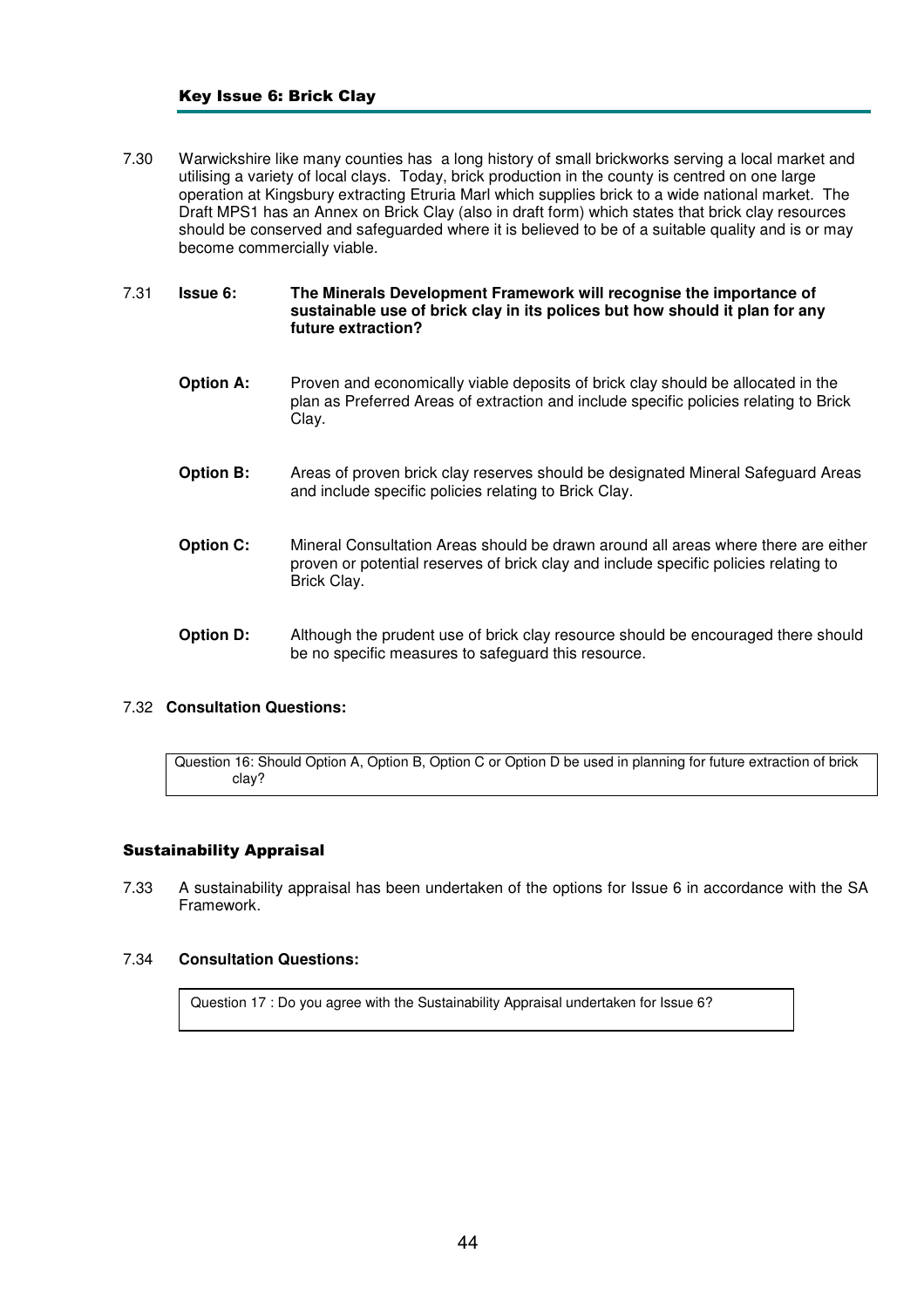# **Table 9 : Sustainability Appraisal (SA) for Issue 6 BRICK CLAY**

|                | <b>SA Objective</b>                                                                                                                 |          | <b>Option A</b>     |           |                                                                                         | <b>Option B</b> |                |             | <b>Option C</b> |     |          | <b>Option D</b> |                | <b>Comparison of Options</b>                                                                                                                                                                                                                                   |
|----------------|-------------------------------------------------------------------------------------------------------------------------------------|----------|---------------------|-----------|-----------------------------------------------------------------------------------------|-----------------|----------------|-------------|-----------------|-----|----------|-----------------|----------------|----------------------------------------------------------------------------------------------------------------------------------------------------------------------------------------------------------------------------------------------------------------|
|                |                                                                                                                                     |          | <b>Effect</b><br>?) |           | $(+/+, +, 0, -, -/-,  (+/+, +, 0, -, -/-, ?)  (++, +, 0, -, -, ?)  (++, +, 0, -, -, ?)$ | <b>Effect</b>   |                |             | <b>Effect</b>   |     |          | <b>Effect</b>   |                | The comparison of the options illustrates the relative merits of the<br>individual options and at this stage does not infer that any of the<br>options will be the final preferred option.                                                                     |
|                |                                                                                                                                     | ST MT    |                     | <b>LT</b> | ST MT LT                                                                                |                 |                | ST MT       |                 | LT. |          |                 | $ST$ $MT$ $LT$ |                                                                                                                                                                                                                                                                |
|                | Conserve and enhance biodiversity                                                                                                   | $\Omega$ |                     | $++$      | $\Omega$                                                                                |                 | $+$            | $\Omega$    |                 | $+$ | $\Omega$ |                 |                | Options A,B and C would be identified in the new LDF plan. Option<br>A would provide more certainty of development and more thorough<br>investigation of the implications for biodiversity. Option D would<br>allow less time for focussing on the objectives. |
| $\overline{c}$ | Protect and improve water resources                                                                                                 | 0        |                     | $++$      | $\Omega$                                                                                |                 |                | 0           |                 | $+$ | $\Omega$ |                 |                | Options A,B and C would be identified in the new LDF plan. Option<br>A would provide more certainty of development and more thorough<br>investigation of water resources. Option D would allow less time for<br>focussing on the objectives.                   |
| 3              | Avoid, reduce and manage flood risk                                                                                                 | 0        |                     | $++$      | $\Omega$                                                                                |                 | $+$            | 0           |                 | $+$ | $\Omega$ |                 |                | Options A,B and C would be identified in the new LDF plan. Option<br>A would provide more certainty of development and more thorough<br>investigation of flood risk. Option D would allow less time for<br>focussing on the objectives.                        |
| $\overline{4}$ | To safeguard environmental quality<br>in order to minimise potential<br>impacts on community health                                 | 0        |                     | $++$      | $\Omega$                                                                                |                 | $+$            | $\mathbf 0$ |                 | $+$ | $\Omega$ |                 |                | Options A,B and C would be identified in the new LDF plan. Option<br>A would provide more certainty of development and more thorough<br>investigation of impacts on human health. Option D would allow less<br>time for focussing on the objectives.           |
| 5              | To conserve and enhance the quality<br>of the natural and built environment                                                         | $\Omega$ |                     | $++$      | $\Omega$                                                                                |                 | $\overline{+}$ | 0           |                 |     | $\Omega$ |                 |                | Options A,B and C would be identified in the new LDF plan. Option<br>A would provide more certainty of development and more thorough<br>investigation of the environmental impacts. Option D would allow<br>less time for focussing on the objectives.         |
|                | Preserve and enhance sites,<br>features and areas of historic,<br>archaeological or architectural<br>importance, and their settings | 0        |                     | $++$      | $\Omega$                                                                                |                 | $+$            | $\Omega$    |                 | $+$ | $\Omega$ |                 | 2              | Options A,B and C would be identified in the new LDF plan. Option<br>A would provide more certainty of development and more thorough<br>investigation of the historic environment. Option D would allow less<br>time for focussing on the objectives.          |
| 7              | Protect soil resources                                                                                                              | $\Omega$ |                     | $++$      | $\Omega$                                                                                |                 | $+$            | $\Omega$    |                 | $+$ | $\Omega$ |                 |                | Options A,B and C would be identified in the new LDF plan. Option<br>A would provide more certainty of development and more thorough<br>investigation of soil protection measures. Option D would allow less<br>time for focussing on the objectives.          |
| 8              | To preserve and protect geological<br>features and promote geological<br>conservation                                               | 0        | $\blacksquare$      | $++$      | $\Omega$                                                                                |                 | $+$            | $\Omega$    |                 | $+$ | $\Omega$ |                 |                | Options A,B and C would be identified in the new LDF plan. Option<br>A would provide more certainty of development and more thorough<br>investigation for planning for geoconservation. Option D would allow<br>less time for focussing on the objectives.     |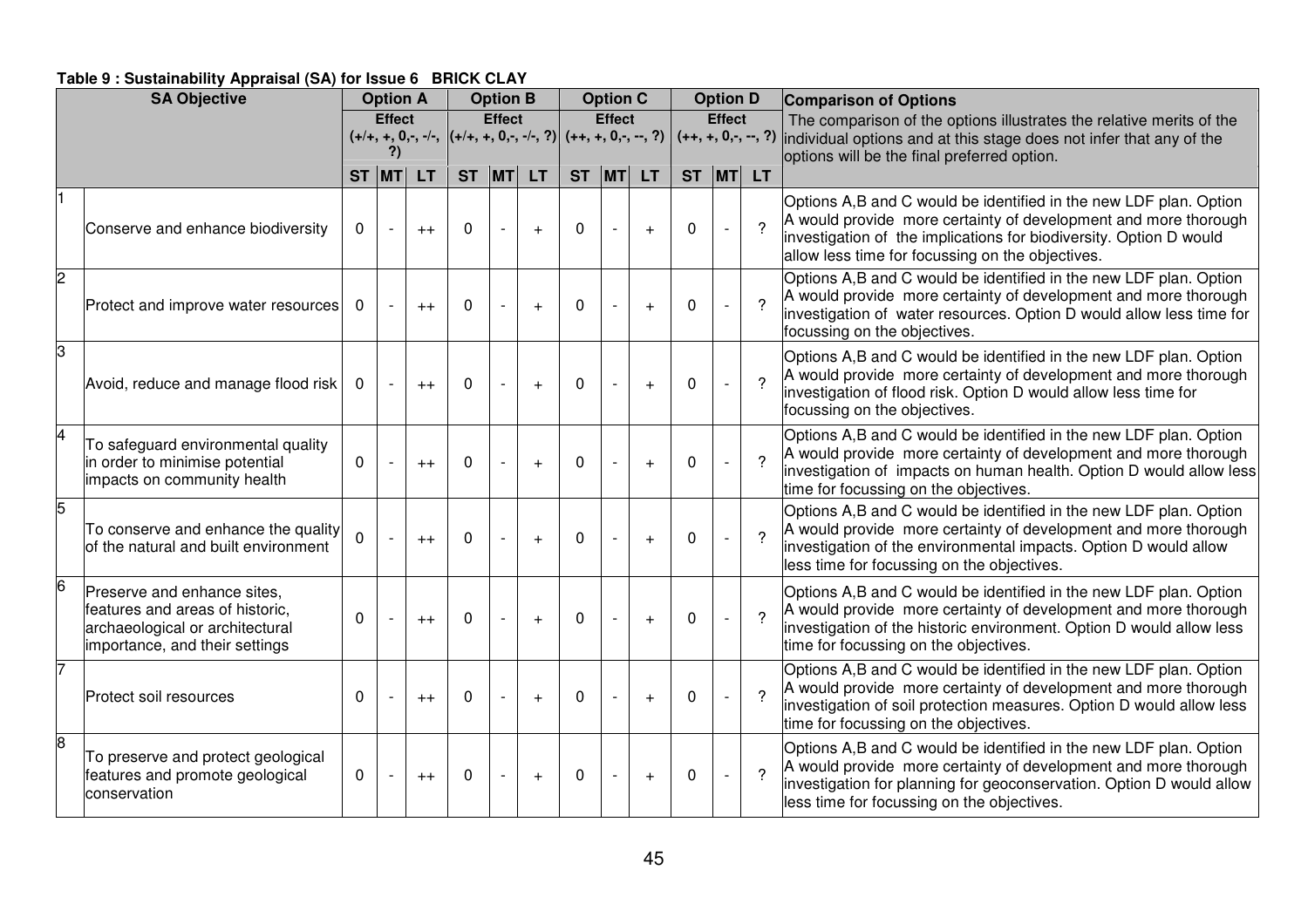| 9               | To promote the delivery of energy<br>efficiency and carbon reduction<br>targets                                                      | $\mathbf{0}$               | $\overline{a}$ |                               | $\Omega$                   |                |                                                                                                                                                                                                 | 0                                |                |                | $\Omega$       |                |             | All the Options would have similar outcomes regarding energy<br>efficiency. There is less short term certainty with Option D.                                                                                                   |
|-----------------|--------------------------------------------------------------------------------------------------------------------------------------|----------------------------|----------------|-------------------------------|----------------------------|----------------|-------------------------------------------------------------------------------------------------------------------------------------------------------------------------------------------------|----------------------------------|----------------|----------------|----------------|----------------|-------------|---------------------------------------------------------------------------------------------------------------------------------------------------------------------------------------------------------------------------------|
| $\overline{10}$ | Reduce consumption of natural<br>resources                                                                                           | $\mathbf 0$                |                |                               | $\Omega$                   |                |                                                                                                                                                                                                 | $\mathbf 0$                      |                |                | $\Omega$       |                |             | All the Options would have similar outcomes with regards to the<br>consumption of natural resources. There is less certainty with Option<br>D.                                                                                  |
| 11              | To promote adherence to the<br>movement of waste up the waste<br>hierarchy                                                           | $\mathbf{0}$               | $\mathbf 0$    | $\mathbf 0$                   | $\Omega$                   | 0              | $\mathbf{0}$                                                                                                                                                                                    | $\Omega$                         | $\mathbf 0$    | $\Omega$       | $\Omega$       | 0              | 0           | Waste is not directly relevant to this issue                                                                                                                                                                                    |
| 12              | Enfranchise the community in<br>improving the local environment                                                                      | $+$                        | $\ddot{}$      | $\ddot{}$                     | $\ddot{}$                  | $+$            | $+$                                                                                                                                                                                             | $\ddot{}$                        | $+$            | $+$            | $\Omega$       | $\Omega$       | $\Omega$    | Option A may involve greater community involvement if the<br>proposals are considered at a more detailed level in the LDF<br>Consultation Process. Option D will involve less consultation<br>oportunities the other options.   |
| $\overline{13}$ | Improve accessibility to waste<br>management services and facilities                                                                 | $\mathbf 0$                | $\mathbf 0$    | $\mathbf 0$                   | $\mathbf 0$                | 0              | $\mathbf 0$                                                                                                                                                                                     | $\mathbf 0$                      | $\mathbf 0$    | $\mathbf 0$    | $\mathbf 0$    | 0              | $\Omega$    | Waste is not relevant to this issue. Therefore all options perform<br>equally in terms of the SA objective.                                                                                                                     |
| $\overline{14}$ | To ensure that the waste and<br>minerals industry plays a central role<br>in the sustainable economic<br>development of Warwickshire | $\mathbf 0$                | $^{++}$        | $++$                          | $\Omega$                   | $+$            | $+$                                                                                                                                                                                             | $\Omega$                         | $+$            | $+$            | $\Omega$       |                |             | Industry may get involved later on in the LDF process. Option A<br>provides greater certainty of development and therefore may arouse<br>industry's interest earlier than may otherwise be the case for the<br>other options.   |
| 15              | To explore linkages between the<br>waste and minerals sectors                                                                        | $\mathbf 0$                | 0              | $+$                           | $\Omega$                   | $\mathbf 0$    | $+$                                                                                                                                                                                             | $\mathbf 0$                      | $\mathbf 0$    | $+$            | $\Omega$       |                |             | Linkages not apparent for this issue at present. There is greater<br>possibility of joint working from the LDF stage rather than from an<br>individual planning application as in Option D                                      |
| 16              | To encourage waste and minerals<br>operators to explore new and<br>innovative environmental<br>technologies.                         | $\mathbf{0}$               | 0              | $\ddot{}$                     | $\Omega$                   | $\Omega$       | $+$                                                                                                                                                                                             | $\Omega$                         | $\mathbf{0}$   | $+$            | $\Omega$       |                |             | Linkages not apparent for this issue at present. There is greater<br>possibility of operators exploring new technologies from LDF<br>(Options A-C) stage rather than from an individual planning<br>application as in Option D. |
|                 | <b>Occurrence of Significant Long</b><br><b>Term Effects (No)</b>                                                                    |                            |                |                               |                            |                |                                                                                                                                                                                                 |                                  |                |                |                |                |             |                                                                                                                                                                                                                                 |
|                 | $^{++}$                                                                                                                              | $\mathbf 0$                |                | $9\,$                         | $\overline{0}$             | $\overline{0}$ | $\mathbf 0$                                                                                                                                                                                     | 0                                | $\overline{0}$ | $\overline{0}$ | $\overline{0}$ | $\mathbf 0$    | $\mathbf 0$ |                                                                                                                                                                                                                                 |
|                 | $+$                                                                                                                                  |                            |                | 3                             | $\overline{1}$             | $\overline{c}$ | 12                                                                                                                                                                                              | $\mathbf{1}$                     | $\overline{c}$ | 12             | 12             | $\overline{0}$ | $\Omega$    |                                                                                                                                                                                                                                 |
|                 | 0                                                                                                                                    | 15                         |                | $\overline{c}$                | 15                         | $\overline{4}$ | $\overline{2}$                                                                                                                                                                                  | 15                               | $\overline{4}$ | $\overline{2}$ | $\overline{2}$ | ვ              |             |                                                                                                                                                                                                                                 |
|                 |                                                                                                                                      | $\overline{0}$             | 10             | $\overline{c}$                | $\overline{0}$             | 10             | $\overline{2}$                                                                                                                                                                                  | $\overline{0}$                   | 10             | $\overline{2}$ | 2              | 13             | 5           |                                                                                                                                                                                                                                 |
|                 | $- -$<br>$\mathcal{P}$                                                                                                               | $\overline{0}$<br>$\Omega$ |                | $\mathbf 0$<br>$\overline{0}$ | $\overline{0}$<br>$\Omega$ | $\overline{0}$ | 0l                                                                                                                                                                                              | $\overline{0}$<br>$\overline{0}$ | $\overline{0}$ | <sub>0</sub>   | $\overline{0}$ | $\overline{0}$ |             |                                                                                                                                                                                                                                 |
|                 |                                                                                                                                      |                            |                |                               |                            |                | NB For the purpose of this exercise for individual minerals we                                                                                                                                  |                                  |                |                |                |                |             |                                                                                                                                                                                                                                 |
|                 | <b>Summary of Appraisal</b>                                                                                                          |                            |                | SA objectives.                |                            |                | have assumed that short term is the time up to development -<br>medium term is extraction period and long term is the period<br>following restoration. Option A would be more supportive of the |                                  |                |                |                |                |             |                                                                                                                                                                                                                                 |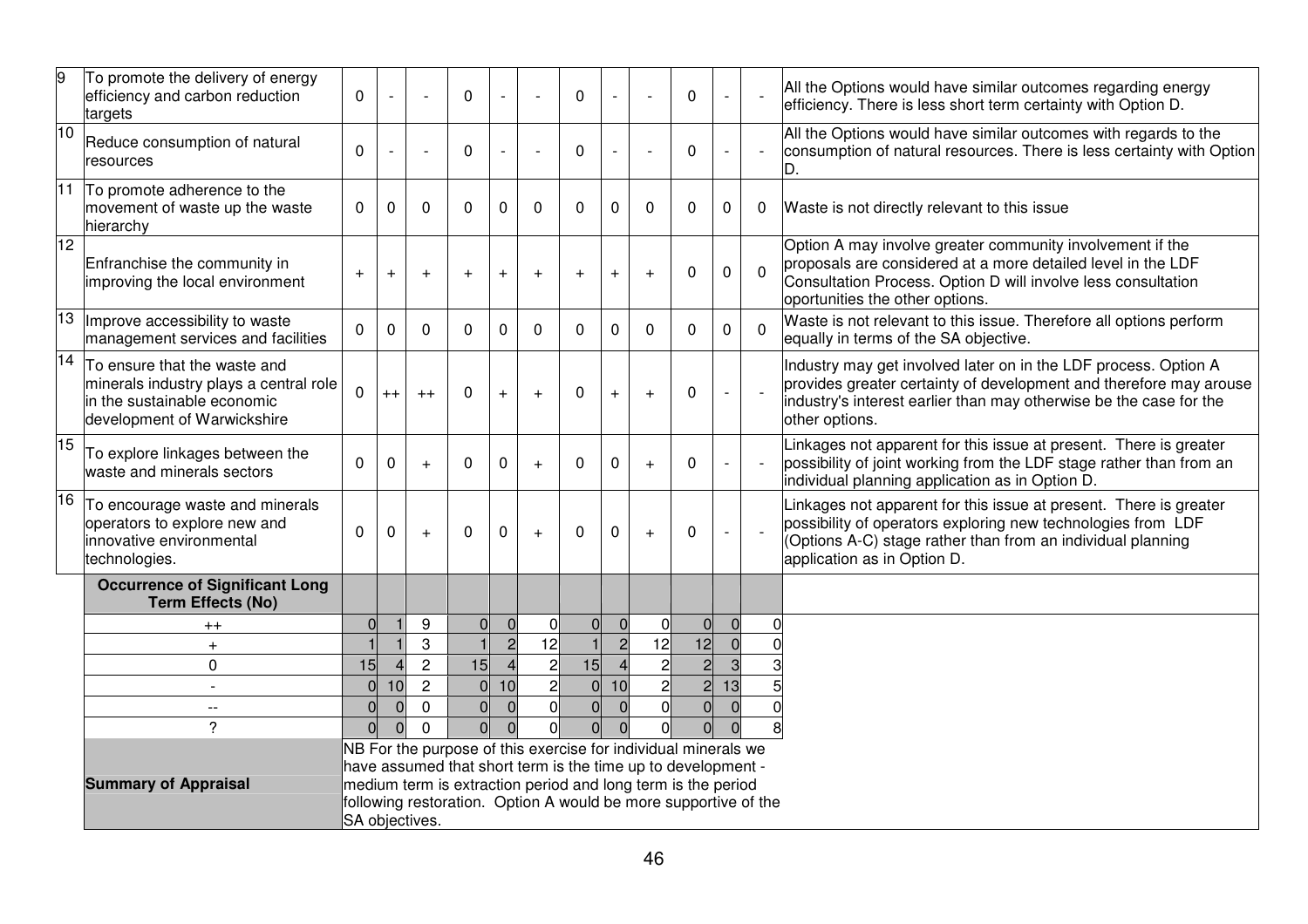7.35 Local stone has historically been used to some degree in all parts of Warwickshire. The castles of Warwick and Kenilworth, the stone villages in the south and most parish churches have all been constructed with local limestone and sandstone outcropping in the county. Only one stone quarry is in operation now in the county which currently extracts the Ironstone from near Edgehill. Recently the draft MPS1 has an Annex relating to building stone in which the need to safeguard building materials for local and national purposes recognising that local stone production can enhance and maintain the built environment.

## 7.36 **Issue 7: What contribution should the Minerals Development Framework make to the supply of local building and conservation stone?**

- **Option A:** Proven reserves of Building Stone should be allocated in the plan as Preferred Areas of extraction and include specific policies relating to the issue of Building Stone.
- **Option B:** Areas of proven Building Stone reserves should be designated Mineral Safeguard Areas and include specific policies relating to the issue of Building Stone.
- **Option C:** Mineral Consultation Areas should be drawn around all areas where there are either proven or potential reserves of Building Stone and include specific policies relating to this issue.
- **Option D:** Although the importance of Building Stone resources in Warwickshire should be recognised there should be no specific measures to safeguard or plan for this mineral resource.

# 7.37 **Consultation Questions:**

Question 18: Should the MDF take the approach outlined in Option A, Option B, Option C or Option D when considering the contribution to supply of local building stone?

# Sustainability Appraisal

7.38 A sustainability appraisal has been undertaken of the options for Issue 7 in accordance with the SA Framework.

# 7.39 **Consultation Questions:**

Question 19 : Do you agree with the Sustainability Appraisal undertaken for Issue 7?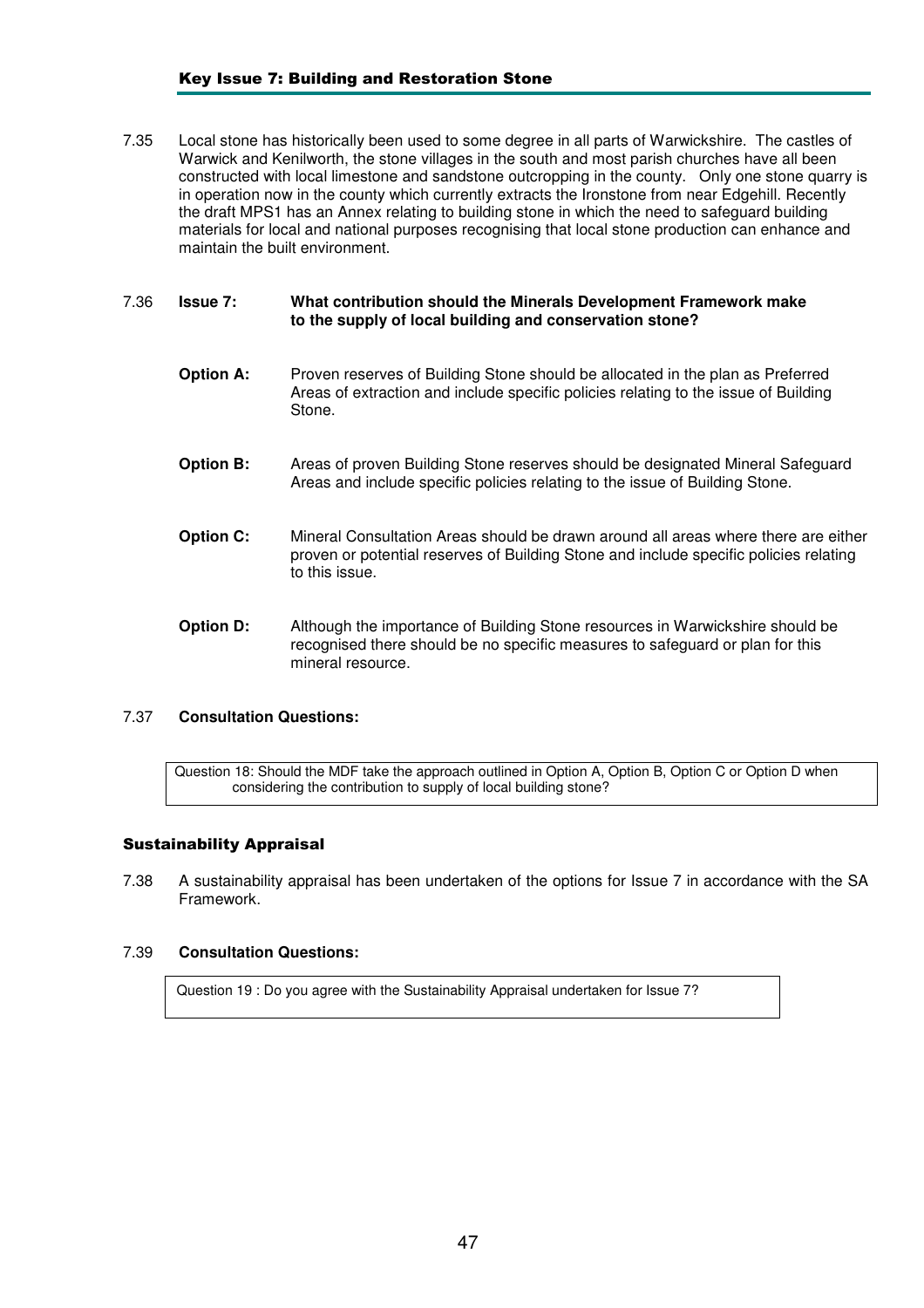# **Table 10 : Sustainability Appraisal (SA) for Issue 7 BUILDING AND RESTORATION STONE**

|                         | <b>SA Objective</b>                                                                                                                 |             | <b>Option A</b>                           |           |              | <b>Option B</b>                           |           |           | <b>Option C</b>                           |                          |              | <b>Option D</b>                        |     | <b>Comparison of Options</b>                                                                                                                                                                                                                               |
|-------------------------|-------------------------------------------------------------------------------------------------------------------------------------|-------------|-------------------------------------------|-----------|--------------|-------------------------------------------|-----------|-----------|-------------------------------------------|--------------------------|--------------|----------------------------------------|-----|------------------------------------------------------------------------------------------------------------------------------------------------------------------------------------------------------------------------------------------------------------|
|                         |                                                                                                                                     |             | <b>Effect</b><br>$(+/+, +, 0, -, -/-, ?)$ |           |              | <b>Effect</b><br>$(+/+, +, 0, -, -/-, ?)$ |           |           | <b>Effect</b><br>$(+/+, +, 0, -, -/-, ?)$ |                          |              | <b>Effect</b><br>$(++, +, 0, -, -, ?)$ |     | The comparison of the options illustrates the relative merits of<br>the individual options and at this stage does not infer that any of<br>the options will be the final preferred option.                                                                 |
|                         |                                                                                                                                     | <b>ST</b>   | <b>MT</b>                                 | <b>LT</b> | <b>ST</b>    | <b>MT</b>                                 | LT        | <b>ST</b> | $\mathbf{P}$                              | <b>LT</b>                | <b>ST</b>    | MT LT                                  |     |                                                                                                                                                                                                                                                            |
|                         | Conserve and enhance biodiversity                                                                                                   | 0           |                                           | $++$      | $\Omega$     |                                           | $+$       | 0         | $\boldsymbol{\mathcal{P}}$                | ?                        | $\Omega$     |                                        |     | Options A,B and C would be identified in the new LDF plan.<br>Option A would provide more certainty of development and<br>more thorough investigation of the impact on biodiversity.<br>Option D would allow less time for focussing on the objectives.    |
| $\overline{c}$          | Protect and improve water resources                                                                                                 | 0           | $\overline{a}$                            | $++$      | 0            |                                           | $+$       | 0         | ?                                         | $\overline{?}$           | $\Omega$     | $\sim$                                 |     | Options A,B and C would be identified in the new LDF plan.<br>Option A would provide more certainty of development and<br>more thorough investigation of the implications for water. Option<br>D would allow less time for focussing on the objectives.    |
| lЗ                      | Avoid, reduce and manage flood risk                                                                                                 | $\mathbf 0$ |                                           | $++$      | $\Omega$     |                                           | $\ddot{}$ | 0         | $\boldsymbol{\mathcal{P}}$                | $\overline{\phantom{0}}$ | $\mathbf{0}$ |                                        |     | Options A,B and C would be identified in the new LDF plan.<br>Option A would provide more certainty of development and<br>more thorough investigation of flood risk. Option D would allow<br>less time for focussing on the objectives.                    |
| $\overline{\mathbf{4}}$ | To safeguard environmental quality<br>in order to minimise potential<br>impacts on community health                                 | $\mathbf 0$ |                                           | $++$      | $\mathbf{0}$ |                                           | $+$       | 0         | $\boldsymbol{\mathcal{P}}$                | $\overline{?}$           | $\Omega$     |                                        |     | Options A,B and C would be identified in the new LDF plan.<br>Option A would provide more certainty of development and<br>more thorough investigation of the impacts on human heath.<br>Option D would allow less time for focussing on the objectives.    |
| 5                       | To conserve and enhance the quality<br>of the natural and built environment                                                         | $\mathbf 0$ |                                           | $++$      | $\Omega$     |                                           | $+$       | 0         | $\mathcal{P}$                             | $\overline{?}$           | $\Omega$     |                                        |     | Options A,B and C would be identified in the new LDF plan.<br>Option A would provide more certainty of development and<br>more thorough investigation of the impact on the environment.<br>Option D would allow less time for focussing on the objectives. |
| 6                       | Preserve and enhance sites,<br>features and areas of historic.<br>archaeological or architectural<br>importance, and their settings | $\mathbf 0$ |                                           | $++$      | $\Omega$     |                                           | $+$       | 0         | $\boldsymbol{\mathcal{P}}$                | $\overline{?}$           | $\mathbf{0}$ |                                        |     | Options A,B and C would be identified in the new LDF plan.<br>Option A would provide more certainty of development and<br>more thorough investigation of the historic environment. Option<br>D would allow less time for focussing on the objectives.      |
|                         | Protect soil resources                                                                                                              | $\mathbf 0$ |                                           | $++$      | $\mathbf{0}$ |                                           | $\ddot{}$ | 0         | ?                                         | $\overline{?}$           | 0            | $\sim$                                 |     | Options A,B and C would be identified in the new LDF plan.<br>Option A would provide more certainty of development and<br>more thorough investigation for the protection of soils. Option D<br>would allow less time for focussing on the objectives.      |
| 8                       | To preserve and protect geological<br>features and promote geological<br>conservation                                               | $\mathbf 0$ |                                           | $++$      | 0            |                                           | $++$      | 0         |                                           | $\overline{+}$           | 0            |                                        | $+$ | Options A,B and C would be identified in the new LDF plan.<br>Option A would provide more certainty of development and<br>more time to build in geoconservation measures. Option D<br>would allow less time for focussing on the objectives.               |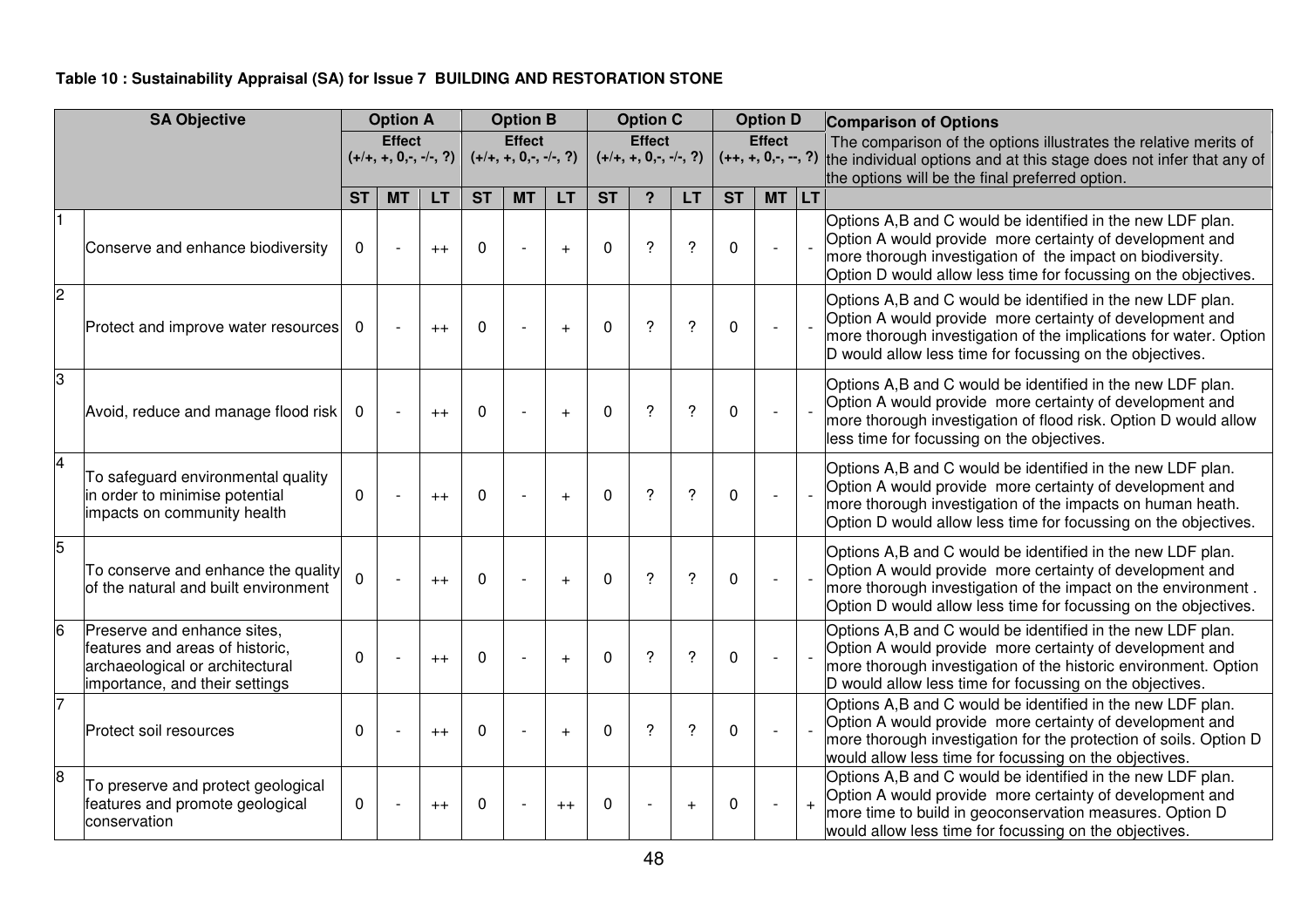| 9               | To promote the delivery of energy<br>efficiency and carbon reduction<br>targets                                                      | $\mathbf 0$    |                |                | $\Omega$        |                |                | 0              |                                                             |              | $\Omega$          |                |                | All the Options would have similar outcomes. There is less<br>certainty with Option D.                                                                                                                                             |
|-----------------|--------------------------------------------------------------------------------------------------------------------------------------|----------------|----------------|----------------|-----------------|----------------|----------------|----------------|-------------------------------------------------------------|--------------|-------------------|----------------|----------------|------------------------------------------------------------------------------------------------------------------------------------------------------------------------------------------------------------------------------------|
| 10              | Reduce consumption of natural<br>resources                                                                                           | $\mathbf{0}$   |                |                | $\mathbf 0$     |                |                | $\Omega$       | $\overline{\phantom{a}}$                                    |              | $\Omega$          | $\blacksquare$ |                | All the Options would have similar outcomes. There is less<br>certainty with Option D.                                                                                                                                             |
| 11              | To promote adherence to the<br>movement of waste up the waste<br>hierarchy                                                           | $\mathbf{0}$   | $\Omega$       | $\Omega$       | $\Omega$        | $\Omega$       | $\Omega$       | 0              | $\Omega$                                                    | $\Omega$     | $\Omega$          | $\mathbf 0$    | $\overline{0}$ | Waste is not relevant to this issue. Therefore all options perform<br>equally in terms of the SA objective.                                                                                                                        |
| $\overline{12}$ | Enfranchise the community in<br>improving the local environment                                                                      | $+$            | $+$            |                | $\overline{+}$  |                | $\overline{+}$ | $+$            | $+$                                                         | $\ddot{}$    | $\Omega$          | $\mathbf 0$    | $\Omega$       | Option A may involve greater community involvement if the<br>proposals are considered at a more detailed level in the LDF<br>Consultation Process. Option D will involve less consultation<br>than the other options.              |
| 13              | Improve accessibility to waste<br>management services and facilities                                                                 | $\Omega$       | $\mathbf{0}$   | $\Omega$       | $\Omega$        | $\Omega$       | $\Omega$       | $\mathbf{0}$   | $\mathbf{0}$                                                | $\mathbf 0$  | $\Omega$          | $\mathbf 0$    | $\Omega$       | Waste is not relevant to this issue. Therefore all options perform<br>equally in terms of the SA objective.                                                                                                                        |
| $\overline{14}$ | To ensure that the waste and<br>minerals industry plays a central role<br>in the sustainable economic<br>development of Warwickshire | $+$            | $+$            | $\ddot{}$      | $+$             | $+$            | $+$            | $+$            | $+$                                                         | $+$          | $\Omega$          | $\mathbf 0$    | $\Omega$       | Industry may get involved later on in the LDF process. Option A<br>provides greater certainty of development and therefore may<br>arouse industry's interest earlier than may otherwise be the case<br>for the other options.      |
| 15              | To explore linkages between the<br>waste and minerals sectors                                                                        | 0              | $+$            | $\ddot{}$      | 0               | $+$            | $+$            | $\mathbf 0$    | $+$                                                         |              | 0                 |                |                | Linkages are not apparent for this issue at present. There is<br>greater possibility of joint working from the LDF stage rather<br>than from an individual planning application as in Option D.                                    |
| 16              | To encourage waste and minerals<br>operators to explore new and<br>innovative environmental<br>technologies.                         | $\mathbf{0}$   | $+$            | $\ddot{}$      | $\Omega$        | $+$            | $+$            | $\mathbf{0}$   | $+$                                                         | $\Omega$     | $\Omega$          |                |                | Linkages are not apparent for this issue at present. There is<br>greater possibility of operators exploring new technologies from<br>DF (Options A-C) stage rather than from an individual planning<br>application as in Option D. |
|                 | <b>Occurrence of Significant Long</b><br><b>Term Effects (No)</b>                                                                    |                |                |                |                 |                |                |                |                                                             |              |                   |                |                |                                                                                                                                                                                                                                    |
|                 | $++$                                                                                                                                 | $\overline{0}$ | $\overline{0}$ | 8              | $\overline{0}$  | $\overline{0}$ | $\overline{0}$ |                | $\Omega$                                                    | 0l           | $\overline{0}$    | $\overline{0}$ | O              |                                                                                                                                                                                                                                    |
|                 | $+$                                                                                                                                  | $\overline{2}$ | 4              | $\overline{4}$ | $\overline{c}$  | $\overline{4}$ |                | 11             | $\overline{2}$                                              | 4            | 3                 | $\overline{0}$ |                |                                                                                                                                                                                                                                    |
|                 | $\mathbf 0$                                                                                                                          | 14             | $\overline{2}$ | $\overline{2}$ | $\overline{14}$ | $\overline{2}$ | $\overline{c}$ | 2              | 14                                                          | $\mathsf{2}$ | $\overline{3}$    | $\overline{4}$ |                |                                                                                                                                                                                                                                    |
|                 | $\overline{a}$                                                                                                                       | $\overline{0}$ | 10             | $\overline{c}$ | $\overline{0}$  | 10             | 10             |                | $\overline{0}$                                              | $\mathsf{a}$ | $\mathbf{\Omega}$ | 12             | 11             |                                                                                                                                                                                                                                    |
|                 | $\overline{\phantom{a}}$                                                                                                             | $\Omega$       | $\Omega$       | $\mathbf 0$    | $\overline{0}$  | $\overline{0}$ | $\mathbf 0$    | $\overline{0}$ | $\overline{0}$                                              | 0l           | $\overline{0}$    | $\overline{0}$ |                |                                                                                                                                                                                                                                    |
|                 | $\overline{?}$                                                                                                                       | $\Omega$       | $\Omega$       | $\overline{0}$ | $\Omega$        | $\Omega$       | $\Omega$       |                | $\Omega$                                                    | 7            | $\overline{7}$    | $\overline{0}$ |                |                                                                                                                                                                                                                                    |
|                 | <b>Summary of Appraisal</b>                                                                                                          |                |                |                |                 |                |                |                | Option A would be the most supportive of the SA objectives. |              |                   |                |                |                                                                                                                                                                                                                                    |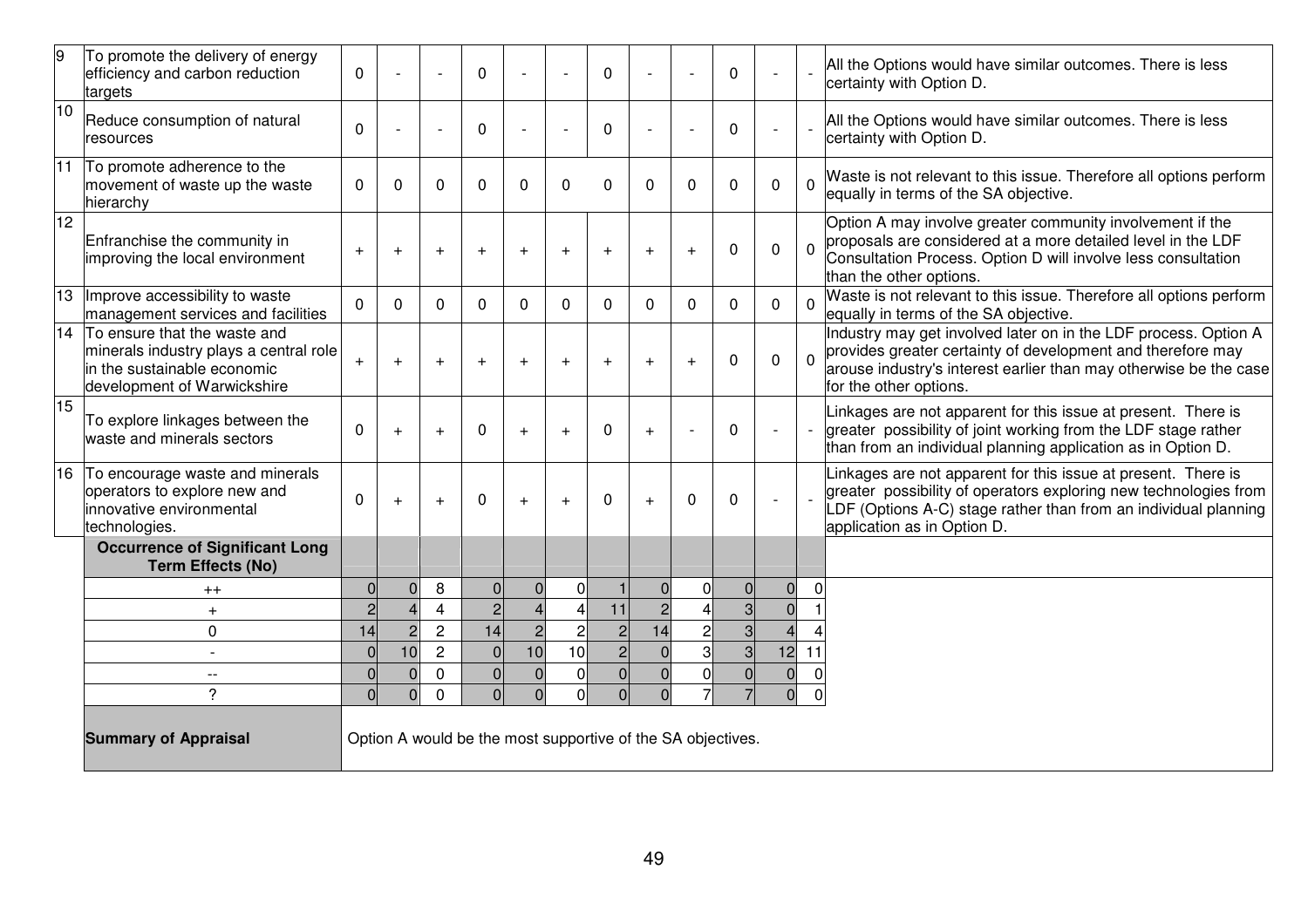7.40 Coal has been extracted from within Warwickshire since Roman times and continues to the present day. The coal seams which make up the Warwickshire Coal Field are exposed or near the surface in the far north of the county but dip south around Coventry reaching a depth of over 1000m as they cross into Oxfordshire. There is the potential for both open cast and deep mined coal within the county and the driver for future coal demand will come almost directly from Government Policy which recognises that coal can contribute towards a diverse, sustainable and secure energy base for the UK.

#### 7.41 **Issue 8: There are potential reserves of coal which could be subject to open cast methods in the north of the county. How should the future of these reserves be addressed in the Minerals Development Framework?**

- **Option A:** The Framework should seek to allocate areas of preferred extraction for the open cast extraction of coal where proven reserves have been identified and include policies be put in place to assess any application?
- **Option B:** Areas of coal which have open cast potential should be safeguarded and policies be put in place to assess any application?
- **Option C:** Mineral Consultation Areas of potential coal reserves and policies to assess any proposal for extraction should be contained in the plan?
- **Option D:** Have no guidance on the siting of opencast operations or for the protection of shallow coal resources.

# 7.42 **Consultation Questions:**

Question 20: Should Option A, Option B, Option C or Option D be selected to address the extraction of coal using open cast methods.

#### Sustainability Appraisal

7.43 A sustainability appraisal has been undertaken of the options for Issue 8 in accordance with the SA Framework.

# 7.44 **Consultation Questions:**

Question 21 : Do you agree with the Sustainability Appraisal undertaken for Issue 8?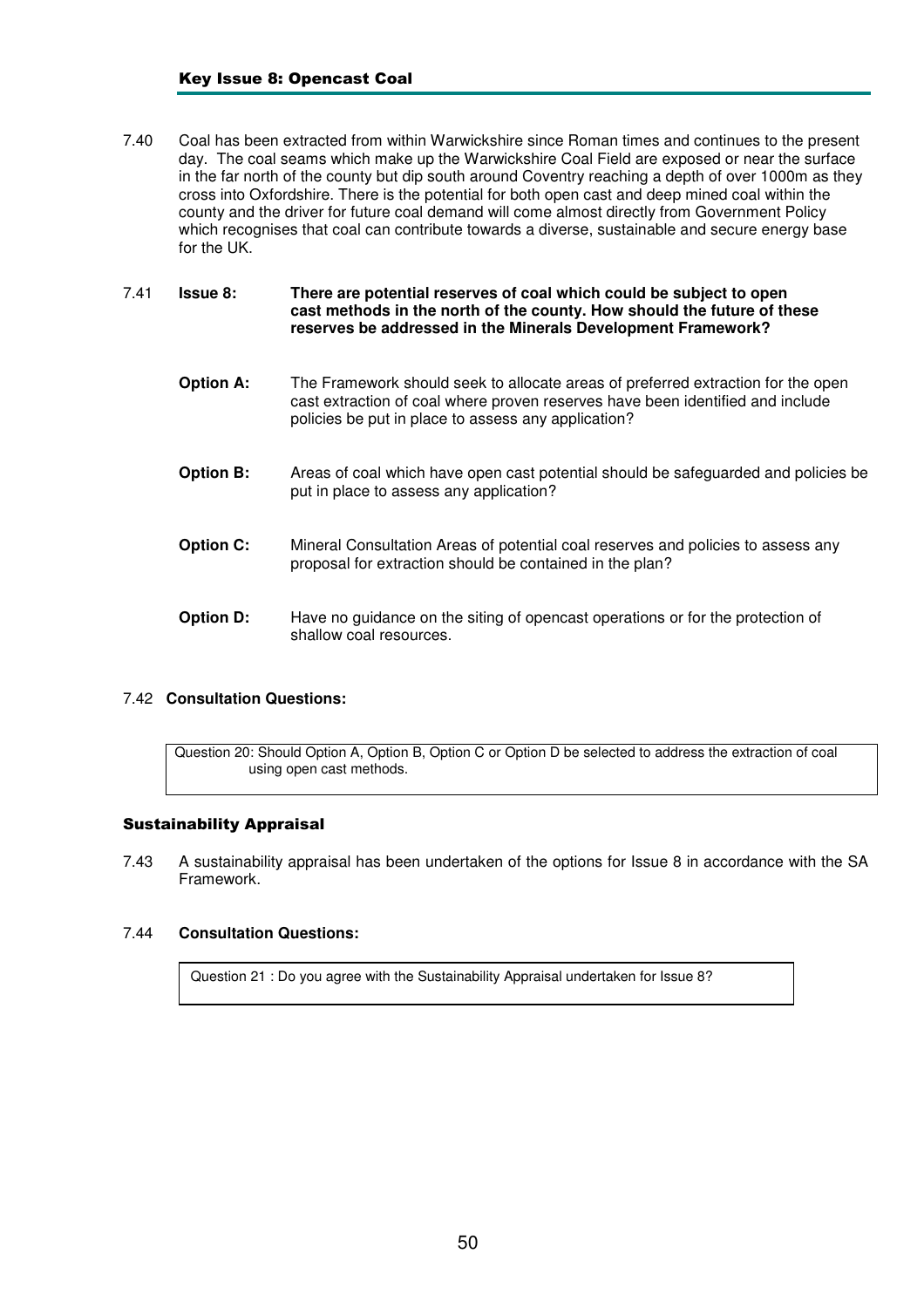# **Table 11: Sustainability Appraisal (SA) for Issue 8 OPENCAST COAL**

|                         | <b>SA Objective</b>                                                                                                                 |              | <b>Option A</b>     |                       |           | <b>Option B</b>                           |                |              | <b>Option C</b>                        |                |              | <b>Option D</b>                        | <b>Comparison of Options</b>                                                                                                                                                                                                                                                                      |
|-------------------------|-------------------------------------------------------------------------------------------------------------------------------------|--------------|---------------------|-----------------------|-----------|-------------------------------------------|----------------|--------------|----------------------------------------|----------------|--------------|----------------------------------------|---------------------------------------------------------------------------------------------------------------------------------------------------------------------------------------------------------------------------------------------------------------------------------------------------|
|                         |                                                                                                                                     |              | <b>Effect</b><br>?) | $(+/+, +, 0, -, -/-,$ |           | <b>Effect</b><br>$(+/+, +, 0, -, -/-, ?)$ |                |              | <b>Effect</b><br>$(++, +, 0, -, -, ?)$ |                |              | <b>Effect</b><br>$(++, +, 0, -, -, ?)$ | The comparison of the options illustrates the relative merits of<br>the individual options and at this stage does not infer that any of<br>the options will be the final preferred option.                                                                                                        |
|                         |                                                                                                                                     | $ST$ $MT$    |                     | <b>LT</b>             | <b>ST</b> | <b>MT</b>                                 | <b>LT</b>      | <b>ST</b>    | <b>MT</b>                              | <b>LT</b>      | <b>ST</b>    | $MT$ LT                                |                                                                                                                                                                                                                                                                                                   |
|                         | Conserve and enhance biodiversity                                                                                                   | 0            |                     | $++$                  | $\Omega$  |                                           | $+$            | $\mathbf{0}$ |                                        | $+$            | 0            |                                        | Options A,B and C would be identified in the new LDF plan.<br>Option A would provide more certainty of development and<br>more thorough investigation on the impacts on biodiversity.<br>Option D would allow less time for focussing on the objectives.                                          |
| $\overline{c}$          | Protect and improve water resources                                                                                                 | 0            |                     | $++$                  | $\Omega$  |                                           | $\overline{+}$ | $\Omega$     |                                        | $\ddot{}$      | $\Omega$     |                                        | Options A,B and C would be identified in the new LDF plan.<br>Option A would provide more certainty of development and<br>more thorough investigation of the implications for water. Option<br>D would allow less time for focussing on the objectives.                                           |
| 3                       | Avoid, reduce and manage flood risk                                                                                                 | 0            |                     | $++$                  | 0         |                                           | $\overline{+}$ | 0            |                                        | $+$            | $\Omega$     |                                        | Options A,B and C would be identified in the new LDF plan.<br>Option A would provide more certainty of development and<br>more thorough investigation of flood risk potential. Option D<br>would allow less time for focussing on the objectives.                                                 |
| $\overline{\mathbf{4}}$ | To safeguard environmental quality<br>in order to minimise potential<br>impacts on community health                                 | $\mathbf{0}$ |                     | $++$                  | $\Omega$  |                                           | $\overline{+}$ | $\Omega$     |                                        | $\ddot{}$      | $\Omega$     |                                        | Options A,B and C would be identified in the new LDF plan.<br>Option A would provide more certainty of development and<br>more thorough investigation of the impacts on human health.<br>Option D would allow less time for focussing on the objectives<br>and would have less planning controls. |
| 5                       | To conserve and enhance the<br>quality of the natural and built<br>environment                                                      | $\Omega$     |                     | $++$                  | $\Omega$  |                                           | $\ddot{}$      | $\Omega$     |                                        | $\overline{+}$ | $\Omega$     |                                        | Options A,B and C would be identified in the new LDF plan.<br>Option A would provide more certainty of development and<br>more thorough investigation of the environmental impacts.<br>Option D would allow less time for focussing on the objectives.                                            |
| <sup>6</sup>            | Preserve and enhance sites,<br>features and areas of historic,<br>archaeological or architectural<br>importance, and their settings | 0            |                     | $++$                  | 0         |                                           | $+$            | 0            |                                        | $+$            | 0            |                                        | Options A,B and C would be identified in the new LDF plan.<br>Option A would provide more certainty of development and<br>more thorough investigation of the historic environment. Option<br>D would allow less time for focussing on the objectives.                                             |
|                         | Protect soil resources                                                                                                              | $\mathbf{0}$ |                     | $++$                  | $\Omega$  |                                           | $\overline{+}$ | $\Omega$     |                                        | $\ddot{}$      | $\mathbf{0}$ |                                        | Options A,B and C would be identified in the new LDF plan.<br>Option A would provide more certainty of development and<br>more thorough investigation of soil protection. Option D would<br>allow less time for focussing on the objectives.                                                      |
| 8                       | To preserve and protect geological<br>features and promote geological<br>conservation                                               | $\Omega$     |                     | $\Omega$              | 0         | 0                                         | $\ddot{}$      | 0            |                                        | $\overline{+}$ | $\Omega$     | $\Omega$                               | Options A,B and C would be identified in the new LDF plan.<br>Option A would provide more certainty of development and<br>more thorough investigation of geoconservation potential. Option<br>D would allow less time for focussing on the objectives.                                            |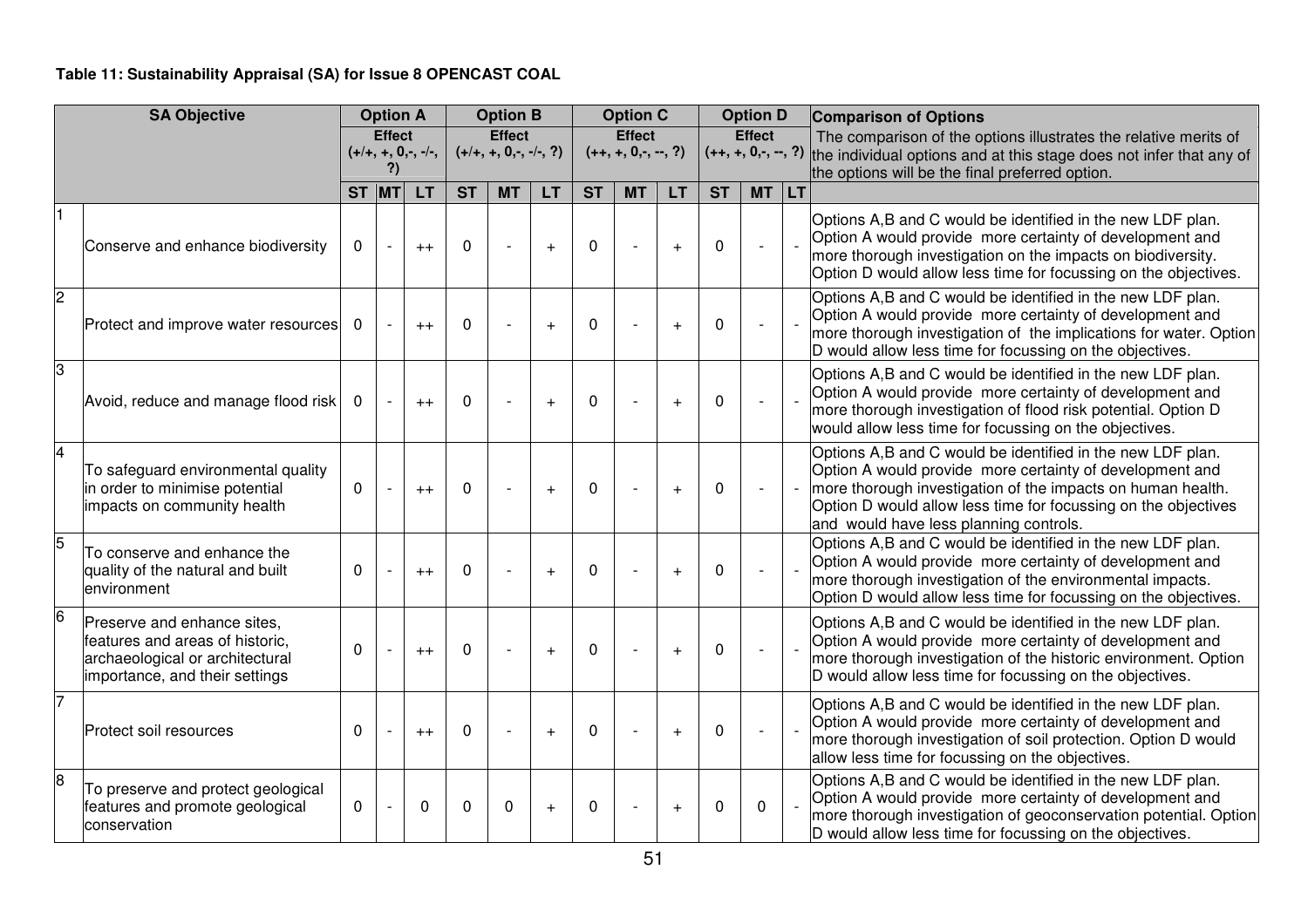| 9               | To promote the delivery of energy<br>efficiency and carbon reduction<br>targets                                                      |                | $\blacksquare$ |                |                |                |                 |                |           |                |                |                            |          | Every option would not benefit energy efficiency nor carbon<br>reduction targets specifically.                                                                                                                                  |
|-----------------|--------------------------------------------------------------------------------------------------------------------------------------|----------------|----------------|----------------|----------------|----------------|-----------------|----------------|-----------|----------------|----------------|----------------------------|----------|---------------------------------------------------------------------------------------------------------------------------------------------------------------------------------------------------------------------------------|
| 10              | Reduce consumption of natural<br>resources                                                                                           |                |                |                |                |                |                 |                |           |                |                |                            |          | Every option would increase the consumption of natural<br>resources once extraction has began.                                                                                                                                  |
| 11              | To promote adherence to the<br>movement of waste up the waste<br>hierarchy                                                           | 0              | 0              | $\Omega$       | $\Omega$       | $\Omega$       | $\Omega$        | $\Omega$       | $\Omega$  | $\Omega$       | $\Omega$       | 0                          |          | Waste is not relevant to this issue. Therefore all options perform<br>equally in terms of the SA objective.                                                                                                                     |
| $\overline{12}$ | Enfranchise the community in<br>improving the local environment                                                                      |                | $\pm$          | $++$           | $+$            | $\div$         |                 | $\ddot{}$      | $+$       | $+$            | $\Omega$       | $\Omega$                   |          | Option A provides scope for greater community involvement<br>while Option D provides scope only at the planning application<br>stage. Options B and C are similar.                                                              |
| 13              | Improve accessibility to waste<br>management services and facilities                                                                 | $\Omega$       | $\Omega$       | $\Omega$       | $\Omega$       | $\Omega$       | $\Omega$        | $\Omega$       | $\Omega$  | $\Omega$       | $\Omega$       | $\Omega$                   | $\Omega$ | Waste is not relevant to this issue. Therefore all options perform<br>equally in terms of the SA objective.                                                                                                                     |
| 14              | To ensure that the waste and<br>minerals industry plays a central role<br>in the sustainable economic<br>development of Warwickshire | $\Omega$       | $+$            | $++$           | $\Omega$       | $+$            |                 | $\ddot{}$      | $\ddot{}$ | $+$            | $+$            | 0                          |          | Industry may get involved later on in the LDF process. Option A<br>provides greater certainty of development and therefore may<br>arouse industry's interest earlier than may otherwise be the case<br>for the other options.   |
| 15              | To explore linkages between the<br>waste and minerals sectors                                                                        | $\Omega$       | $\Omega$       | $\Omega$       | $\Omega$       | $\Omega$       | $\Omega$        | $\Omega$       | $\Omega$  | $\mathbf{0}$   | $\Omega$       | $\boldsymbol{\mathcal{P}}$ |          | Linkages not apparent for this issue at present. There is greater<br>possibility of joint working from the LDF stage rather than from<br>an individual planning application as in Option D.                                     |
| 16              | To encourage waste and minerals<br>operators to explore new and<br>innovative environmental<br>technologies.                         | $\Omega$       | $\ddot{}$      |                | $\Omega$       |                |                 | 0              |           |                | $\Omega$       | ?                          |          | Linkages not apparent for this issue at present. There is greater<br>possibility of operators exploring new technologies from LDF<br>(Options A-C) stage rather than from an individual planning<br>application as in Option D. |
|                 | <b>Occurrence of Significant Long</b><br><b>Term Effects (No)</b>                                                                    |                |                |                |                |                |                 |                |           |                |                |                            |          |                                                                                                                                                                                                                                 |
|                 | $^{++}$                                                                                                                              | $\Omega$       | $\mathbf 0$    | 9              | $\Omega$       | $\overline{0}$ | $\mathbf 0$     | $\Omega$       |           | $\Omega$       | 0              | $\mathbf 0$                |          |                                                                                                                                                                                                                                 |
|                 | $+$                                                                                                                                  |                | 3              |                |                | $\overline{2}$ | 10 <sup>1</sup> | $\overline{c}$ |           | 10             |                | $\Omega$                   |          |                                                                                                                                                                                                                                 |
|                 | $\mathbf 0$                                                                                                                          | 13             | $\mathbf{3}$   | 4              | 13             |                | 3               | 12             |           | 3              | 13             | 5                          |          |                                                                                                                                                                                                                                 |
|                 |                                                                                                                                      | $\overline{2}$ | 10             | $\overline{2}$ | $\overline{2}$ | 10             | 3               | $\overline{2}$ | 11        | зl             | $\overline{c}$ | 9                          | 10       |                                                                                                                                                                                                                                 |
|                 | $ -$                                                                                                                                 | $\overline{c}$ | $\mathbf{0}$   | 0              | $\Omega$       | $\Omega$       | $\mathbf 0$     | $\overline{0}$ |           | $\overline{0}$ | $\overline{0}$ | $\overline{0}$             |          |                                                                                                                                                                                                                                 |
|                 | $\mathcal{P}$                                                                                                                        | $\overline{0}$ | $\Omega$       | $\Omega$       | $\Omega$       | $\Omega$       | $\Omega$        | $\Omega$       |           | $\Omega$       | $\overline{0}$ | $\overline{c}$             |          |                                                                                                                                                                                                                                 |
|                 | <b>Summary of Appraisal</b>                                                                                                          | overall.       |                |                |                |                |                 |                |           |                |                |                            |          | In the Long Term Option A would appear be slightly more supportive of the SA options with Option D being the least supportive                                                                                                   |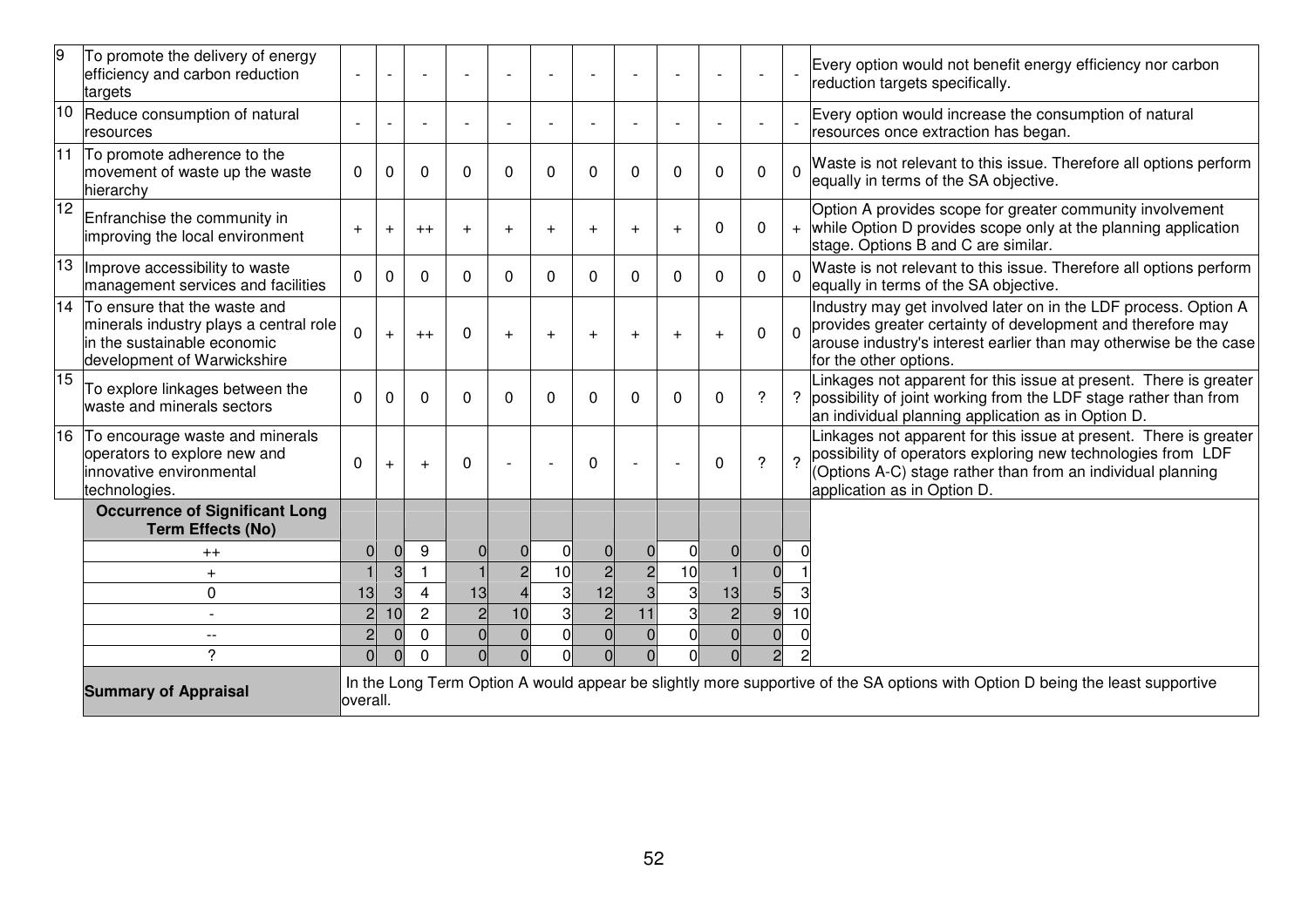7.45 The colliery at Daw Mill near Arley currently extracts around 3mt a year from a depth of around 900m near Corley Moor. There remain considerable reserves of deep coal under a large area of Warwickshire which could be exploited by deep mining operations sited within the county.

# 7.46 **Issue 9: With the Government's energy review looking at all potential energy producing methods should the Minerals Development Framework seek to contain polices for any future proposal for the deep mining of Coal?**

- **Option A:** The plan should seek to identify and allocate areas for future pit heads and the associated surface developments for future deep coal mining operations.
- **Option B:** The plan should contain specific policies relating to any potential deep coal mining proposals.
- **Option C:** Any application for deep new deep coal mining developments should be considered against existing National, Regional and Local Policies with no specific guidance contained in the Minerals Development Framework.

# 7.47 **Consultation Questions:**

Question 22: Should the MDF take the approach outlined in Option A, Option B or Option C in planning for any future deep mining of coal in Warwickshire?

#### Sustainability Appraisal

7.48 A sustainability appraisal has been undertaken of the options for Issue 9 in accordance with the SA Framework.

## 7.49 **Consultation Questions:**

Question 23 : Do you agree with the Sustainability Appraisal undertaken for Issue 9?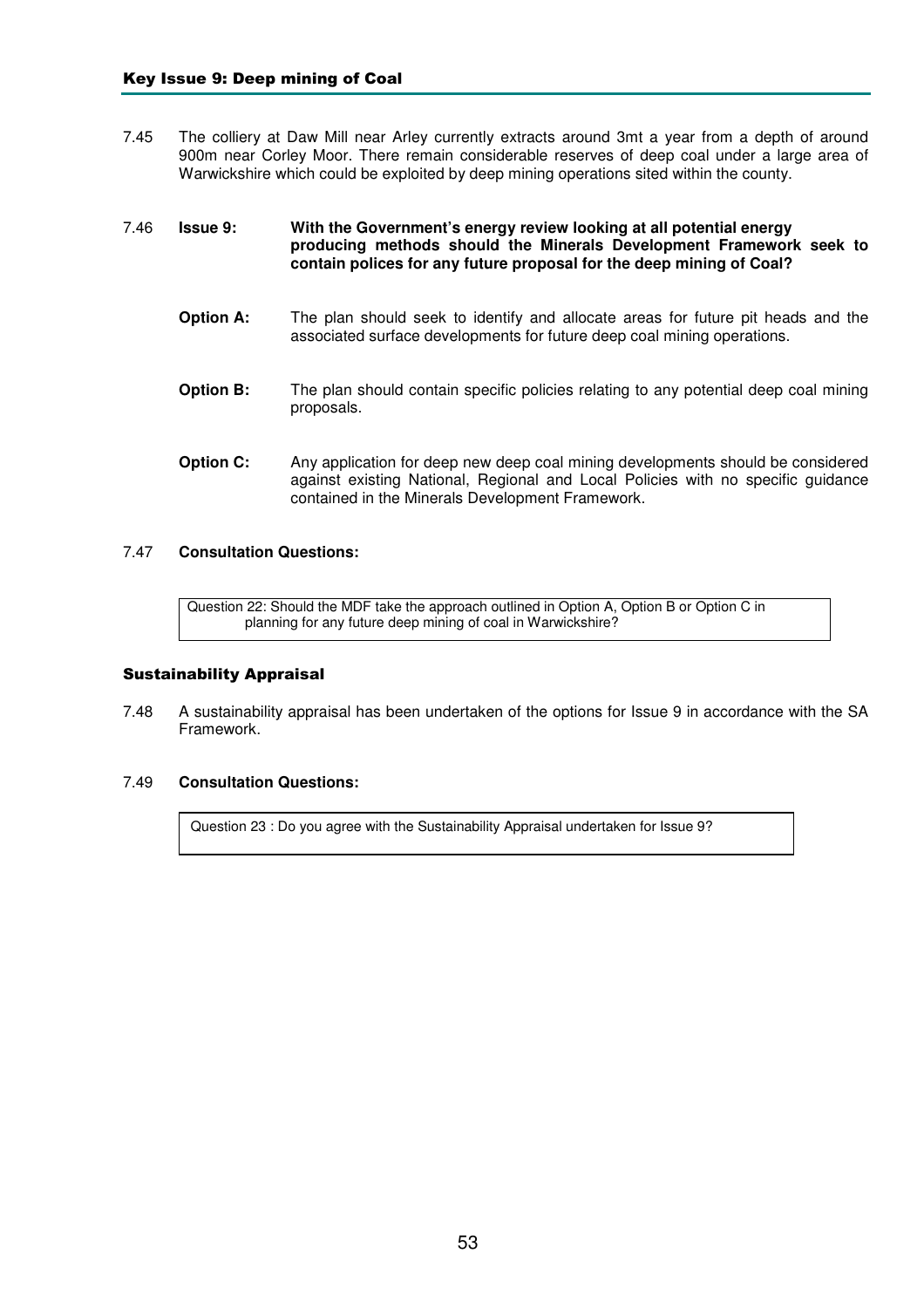# **Table 12: Sustainability Appraisal (SA) for Issue 9 DEEP MINING OF COAL**

|                         | <b>SA Objective</b>                                                                                                                 |              | <b>Option A</b>                           |           |           | <b>Option B</b>                           |           |              | <b>Option C</b>                        |            | <b>Comparison of Options</b>                                                                                                                                                                                                                                                                    |
|-------------------------|-------------------------------------------------------------------------------------------------------------------------------------|--------------|-------------------------------------------|-----------|-----------|-------------------------------------------|-----------|--------------|----------------------------------------|------------|-------------------------------------------------------------------------------------------------------------------------------------------------------------------------------------------------------------------------------------------------------------------------------------------------|
|                         |                                                                                                                                     |              | <b>Effect</b><br>$(+/+, +, 0, -, -/-, ?)$ |           |           | <b>Effect</b><br>$(+/+, +, 0, -, -/-, ?)$ |           |              | <b>Effect</b><br>$(++, +, 0, -, -, ?)$ |            | The comparison of the options illustrates the relative merits of the<br>individual options and at this stage does not infer that any of the options<br>will be the final preferred option.                                                                                                      |
|                         |                                                                                                                                     | <b>ST</b>    | MТ                                        | <b>LT</b> | <b>ST</b> | <b>MT</b>                                 | <b>LT</b> | <b>ST</b>    | <b>MT</b>                              | LT.        |                                                                                                                                                                                                                                                                                                 |
|                         | Conserve and enhance biodiversity                                                                                                   | $\Omega$     | $\Omega$                                  | $++$      | $\Omega$  | $\mathbf 0$                               | $\ddot{}$ | $\Omega$     | $\Omega$                               | $+$        | Option A is the better option of the three as it provides greater certainty<br>that development could take place. This assumes that a good restoration<br>scheme will take place in the future. Option C assumes that sufficient<br>benefits will result from the planning application process. |
| 2                       | Protect and improve water resources                                                                                                 | $\Omega$     | $\Omega$                                  | $++$      | $\Omega$  | $\mathbf{0}$                              |           | $\Omega$     | $\Omega$                               | $+$        | Option A is the better option of the three as it provides greater certainty<br>that development could take place. It assumes that there will be<br>improvements to the water resources in the long term.                                                                                        |
| 3                       | Avoid, reduce and manage flood risk                                                                                                 | $\mathbf{0}$ | $\Omega$                                  | $++$      | $\Omega$  | $\mathbf{0}$                              | $+$       | $\mathbf{0}$ | $\Omega$                               | $+$        | Option A offers better consultation opportunities which could help achieve<br>protection and improvement of water resources.                                                                                                                                                                    |
| $\overline{\mathbf{4}}$ | To safeguard environmental quality in<br>order to minimise potential impacts on<br>community health                                 | $\Omega$     | 0                                         | $++$      | $\Omega$  | $\mathbf 0$                               | $\ddot{}$ | $\Omega$     | $\Omega$                               | $+$        | Option A is the better option of the three as it provides greater certainty<br>that development could take place and therefore assumes that greater<br>safeguards would be built in to the LDF to protect of the environment<br>during the site allocation process.                             |
| 5                       | To conserve and enhance the quality of<br>the natural and built environment                                                         | $\Omega$     | $\Omega$                                  | $++$      | $\Omega$  | 0                                         | $\div$    | $\Omega$     | $\Omega$                               | $+$        | Option A offers better consultation opportunities which could help achieve<br>protection and enhancement of the built environment throughout the plan<br>process.                                                                                                                               |
| 6                       | Preserve and enhance sites, features<br>and areas of historic, archaeological or<br>architectural importance, and their<br>settings | $\Omega$     | $\Omega$                                  | $++$      | $\Omega$  | $\mathbf{0}$                              | $+$       | $\Omega$     | $\Omega$                               | $+$        | Option A is the better option of the three as it provides greater certainty<br>that development could take place. Option C assumes that sufficient<br>benefits will result from the planning application process.                                                                               |
|                         | Protect soil resources                                                                                                              | $\mathbf{0}$ | 0                                         | $++$      | $\Omega$  | 0                                         | $+$       | $\Omega$     | $\Omega$                               | $+$        | Option A offers better consultation opportunities which could help achieve<br>protection of soil resources.                                                                                                                                                                                     |
| 8                       | To preserve and protect geological<br>features and promote geological<br>conservation                                               | $\Omega$     | $\Omega$                                  | $++$      | $\Omega$  | $\mathbf 0$                               | $+$       | $\Omega$     | $\Omega$                               | $\ddot{+}$ | Option A offers better consultation opportunities which could help achieve<br>opportunities for geological conservation and education.                                                                                                                                                          |
| 9                       | To promote the delivery of energy<br>efficiency and carbon reduction targets                                                        | $\Omega$     |                                           |           | $\Omega$  |                                           |           | $\Omega$     | $\Omega$                               |            | All options could contribute to the increased consumption of energy in the<br>long term once development has commenced.                                                                                                                                                                         |
| 10                      | Reduce consumption of natural<br>Iresources                                                                                         | 0            |                                           |           | $\Omega$  |                                           |           | $\Omega$     | $\Omega$                               |            | All options could contribute to the increased consumption of natural<br>resources in the long term as the development proceeds.                                                                                                                                                                 |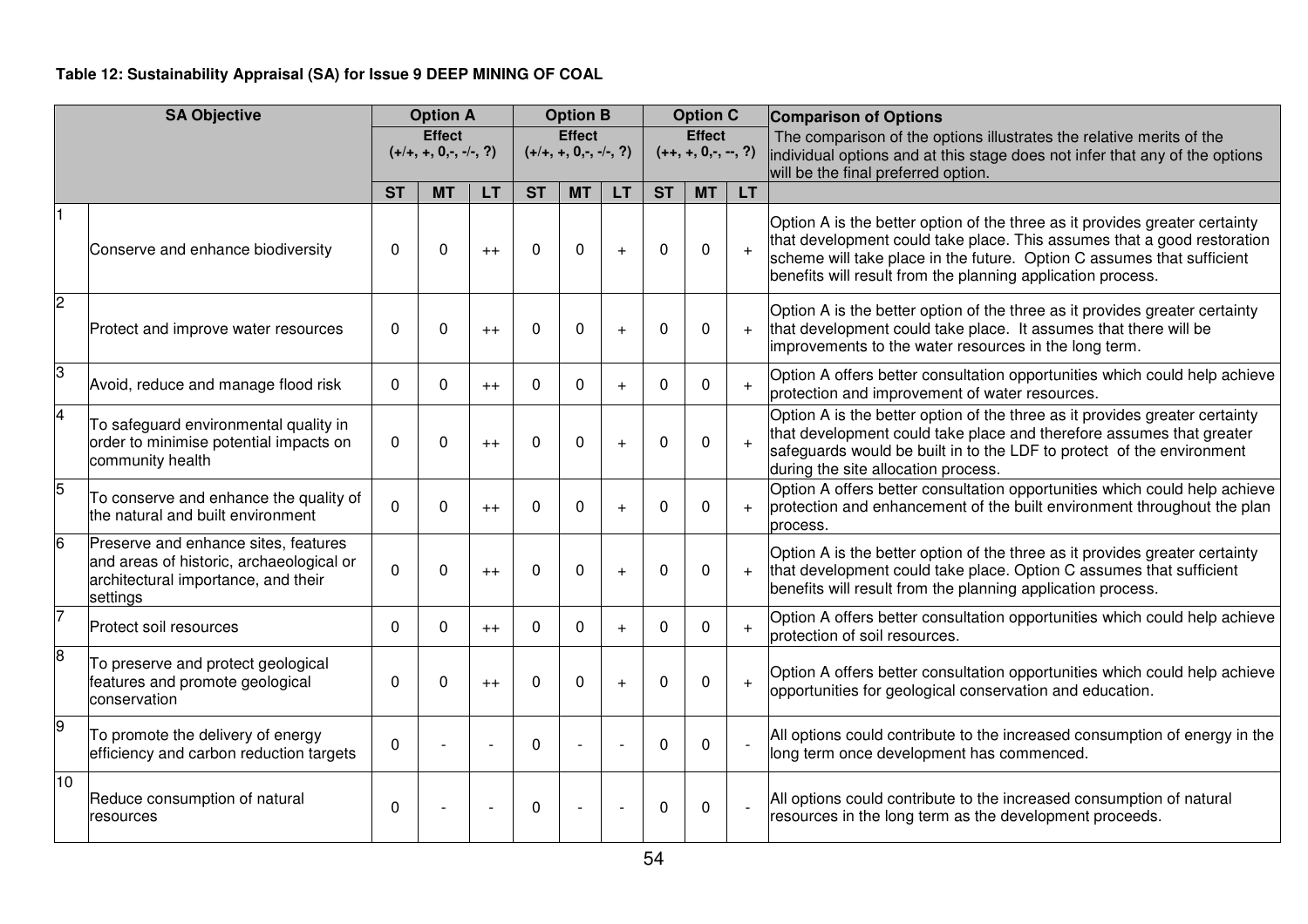| 11              | To promote adherence to the movement<br>of waste up the waste hierarchy                                                              | $\mathbf 0$ | $\Omega$       | 0              | $\Omega$       | $\Omega$       | $\Omega$       | $\Omega$     | $\Omega$     | $\Omega$     | Waste would not appear to be relevant to this issue. Therefore all options<br>perform equally in terms of the SA objective.                                                                                                                     |
|-----------------|--------------------------------------------------------------------------------------------------------------------------------------|-------------|----------------|----------------|----------------|----------------|----------------|--------------|--------------|--------------|-------------------------------------------------------------------------------------------------------------------------------------------------------------------------------------------------------------------------------------------------|
| 12              | Enfranchise the community in improving<br>the local environment                                                                      | $+$         |                | $++$           | $+$            | $\div$         | $++$           | $\mathbf 0$  | $\Omega$     | $\mathbf 0$  | There are greater opportunities for the community to get involved in<br>Options A and B.                                                                                                                                                        |
| 13              | Improve accessibility to waste<br>management services and facilities                                                                 | 0           | 0              | 0              | $\Omega$       | $\Omega$       | $\Omega$       | $\Omega$     | $\Omega$     | $\Omega$     | Waste would not appear to be relevant to this issue. Therefore all options<br>perform equally in terms of the SA objective.                                                                                                                     |
| $\overline{14}$ | To ensure that the waste and minerals<br>industry plays a central role in the<br>sustainable economic development of<br>Warwickshire | $+$         |                | $++$           | $\Omega$       | $\Omega$       | $\Omega$       | $\mathbf 0$  | $\Omega$     |              | The longer the timescale the greater chance of industry building in greater<br>sustainability to its working methodology.                                                                                                                       |
| 15              | To explore linkages between the waste<br>and minerals sectors                                                                        | $\Omega$    | $\Omega$       | $+$            | $\Omega$       | $\Omega$       | $\overline{+}$ | $\Omega$     | $\Omega$     |              | In the short term linkages are not apparent in any of the options, There is<br>more scope for lineages to develop over time. Consequently Options A<br>and B perform better as they are included in the PDF process whereas<br>Option C is not. |
| 16              | To encourage waste and minerals<br>operators to explore new and innovative<br>environmental technologies.                            | 0           | $\Omega$       | $+$            | 0              | $\Omega$       | $+$            | $\mathbf 0$  | 0            |              | In the short term linkages are not apparent in any of the options, There is<br>more scope for linkages to develop over time. Consequently Options A<br>and B perform better as they are included in the LDF process whereas<br>Option C is not. |
|                 | <b>Occurrence of Significant (No)</b>                                                                                                |             |                |                |                |                |                |              |              |              |                                                                                                                                                                                                                                                 |
|                 | $++$                                                                                                                                 | $\Omega$    | 0              | 10             | $\Omega$       | $\mathbf{0}$   |                | $\mathbf{0}$ | $\mathbf{0}$ | $\mathbf{0}$ |                                                                                                                                                                                                                                                 |
|                 |                                                                                                                                      | 2           | $\overline{2}$ | $\overline{2}$ |                |                | 10             | $\Omega$     | $\Omega$     | 8            |                                                                                                                                                                                                                                                 |
|                 | 0                                                                                                                                    | 14          | 12             | $\overline{2}$ | 15             | 13             | 3              | 16           | 16           | 3            |                                                                                                                                                                                                                                                 |
|                 | $\overline{\phantom{a}}$                                                                                                             | $\Omega$    | $\overline{2}$ | 2              | $\Omega$       | $\overline{2}$ | $\overline{2}$ | $\Omega$     | $\Omega$     | 5            |                                                                                                                                                                                                                                                 |
|                 | $- -$<br>C                                                                                                                           | $\Omega$    | $\Omega$       | $\overline{0}$ | $\overline{0}$ | $\mathbf 0$    | $\mathbf 0$    | $\mathbf 0$  | $\Omega$     | 0            |                                                                                                                                                                                                                                                 |
|                 |                                                                                                                                      | $\Omega$    | $\Omega$       | $\Omega$       | $\Omega$       | $\Omega$       | $\Omega$       | $\Omega$     | $\Omega$     | $\Omega$     |                                                                                                                                                                                                                                                 |
|                 | <b>Summary of Appraisal</b>                                                                                                          |             |                |                |                |                |                |              |              |              | Options A and B would generally appear to be most supportive of the SA objectives.                                                                                                                                                              |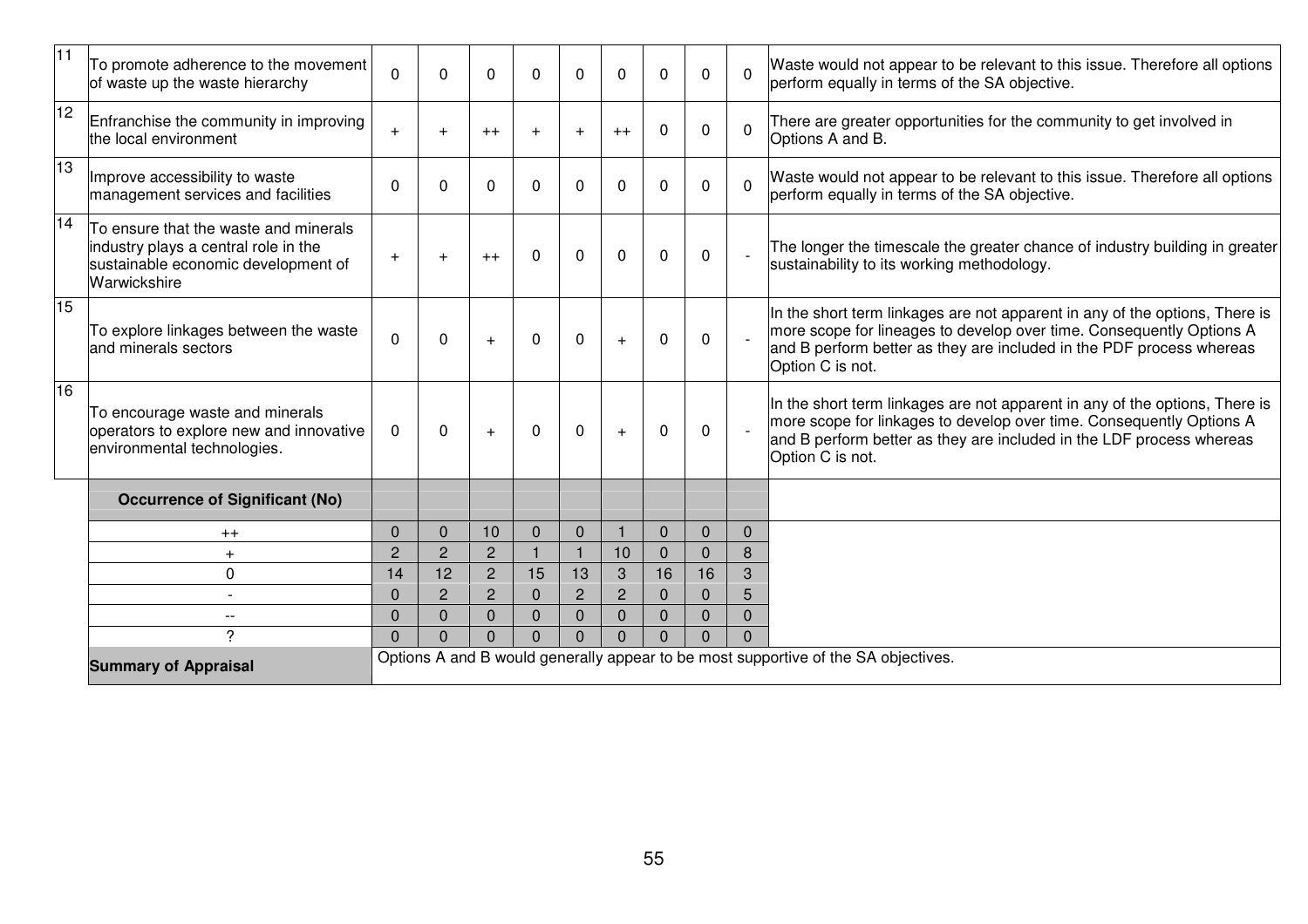### Key Issue 10: Raw Materials for the Manufacture of Cement

7.50 Cement has been produced in Warwickshire since the early part of the last century exploiting the Jurassic Blue and White Lias Limestone's found in the east and south of the county. Current production at Rugby requires clay and limestone from Southam and Lodge Farm (Rugby) quarries which is mixed with chalk slurry piped up from Kensworth, Bedfordshire. A recent extension to Southam Quarry has increased the permitted reserves of raw materials to around 30 years at current production rates.

#### 7.51 **Issue 10: With a large area of potentially suitable raw materials still available in the county and a cement kiln currently producing 10% of the UK's cement how should the Minerals Development Framework plan for the future supply of the raw materials for cement production?**

- **Option A:** Create Mineral Safeguard Areas for sites of proven reserves of suitable material and write specific policies to assess any proposals for future applications for extraction.
- **Option B:** Create Mineral Consultation Areas to protect potential resources and draw up policies to assess any future proposals for extraction.
- **Option C:** Have policies to assess any proposal for future extraction but have no quidance on the siting or protection of potential resources.
- **Option D:** Any application for the extraction of minerals for cement production should be considered against existing National, Regional and Local Policies with no specific guidance contained in the Minerals Development Framework

# 7.52 **Consultation Questions:**

Question 24: Should the MDF take the approach outlined in Option A, Option B, Option C or Option D in planning for the future supply of the raw materials for cement production?

#### Sustainability Appraisal

7.53 A sustainability appraisal has been undertaken of the options for Issue 10 in accordance with the SA Framework.

### 7.54 **Consultation Questions:**

Question 25 : Do you agree with the Sustainability Appraisal undertaken for Issue 10?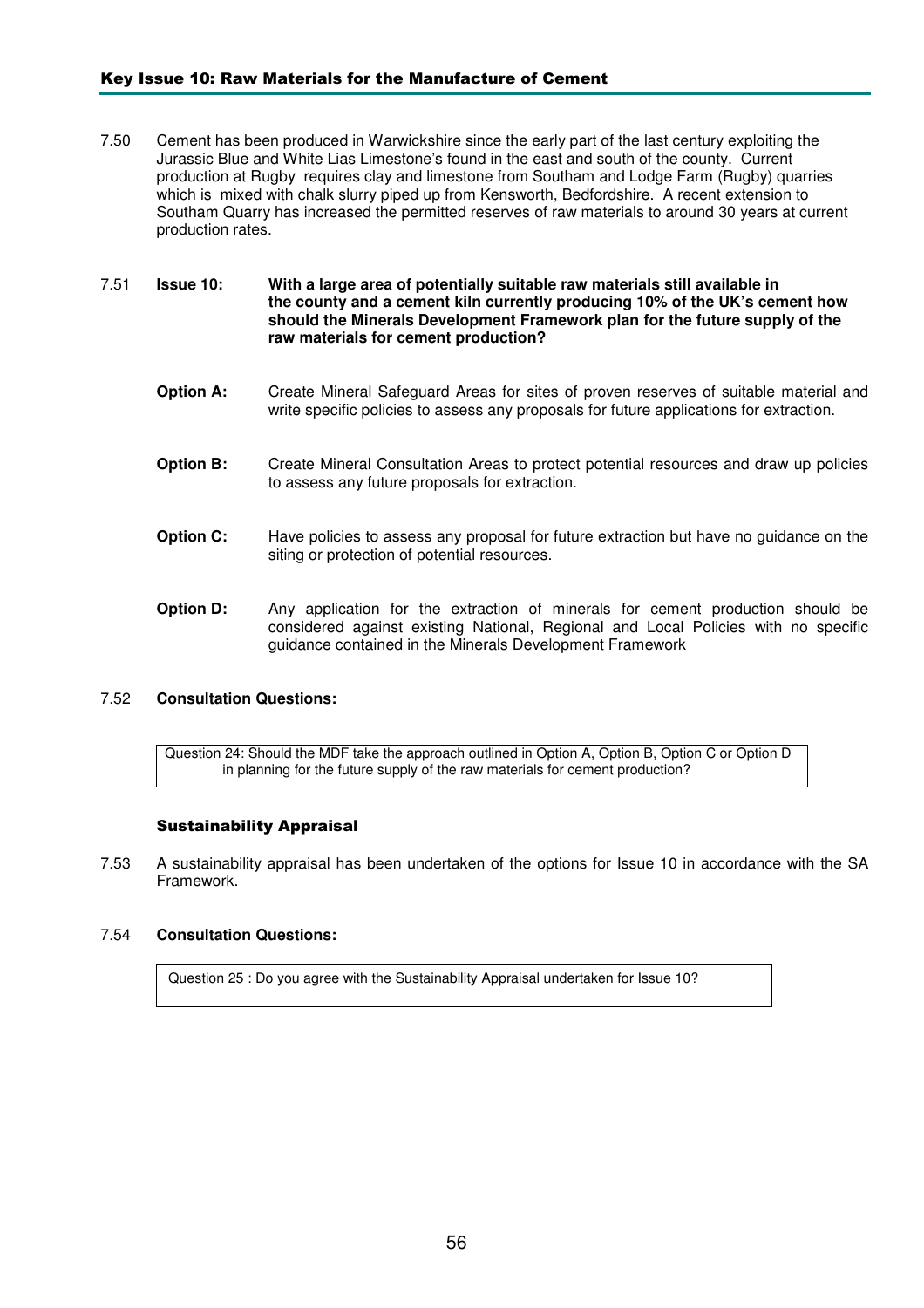# **Table 13 : Sustainability Appraisal for Issue 10 RAW MATERIALS FOR THE MANUFACTURE OF CEMENT**

|                         | <b>SA Objective</b>                                                                                    |                                           | <b>Option A</b> |                |                                           | <b>Option B</b> |           | <b>Option C</b> |                                        |              | <b>Option D</b> |                                        |           | <b>Comparison of Options</b>                                                                                                                                                                                                                                                                                    |
|-------------------------|--------------------------------------------------------------------------------------------------------|-------------------------------------------|-----------------|----------------|-------------------------------------------|-----------------|-----------|-----------------|----------------------------------------|--------------|-----------------|----------------------------------------|-----------|-----------------------------------------------------------------------------------------------------------------------------------------------------------------------------------------------------------------------------------------------------------------------------------------------------------------|
|                         |                                                                                                        | <b>Effect</b><br>$(+/+, +, 0, -, -/-, ?)$ |                 |                | <b>Effect</b><br>$(+/+, +, 0, -, -/-, ?)$ |                 |           |                 | <b>Effect</b><br>$(++, +, 0, -, -, ?)$ |              |                 | <b>Effect</b><br>$(++, +, 0, -, -, ?)$ |           | The comparison of the options illustrates the relative merits of<br>the individual options and at this stage does not infer that any<br>of the options will be the final preferred option.                                                                                                                      |
|                         |                                                                                                        | <b>ST</b>                                 | <b>MT</b>       | LT.            | <b>ST</b>                                 | <b>MT</b>       | <b>LT</b> | <b>ST</b>       | <b>MT</b>                              | <b>LT</b>    | <b>ST</b>       | <b>MT</b>                              | <b>LT</b> |                                                                                                                                                                                                                                                                                                                 |
|                         | Conserve and enhance<br>biodiversity                                                                   | $\Omega$                                  | $+$             | $+$            | $\Omega$                                  |                 | $+$       | $\mathbf 0$     |                                        | $\Omega$     | $\mathbf{0}$    |                                        |           | Option A provides greater certainty that development could<br>take place by safeguarding land. The issue of biodiversity<br>would be fully assessed at the planning application stage.<br>The other options could also achieve this objective at the<br>application stage but with less initial certainty.      |
| $\overline{2}$          | Protect and improve water<br>resources                                                                 | $\Omega$                                  | $+$             | $\overline{+}$ | $\Omega$                                  |                 | $+$       | $\mathbf 0$     |                                        | $\mathbf{0}$ | $\mathbf{0}$    |                                        |           | Option A provides greater certainty that development could<br>take place by safeguarding land. The issue of water<br>resources would be fully assessed at the planning application<br>stage. The other options could also achieve this objective at<br>the application stage but with less initial certainty.   |
| 3                       | Avoid, reduce and manage<br>flood risk                                                                 | 0                                         | $+$             | $+$            | $\mathbf 0$                               |                 | $+$       | $\mathbf 0$     |                                        | $\mathbf{0}$ | $\mathbf{0}$    |                                        |           | Option A provides greater certainty that development could<br>take place by safeguarding land. The issue of flood risk would<br>be fully assessed at the planning application stage. The other<br>options could also achieve this objective at the application<br>stage but with less initial certainty.        |
| $\overline{\mathbf{4}}$ | To safeguard environmental<br>quality in order to minimise<br>potential impacts on community<br>health | $\Omega$                                  | $+$             |                | $\Omega$                                  |                 | $+$       | $\mathbf 0$     |                                        | $\Omega$     | $\mathbf 0$     |                                        |           | Option A provides greater certainty that development could<br>take place by safeguarding land. The issue of impacts on<br>health would be fully assessed at the planning application<br>stage. The other options could also achieve this objective at<br>the application stage but with less initial certainty. |
| 5                       | To conserve and enhance the<br>quality of the natural and built<br>environment                         | 0                                         | $+$             | $+$            | 0                                         |                 | $+$       | $\mathbf 0$     |                                        | 0            | 0               |                                        |           | Option A provides greater certainty that development could<br>take place by safeguarding land. Environmental issues would<br>be fully assessed at the planning application stage. The other<br>options could also achieve this objective at the application<br>stage but with less initial certainty.           |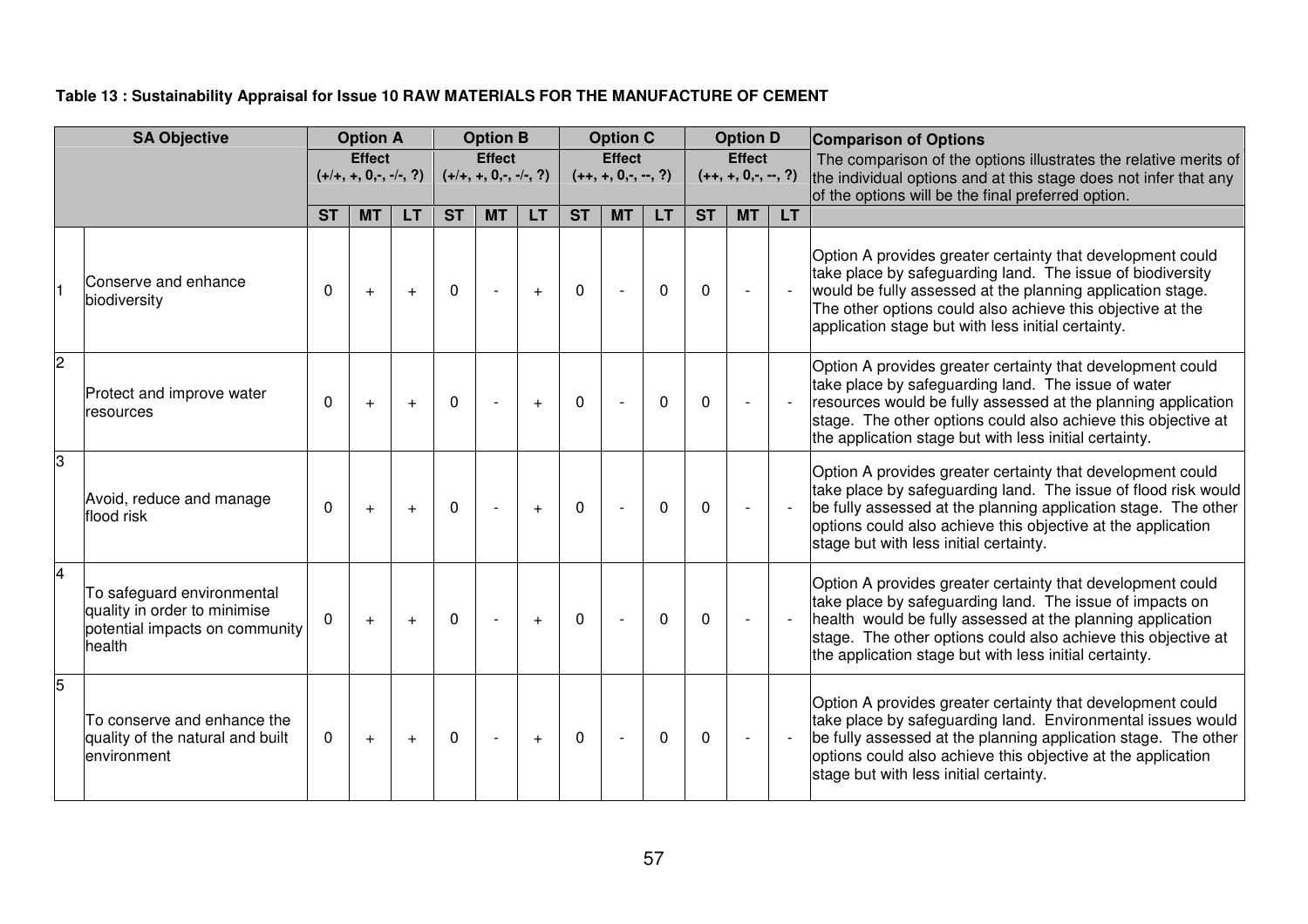| 6              | Preserve and enhance sites.<br>features and areas of historic,<br>archaeological or architectural<br>importance, and their settings     | $\Omega$       | $\ddot{}$ | $+$      | $\mathbf 0$ |                | $+$         | 0           | $\overline{a}$ | $\mathbf 0$ | $\mathbf 0$  | $\blacksquare$ |             | Option A provides greater certainty that development could<br>take place by safeguarding land. The issue of the historic<br>environment would be fully assessed at the planning<br>application stage. The other options could also achieve this<br>objective at the application stage but with less initial certainty. |
|----------------|-----------------------------------------------------------------------------------------------------------------------------------------|----------------|-----------|----------|-------------|----------------|-------------|-------------|----------------|-------------|--------------|----------------|-------------|------------------------------------------------------------------------------------------------------------------------------------------------------------------------------------------------------------------------------------------------------------------------------------------------------------------------|
| 7              | Protect soil resources                                                                                                                  | $\Omega$       |           | $+$      | $\Omega$    |                | $\ddot{}$   | $\Omega$    |                | $\Omega$    | $\Omega$     | $\overline{a}$ |             | Option A provides greater certainty that development could<br>take place by safeguarding land. The issue of soil protection<br>would be fully assessed at the planning application stage.<br>The other options could also achieve this objective at the<br>application stage but with less initial certainty.          |
| $\overline{8}$ | To preserve and protect<br>geological features and<br>promote geological<br>conservation                                                | 0              |           | $+$      | $\mathbf 0$ | ?              | ?           | $\mathbf 0$ | ?              | $\mathbf 0$ | 0            |                |             | Option A provides greater certainty that development could<br>take place by safeguarding land. The issue of<br>geoconservation would be fully assessed at the planning<br>application stage. The other options could also achieve this<br>objective at the application stage but with less initial certainty.          |
| 9              | To promote the delivery of<br>energy efficiency and carbon<br>reduction targets                                                         | $\Omega$       |           |          | $\Omega$    |                |             | $\Omega$    |                | $\Omega$    | $\Omega$     |                | ?           | All options would have similar negative impacts on the<br>production of atmospheric carbon once development<br>commences.                                                                                                                                                                                              |
| 10             | Reduce consumption of natural<br>resources                                                                                              | $\overline{0}$ |           |          | $\Omega$    |                |             | $\Omega$    |                | 0           | 0            |                | ?           | All options would have similar negative impacts on the<br>consumption of natural resources once development<br>commences.                                                                                                                                                                                              |
| 11             | To promote adherence to the<br>movement of waste up the<br>waste hierarchy                                                              | $\Omega$       | $\Omega$  | $\Omega$ | $\Omega$    | $\Omega$       | $\mathbf 0$ | $\Omega$    | $\Omega$       | 0           | $\Omega$     | $\Omega$       | $\Omega$    | Waste is not relevant to this issue. Therefore all options<br>perform equally in terms of the SA objective.                                                                                                                                                                                                            |
| 12             | Enfranchise the community in<br>improving the local environment                                                                         | $+$            | $++$      | $++$     | $+$         | $\overline{+}$ | $\ddot{}$   | $+$         | $+$            | $+$         | $\mathbf{0}$ | $\mathbf 0$    | $\mathbf 0$ | Option A will provide greater opportunities for the public to<br>comment both at plan and application stage. As the safeguard<br>sites are more specific they are likely to be given greater<br>scrutiny. Option D relies on a site by site application with only<br>the minimum time for consultation                 |
| 13             | Improve accessibility to waste<br>management services and<br>facilities                                                                 | $\Omega$       | $\Omega$  | 0        | $\Omega$    | $\Omega$       | $\Omega$    | $\Omega$    | $\Omega$       | $\Omega$    | $\Omega$     | $\mathbf{0}$   | $\Omega$    | Waste is not relevant to this issue. Therefore all options<br>perform equally in terms of the SA objective.                                                                                                                                                                                                            |
| 14             | To ensure that the waste and<br>minerals industry plays a<br>central role in the sustainable<br>economic development of<br>Warwickshire | $\Omega$       | $+$       | $+$      | $\Omega$    | $+$            | $+$         | $\Omega$    | $+$            | $+$         | $\mathbf{0}$ | $\overline{a}$ |             | Options A-C give the industry more time to focus on joint<br>working                                                                                                                                                                                                                                                   |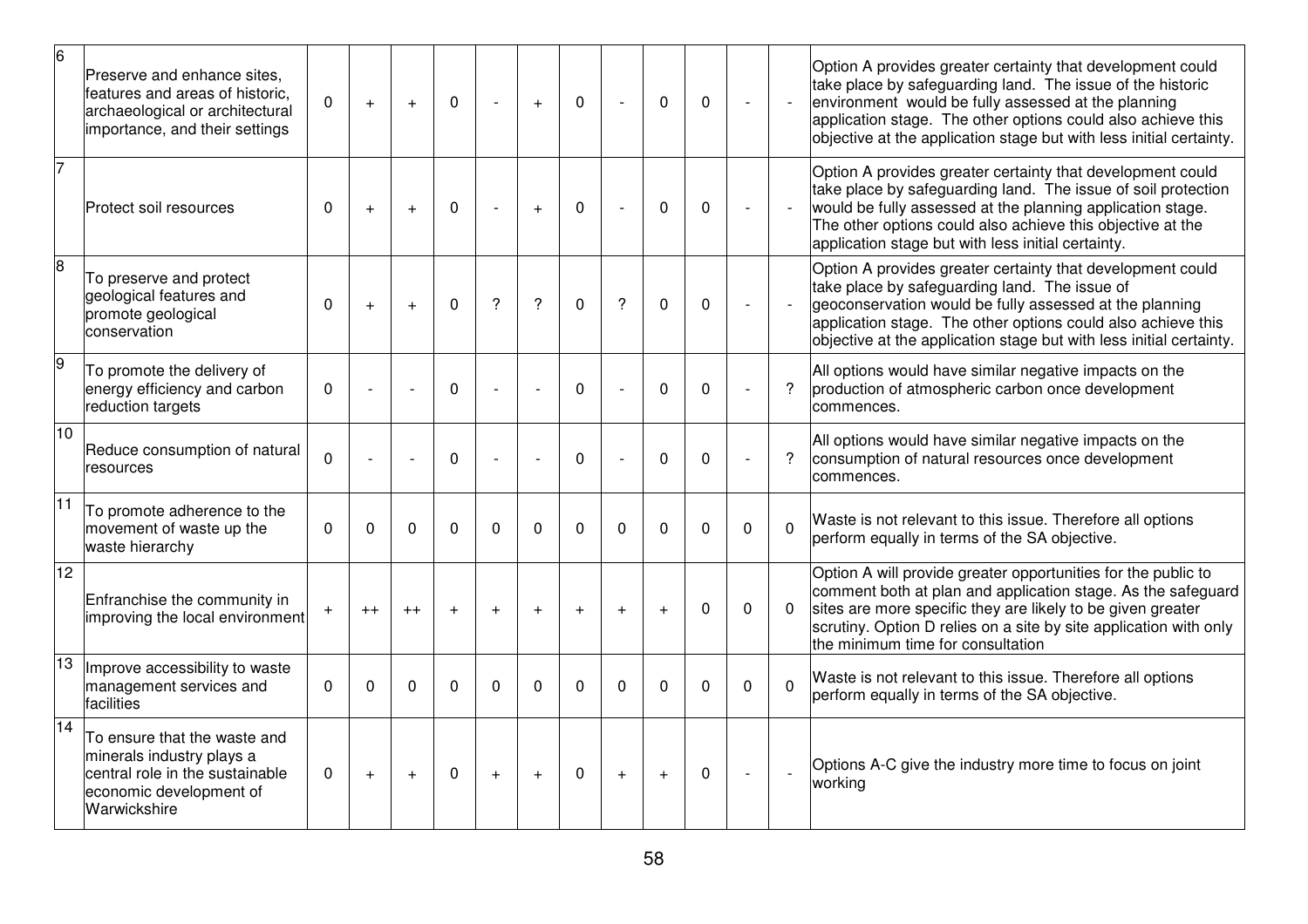| 15 | To explore linkages between<br>the waste and minerals sectors                                                | $\Omega$    |      | ?              | $\mathbf 0$ | ?    | $\overline{\mathcal{E}}$ | $\Omega$ | ?              | ?  |    |                | Options A-C allow the industry greater opportunity for joint<br>working with greater co-operation likely where sites are more<br>certain to come forward ie Option A and B. |
|----|--------------------------------------------------------------------------------------------------------------|-------------|------|----------------|-------------|------|--------------------------|----------|----------------|----|----|----------------|-----------------------------------------------------------------------------------------------------------------------------------------------------------------------------|
| 16 | To encourage waste and<br>minerals operators to explore<br>new and innovative<br>environmental technologies. | $\mathbf 0$ | $++$ | $++$           | 0           | $++$ | $++$                     | $\Omega$ |                |    |    |                | Options A-C allow the industry greater opportunity for joint<br>working with greater co-operation likely where sites are more<br>certain to come forward ie Option A and B. |
|    | <b>Occurrence of Significant</b><br><b>Long Term Effects (No)</b>                                            |             |      |                |             |      |                          |          |                |    |    |                |                                                                                                                                                                             |
|    | $++$                                                                                                         |             |      | $\overline{c}$ |             |      |                          |          |                |    |    |                |                                                                                                                                                                             |
|    | $+$                                                                                                          |             | 10   | 9              |             |      |                          |          |                |    |    | 3              |                                                                                                                                                                             |
|    | 0                                                                                                            | 15          |      | $\overline{c}$ | 15          |      |                          | 15       | $\overline{2}$ | 12 | 14 | 13             |                                                                                                                                                                             |
|    |                                                                                                              | 0           |      | 2              | 01          | 9    |                          | 01       |                |    |    | $\overline{0}$ |                                                                                                                                                                             |
|    |                                                                                                              |             |      | 0              | $\Omega$    |      |                          | Οl       |                |    |    | $\Omega$       |                                                                                                                                                                             |
|    |                                                                                                              | $\Omega$    |      |                | ΩI          | ာ    |                          | ΩI       | 2              |    |    | ∩              |                                                                                                                                                                             |
|    | <b>Summary of Appraisal</b>                                                                                  |             |      |                |             |      |                          |          |                |    |    |                | Overall Options A and B appear to be more generally supportive of the SA objectives.                                                                                        |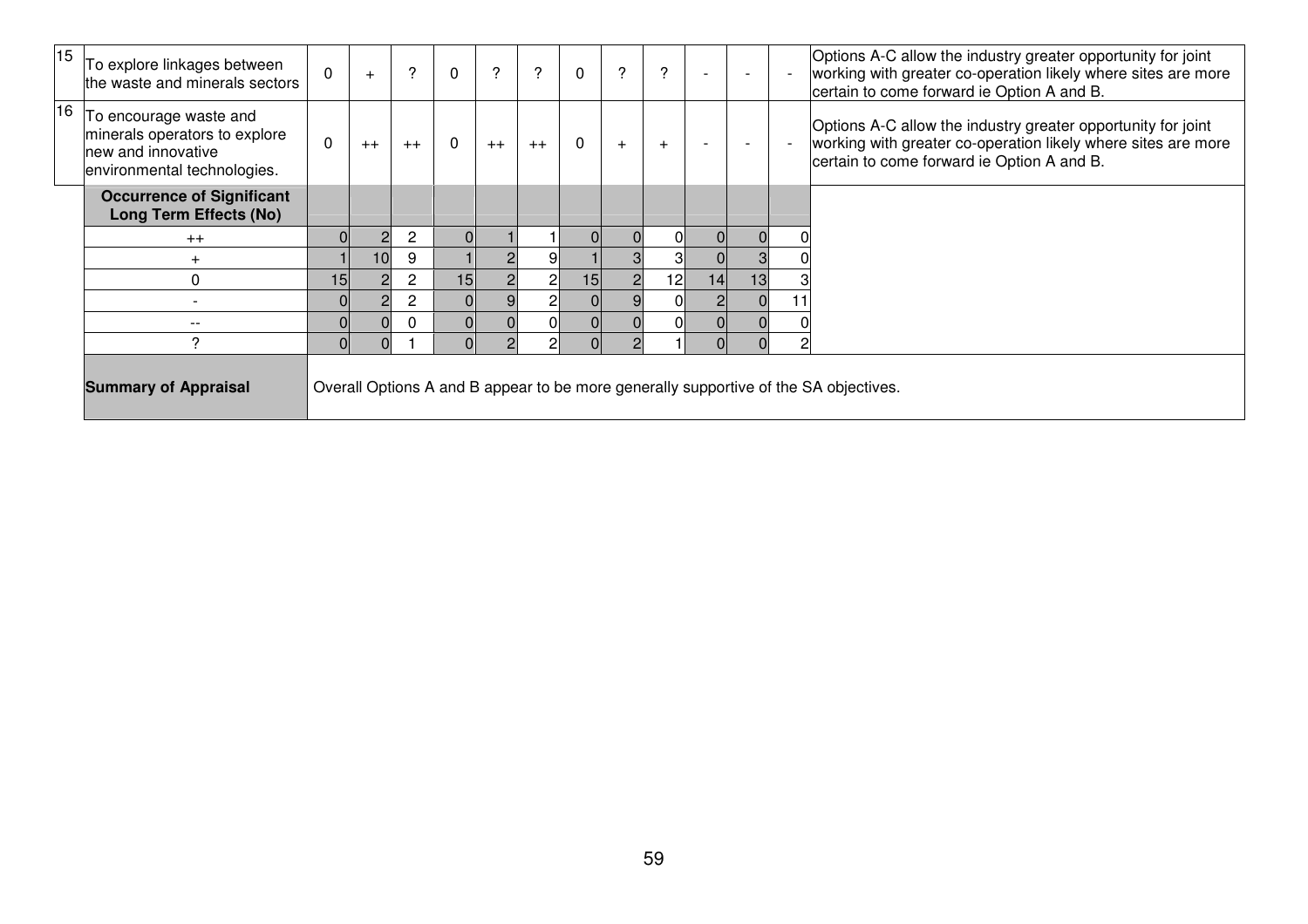# Key Issue 11: Onshore Oil, Gas and Geothermal potential.

- 7.55 Warwickshire has little potential for the exploitation of oil and gas hydrocarbons but with the presence of large volumes of deep coal there is a possibility that gas maybe directly produced from these underground seams without the need for coal extraction. There may also be a potential for geothermal energy production within the county's geological formations and hydro geological systems. These methods would involve the deep drilling of boreholes for exploration and energy production purposes.
- 7.56 As part of the Government's energy strategy it aims to maximise the potential of the UK's conventional oil and gas reserves in an environmentally acceptable manner, encourage the development of clean coal technologies and also encourage the capture of methane from coal mines where environmentally acceptable. Geothermal and Ground Source Heat Pumps as a source of energy, if feasible in Warwickshire could make a contribution to energy production from low carbon sources.

#### 7.57 **Issue 11: How should the Minerals Development Framework recognise that new energy production technologies may be possible in the county?**

- **Option A:** Should the Minerals Development Framework seek to identify areas for potential new coal technologies and other possible sources of energy if the opportunity exists and assess the environmental constraints within these areas?
- **Option B:** Should the Minerals Development Framework provide specific policies for the determination of applications for new coal technologies and other potential geothermal related developments?
- **Option C:** Consider any application for such developments on a individual basis, assessing it against the provisions of the polices in the Minerals Development Framework and other relevant planning policies and guidance.

# 7.58 **Consultation Questions:**

Question 26: Should the MDF recognise that new energy production technologies may be possible in the county by adopting the approach outlined in Option A, Option B or Option C?

# Sustainability Appraisal

7.59 A sustainability appraisal has been undertaken of the options for Issue 11 in accordance with the SA Framework.

#### 7.60 **Consultation Questions:**

Question 27 : Do you agree with the Sustainability Appraisal undertaken for Issue 11?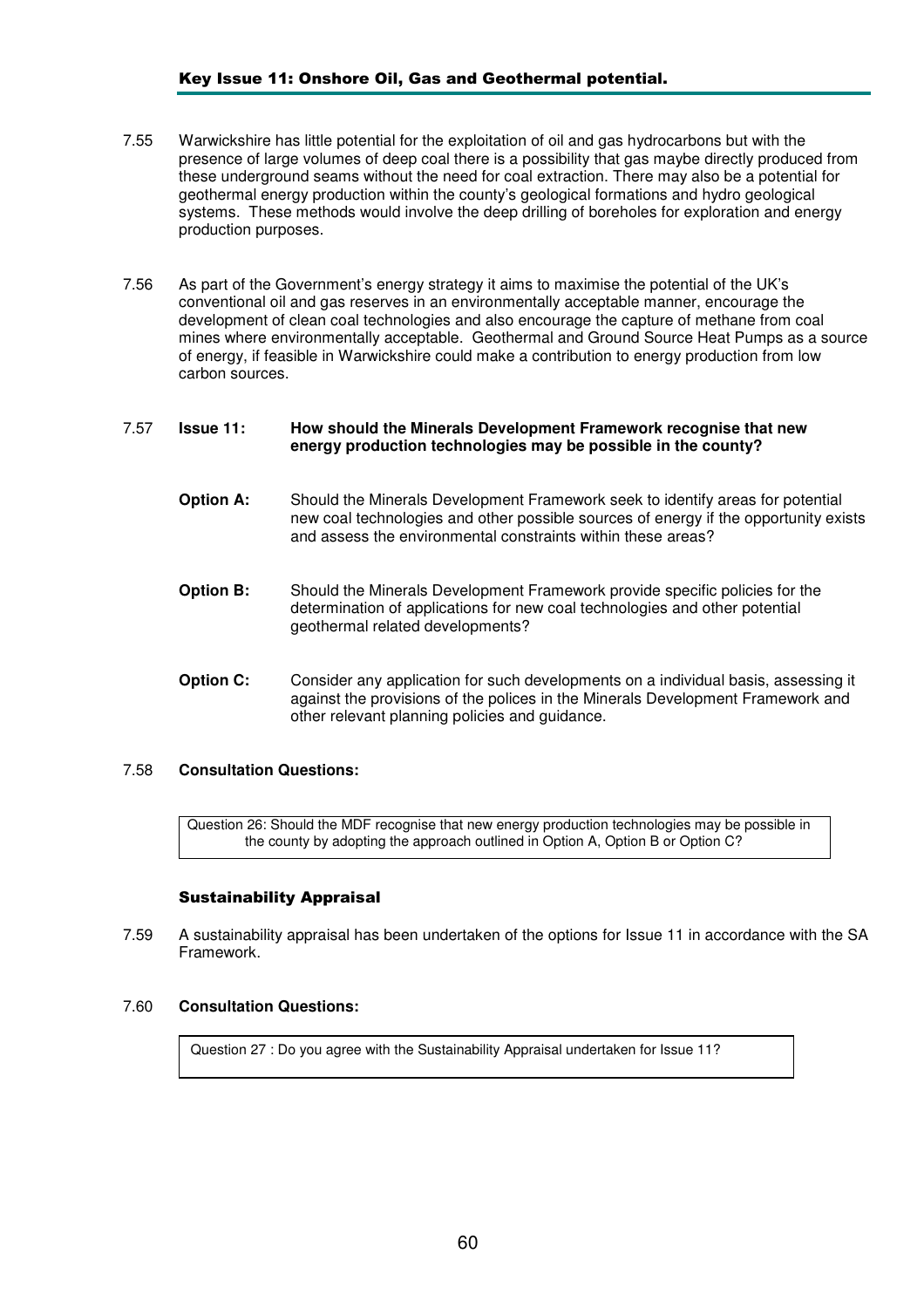|                | <b>SA Objective</b>                                                                                                                 |                                                                       | <b>Option A</b> |                          |           | <b>Option B</b> |               |              | <b>Option C</b>                        |           | <b>Comparison of Options</b>                                                                                                                                                               |
|----------------|-------------------------------------------------------------------------------------------------------------------------------------|-----------------------------------------------------------------------|-----------------|--------------------------|-----------|-----------------|---------------|--------------|----------------------------------------|-----------|--------------------------------------------------------------------------------------------------------------------------------------------------------------------------------------------|
|                |                                                                                                                                     | <b>Effect</b><br>$(+/+, +, 0, -, -/-,  (+/+, +, 0, -, -/-, ?) $<br>?) |                 |                          |           | <b>Effect</b>   |               |              | <b>Effect</b><br>$(++, +, 0, -, -, ?)$ |           | The comparison of the options illustrates the relative merits of the individual<br>options and at this stage does not infer that any of the options will be the final<br>preferred option. |
|                |                                                                                                                                     |                                                                       | $ST$ $MT$       | <b>LT</b>                | <b>ST</b> | <b>MT</b>       | <b>LT</b>     | <b>ST</b>    | <b>MT</b>                              | <b>LT</b> |                                                                                                                                                                                            |
|                | Conserve and enhance biodiversity                                                                                                   | 0                                                                     | ?               | ?                        | $\Omega$  | ?               | ?             | $\Omega$     | ?                                      | -2        | With many uncertain variables it is not yet possible to fully compare the Options                                                                                                          |
| $\overline{2}$ | Protect and improve water resources                                                                                                 | $\Omega$                                                              | ?               | ?                        | $\Omega$  | $\overline{?}$  | ?             | $\Omega$     | ?                                      | 2         | With many uncertain variables it is not yet possible to fully compare the Options                                                                                                          |
| 3              | Avoid, reduce and manage flood risk                                                                                                 | $\mathbf{0}$                                                          | ?               | ?                        | $\Omega$  | ?               | ?             | $\mathbf{0}$ | ?                                      | $\Omega$  | With many uncertain variables it is not yet possible to fully compare the Options                                                                                                          |
| $\overline{4}$ | To safeguard environmental quality<br>in order to minimise potential<br>impacts on community health                                 | 0                                                                     | ?               | $\overline{\phantom{0}}$ | $\Omega$  | $\overline{?}$  | ?             | $\mathbf{0}$ | ?                                      | ?         | With many uncertain variables it is not yet possible to fully compare the Options                                                                                                          |
| $\overline{5}$ | To conserve and enhance the quality<br>of the natural and built environment                                                         | 0                                                                     | $\overline{?}$  | ?                        | $\Omega$  | $\overline{?}$  | 2             | $\Omega$     | 2                                      | 2         | With many uncertain variables it is not yet possible to fully compare the Options                                                                                                          |
| 6              | Preserve and enhance sites,<br>features and areas of historic.<br>archaeological or architectural<br>importance, and their settings | 0                                                                     | ?               | ?                        | $\Omega$  | $\overline{?}$  | ?             | $\Omega$     | ?                                      | ?         | With many uncertain variables it is not yet possible to fully compare the Options                                                                                                          |
| $\overline{7}$ | Protect soil resources                                                                                                              | 0                                                                     | ?               | ?                        | $\Omega$  | $\overline{?}$  | $\mathcal{P}$ | $\Omega$     | $\gamma$                               | 2         | With many uncertain variables it is not yet possible to fully compare the Options                                                                                                          |
| $\overline{8}$ | To preserve and protect geological<br>features and promote geological<br>conservation                                               | 0                                                                     |                 | $+$                      | $\Omega$  |                 | ?             | $\Omega$     | ?                                      | $\gamma$  | With many uncertain variables it is not yet possible to fully compare the Options                                                                                                          |
| 9              | To promote the delivery of energy<br>efficiency and carbon reduction<br>targets                                                     | 0                                                                     |                 |                          | $\Omega$  |                 | ?             | $\Omega$     |                                        |           | With many uncertain variables it is not yet possible to fully compare the Options                                                                                                          |
| 10             | Reduce consumption of natural<br>resources                                                                                          | 0                                                                     |                 |                          | $\Omega$  |                 |               | $\Omega$     |                                        |           | With many uncertain variables it is not yet possible to fully compare the Options                                                                                                          |
| 11             | To promote adherence to the<br>movement of waste up the waste<br>hierarchy                                                          | 0                                                                     | $\Omega$        | $\Omega$                 | $\Omega$  | 0               | <sup>0</sup>  | $\Omega$     | $\Omega$                               | $\Omega$  | Waste is not relevant to this issue. Therefore all options perform equally in terms of<br>the SA objective.                                                                                |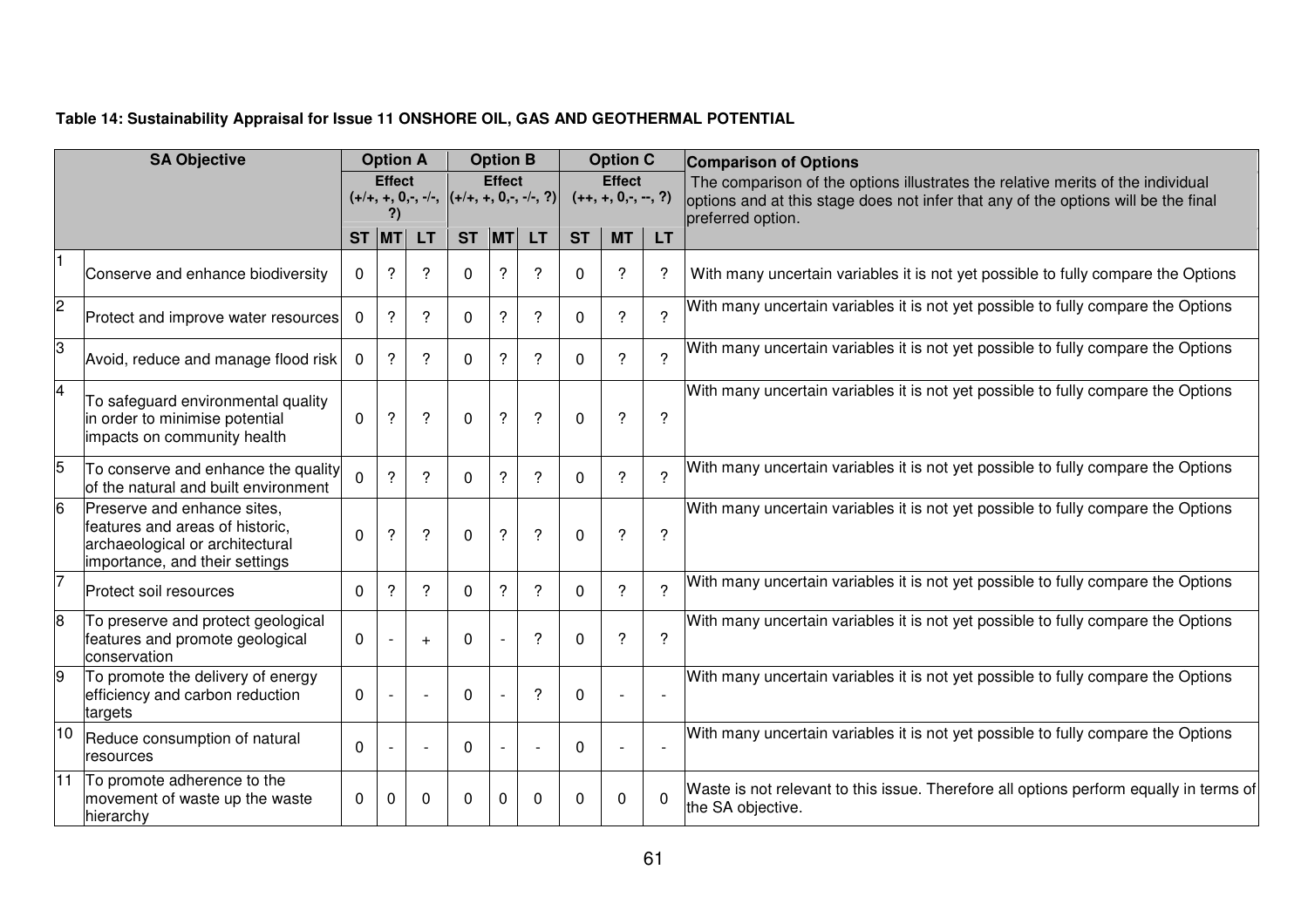| $\overline{12}$ | Enfranchise the community in<br>improving the local environment                                                                       | $\mathbf 0$    | $++$           | $++$           | 0            | $+$            | $+$            | $\mathbf{0}$ | $+$            | $\ddot{}$      | Option A allows wider community consultation opportunities as potential areas<br>have been assessed in greater detail. Options B and C provide less certainty.                                            |
|-----------------|---------------------------------------------------------------------------------------------------------------------------------------|----------------|----------------|----------------|--------------|----------------|----------------|--------------|----------------|----------------|-----------------------------------------------------------------------------------------------------------------------------------------------------------------------------------------------------------|
| $\overline{13}$ | Improve accessibility to waste<br>management services and facilities                                                                  | $\mathbf 0$    | 0              | $\Omega$       | 0            | $\Omega$       | 0              | $\Omega$     | $\Omega$       | $\Omega$       | Waste is not relevant to this issue. Therefore all options perform equally in terms of<br>the SA objective.                                                                                               |
| 14              | To ensure that the waste and<br>minerals industry plays a central role<br>lin the sustainable economic<br>development of Warwickshire | $\mathbf 0$    | $++$           | $++$           | $\Omega$     | $+$            |                | $\mathbf{0}$ | $+$            | $\Omega$       | Option A allows the industry a longer timeframe to focus on the issues, whereas<br>Option C would probably not allow time for this to happen in the event of the<br>submission of a planning application. |
| 15              | To explore linkages between the<br>waste and minerals sectors                                                                         | $\Omega$       | $^{++}$        |                | $\Omega$     | $^{++}$        |                | $\mathbf{0}$ | $+$            | $+$            | Option A allows the industry a longer timeframe to focus on the issues, whereas<br>Option C would probably not allow time for this to happen as it could delay a<br>planning application.                 |
| 16              | To encourage waste and minerals<br>operators to explore new and<br>linnovative environmental<br>technologies.                         | $\overline{0}$ | $++$           | $+$            | $\Omega$     | $++$           | $++$           | $\mathbf 0$  | $+$            | $+$            | Option A allows the industry a longer timeframe to focus on the issues, whereas<br>Option C would probably not allow time for this to happen in the event of the<br>submission of a planning application. |
|                 | <b>Occurrence of Significant (No)</b>                                                                                                 |                |                |                |              |                |                |              |                |                |                                                                                                                                                                                                           |
|                 | $++$                                                                                                                                  | $\mathbf 0$    | 4              | $\overline{2}$ | $\mathbf 0$  | $\overline{c}$ |                | $\Omega$     | $\overline{0}$ | $\mathbf 0$    | NB For the purposes of the SA work we have assumed that the Short term is (pre-                                                                                                                           |
|                 |                                                                                                                                       | $\Omega$       | 0              | 3              | $\Omega$     | $\overline{2}$ | 3              | $\Omega$     | $\overline{4}$ | 3              | development stage) roughly the timeframe between plan production and the start                                                                                                                            |
|                 | $\Omega$                                                                                                                              | 16             | $\overline{c}$ | $\overline{2}$ | 16           | $\overline{2}$ | $\overline{2}$ | 16           | $\overline{2}$ | 3              | of any development.                                                                                                                                                                                       |
|                 |                                                                                                                                       | $\mathbf{0}$   | 3              | $\overline{2}$ | $\Omega$     | $\mathbf{3}$   |                | $\Omega$     | $\overline{2}$ | $\overline{2}$ | Medium term would be the period of extraction and the Long term is the timeframe<br>when the development is complete and the site is undergoing restoration/ has                                          |
|                 | $-$                                                                                                                                   | $\mathbf{0}$   | $\overline{0}$ | $\overline{0}$ | $\mathbf{0}$ | $\mathbf 0$    | $\Omega$       | $\Omega$     | $\overline{0}$ | $\overline{0}$ | undergone restoration. It should be noted that sites will often be partly restored                                                                                                                        |
|                 | ?                                                                                                                                     | $\overline{0}$ |                | $\overline{7}$ | $\Omega$     |                | 9              | $\Omega$     | 8              | 8              | while extraction is taking place.                                                                                                                                                                         |
|                 | <b>Summary of Appraisal</b>                                                                                                           |                |                |                |              |                |                |              |                |                | With many uncertain variables Option A is more supportive of the SA objectives.                                                                                                                           |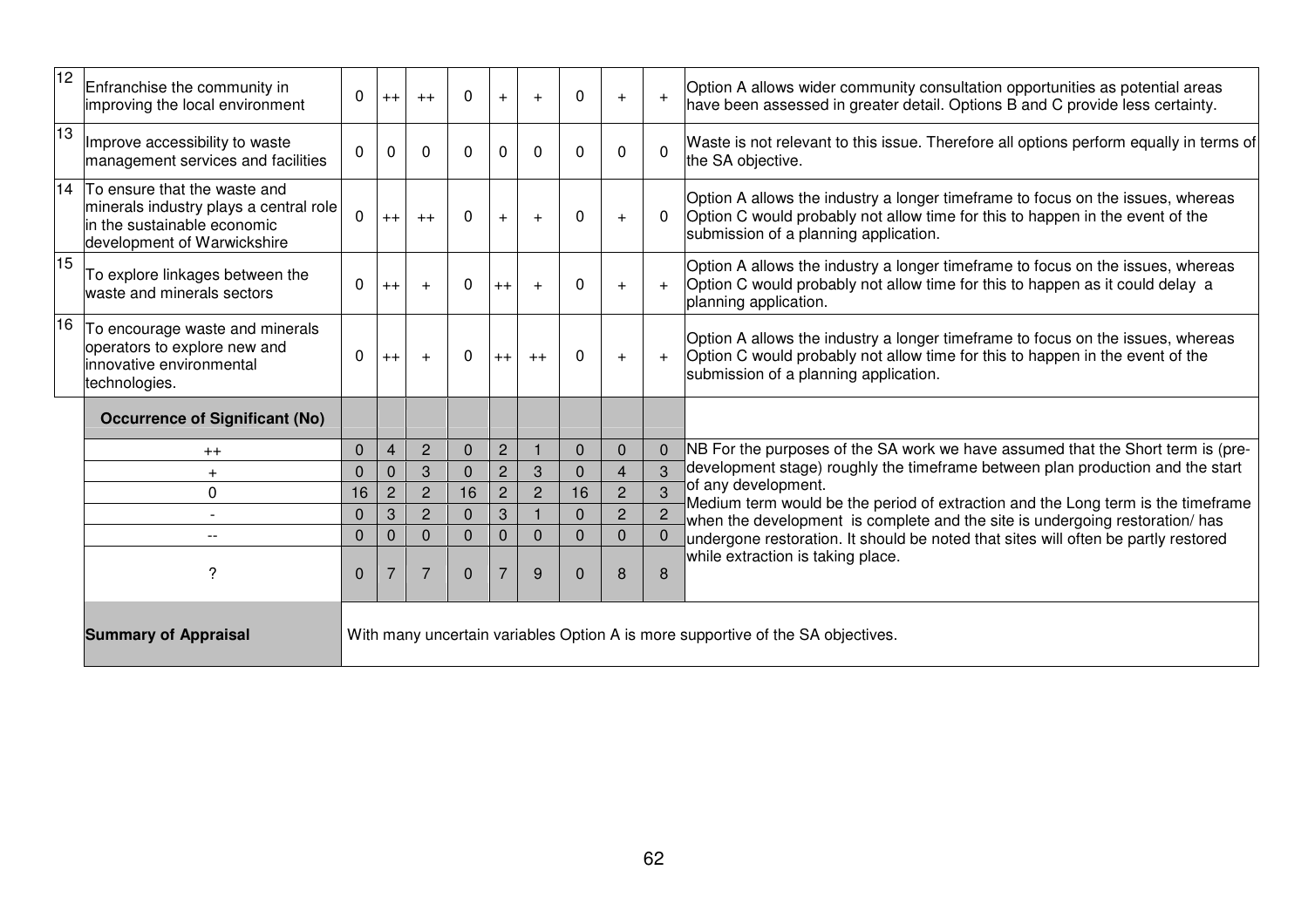# Universal Considerations of the Development Framework

7.61 The Minerals Development Framework for Warwickshire will contain general polices common to the regulation and control of all mineral developments. Applications and site allocations for the extraction, working or exploration of minerals will be considered on the basis of the provisions of all applicable development plans and frameworks and their environmental impacts.

# Key Issue 12: Transport

7.62 The impact of transporting sizable volumes of minerals often results in large numbers of lorry movements on the road networks.

7.63 **Issue 12: How should the Minerals Development Framework address the issue of sustainable transport for future mineral extraction and processing sites?** 

- **Option A:** Concentrate where possible the permitting of new mineral developments predominately around the existing principal road network with improvements to access routes where necessary.
- **Option B:** Encourage future developments to seek to use alternative transport solutions to road use including canals, waterways and rail, providing it is both practical and economically feasible.

#### 7.64 **Consultation Questions:**

Question 28: Should the MDF address the issue of sustainable transport by pursuing the policy approach in Option A or Option B?

#### Sustainability Appraisal

7.65 A sustainability appraisal has been undertaken of the options for Issue 12 in accordance with the SA Framework.

### 7.66 **Consultation Questions:**

Question 29 : Do you agree with the Sustainability Appraisal undertaken for Issue 12?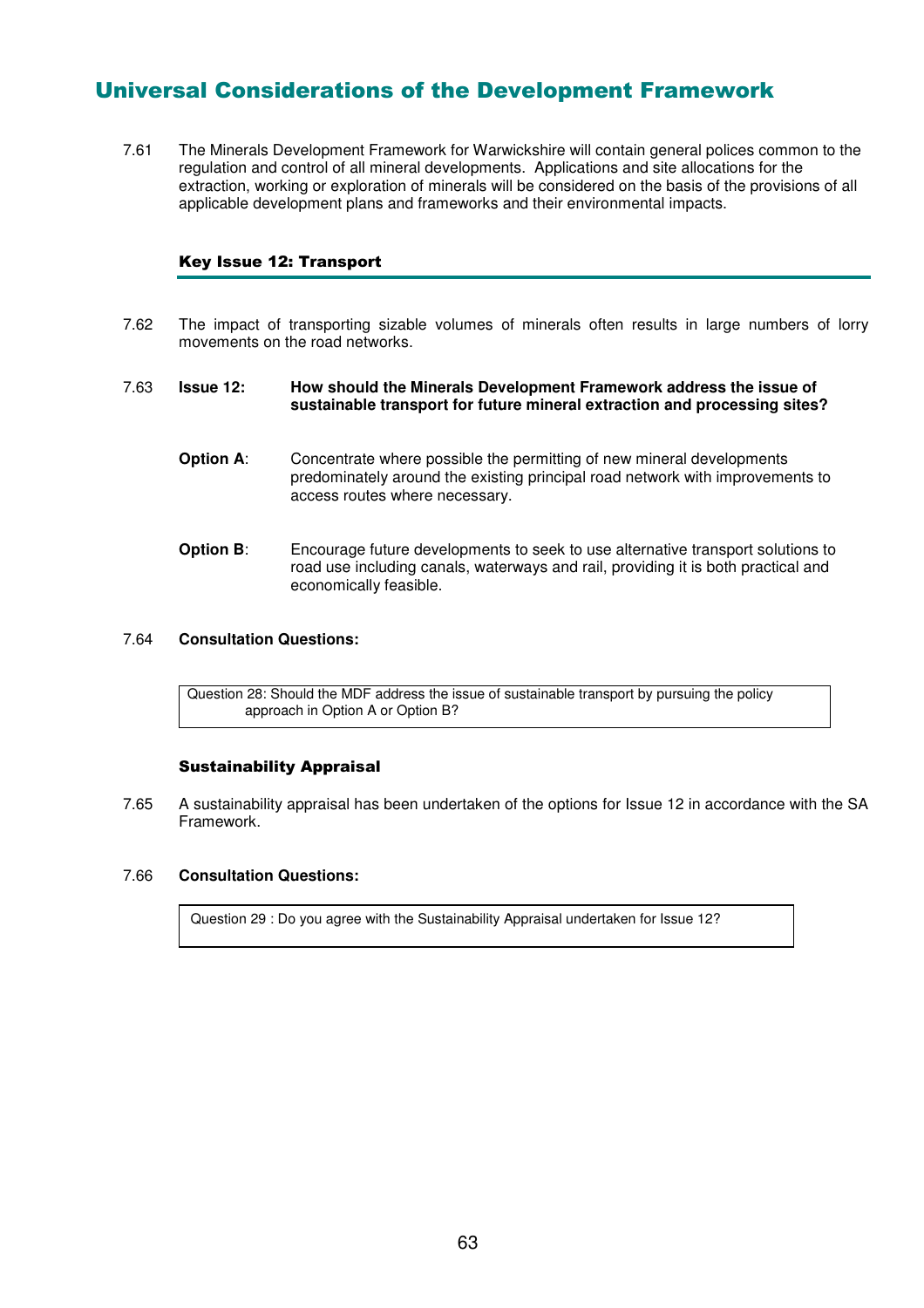# **Table 15: Sustainability Appraisal of Issue 12 TRANSPORT**

|                | <b>SA Objective</b>                                                                                                                 |                | <b>Option A</b><br><b>Effect</b> |           |           | <b>Option B</b><br><b>Effect</b> |          | <b>Comparison of Options</b>                                                                                                                                                                                                                                                                                                                                                     |
|----------------|-------------------------------------------------------------------------------------------------------------------------------------|----------------|----------------------------------|-----------|-----------|----------------------------------|----------|----------------------------------------------------------------------------------------------------------------------------------------------------------------------------------------------------------------------------------------------------------------------------------------------------------------------------------------------------------------------------------|
|                |                                                                                                                                     |                | ?)                               |           |           |                                  |          | $(++,-, 0,-,-,-]$ $(++,-, 0,-,-,-)$ The comparison of the options illustrates the relative merits of the individual options and at this<br>stage does not infer that any of the options will be the final preferred option.                                                                                                                                                      |
|                |                                                                                                                                     | <b>ST</b>      | <b>MT</b>                        | <b>LT</b> | <b>ST</b> | <b>MT</b>                        | LT.      |                                                                                                                                                                                                                                                                                                                                                                                  |
|                | Conserve and enhance biodiversity                                                                                                   |                | $\Omega$                         | ?         | $+$       | $\Omega$                         | $\Omega$ | In the short term during restoration and development of infrastructure Option A may disrupt<br>biodiversity existing along disused rail lines and canals, the long-term effects however are<br>uncertain and are likely to depend on how on mitigation measures. Option B will make use of<br>existing infrastructure and the short-term impact on biodiversity will be minimal. |
| $\overline{2}$ | Protect and improve water resources                                                                                                 |                | $\overline{+}$                   |           | $\Omega$  | $\Omega$                         | $\Omega$ | If waterways are used in Option A this could result in disruption to water resources but is likely<br>to result in long-term improvement. Option B is unlikely to have any impact on water resources.                                                                                                                                                                            |
| $\overline{3}$ | Avoid, reduce and manage flood risk                                                                                                 | $\Omega$       | $\mathbf{0}$                     | 0         | $\Omega$  | $\Omega$                         | $\Omega$ | Both options are likely to have a similar neutral impact                                                                                                                                                                                                                                                                                                                         |
| $\overline{4}$ | To safeguard environmental quality in<br>order to minimise potential impacts on<br>community health                                 | 0              | $\Omega$                         | 2         | $\Omega$  | $\Omega$                         | 2        | Although there not are likely to be any short term impacts with either option there is uncertainty<br>concerning any long-term impacts                                                                                                                                                                                                                                           |
| 5              | To conserve and enhance the quality<br>of the natural and built environment                                                         |                | $\Omega$                         |           | $\Omega$  | $\Omega$                         | $\Omega$ | The development of new infrastructure in Option A is likely to have a negative impact on both<br>the built and natural environment in the short term but in the long-term it is likely to lead to<br>overall improvement. As Option B is based on existing networks it is likely to have little impact.                                                                          |
| 6              | Preserve and enhance sites, features<br>and areas of historic, archaeological or<br>architectural importance, and their<br>settings | $\overline{?}$ | $\overline{?}$                   | $\Omega$  | $\Omega$  | $\Omega$                         | $\Omega$ | The impact of Option A would depend on whether the restored railways and waterways are of<br>historic significance.                                                                                                                                                                                                                                                              |
| 7              | Protect soil resources                                                                                                              | $\Omega$       | $\mathbf{0}$                     | $\Omega$  | $\Omega$  | 0                                | $\Omega$ | Both options are likely to have a similar neutral impact                                                                                                                                                                                                                                                                                                                         |
| l8             | To preserve and protect geological<br>features and promote geological<br>conservation                                               | $\Omega$       | $\Omega$                         | $\Omega$  | $\Omega$  | $\Omega$                         | $\Omega$ | Both options are likely to have a similar neutral impact                                                                                                                                                                                                                                                                                                                         |
| 9              | To promote the delivery of energy<br>efficiency and carbon reduction targets                                                        |                | $+$                              | $+/-$     |           |                                  |          | Option A will involve construction processes and is likely to have a negative impact in the short<br>term however in the longer term alternative modes of transport to road are likely to be more<br>energy efficient.                                                                                                                                                           |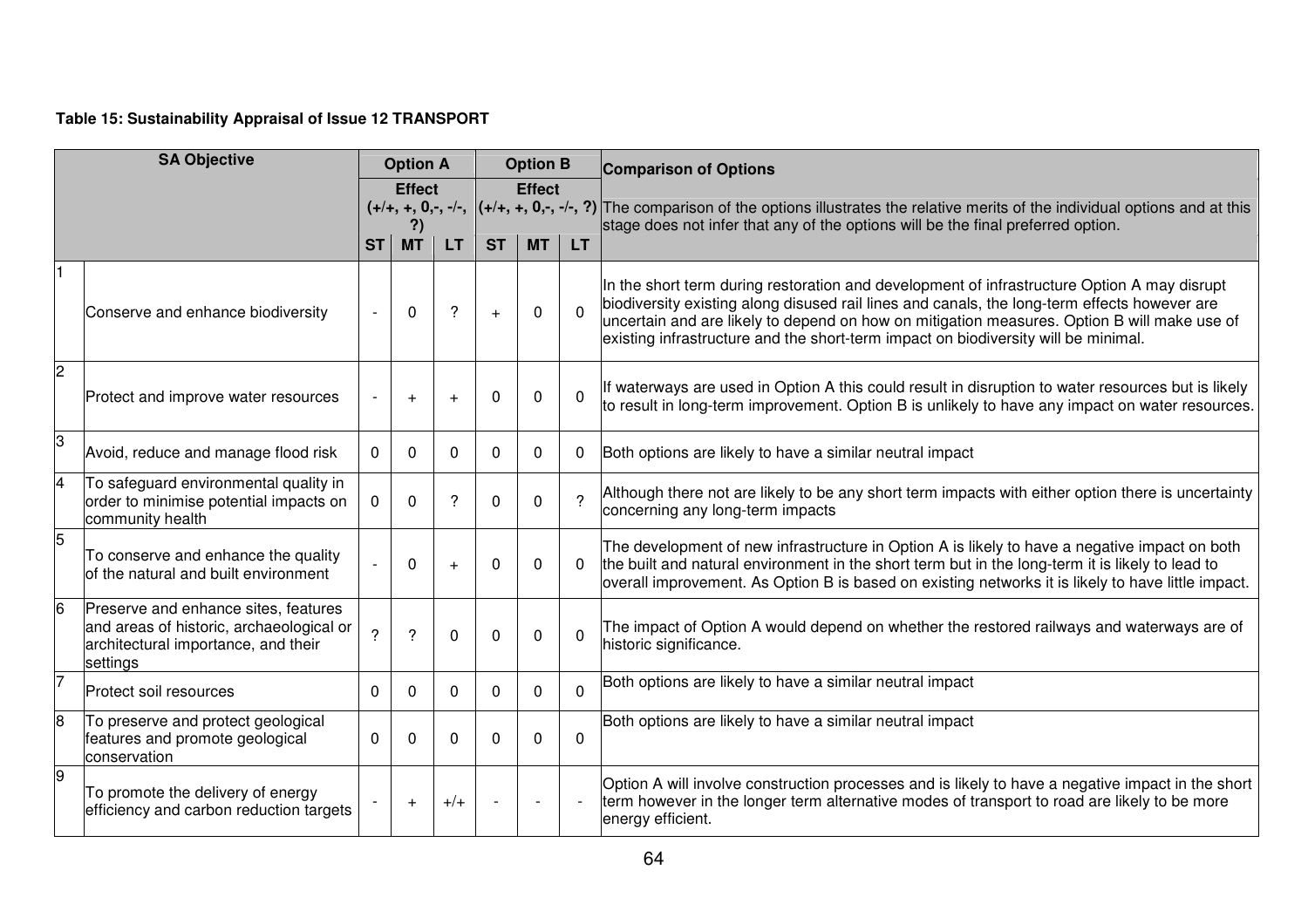| 10              | Reduce consumption of natural<br>resources                                                                                              |          | 0              | $\overline{+}$ | 0        | $\Omega$     |                         | In the short term the development or restoration of infrastructure in Option A will increase<br>consumption of natural resources. Option B will require few resources in the short term but with<br>increased road traffic repair and maintenance of road networks will be required.     |
|-----------------|-----------------------------------------------------------------------------------------------------------------------------------------|----------|----------------|----------------|----------|--------------|-------------------------|------------------------------------------------------------------------------------------------------------------------------------------------------------------------------------------------------------------------------------------------------------------------------------------|
| 11              | To promote adherence to the<br>movement of waste up the waste<br>hierarchy                                                              | 0        | $\Omega$       | $\Omega$       | $\Omega$ | $\Omega$     | $\Omega$                | Both options are likely to have a similar neutral impact                                                                                                                                                                                                                                 |
| $\overline{12}$ | Enfranchise the community in<br>improving the local environment                                                                         | $+/-$    | $+$            | $\Omega$       | $+/+$    | $+$          | $\Omega$                | The community will be engaged in the development of the plan and will also be consulted when<br>planning applications are made, however in the long term there will be little opportunity for<br>them to have a significant role in improving the local environment.                     |
| 13              | Improve accessibility to waste<br>management services and facilities                                                                    | 0        | 0              | $\Omega$       | 0        | $\mathbf{0}$ | 0                       | Both options are likely to have a similar neutral impact                                                                                                                                                                                                                                 |
|                 | 14 To ensure that the waste and minerals<br>industry plays a central role in the<br>sustainable economic development of<br>Warwickshire | 0        | 0              |                | 0        | $\mathbf 0$  | $+$                     | In the short and medium term it is unlikely that there will be any significant impact, however in<br>the long term it is likely that markets will move around the country and transport systems based<br>on a road network will allow more flexibility for operators to respond to this. |
| 15              | To explore linkages between the waste<br>and minerals sectors                                                                           | $\Omega$ | 0              | $\Omega$       | $\Omega$ | $\Omega$     | 0                       | Both options are likely to have a similar neutral impact                                                                                                                                                                                                                                 |
| 16              | To encourage waste and minerals<br>operators to explore new and<br>innovative environmental technologies.                               | 0        | $+$            | $+/-$          | $\Omega$ | $\Omega$     | $\sim$                  | In the short term there is not likely to be a difference between the two options however in the<br>long term option A allows more scope for innovation                                                                                                                                   |
|                 | <b>Occurrence of Significant Effects</b><br>(No)                                                                                        |          |                |                |          |              |                         |                                                                                                                                                                                                                                                                                          |
|                 | $^{++}$                                                                                                                                 |          | $\mathbf{0}$   | $\overline{2}$ |          | $\mathbf{0}$ | $\Omega$                |                                                                                                                                                                                                                                                                                          |
|                 | $+$                                                                                                                                     | 0        | $\overline{4}$ | 3              |          |              | $\overline{\mathbf{1}}$ |                                                                                                                                                                                                                                                                                          |
|                 | $\mathbf 0$                                                                                                                             | 10       | 11             | 8              | 14       | 14           | 11                      |                                                                                                                                                                                                                                                                                          |
|                 |                                                                                                                                         | 4        | $\overline{0}$ |                |          |              | 3                       |                                                                                                                                                                                                                                                                                          |
|                 | $- -$                                                                                                                                   | 0        | $\Omega$       | $\Omega$       | $\Omega$ | $\Omega$     | $\mathbf{0}$            |                                                                                                                                                                                                                                                                                          |
|                 | $\overline{\phantom{a}}$                                                                                                                |          |                | $\overline{2}$ | $\Omega$ | $\Omega$     |                         |                                                                                                                                                                                                                                                                                          |
|                 | <b>Summary of Appraisal</b>                                                                                                             |          |                |                |          |              |                         | Option A would be most supportive of the objectives                                                                                                                                                                                                                                      |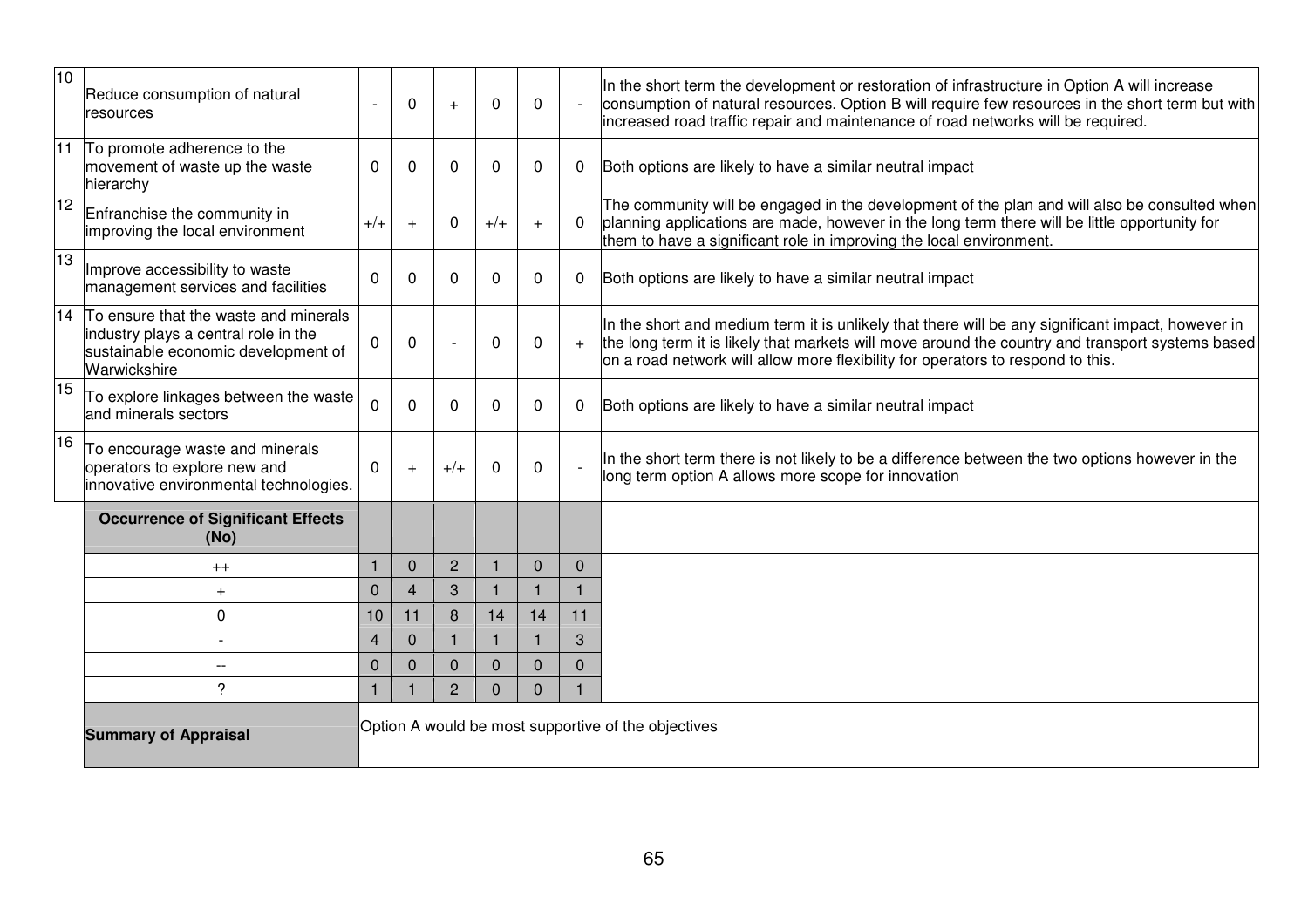## Issue 13: Transport by Rail

7.67 Draft Mineral Policy Statement 1 recommends the safeguarding of rail head, wharfage and other storage and handling facilities for the bulk transport by rail, sea or inland waterways of minerals, particularly aggregates, recycled aggregates and coal. This safeguarding would primarily be the responsibility of the Districts and Borough Councils through their LDF's. The county would have the opportunity to comment on these plans and subsequent applications as part of the consultation process.

#### 7.68 **Issue 13: Is there a need in Warwickshire to safeguard railheads for the transportation of minerals?**

- **Option A:** Warwickshire should seek to safeguard railheads for the potential transport of bulk materials by rail.
- **Option B:** No specific policies related to the issue of safeguarding railheads.

## 7.69 **Consultation Questions:**

Question 30: Should the approach in Option A or Option B be used when dealing with the issue of safeguarding railheads?

### Sustainability Appraisal

7.70 A sustainability appraisal has been undertaken of the options for Issue 13 in accordance with the SA Framework.

# 7.71 **Consultation Questions:**

Question 31 : Do you agree with the Sustainability Appraisal undertaken for Issue 13?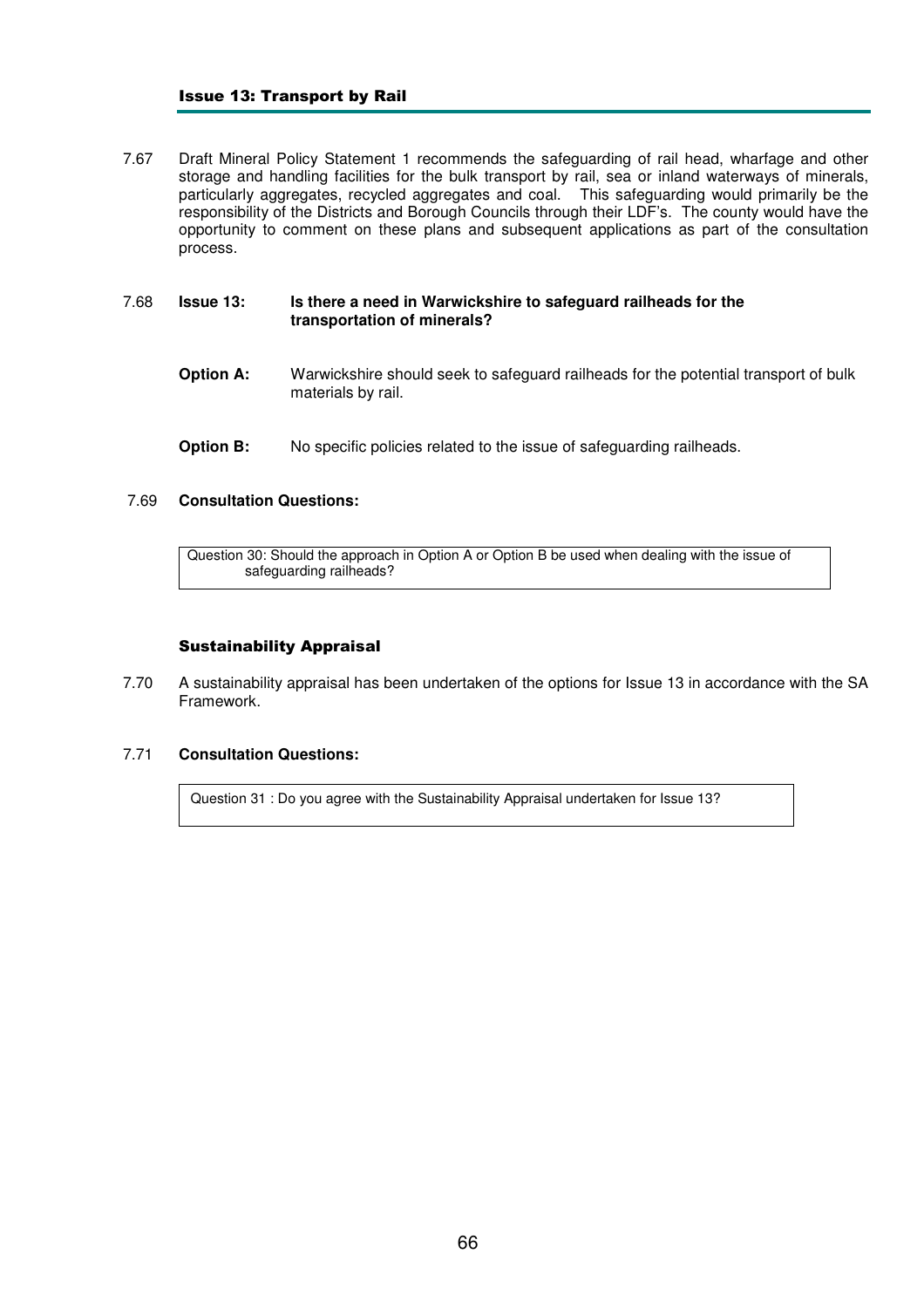# **Table 16 : Sustainability Appraisal of Issue 13 RAIL**

|                         | <b>SA Objective</b>                                                                                                                 |             | <b>Option A</b><br><b>Effect</b> |              |           | <b>Option B</b><br><b>Effect</b> |              | <b>Comparison of Options</b>                                                                                                                                                                                 |
|-------------------------|-------------------------------------------------------------------------------------------------------------------------------------|-------------|----------------------------------|--------------|-----------|----------------------------------|--------------|--------------------------------------------------------------------------------------------------------------------------------------------------------------------------------------------------------------|
|                         |                                                                                                                                     |             | $(+/+, +, 0, -, -/-, ?)$         |              |           | $(+/+, +, 0, -, -/-, ?)$         |              | The comparison of the options illustrates the relative merits of the individual options and at<br>this stage does not infer that any of the options will be the final preferred option.                      |
|                         |                                                                                                                                     | <b>ST</b>   | <b>MT</b>                        | LT.          | <b>ST</b> | <b>MT</b>                        | <b>LT</b>    |                                                                                                                                                                                                              |
|                         | Conserve and enhance biodiversity                                                                                                   | 0           | 0                                | 0            | 0         | 0                                | 0            | Both options are likely to have a similar neutral impact                                                                                                                                                     |
| $\overline{2}$          | Protect and improve water resources                                                                                                 | 0           | 0                                | $\Omega$     | $\Omega$  | 0                                | 0            | Both options are likely to have a similar neutral impact                                                                                                                                                     |
| 3                       | Avoid, reduce and manage flood risk                                                                                                 | 0           | 0                                | $\Omega$     | $\Omega$  | 0                                | 0            | Both options are likely to have a similar neutral impact                                                                                                                                                     |
| $\overline{\mathbf{4}}$ | To safeguard environmental quality in<br>order to minimise potential impacts on<br>community health                                 | 0           | 0                                | $\Omega$     | 0         | 0                                | 0            | Both options are likely to have a similar neutral impact                                                                                                                                                     |
| 5                       | To conserve and enhance the quality<br>of the natural and built environment                                                         | $\mathbf 0$ | 0                                | $\mathbf{0}$ | 0         | 0                                | 0            | Both options are likely to have a similar neutral impact                                                                                                                                                     |
| 6                       | Preserve and enhance sites, features<br>and areas of historic, archaeological or<br>architectural importance, and their<br>settings | 0           | $\Omega$                         | $\Omega$     | $\Omega$  | 0                                | $\Omega$     | Both options are likely to have a similar neutral impact                                                                                                                                                     |
| 7                       | Protect soil resources                                                                                                              | 0           | 0                                | $\Omega$     | $\Omega$  | 0                                | 0            | Both options are likely to have a similar neutral impact                                                                                                                                                     |
| 8                       | To preserve and protect geological<br>features and promote geological<br>conservation                                               | 0           | 0                                | $\Omega$     | $\Omega$  | 0                                | $\mathbf{0}$ | Both options are likely to have a similar neutral impact                                                                                                                                                     |
| 9                       | To promote the delivery of energy<br>efficiency and carbon reduction targets                                                        | 0           | $\ddot{}$                        | $+$          | $\Omega$  | $\Omega$                         |              | Although neither option has a short term impact Option A safeguards rail, allowing for its use<br>in the future. Option B in contrast is likely lead to limited options in the future.                       |
| 10                      | Reduce consumption of natural<br>Iresources                                                                                         | 0           | $\Omega$                         | $+$          | $\Omega$  | 0                                |              | The short term impact for each option will be minimal however in the long-term safeguarding<br>existing infrastructure for restoration will require less natural resources the developing new<br>facilities. |
|                         | 11 To promote adherence to the<br>movement of waste up the waste<br>hierarchy                                                       | 0           | 0                                | $\mathbf{0}$ | $\Omega$  | 0                                | 0            | Both options are likely to have a similar neutral impact                                                                                                                                                     |
| 12                      | Enfranchise the community in<br>improving the local environment                                                                     | 0           | 0                                | $\Omega$     | $\Omega$  | 0                                | $\Omega$     | Both options are likely to have a similar neutral impact                                                                                                                                                     |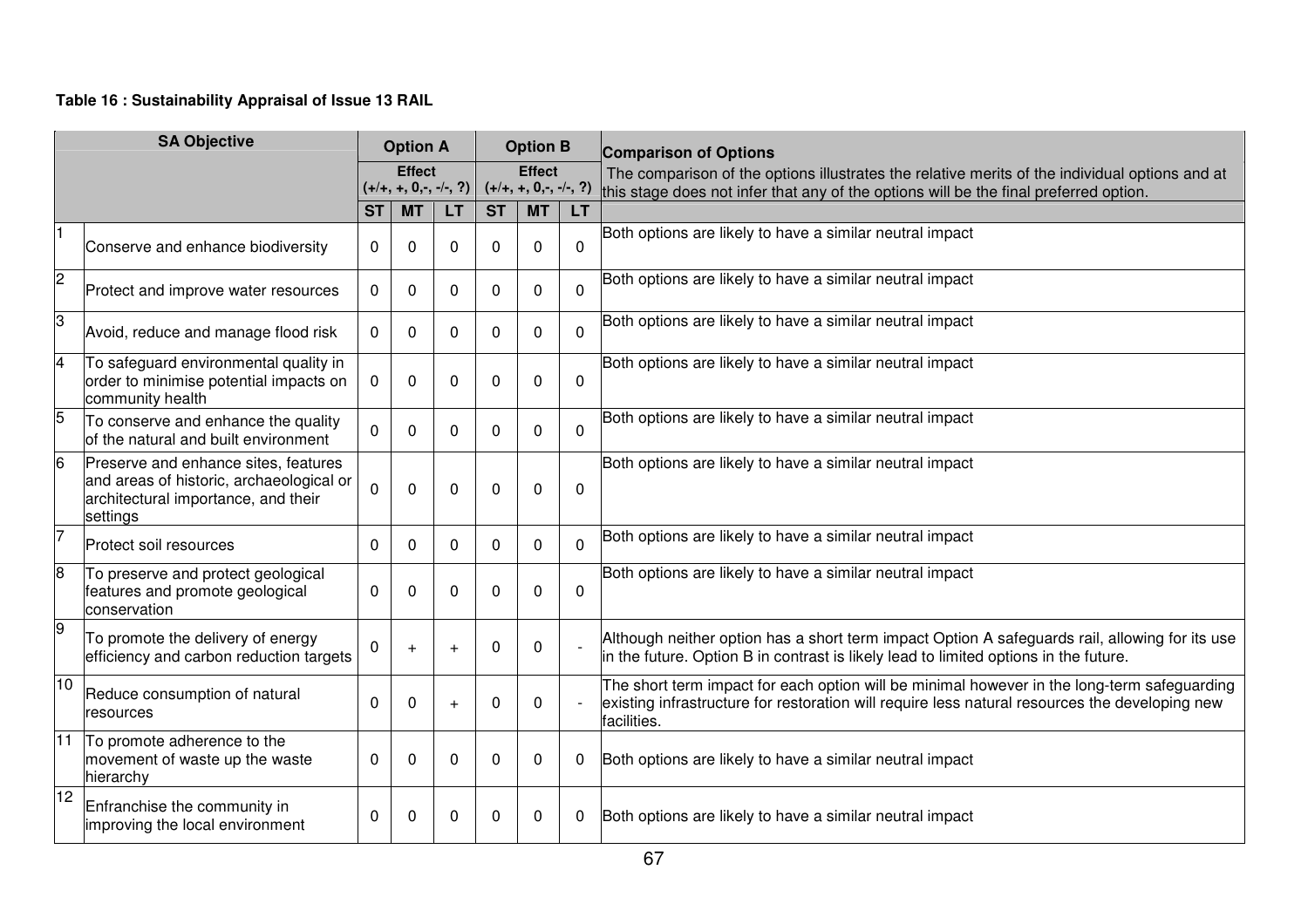| 13              | Improve accessibility to waste<br>management services and facilities                                                                    | $\Omega$      | ?              | ?        | $\mathbf{0}$  | $\mathbf 0$  | $\Omega$ | Neither option is likely to have an impact, however in the long term if infrastructure is<br>safeguarded waste management facilities and services may cluster around these transport<br>routes. |
|-----------------|-----------------------------------------------------------------------------------------------------------------------------------------|---------------|----------------|----------|---------------|--------------|----------|-------------------------------------------------------------------------------------------------------------------------------------------------------------------------------------------------|
|                 | 14 To ensure that the waste and minerals<br>industry plays a central role in the<br>sustainable economic development of<br>Warwickshire | $\mathcal{P}$ | $\mathcal{P}$  | ?        | $\mathcal{P}$ | ?            | $\cdot$  | This will depend on whether rail is a viable alternative to road transport.                                                                                                                     |
| $\overline{15}$ | To explore linkages between the waste<br>and minerals sectors                                                                           | $\Omega$      | $\Omega$       | 2        | $\Omega$      | $\mathbf{0}$ | 0        | Neither option is likely to have an impact, however in the long term if infrastructure is<br>safeguarded waste management facilities and services may cluster around these transport<br>routes. |
| 16              | To encourage waste and minerals<br>operators to explore new and<br>innovative environmental technologies.                               | $\Omega$      | $+$            | $\div$   | $\Omega$      | $\Omega$     | $\Omega$ | Option A allows for more flexibility for innovation in the medium and long term                                                                                                                 |
|                 | <b>Occurrence of Significant Effects</b><br>(No)                                                                                        |               |                |          |               |              |          |                                                                                                                                                                                                 |
|                 | $^{++}$                                                                                                                                 | 0             | $\overline{0}$ | $\Omega$ | 0             | $\Omega$     | 0        |                                                                                                                                                                                                 |
|                 | $+$                                                                                                                                     | 0             | $\overline{2}$ | 3        |               | $\Omega$     | 0        |                                                                                                                                                                                                 |
|                 | 0                                                                                                                                       | 15            | 12             | 10       | 15            | 15           | 13       |                                                                                                                                                                                                 |
|                 |                                                                                                                                         | 0             | $\Omega$       | 0        | O             | $\Omega$     | 2        |                                                                                                                                                                                                 |
|                 | $- -$                                                                                                                                   | 0             | $\Omega$       | $\Omega$ | O             | $\Omega$     | 0        |                                                                                                                                                                                                 |
|                 | 2                                                                                                                                       |               | 2              | 3        |               |              |          |                                                                                                                                                                                                 |
|                 | <b>Summary of Appraisal</b>                                                                                                             |               |                |          |               |              |          | Option A would be most supportive of the sustainability objectives                                                                                                                              |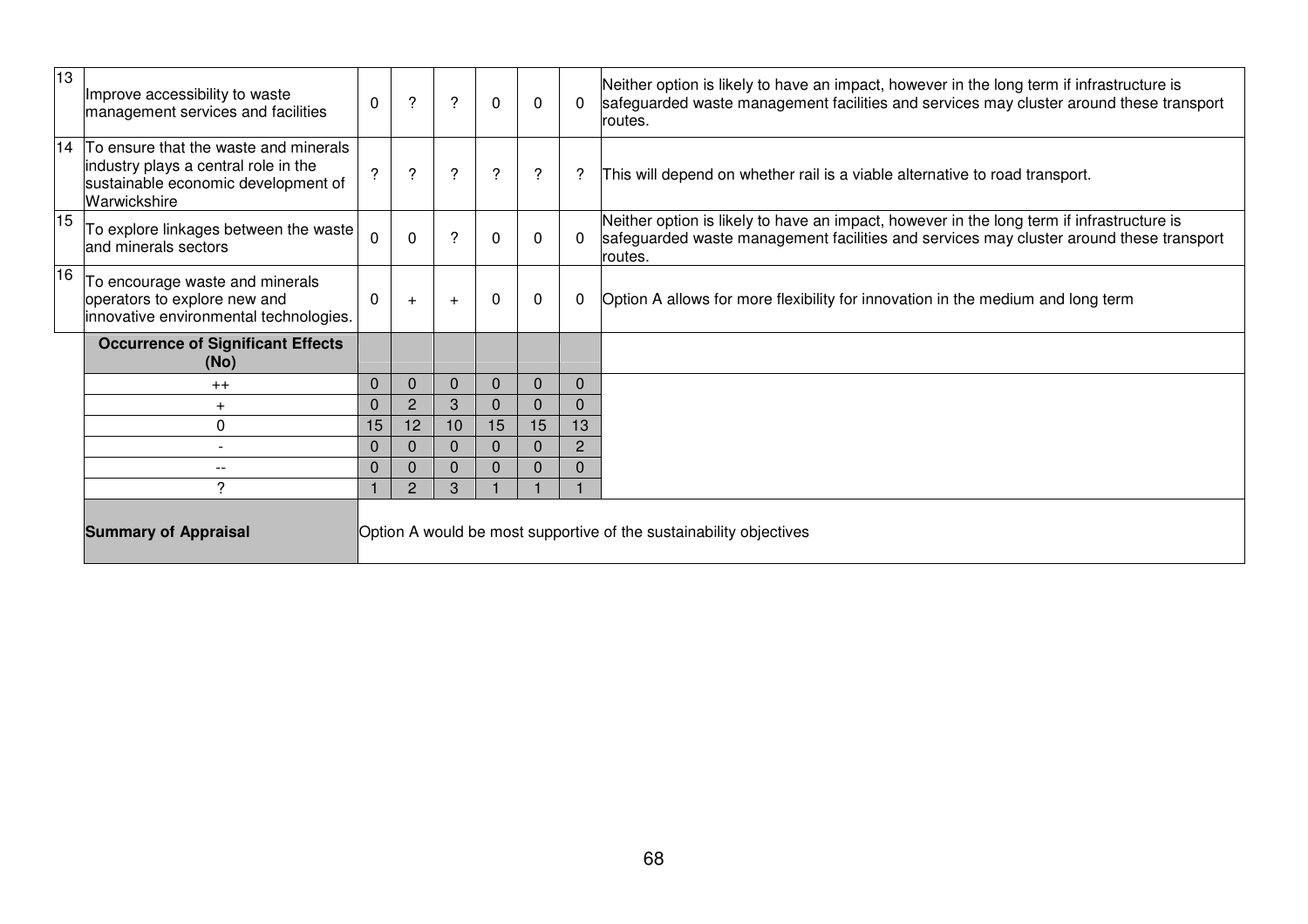## Key Issue 14: Mitigation

7.72 The recently published Minerals Policy Statement 2 (MPS2) sets out the policies and considerations in relation to the environmental effects of mineral extraction that the Government expects Mineral Planning Authorities (MPAs) in England to follow when preparing development plans and in considering applications for mineral developments. MPS2 also contains 2 Annexes on noise and dust which require MPAs to outline criteria against which dust and noise emissions should be assessed. The Good Practice Guide to draft MPS1 (para 43 contained in Appendix A) lists what areas and environmental considerations must be taken into account with any mineral development.

## 7.73 **Issue 14: How should environmental impacts be considered in assessing minerals planning applications?**

- **Option A:** The Good Practice Guides to MPS1 along with the requirements of MPS2 will be sufficient to assess any application for mineral development.
- **Option B:** The limits and standards for measurable environmental impacts be defined in policy which would build on Good Practice Guidance and consider environmental issues which have particular reference to individual locations.

## 7.74 **Consultation Questions:**

Question 32: Should the approach outlined in Option A or Option B be used when assessing environmental impacts of planning applications?

### Sustainability Appraisal

7.75 A sustainability appraisal has been undertaken of the options for Issue 14 in accordance with the SA Framework.

#### 7.76 **Consultation Questions:**

Question 33 : Do you agree with the Sustainability Appraisal undertaken for Issue 14?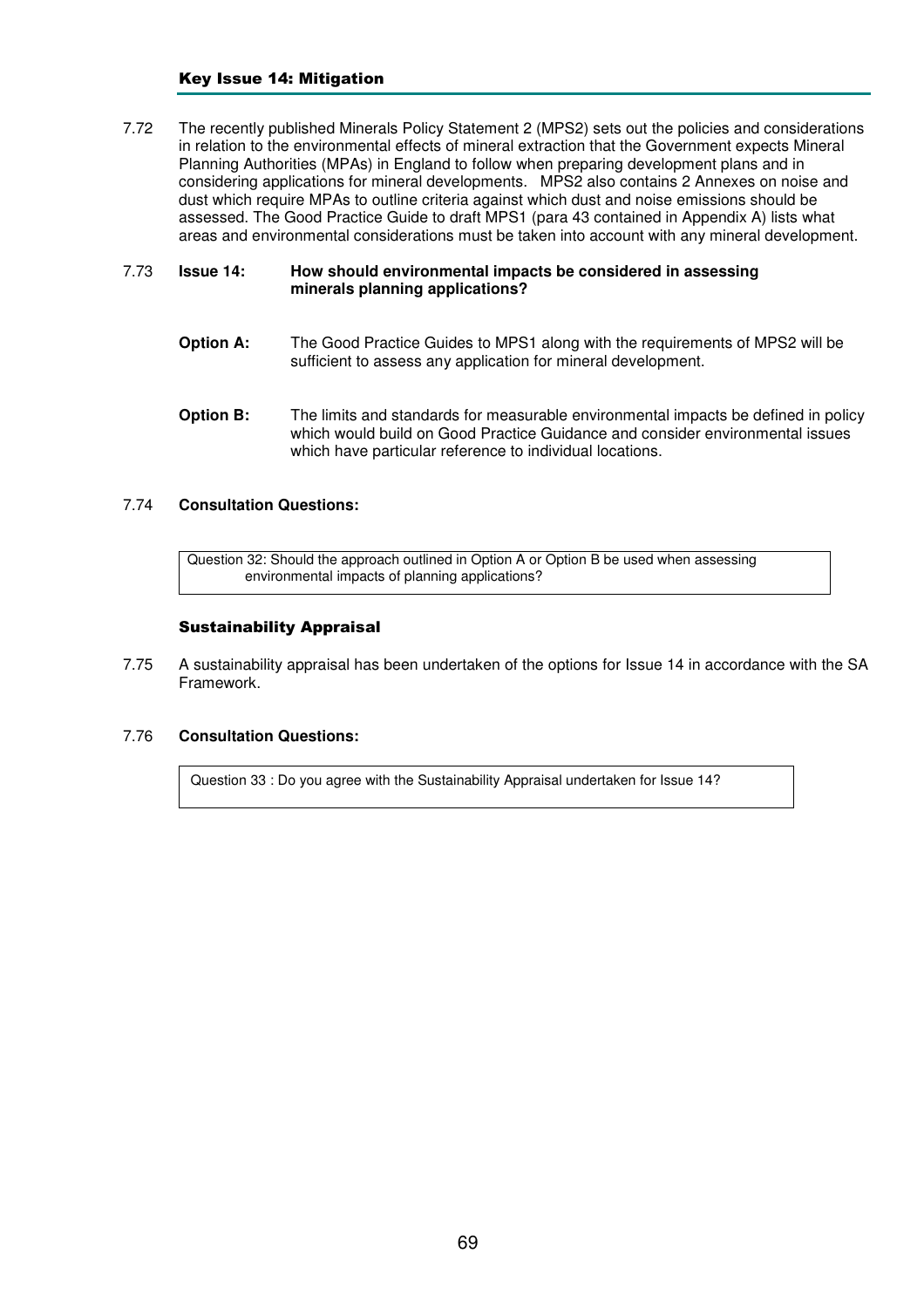# **Table 17 : Sustainability Appraisal of Issue 14 MITIGATION**

|                | <b>SA Objective</b>                                                                                                                 |           | <b>Option A</b>                           |              |           | <b>Option B</b>                           |               | <b>Comparison of Options</b>                                                                                                                                                            |
|----------------|-------------------------------------------------------------------------------------------------------------------------------------|-----------|-------------------------------------------|--------------|-----------|-------------------------------------------|---------------|-----------------------------------------------------------------------------------------------------------------------------------------------------------------------------------------|
|                |                                                                                                                                     |           | <b>Effect</b><br>$(+/+, +, 0, -, -/-, ?)$ |              |           | <b>Effect</b><br>$(+/+, +, 0, -, -/-, ?)$ |               | The comparison of the options illustrates the relative merits of the individual options and at<br>this stage does not infer that any of the options will be the final preferred option. |
|                |                                                                                                                                     | <b>ST</b> | <b>MT</b>                                 | <b>LT</b>    | <b>ST</b> | <b>MT</b>                                 | <b>LT</b>     |                                                                                                                                                                                         |
|                | Conserve and enhance biodiversity                                                                                                   | $+$       |                                           | 7            | $+$       |                                           | $+$           | Both options will have a positive effect on biodiversity. Option A is more uncertain in the long<br>term as guidance may change.                                                        |
| $\overline{2}$ | Protect and improve water resources                                                                                                 | $+$       | $+$                                       | ?            | $+/+$     | $+/+$                                     | $+/+$         | Option B can take into account location specific issues.                                                                                                                                |
| З              | Avoid, reduce and manage flood risk                                                                                                 | $+$       | $+$                                       | ?            | $+$       | $+$                                       | $+$           | Option B offers more certainty over the long term in the management of flood risk                                                                                                       |
| $\overline{4}$ | To safeguard environmental quality<br>in order to minimise potential<br>impacts on community health                                 | $+$       |                                           | ?            | $+$       | $+$                                       | $+$           | Option B offers more certainty over the long term in safeguarding environmental quality                                                                                                 |
| 5              | To conserve and enhance the quality<br>of the natural and built environment                                                         |           | $+$                                       | ?            | $+/+$     | $+/-$                                     | $+/+$         | Option B can take into account location specific issues and offers better protection to the<br>natural and built environment.                                                           |
| 6              | Preserve and enhance sites,<br>features and areas of historic,<br>archaeological or architectural<br>importance, and their settings | $+$       |                                           | ?            | $+/-$     | $+/+$                                     | $+/-$         | Option A would preserve the features but not enhance them. Option B can take into account<br>location specific issues and make allowances to enhance them if necessary.                 |
| 17             | Protect soil resources                                                                                                              | $\Omega$  | O                                         | ?            |           | $\ddot{}$                                 | $+$           | Current guidance makes no reference to soil resources. Option B can consider such issues.                                                                                               |
| $\overline{8}$ | To preserve and protect geological<br>features and promote geological<br>conservation                                               | $+$       | $\overline{+}$                            | ?            | $+/+$     | $+/+$                                     | $+/+$         | Option B can take into account location specific issues and offer greater protection to<br>geological features to promote geological conservation.                                      |
| 9              | To promote the delivery of energy<br>efficiency and carbon reduction<br>targets                                                     | $\Omega$  | 0                                         | <sup>0</sup> | $\Omega$  | <sup>0</sup>                              | $\Omega$      | Neither Option is likely to have a significant effect. In the Long term guidance may change in<br>such a way that Option A has a potential impact.                                      |
| 10             | Reduce consumption of natural<br>Iresources                                                                                         | $\Omega$  | 0                                         | 2            | $\Omega$  | <sup>0</sup>                              | $\mathcal{P}$ | In the short and medium term neither option is likely to have a significant impact however<br>guidance may alter in the long term                                                       |
| 111            | To promote adherence to the<br>movement of waste up the waste<br>hierarchy                                                          | $\Omega$  | 0                                         | ?            | $\Omega$  | $\Omega$                                  | $\mathcal{D}$ | In the short and medium term neither option is likely to have a significant impact however<br>quidance may alter in the long term                                                       |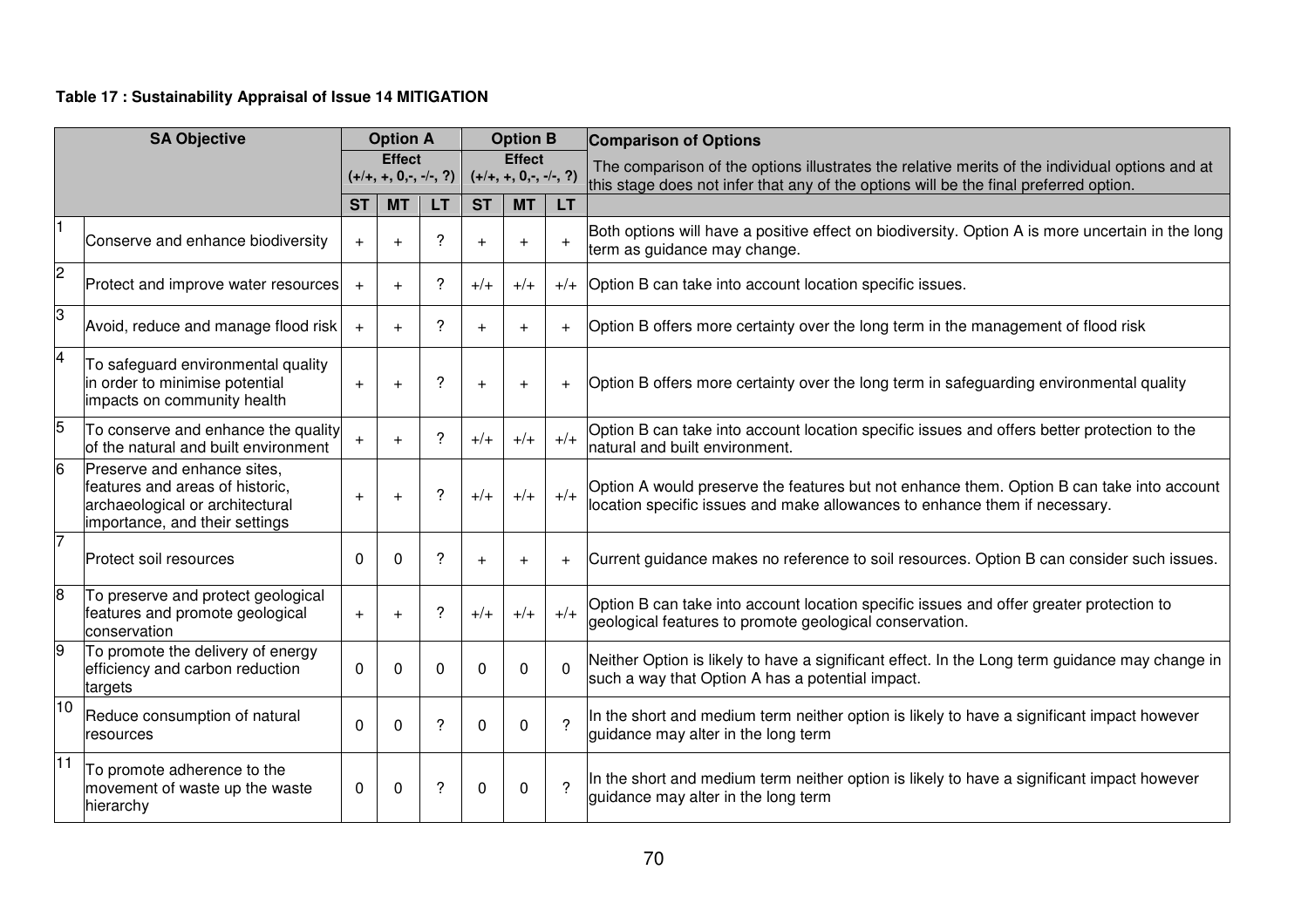| 12 | Enfranchise the community in<br>improving the local environment                                                                         | $\mathbf 0$              | $\Omega$ | $\overline{\phantom{0}}$ | $+$                      | $+$      | $\mathcal{P}$       | Option A relies on existing guidance giving little scope for community involvement. Option B<br>will seek to engage the community during policy formulation and at the application stage. |
|----|-----------------------------------------------------------------------------------------------------------------------------------------|--------------------------|----------|--------------------------|--------------------------|----------|---------------------|-------------------------------------------------------------------------------------------------------------------------------------------------------------------------------------------|
| 13 | Improve accessibility to waste<br>management services and facilities                                                                    | $\Omega$                 | 0        | $\Omega$                 | 0                        | $\Omega$ | $\Omega$            | Both options are likely to have a similar neutral impact                                                                                                                                  |
|    | 14 To ensure that the waste and<br>minerals industry plays a central role<br>in the sustainable economic<br>development of Warwickshire | $\Omega$                 | $\Omega$ | $\Omega$                 | $\mathbf{0}$             | $\Omega$ | $\Omega$            | Both options are likely to have a similar neutral impact                                                                                                                                  |
| 15 | To explore linkages between the<br>waste and minerals sectors                                                                           | $+$                      |          | $\overline{?}$           | 0                        | 0        | $\mathbf 0$         | The guidance in option A supports this objective.                                                                                                                                         |
| 16 | To encourage waste and minerals<br>operators to explore new and<br>linnovative environmental<br>technologies.                           | $\Omega$                 | $\Omega$ | ?                        | $\mathbf{0}$             | $+$      | ?                   | None of the options have a particularly strong link to this objective.                                                                                                                    |
|    | <b>Occurrence of Significant (No)</b>                                                                                                   |                          |          |                          |                          |          |                     |                                                                                                                                                                                           |
|    | $^{++}$                                                                                                                                 | $\overline{0}$           | $\Omega$ | $\Omega$                 | $\overline{4}$           | 4        | $\overline{4}$      |                                                                                                                                                                                           |
|    | $\ddot{}$                                                                                                                               | 8                        | 8        | $\Omega$                 | 5                        | 6        | $\overline{4}$      |                                                                                                                                                                                           |
|    | 0                                                                                                                                       | 8                        | 8        | $\overline{2}$           | $\overline{7}$           | 6        | 4                   |                                                                                                                                                                                           |
|    |                                                                                                                                         | $\Omega$                 | 0        | $\Omega$                 | $\Omega$                 | $\Omega$ | $\Omega$            |                                                                                                                                                                                           |
|    | $-$<br>?                                                                                                                                | $\mathbf{0}$<br>$\Omega$ | 0        | 0<br>14                  | $\mathbf{0}$<br>$\Omega$ | 0        | 0<br>$\overline{4}$ |                                                                                                                                                                                           |
|    | Option B would appear to satisfy the most sustainability objectives.<br><b>Summary of Appraisal</b>                                     |                          |          |                          |                          |          |                     |                                                                                                                                                                                           |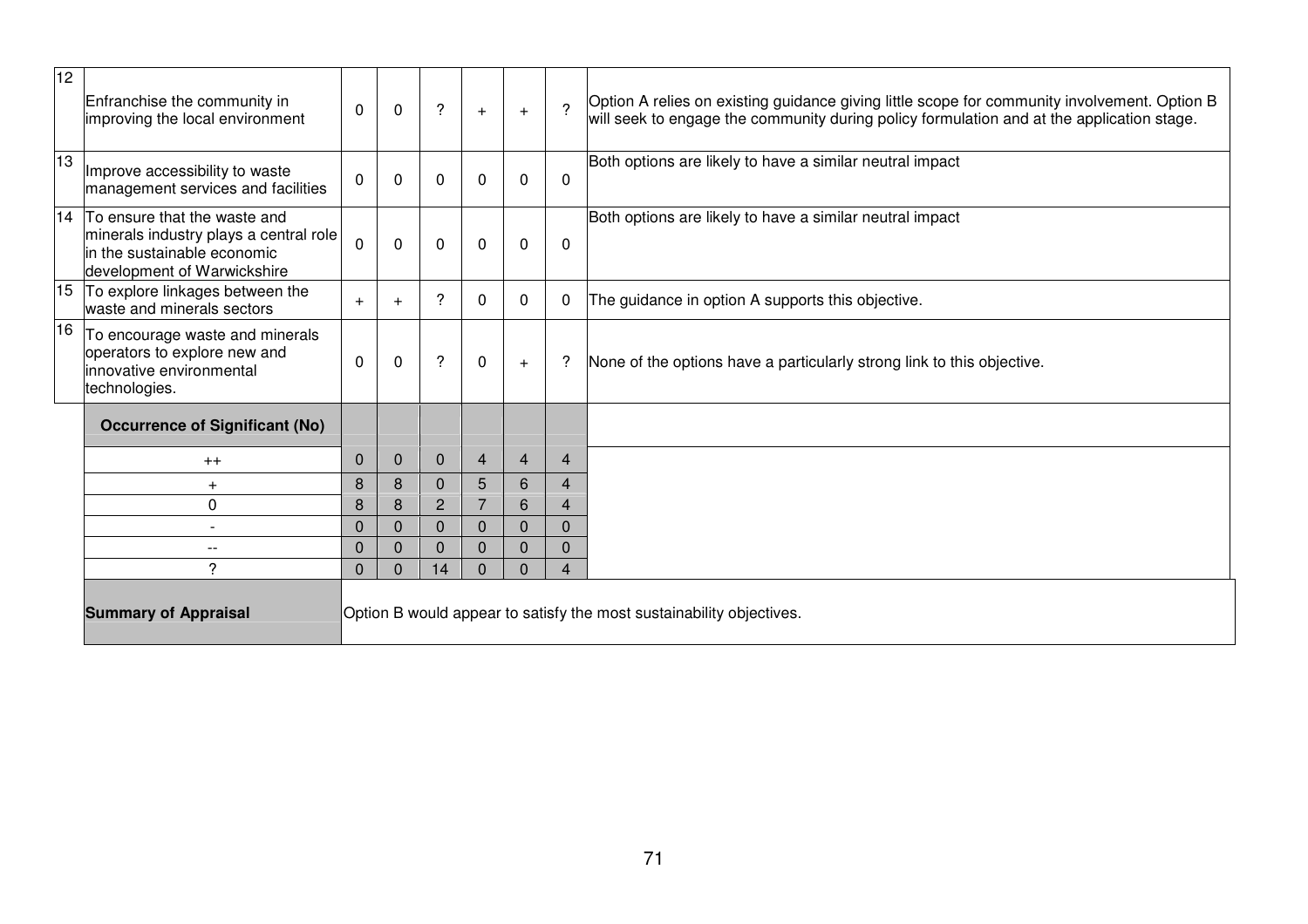7.77 Buffer Zones are bands left around settlements or sensitive properties in order to protect existing residential areas from potential disruption of mineral workings as in such zones no mineral working can occur. For the purposes of the current plan buffer zones were defined so that any extraction would be normally not less than 200m from a settlement. For the purposes of the plan a settlement was taken to be a cohesive group of 10 or more dwellings.

### 7.78 **Issue 15: How should the Minerals Development Framework address the issue of the proximity of residential properties to possible mineral development?**

- **Option A:** There should be a set standard distance for buffer zones around defined settlements in which no mineral extraction can occur, which in the current plan is set at 200m.
- **Option B:** Set no minimum predetermined buffer zone distance precluding mineral development leaving the applicant to demonstrate that they can carry out the extraction and other operations in close proximity to settlements or sensitive properties.
- **Option C:** Set a minimum buffer zone around settlements which may be extended on a site by site basis taking into account other sensitive properties.

### 7.79 **Consultation Questions:**

Question 34: Should the MDF take the approach outlined in Option A, Option B or Option C when addressing issues of proximity of minerals development to residential properties.

# Sustainability Appraisal

7.80 A sustainability appraisal has been undertaken of the options for Issue 15 in accordance with the SA Framework.

# 7.81 **Consultation Questions:**

Question 35 : Do you agree with the Sustainability Appraisal undertaken for Issue 15?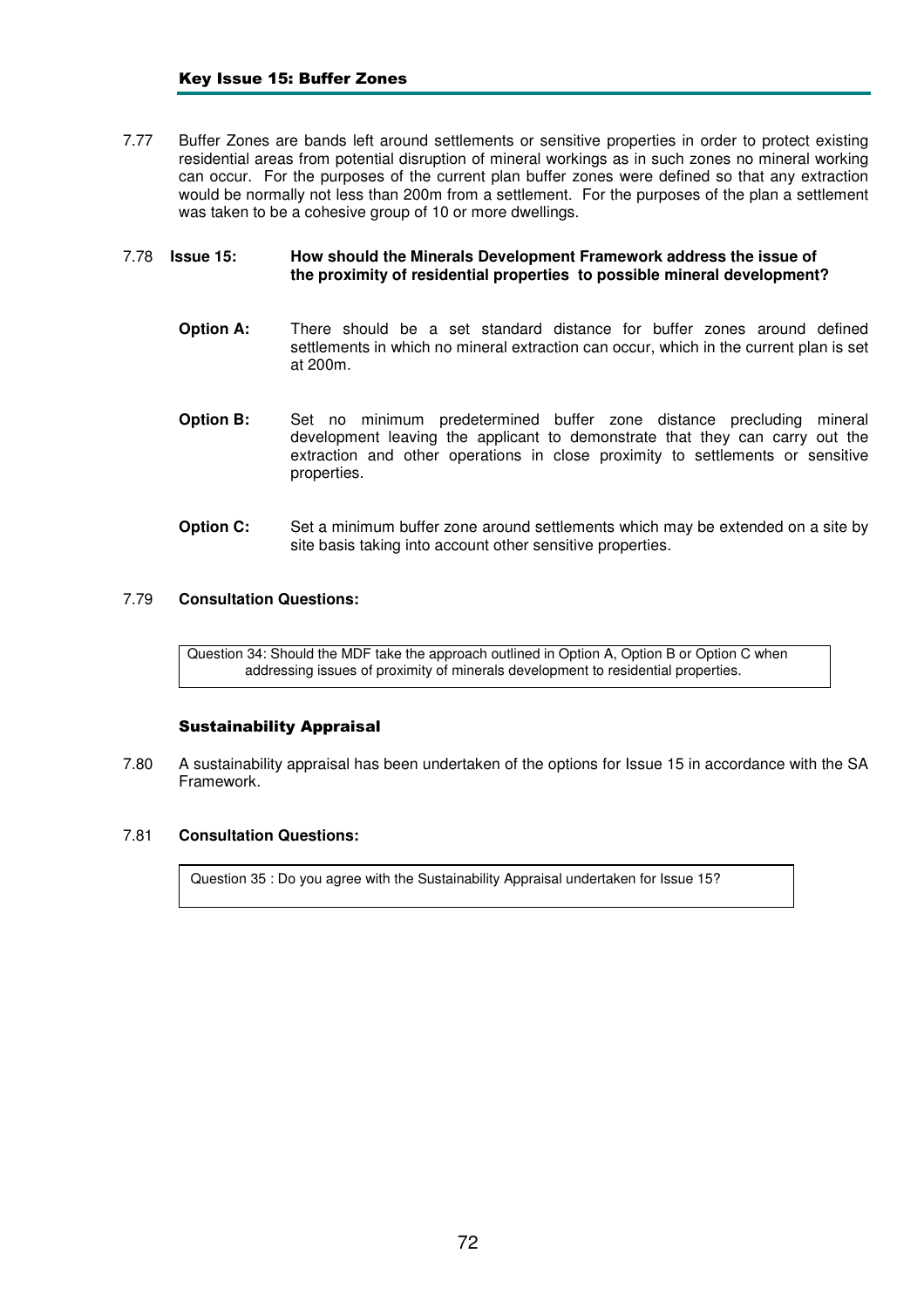| Table 18 : Sustainability Appraisal of Issue 15 BUFFER ZONES |  |  |  |
|--------------------------------------------------------------|--|--|--|
|--------------------------------------------------------------|--|--|--|

|                         | <b>SA Objective</b>                                                                                                                 |                                           | <b>Option A</b> |           |                                           | <b>Option B</b> |              |              | <b>Option C</b>                        |              | <b>Comparison of Options</b>                                                                                                                                                                         |
|-------------------------|-------------------------------------------------------------------------------------------------------------------------------------|-------------------------------------------|-----------------|-----------|-------------------------------------------|-----------------|--------------|--------------|----------------------------------------|--------------|------------------------------------------------------------------------------------------------------------------------------------------------------------------------------------------------------|
|                         |                                                                                                                                     | <b>Effect</b><br>$(+/+, +, 0, -, -/-, ?)$ |                 |           | <b>Effect</b><br>$(+/+, +, 0, -, -/-, ?)$ |                 |              |              | <b>Effect</b><br>$(++, +, 0, -, -, ?)$ |              | The comparison of the options illustrates the relative merits of the individual<br>options and at this stage does not infer that any of the options will be the final<br>preferred option.           |
|                         |                                                                                                                                     | <b>ST</b>                                 | <b>MT</b>       | <b>LT</b> | <b>ST</b>                                 | <b>MT</b>       | LT           | <b>ST</b>    | <b>MT</b>                              | <b>LT</b>    |                                                                                                                                                                                                      |
|                         | Conserve and enhance biodiversity                                                                                                   | 0                                         | 0               | 0         | $\Omega$                                  | 0               | 0            | $\mathbf{0}$ | 0                                      | $\Omega$     | All of the options are likely to have a similar neutral impact                                                                                                                                       |
| $\overline{c}$          | Protect and improve water resources                                                                                                 | 0                                         | 0               | 0         | $\Omega$                                  | $\Omega$        | $\Omega$     | $\mathbf{0}$ | 0                                      | $\Omega$     | All of the options are likely to have a similar neutral impact                                                                                                                                       |
| 3                       | Avoid, reduce and manage flood risk                                                                                                 | $\Omega$                                  | 0               | 0         | $\Omega$                                  | $\Omega$        | $\Omega$     | $\mathbf{0}$ | <sup>n</sup>                           | $\Omega$     | All of the options are likely to have a similar neutral impact                                                                                                                                       |
| $\overline{\mathbf{4}}$ | To safeguard environmental quality<br>in order to minimise potential<br>impacts on community health                                 | $\Omega$                                  | 0               | 0         | $+$                                       | $+$             | $\ddot{}$    | $+$          | $+$                                    | $+$          | Option C sets minimum distances to minimise such impacts. Option B is likely<br>to have a positive effect as developers will still need to demonstrate that there<br>will be no significant impacts. |
| 5                       | To conserve and enhance the quality<br>of the natural and built environment                                                         | $\Omega$                                  | 0               | 0         | $+$                                       | $\ddot{}$       | $+$          | $+$          |                                        | $+$          | Options B and C will provide additional protection for features other than<br>settlements.                                                                                                           |
| $\overline{6}$          | Preserve and enhance sites,<br>features and areas of historic.<br>archaeological or architectural<br>importance, and their settings | $\Omega$                                  | 0               | 0         | $+$                                       | $\ddot{}$       |              | $\ddot{}$    |                                        | $\ddot{}$    | Option A will only protect settlements, whereas options B and C allow for wider<br>protection.                                                                                                       |
| $\overline{7}$          | Protect soil resources                                                                                                              | $\Omega$                                  | 0               | 0         | $\Omega$                                  | 0               | $\Omega$     | $\Omega$     | 0                                      | $\Omega$     | All of the options are likely to have a similar neutral impact                                                                                                                                       |
| $\overline{8}$          | To preserve and protect geological<br>features and promote geological<br>conservation                                               | $\Omega$                                  | 0               | 0         | $\Omega$                                  | $\Omega$        | $\Omega$     | $\mathbf{0}$ | 0                                      | $\mathbf{0}$ | All of the options are likely to have a similar neutral impact                                                                                                                                       |
| 9                       | To promote the delivery of energy<br>efficiency and carbon reduction<br>targets                                                     | $\Omega$                                  | 0               | 0         | $\Omega$                                  | $\Omega$        | 0            | 0            |                                        | $\mathbf{0}$ | All of the options are likely to have a similar neutral impact                                                                                                                                       |
| 10                      | Reduce consumption of natural<br>resources                                                                                          | 0                                         | 0               | 0         | 0                                         | <sup>0</sup>    | <sup>0</sup> | $\mathbf{0}$ |                                        | $\Omega$     | All of the options are likely to have a similar neutral impact                                                                                                                                       |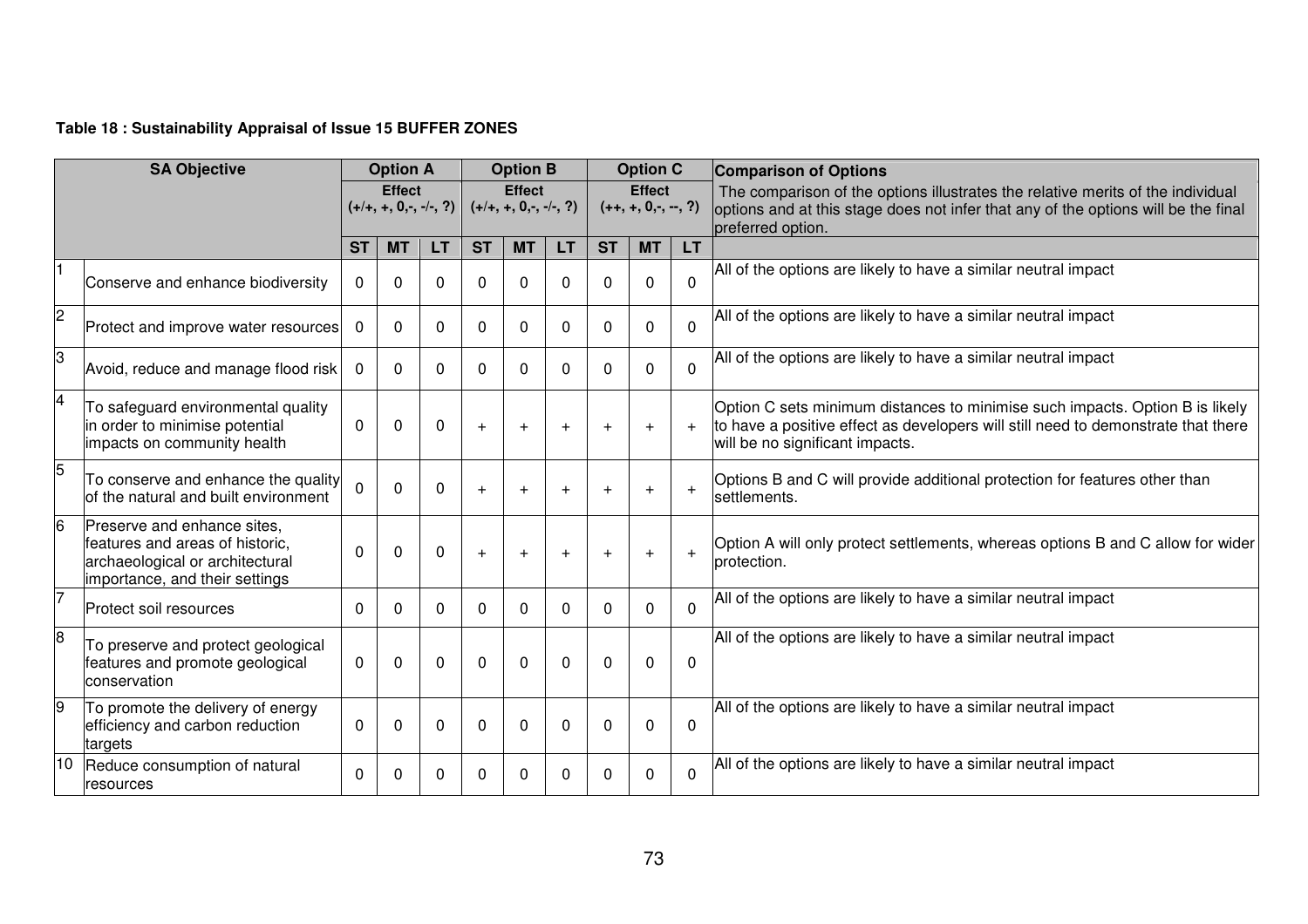| 11 | To promote adherence to the<br>movement of waste up the waste<br>hierarchy                                                           | $\mathbf{0}$                                           | $\Omega$     | 0              | $\Omega$    | $\Omega$       | $\Omega$     | $\Omega$ | $\Omega$       | $\Omega$ |          |                         |          | All of the options are likely to have a similar neutral impact                                                                                                                                                                   |
|----|--------------------------------------------------------------------------------------------------------------------------------------|--------------------------------------------------------|--------------|----------------|-------------|----------------|--------------|----------|----------------|----------|----------|-------------------------|----------|----------------------------------------------------------------------------------------------------------------------------------------------------------------------------------------------------------------------------------|
| 12 | Enfranchise the community in<br>improving the local environment                                                                      | $+$                                                    | $\Omega$     | $\Omega$       | $+/+$       | $+/+$          | $+/-$        | $+/+$    | $+/-$          |          |          |                         |          | As Option A involves a set distance there is little scope for community<br>$+/-$ engagement at the application stage. In options B and C involvement will take<br>place at the application stage and in the plan making process. |
| 13 | Improve accessibility to waste<br>management services and facilities                                                                 | 0                                                      | $\Omega$     | $\Omega$       | $\Omega$    | $\Omega$       | $\mathbf{0}$ | 0        | $\mathbf{0}$   | $\Omega$ |          |                         |          | All of the options are likely to have a similar neutral impact                                                                                                                                                                   |
| 14 | To ensure that the waste and<br>minerals industry plays a central role<br>in the sustainable economic<br>development of Warwickshire | $\mathbf{0}$                                           | $\Omega$     | $\Omega$       | $\Omega$    | $\Omega$       | $\Omega$     | $\Omega$ | 0              | $\Omega$ |          |                         |          | All of the options are likely to have a similar neutral impact                                                                                                                                                                   |
|    | 15 To explore linkages between the<br>waste and minerals sectors                                                                     | $\mathbf{0}$                                           | $\mathbf{0}$ | $\Omega$       | $\Omega$    | $\Omega$       | 0            | $\Omega$ | $\Omega$       | $\Omega$ |          |                         |          | All of the options are likely to have a similar neutral impact                                                                                                                                                                   |
| 16 | To encourage waste and minerals<br>operators to explore new and<br>linnovative environmental<br>technologies.                        | $\mathbf 0$                                            | $\Omega$     | $\Omega$       | $\Omega$    | $\Omega$       | $\mathbf{0}$ | 0        | 0              | $\Omega$ |          |                         |          | All of the options are likely to have a similar neutral impact                                                                                                                                                                   |
|    | <b>Occurrence of Significant (No)</b>                                                                                                |                                                        |              |                |             |                |              |          |                |          |          |                         |          |                                                                                                                                                                                                                                  |
|    | $^{++}$                                                                                                                              | $\overline{0}$                                         | $\mathbf{0}$ | $\mathbf{0}$   | $\Omega$    | $\mathbf{1}$   |              |          | $\overline{2}$ |          |          | $\overline{\mathbf{1}}$ |          |                                                                                                                                                                                                                                  |
|    | $+$                                                                                                                                  | $\overline{1}$                                         | $\Omega$     | $\Omega$       | 3           | 3              |              |          | $\overline{2}$ |          | 3        | 3                       | 3        |                                                                                                                                                                                                                                  |
|    | $\mathbf 0$                                                                                                                          | 15                                                     | 16           | 16             | 13          | 12             |              |          | 12             |          | 12       | 12                      | 12       |                                                                                                                                                                                                                                  |
|    |                                                                                                                                      | $\mathbf{0}$                                           | $\Omega$     | $\overline{0}$ | $\mathbf 0$ | $\Omega$       |              |          | $\Omega$       |          | $\Omega$ | $\overline{0}$          | $\Omega$ |                                                                                                                                                                                                                                  |
|    | $- -$                                                                                                                                | $\Omega$                                               | $\Omega$     | $\Omega$       | $\mathbf 0$ | $\mathbf 0$    | $\Omega$     |          |                |          | $\Omega$ | $\mathbf 0$             | $\Omega$ |                                                                                                                                                                                                                                  |
|    | ?                                                                                                                                    | $\overline{0}$                                         | $\Omega$     | $\Omega$       | $\Omega$    | $\overline{0}$ |              |          | $\Omega$       |          | $\Omega$ | $\mathbf 0$             | $\Omega$ |                                                                                                                                                                                                                                  |
|    | <b>Summary of Appraisal</b>                                                                                                          | Option A satisfies the most sustainability objectives. |              |                |             |                |              |          |                |          |          |                         |          |                                                                                                                                                                                                                                  |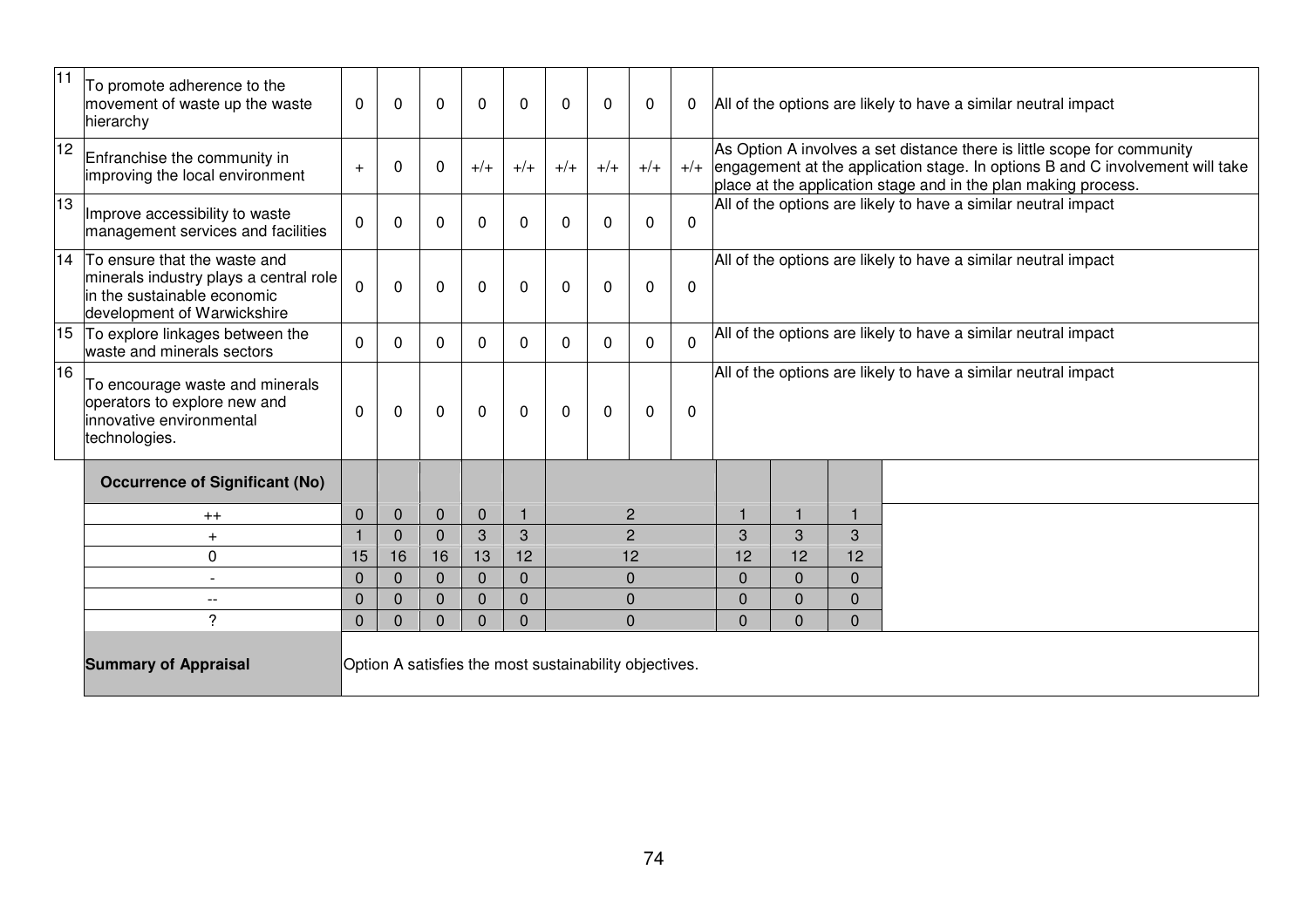## Key Issue 16: Restoration and After-Use.

7.82 Mineral extraction by its very nature is a temporary land use and once extraction has ceased the site must be restored to its former use or to a number of beneficial new uses. All applications for mineral working must contain a scheme committing the developer to restore the site to a beneficial use once extraction has ceased. Historically, quarry restoration has been predominately concerned with returning the land to agriculture but more recently this has been less of a theme with quarries restored for biodiversity or other public amenity use on a site by site basis.

#### 7.83 **Issue 16: How should the Minerals Development Framework address restoration of mineral workings?**

- **Option A:** Promote the restoration of mineral workings to predominately agriculture where possible, with other uses supplementary to this such as support of both the Local Biodiversity and Geodiversity Action Plan's and public amenity.
- **Option B:** Provide an overarching county wide strategy of restoration based on geographical zones, designating how mineral working sites should be restored to enhance biodiversity, agriculture, geodiversity, public amenity etc depending on its location in the county.
- **Option C:** Provide no guidance on restoration schemes but ensure proposals for mineral extraction include the restoration of the site to a high environmental standard.

## 7.84 **Consultation Questions:**

Question 36 : Should the approach in option A, Option B or Option C be used in addressing restoration of minerals workings?

#### Sustainability Appraisal

7.85 A sustainability appraisal has been undertaken of the options for Issue 16 in accordance with the SA Framework.

## 7.86 **Consultation Questions:**

Question 37 : Do you agree with the Sustainability Appraisal undertaken for Issue 16?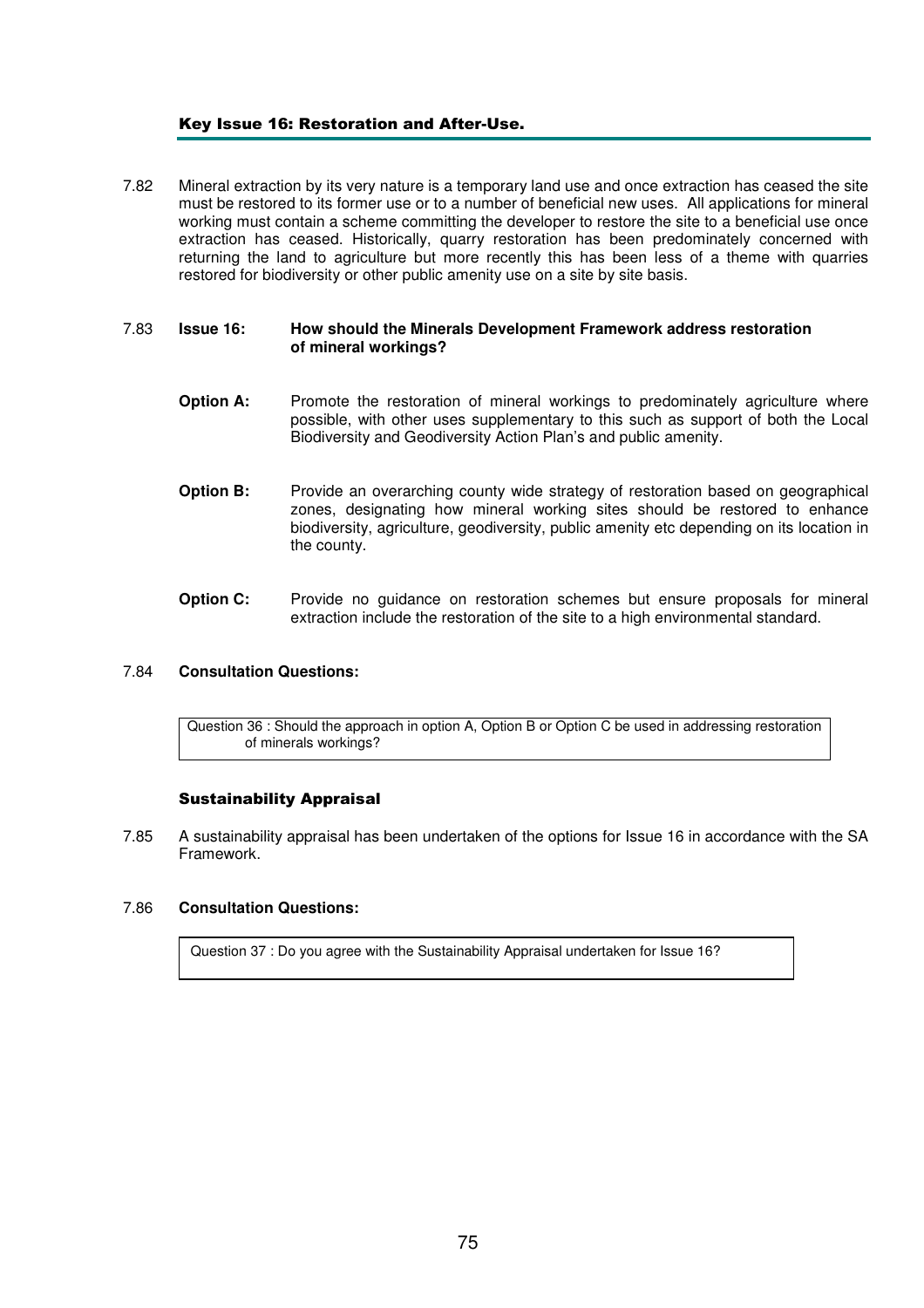| Table 19: Sustainability Appraisal of Issue 16 RESTORATION AND AFTER-USE |  |
|--------------------------------------------------------------------------|--|
|--------------------------------------------------------------------------|--|

|                         | <b>SA Objective</b>                                                                                                                 |                                           | <b>Option A</b> |                |             | <b>Option B</b>                           |           |              | <b>Option C</b>                        |               | <b>Comparison of Options</b>                                                                                                                                                                                         |
|-------------------------|-------------------------------------------------------------------------------------------------------------------------------------|-------------------------------------------|-----------------|----------------|-------------|-------------------------------------------|-----------|--------------|----------------------------------------|---------------|----------------------------------------------------------------------------------------------------------------------------------------------------------------------------------------------------------------------|
|                         |                                                                                                                                     | <b>Effect</b><br>$(+/+, +, 0, -, -/-, ?)$ |                 |                |             | <b>Effect</b><br>$(+/+, +, 0, -, -/-, ?)$ |           |              | <b>Effect</b><br>$(++, +, 0, -, -, ?)$ |               | The comparison of the options illustrates the relative merits of the individual<br>options and at this stage does not infer that any of the options will be the final<br>preferred option.                           |
|                         |                                                                                                                                     | <b>ST</b>                                 | <b>MT</b>       | <b>LT</b>      | <b>ST</b>   | <b>MT</b>                                 | <b>LT</b> | <b>ST</b>    | <b>MT</b>                              | <b>LT</b>     |                                                                                                                                                                                                                      |
|                         | Conserve and enhance biodiversity                                                                                                   | $+$                                       | $+$             |                | $+$         | $+/-$                                     | $+/+$     | $+$          | $+$                                    | $+$           | In the short term all options will have similar effects, however in the long term an<br>integrated restoration as expressed by Option B is likely to have a more positive<br>effect on countywide biodiversity.      |
| $\overline{2}$          | Protect and improve water resources                                                                                                 | $\Omega$                                  | ?               | ?              | $+$         |                                           | $+$       |              | $+$                                    | $+$           | There is little scope within Option A to improve water resources, Option B would<br>be able to consider characteristics of broad areas, whereas option C allows more<br>scope for dealing with site specific issues. |
| 3                       | Avoid, reduce and manage flood risk                                                                                                 | $\mathbf{0}$                              | $\Omega$        | $\Omega$       | $+$         | $+/-$                                     | $+/-$     | $\Omega$     | $+$                                    | $+$           | As Option B takes a more strategic approach a flood management scheme could<br>be developed in relevant areas. Option C maybe able to deal with flooding<br>lissues on a smaller scale.                              |
| $\overline{\mathbf{4}}$ | To safeguard environmental quality<br>in order to minimise potential<br>impacts on community health                                 | $\mathbf{0}$                              | $\Omega$        | $\Omega$       | $\Omega$    | $\Omega$                                  | $\Omega$  | $\Omega$     | $\Omega$                               | $\Omega$      | All of the options are likely to have a similar neutral impact in terms of<br>Community health.                                                                                                                      |
| 5                       | To conserve and enhance the quality<br>of the natural and built environment                                                         | 0                                         | $+$             | $\overline{+}$ | $+$         |                                           | $+/+$     | $+$          | $+$                                    |               | $+/+$ Both options B and C allow schemes to conserve and enhance the environment.                                                                                                                                    |
| 6                       | Preserve and enhance sites,<br>features and areas of historic,<br>archaeological or architectural<br>importance, and their settings | $\mathbf 0$                               | 0               | $+$            | $+$         | $+$                                       | $+$       | $+$          | $+$                                    | $\ddot{+}$    | Both options B and C allow schemes to preserve and enhance significant<br>features.                                                                                                                                  |
| $\overline{7}$          | Protect soil resources                                                                                                              | $\Omega$                                  | ?               | ?              | $\Omega$    | ?                                         | ?         | <sup>0</sup> | ?                                      | $\mathcal{P}$ | The impact on soil resources would depend on the details if the restoration<br>scheme.                                                                                                                               |
| $\overline{8}$          | To preserve and protect geological<br>features and promote geological<br>conservation                                               | $\overline{?}$                            | $\gamma$        | ?              | $\mathbf 0$ |                                           |           | <sup>0</sup> | $+$                                    | $+$           | Option C can identify features and take measures to preserve and protect them.                                                                                                                                       |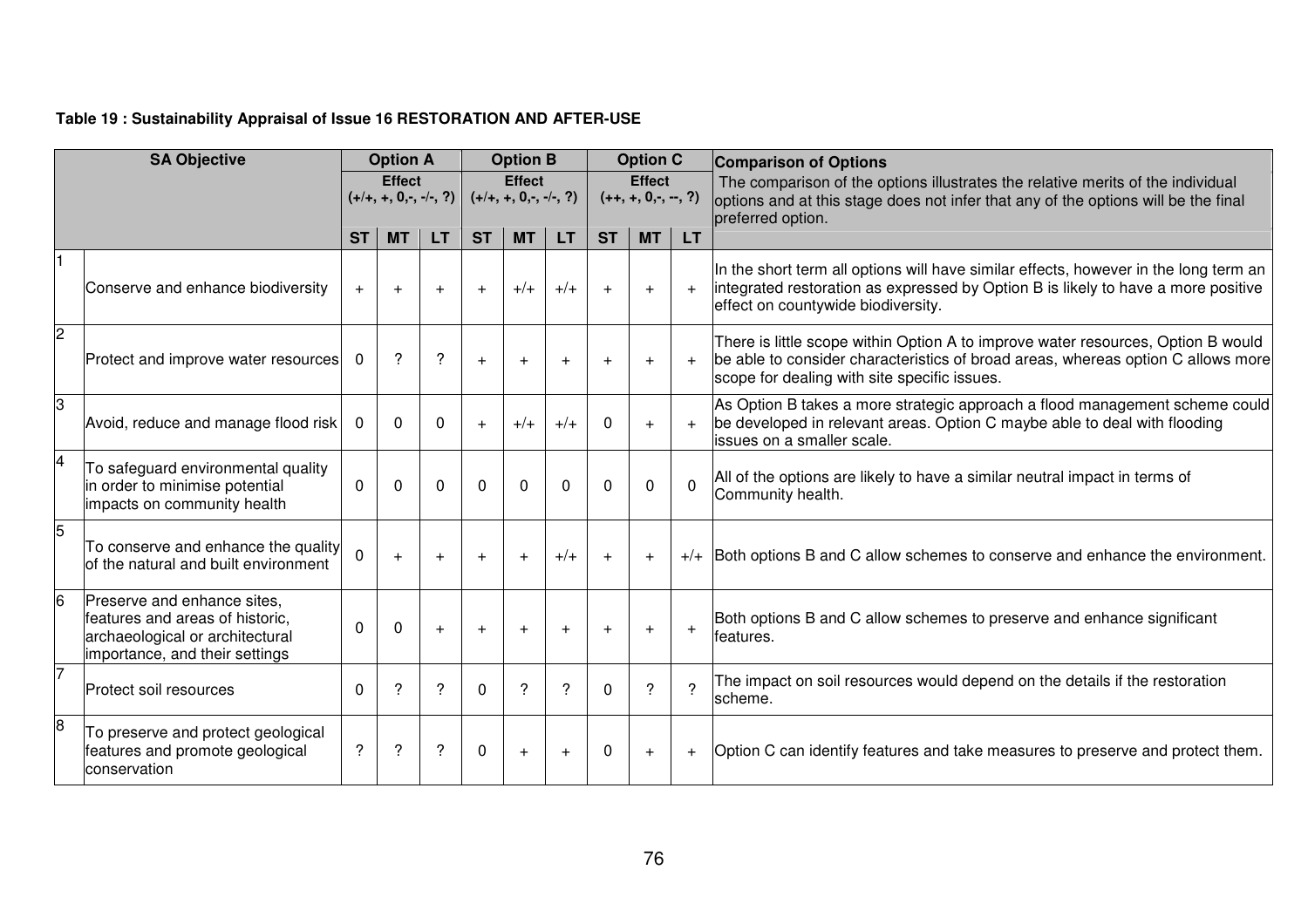| 9               | To promote the delivery of energy<br>efficiency and carbon reduction<br>targets                                                         | $\overline{\phantom{a}}$      | 0                                                                                                  | $\Omega$       |                                        | $\Omega$ | ?                 |                          | $\mathbf{0}$   | ?                   | In the short term all schemes are likely to produce carbon emissions during the<br>restoration process. The long term effect will be dependent on the restoration<br>scheme.                                                 |
|-----------------|-----------------------------------------------------------------------------------------------------------------------------------------|-------------------------------|----------------------------------------------------------------------------------------------------|----------------|----------------------------------------|----------|-------------------|--------------------------|----------------|---------------------|------------------------------------------------------------------------------------------------------------------------------------------------------------------------------------------------------------------------------|
| 10              | Reduce consumption of natural<br>resources                                                                                              | $\Omega$                      | $\Omega$                                                                                           | $\Omega$       | $\Omega$                               | $\Omega$ | $\Omega$          | $\Omega$                 | $\mathbf{0}$   | $\Omega$            | All of the options are likely to have a similar neutral impact                                                                                                                                                               |
| $\overline{11}$ | To promote adherence to the<br>movement of waste up the waste<br>hierarchy                                                              | 0                             | $\Omega$                                                                                           | $\Omega$       | $\mathbf{0}$                           | 0        | $\Omega$          | $\Omega$                 | $\mathbf{0}$   | $\mathbf 0$         | All of the options are likely to have a similar neutral impact.                                                                                                                                                              |
| $\overline{12}$ | Enfranchise the community in<br>improving the local environment                                                                         | $\boldsymbol{0}$              | $\Omega$                                                                                           | $+$            | $+/+$                                  | $+$      | $+/+$             | $+$                      | $\ddot{}$      | $+/+$               | There is less scope for community involvement in Option A. Option B allows<br>involvement in both developing a countywide strategy and on site specific at an<br>application stage. Option C allows for similar involvement. |
| 13              | Improve accessibility to waste<br>management services and facilities                                                                    | $\Omega$                      | $\mathbf 0$                                                                                        | $\Omega$       | $\Omega$                               | $\Omega$ | $\Omega$          | $\Omega$                 | $\Omega$       | $\Omega$            | All of the options are likely to have a similar neutral impact                                                                                                                                                               |
|                 | 14 To ensure that the waste and<br>minerals industry plays a central role<br>in the sustainable economic<br>development of Warwickshire | $\mathbf 0$                   | $\Omega$                                                                                           | $\Omega$       | $\mathbf 0$                            | 0        | $\Omega$          | $\Omega$                 | $\Omega$       | $\overline{0}$      | All of the options are likely to have a similar neutral impact                                                                                                                                                               |
|                 | 15 To explore linkages between the<br>waste and minerals sectors                                                                        | $\mathbf 0$                   | 0                                                                                                  | $\Omega$       | $\Omega$                               | 0        | 0                 | $\mathbf{0}$             | $\Omega$       | $\overline{0}$      | All of the options are likely to have a similar neutral impact                                                                                                                                                               |
| 16              | To encourage waste and minerals<br>operators to explore new and<br>linnovative environmental<br>technologies.                           | $\overline{a}$                |                                                                                                    |                | $+$                                    | $+/+$    | $+/-$             | $\mathbf{0}$             | $+$            | $+$                 | Option A is relatively prescriptive with little scope for innovation. Option B sets<br>out principles but remains flexible and option C will depend largely on the<br>individual operator.                                   |
|                 | <b>Occurrence of Significant (No)</b>                                                                                                   |                               |                                                                                                    |                |                                        |          |                   |                          |                |                     |                                                                                                                                                                                                                              |
|                 | $^{++}$                                                                                                                                 | $\mathbf 0$                   | $\mathbf 0$                                                                                        | $\mathbf 0$    | $\mathbf{1}$                           | 3        | 5                 | $\mathbf{0}$             | $\Omega$       | $\overline{c}$      |                                                                                                                                                                                                                              |
|                 | $+$                                                                                                                                     |                               | $\overline{2}$                                                                                     | $\overline{4}$ | $\overline{7}$                         | 5        | 3                 | 5                        | 8              | 6                   |                                                                                                                                                                                                                              |
|                 | $\mathbf 0$                                                                                                                             | 12                            | 10                                                                                                 | 8              | $\overline{4}$                         | 7        | 6                 | 8                        | $\overline{7}$ | 6                   |                                                                                                                                                                                                                              |
|                 | $\blacksquare$                                                                                                                          | $\overline{2}$                |                                                                                                    |                | 3                                      | 0        | $\Omega$          |                          | $\mathbf 0$    | 0                   |                                                                                                                                                                                                                              |
|                 | $\overline{\phantom{m}}$<br>?                                                                                                           | $\mathbf 0$<br>$\overline{1}$ | $\mathbf{0}$<br>3                                                                                  | $\Omega$<br>3  | $\overline{0}$<br>$\blacktriangleleft$ | $\Omega$ | $\mathbf{0}$<br>2 | $\mathbf{0}$<br>$\Omega$ | $\Omega$       | $\overline{0}$<br>2 |                                                                                                                                                                                                                              |
|                 | <b>Summary of Appraisal</b>                                                                                                             |                               | Option B appears to satisfy the sustainability<br>objectives slightly more than the other options. |                |                                        |          |                   |                          |                |                     |                                                                                                                                                                                                                              |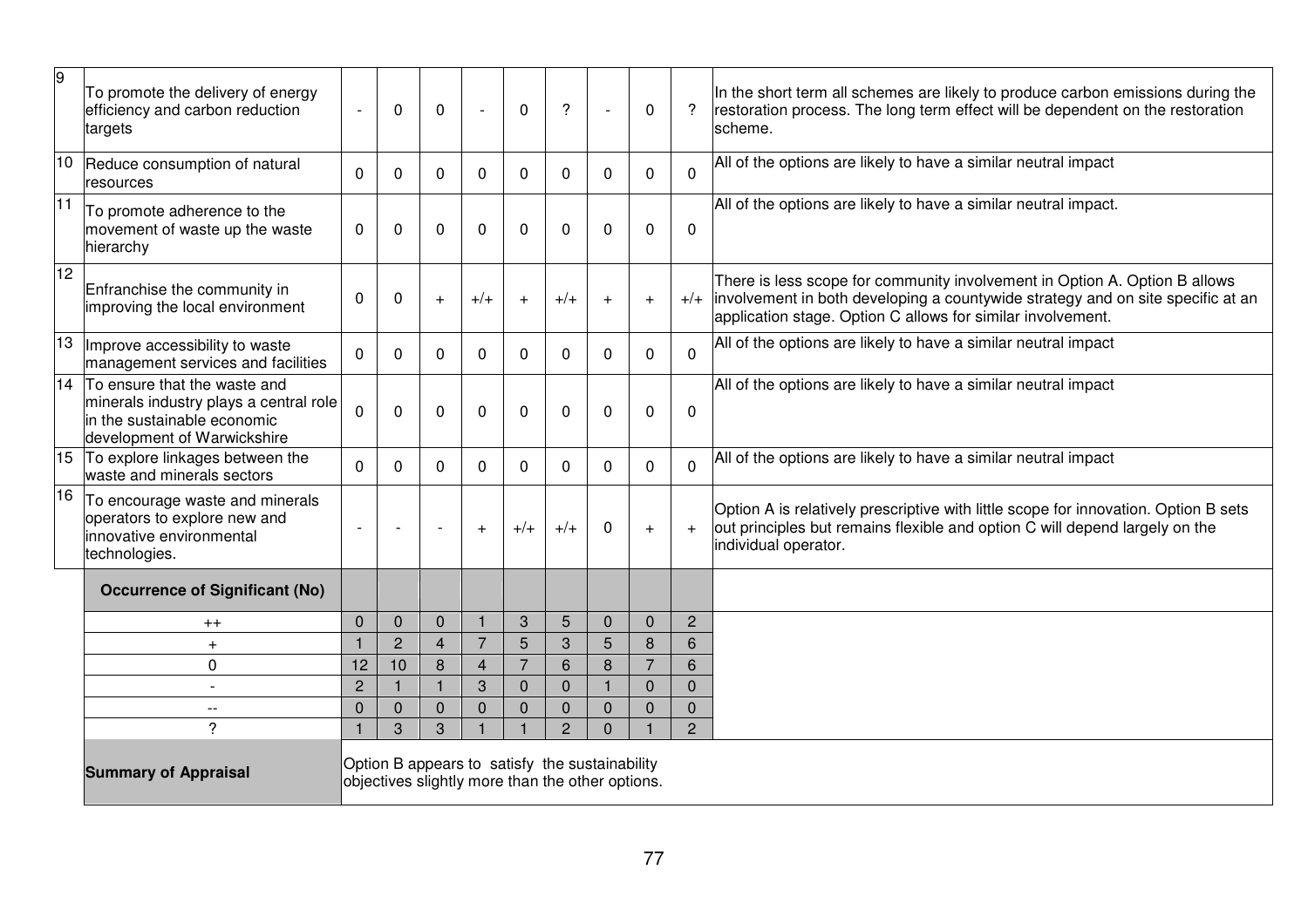## 7.87 **Issue 17: At what part of the planning process should the details of the restoration scheme be agreed?**

**Option A:** All allocated sites in the Minerals Allocations Development Plan Document should have a restoration scheme agreed in principle as part of its inclusion in the plan judged on individual circumstances and the consultation process.

**Option B:** All restoration schemes for mineral workings should be agreed at the consultation stage of the planning application.

## 7.88 **Consultation Questions:**

Question 38: Should the details of the restoration scheme be agreed at the stage outlined in Option A or Option B?

## Sustainability Appraisal

7.89 A sustainability appraisal has been undertaken of the options for Issue 17 in accordance with the SA Framework.

## 7.90 **Consultation Questions:**

Question 39 : Do you agree with the Sustainability Appraisal undertaken for Issue 17?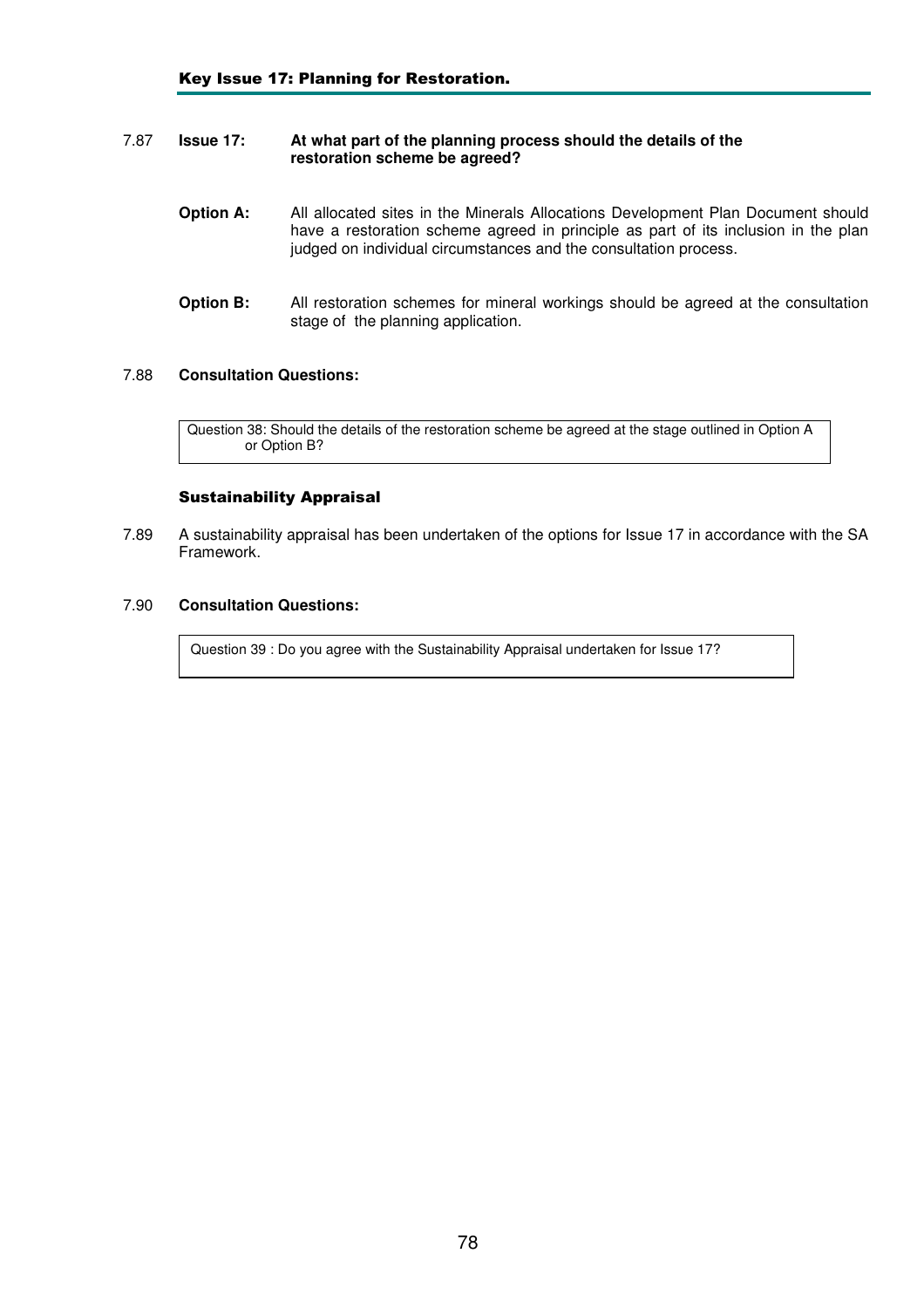## **Table 20 Sustainability Appraisal of Issue 17 PLANNING FOR RESTORATION**

|                | <b>SA Objective</b>                                                                                                                 |             | <b>Option A</b>                           |          | <b>Option B</b> |                                           |             | <b>Comparison of Options</b>                                                                                                                                                                                |
|----------------|-------------------------------------------------------------------------------------------------------------------------------------|-------------|-------------------------------------------|----------|-----------------|-------------------------------------------|-------------|-------------------------------------------------------------------------------------------------------------------------------------------------------------------------------------------------------------|
|                |                                                                                                                                     |             | <b>Effect</b><br>$(+/+, +, 0, -, -/-, ?)$ |          |                 | <b>Effect</b><br>$(+/+, +, 0, -, -/-, ?)$ |             | The comparison of the options illustrates the relative merits of the individual options<br>and at this stage does not infer that any of the options will be the final preferred<br>option.                  |
|                |                                                                                                                                     | <b>ST</b>   | <b>MT</b>                                 | LT       | <b>ST</b>       | <b>MT</b>                                 | <b>LT</b>   |                                                                                                                                                                                                             |
|                | Conserve and enhance biodiversity                                                                                                   | $+/-$       | $+$                                       | $+/+$    | $\Omega$        | $+$                                       | $+/+$       | Although Option A is likely to set higher standards in the short term Option B will be<br>more responsive to change in the Long term.                                                                       |
| $\overline{c}$ | Protect and improve water resources                                                                                                 | $+/-$       | $+$                                       | $+/+$    | $\Omega$        | $+$                                       | $+/+$       | Although Option A is likely to set higher standards in the short term Option B will be<br>more responsive to change in the Long term                                                                        |
| 3              | Avoid, reduce and manage flood risk                                                                                                 | $+/-$       | $+$                                       | $+/+$    | $\Omega$        | $+$                                       | $+/+$       | Although Option A is likely to set higher standards in the short term Option B will be<br>more responsive to change in the Long term                                                                        |
| 4              | To safeguard environmental quality<br>in order to minimise potential<br>impacts on community health                                 | $+/-$       | $+$                                       | $+/+$    | $\Omega$        | $+$                                       | $+/+$       | Although Option A is likely to set higher standards in the short term Option B will be<br>more responsive to change in the Long term                                                                        |
| 5              | To conserve and enhance the quality<br>of the natural and built environment                                                         | $+/+$       | $+$                                       | $+/-$    | $\Omega$        | $+$                                       | $+/+$       | Although Option A is likely to set higher standards in the short term Option B will be<br>more responsive to change in the Long term                                                                        |
| 6              | Preserve and enhance sites,<br>features and areas of historic.<br>archaeological or architectural<br>importance, and their settings | $+/-$       | $+$                                       | $+/-$    | $\Omega$        | $+$                                       | $+/-$       | Although Option A is likely to set higher standards in the short term Option B will be<br>more responsive to change in the Long term                                                                        |
| 7              | Protect soil resources                                                                                                              | $+/-$       | $+$                                       | $+/+$    | $\Omega$        | $+$                                       | $+/+$       | Option A is likely to set higher standards in the short term.                                                                                                                                               |
| 8              | To preserve and protect geological<br>features and promote geological<br>conservation                                               | $+$         | $+$                                       | $+/+$    | $\Omega$        | $+$                                       | $+/+$       | Option B will be more responsible to change in the long term allowing for protection<br>of as yet undiscovered features.                                                                                    |
| 9              | To promote the delivery of energy<br>efficiency and carbon reduction<br>targets                                                     | $+$         | $+$                                       | $+$      | $\Omega$        | $+$                                       | $+$         | In the short term option A sets positive targets, however in the Long-term it is less<br>responsive to change. Option B maybe less visionary but is more responsive to a<br>change in wider policy agendas. |
| 10             | Reduce consumption of natural<br>resources                                                                                          | 0           | 0                                         | 0        | $\Omega$        | 0                                         | $\mathbf 0$ | Both options are likely to have a similar neutral impact                                                                                                                                                    |
| 11             | To promote adherence to the<br>movement of waste up the waste<br>hierarchy                                                          | 0           | $\Omega$                                  | $\Omega$ | $\Omega$        | $\Omega$                                  | $\mathbf 0$ | Both options are likely to have a similar neutral impact                                                                                                                                                    |
|                | 12 Enfranchise the community in<br>improving the local environment                                                                  | $+/+$       | $+$                                       | $+/+$    | $\Omega$        | $+$                                       | $+/+$       | Option A will engage the community during the plan production, however option B<br>allows more scope for involvement at the application stage.                                                              |
|                | 13   Improve accessibility to waste<br>management services and facilities                                                           | $\mathbf 0$ | 0                                         | 0        | 0               | 0                                         | 0           | Neither Option is likely to have an impact.                                                                                                                                                                 |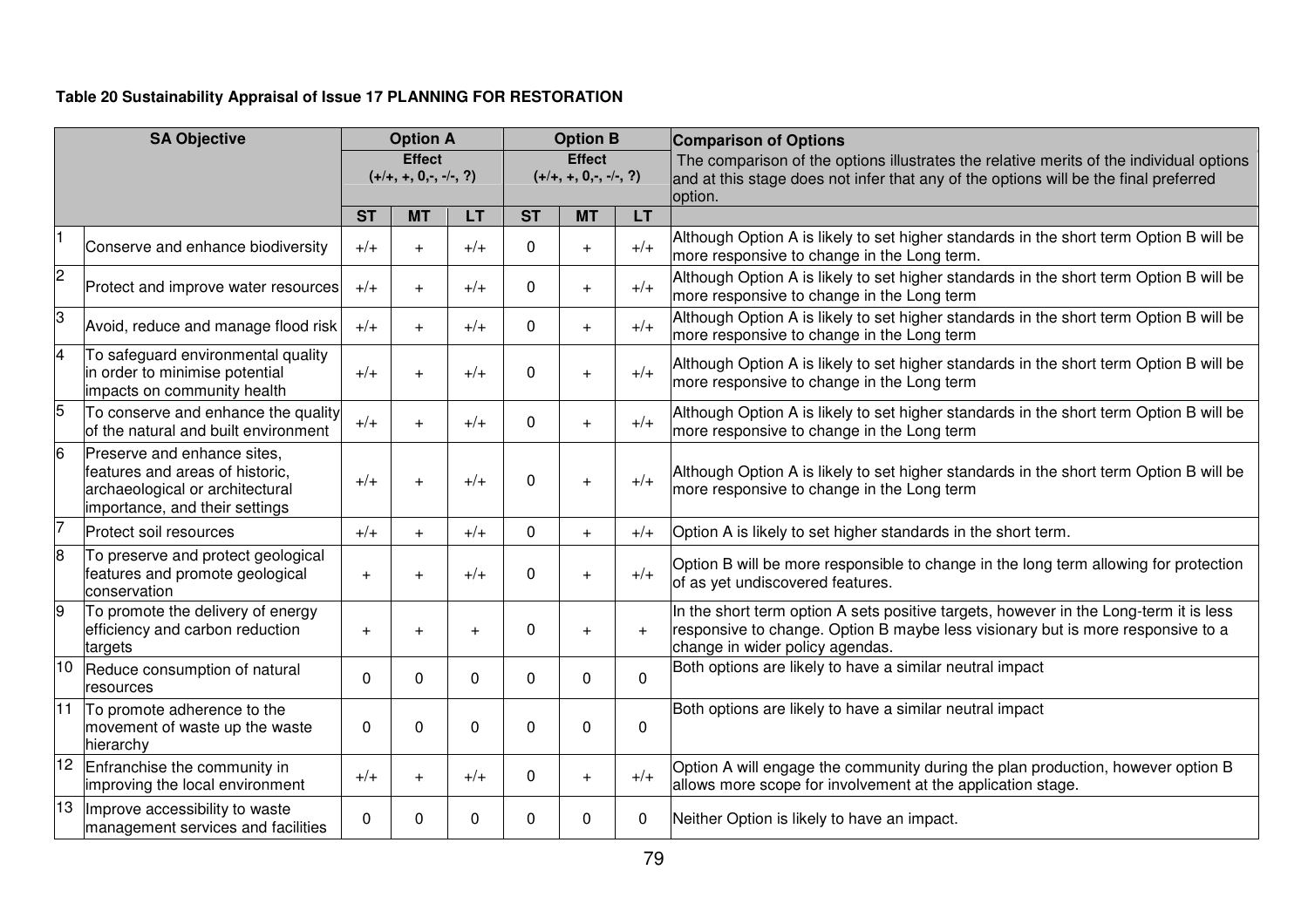|    | 14 To ensure that the waste and<br>minerals industry plays a central role<br>in the sustainable economic<br>development of Warwickshire | $\mathbf{0}$   | $\Omega$ | $\Omega$       | $\Omega$                                           | 0        | $\Omega$       | Both options are likely to have a similar neutral impact                                                                                                                                                                                                                  |
|----|-----------------------------------------------------------------------------------------------------------------------------------------|----------------|----------|----------------|----------------------------------------------------|----------|----------------|---------------------------------------------------------------------------------------------------------------------------------------------------------------------------------------------------------------------------------------------------------------------------|
|    | $15$ To explore linkages between the<br>waste and minerals sectors                                                                      | $\Omega$       | $\Omega$ | 0              | $\Omega$                                           |          | $\overline{0}$ | Both options are likely to have a similar neutral impact                                                                                                                                                                                                                  |
| 16 | To encourage waste and minerals<br>operators to explore new and<br>innovative environmental<br>technologies.                            | $+/+$          |          | ?              | $\div$                                             | $+$      | $+/+$          | Option A will start ambitiously but provide little incentive for innovation in the long<br>term. Option B allows developers to come forward with innovative ideas that WCC<br>may not have considered. The merit of this increases with distance from plan<br>production. |
|    | <b>Occurrence of Significant (No)</b>                                                                                                   |                |          |                |                                                    |          |                |                                                                                                                                                                                                                                                                           |
|    | $++$                                                                                                                                    | 9              | $\Omega$ | 8              | $\Omega$                                           | $\Omega$ | 10             |                                                                                                                                                                                                                                                                           |
|    |                                                                                                                                         | $\overline{2}$ | 11       | $\overline{2}$ | 9                                                  | 3        |                |                                                                                                                                                                                                                                                                           |
|    | $\Omega$                                                                                                                                | 5              | 5        | 5              |                                                    | 13       | 5              |                                                                                                                                                                                                                                                                           |
|    |                                                                                                                                         | 0              | $\Omega$ | $\Omega$       | $\Omega$                                           | 0        | 0              |                                                                                                                                                                                                                                                                           |
|    | $- -$                                                                                                                                   | $\mathbf 0$    | $\Omega$ | 0              | $\Omega$                                           |          | $\Omega$       |                                                                                                                                                                                                                                                                           |
|    | 2                                                                                                                                       | 0              | $\Omega$ |                | $\Omega$                                           | 0        | $\Omega$       |                                                                                                                                                                                                                                                                           |
|    | <b>Summary of Appraisal</b>                                                                                                             |                |          |                | Option B satisfied most sustainability objectives. |          |                |                                                                                                                                                                                                                                                                           |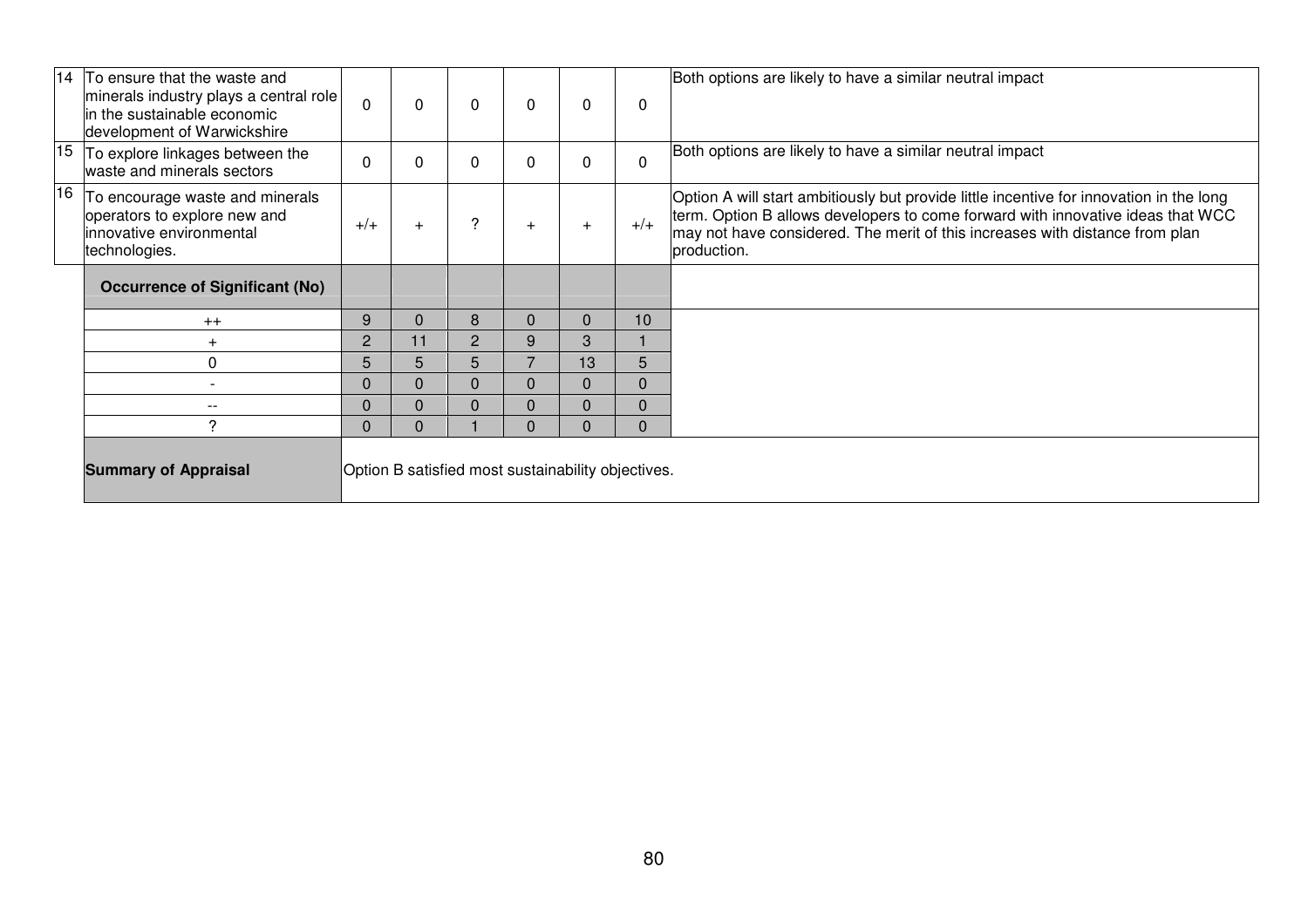## Key Issue 18: Monitoring and Enforcement

7.91 Warwickshire recognises and supports active monitoring of all its mineral development sites to ensure they operate within the conditions of their permissions and maintain good operational practices. However, the Council is in the process of establishing a systematic process of monitoring for all minerals sites in accordance with the provisions of the "Fees for monitoring of mining and landfill sites in England – A guide to implementation and good practice" published by the ODPM on April 2006.

## 7.92 **Issue 18: Mineral Developments need to be monitored by the County Council to ensure that all the conditions of the Planning Permission are being complied with. Which of the following options do you prefer?**

- **Option A:** That the Minerals Development Framework contains policies which ensure all mineral developments are subject to the same monitoring processes in accordance with the recently published Good Practice Guide as previously mentioned.
- **Option B:** The Minerals Development Framework will contain no specific policies prescribing monitoring processes but all mineral site monitoring continues on a site by site basis within the systematic process of monitoring which is currently being developed in line with the Good Practice Guide.

## 7.93 **Consultation Questions:**

Question 40: Should Option A or Option B be developed with regard to the monitoring of sites?

## Sustainability Appraisal

7.94 A sustainability appraisal has been undertaken of the options for Issue 18 in accordance with the SA Framework.

## 7.95 **Consultation Questions:**

Question 41 : Do you agree with the Sustainability Appraisal undertaken for Issue 18?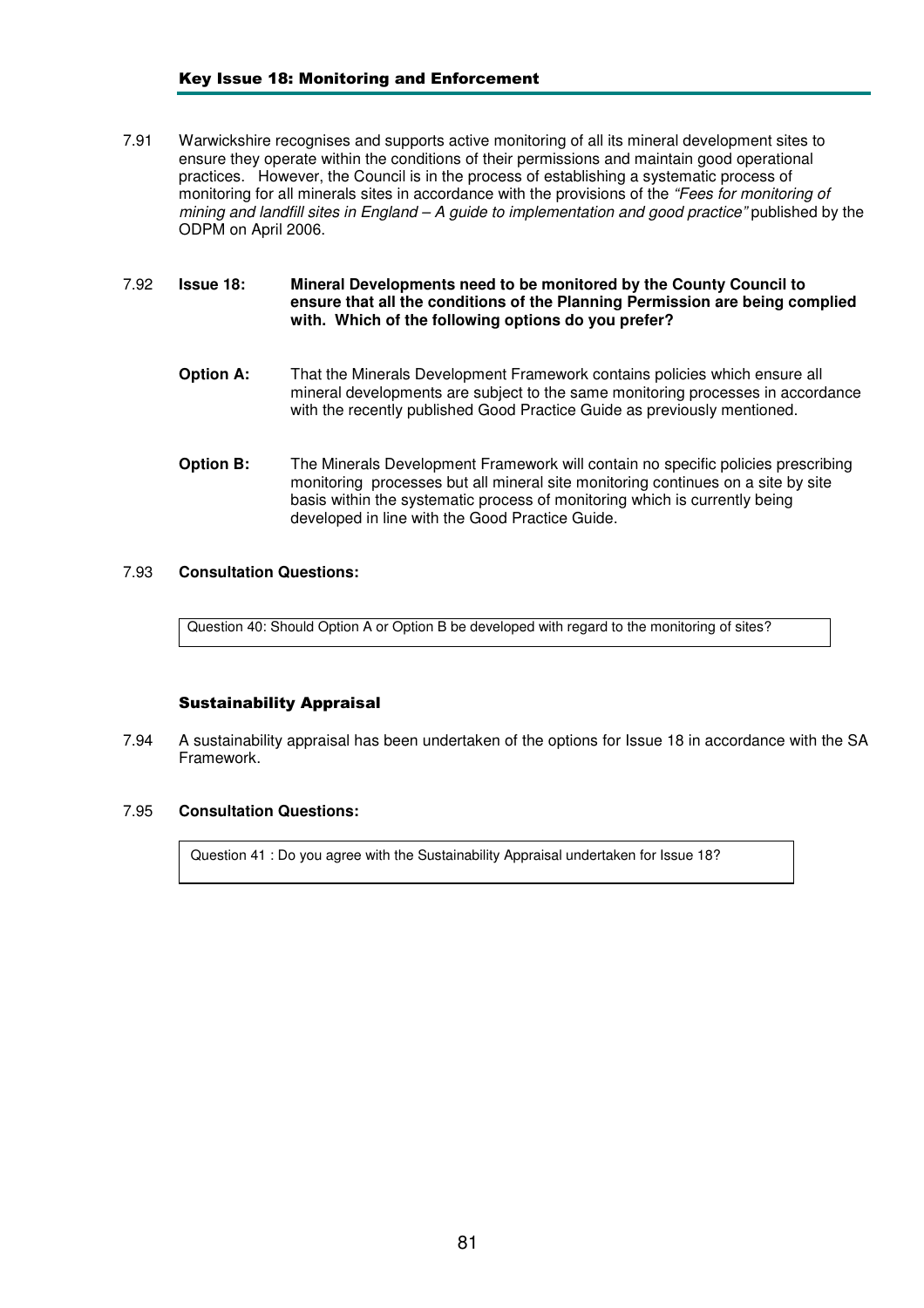# **Table 21 : Sustainability Appraisal for Issue 18 MONITORING AND ENFORCEMENT**

|                 | <b>SA Objective</b>                                                                                                                 |           | <b>Option A</b>                           |           |           | <b>Option B</b>                           |           | <b>Comparison of Options</b>                                                                                                                                                                  |
|-----------------|-------------------------------------------------------------------------------------------------------------------------------------|-----------|-------------------------------------------|-----------|-----------|-------------------------------------------|-----------|-----------------------------------------------------------------------------------------------------------------------------------------------------------------------------------------------|
|                 |                                                                                                                                     |           | <b>Effect</b><br>$(+/+, +, 0, -, -/-, ?)$ |           |           | <b>Effect</b><br>$(+/+, +, 0, -, -/-, ?)$ |           | The comparison of the options illustrates the relative merits of the individual options and at<br>this stage does not infer that any of the options will be the final preferred option.       |
|                 |                                                                                                                                     | <b>ST</b> | <b>MT</b>                                 | <b>LT</b> | <b>ST</b> | <b>MT</b>                                 | <b>LT</b> |                                                                                                                                                                                               |
|                 | Conserve and enhance biodiversity                                                                                                   | $+$       | $+$                                       | $++$      | $+$       | $+$                                       |           | Option A allows the industry longer timeframe to focus on the issues, whereas Option B<br>would probably not allow time for this to happen until the submission of a planning<br>application. |
| $\overline{2}$  | Protect and improve water resources                                                                                                 | $\ddot{}$ | $\ddot{}$                                 | $^{++}$   | $\ddot{}$ | $+$                                       |           | Option A allows the industry longer timeframe to focus on the issues, whereas Option B<br>would probably not allow time for this to happen until the submission of a planning<br>application. |
| З               | Avoid, reduce and manage flood risk                                                                                                 | $+$       | $+$                                       | $++$      | $+$       | $+$                                       |           | Option A allows the industry longer timeframe to focus on the issues, whereas Option B<br>would probably not allow time for this to happen until the submission of a planning<br>application. |
| $\overline{4}$  | To safeguard environmental quality in<br>order to minimise potential impacts on<br>community health                                 | $+$       | $\ddot{}$                                 | $++$      | $+$       | $+$                                       | $+$       | Option A allows the industry longer timeframe to focus on the issues, whereas Option B<br>would probably not allow time for this to happen until the submission of a planning<br>application. |
| $\overline{5}$  | To conserve and enhance the quality<br>of the natural and built environment                                                         | $+$       | $+$                                       | $++$      | $+$       | $+$                                       |           | Option A allows the industry longer timeframe to focus on the issues, whereas Option B<br>would probably not allow time for this to happen until the submission of a planning<br>application. |
| $6\phantom{.}6$ | Preserve and enhance sites, features<br>and areas of historic, archaeological or<br>architectural importance, and their<br>settings | $+$       | $^{+}$                                    | $++$      | $+$       | $+$                                       |           | Option A allows the industry longer timeframe to focus on the issues, whereas Option B<br>would probably not allow time for this to happen until the submission of a planning<br>application. |
| $\overline{7}$  | Protect soil resources                                                                                                              | $+$       | $+$                                       | $++$      | $+$       | $+$                                       | $+$       | Option A allows the industry longer timeframe to focus on the issues, whereas Option B<br>would probably not allow time for this to happen until the submission of a planning<br>application. |
| 8               | To preserve and protect geological<br>features and promote geological<br>conservation                                               | $+$       | $^{+}$                                    | $++$      | $+$       | $+$                                       | $+$       | Option A allows the industry longer timeframe to focus on the issues, whereas Option B<br>would probably not allow time for this to happen until the submission of a planning<br>application. |
| 9               | To promote the delivery of energy<br>efficiency and carbon reduction targets                                                        | 0         | $\Omega$                                  | 0         | $\Omega$  | $\Omega$                                  | $\Omega$  | Both options are likely to have a similar neutral impact                                                                                                                                      |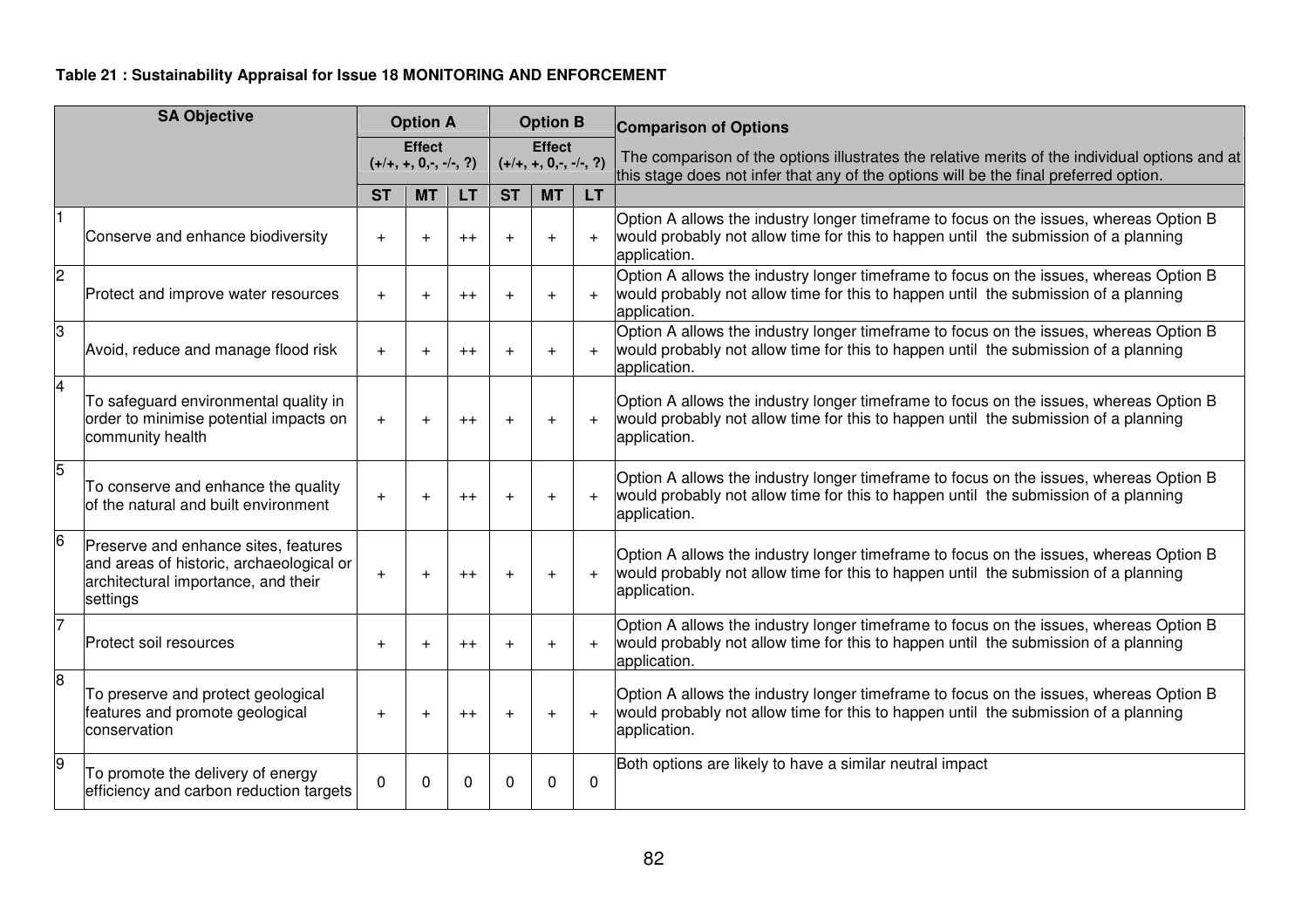| 10              | Reduce consumption of natural<br><b>resources</b>                                                                                    | $\Omega$       | 0              | 0              | 0              | 0              | 0              | Both options are likely to have a similar neutral impact                                                                                                                      |
|-----------------|--------------------------------------------------------------------------------------------------------------------------------------|----------------|----------------|----------------|----------------|----------------|----------------|-------------------------------------------------------------------------------------------------------------------------------------------------------------------------------|
| $\overline{11}$ | To promote adherence to the<br>movement of waste up the waste<br>hierarchy                                                           | $\Omega$       | $\Omega$       | $\mathbf{0}$   | $\Omega$       | $\Omega$       | $\mathbf{0}$   | Both options are likely to have a similar neutral impact                                                                                                                      |
| 12              | Enfranchise the community in<br>improving the local environment                                                                      | $++$           | $+$            | $+$            | $+$            | $+$            | $++$           | Option A allows the community to become involved at the planning policy formulation<br>stage, Option B enfranchises the community at the application and site specific stage. |
| 13              | Improve accessibility to waste<br>management services and facilities                                                                 | $\Omega$       | 0              | $\mathbf{0}$   | $\Omega$       | $\mathbf{0}$   | 0              | Both options are likely to have a similar neutral impact                                                                                                                      |
| 14              | To ensure that the waste and minerals<br>industry plays a central role in the<br>sustainable economic development of<br>Warwickshire | $\Omega$       | 0              | $\mathbf{0}$   | $\Omega$       | $\mathbf{0}$   | $\mathbf{0}$   | Both options are likely to have a similar neutral impact                                                                                                                      |
| 15              | To explore linkages between the waste<br>and minerals sectors                                                                        | $\overline{0}$ | $\mathbf{0}$   | $\mathbf{0}$   | 0              | 0              | 0              | Both options are likely to have a similar neutral impact                                                                                                                      |
| 16              | To encourage waste and minerals<br>operators to explore new and<br>innovative environmental technologies.                            | $\Omega$       | 0              | $+$            | $\Omega$       | $\mathbf{0}$   | 0              | Both options are likely to have a similar neutral impact                                                                                                                      |
|                 | <b>Occurrence of Significant Effects</b><br>(No)                                                                                     |                |                |                |                |                |                |                                                                                                                                                                               |
|                 | $^{++}$                                                                                                                              | 1              |                | 8              | $\Omega$       | $\mathbf{0}$   | $\mathbf{1}$   |                                                                                                                                                                               |
|                 | $\ddot{}$                                                                                                                            | 8              | 8              | $\overline{c}$ | 9              | 9              | 8              |                                                                                                                                                                               |
|                 | $\mathbf 0$                                                                                                                          | $\overline{7}$ | $\overline{7}$ | 6              | $\overline{7}$ | $\overline{7}$ | $\overline{7}$ |                                                                                                                                                                               |
|                 | $\overline{\phantom{a}}$                                                                                                             | $\mathbf 0$    | $\Omega$       | $\mathbf{0}$   | $\mathbf{0}$   | $\mathbf{0}$   | $\mathbf{0}$   |                                                                                                                                                                               |
|                 | $\overline{\phantom{m}}$                                                                                                             | $\mathbf 0$    | $\Omega$       | $\Omega$       | $\mathbf 0$    | $\Omega$       | $\Omega$       |                                                                                                                                                                               |
|                 | 2                                                                                                                                    | $\mathbf 0$    | $\Omega$       | $\Omega$       | $\Omega$       | $\Omega$       | $\Omega$       |                                                                                                                                                                               |
|                 | <b>Summary of Appraisal</b>                                                                                                          |                |                |                |                |                |                | Option A would satisfy the objectives slightly ahead of Option B.                                                                                                             |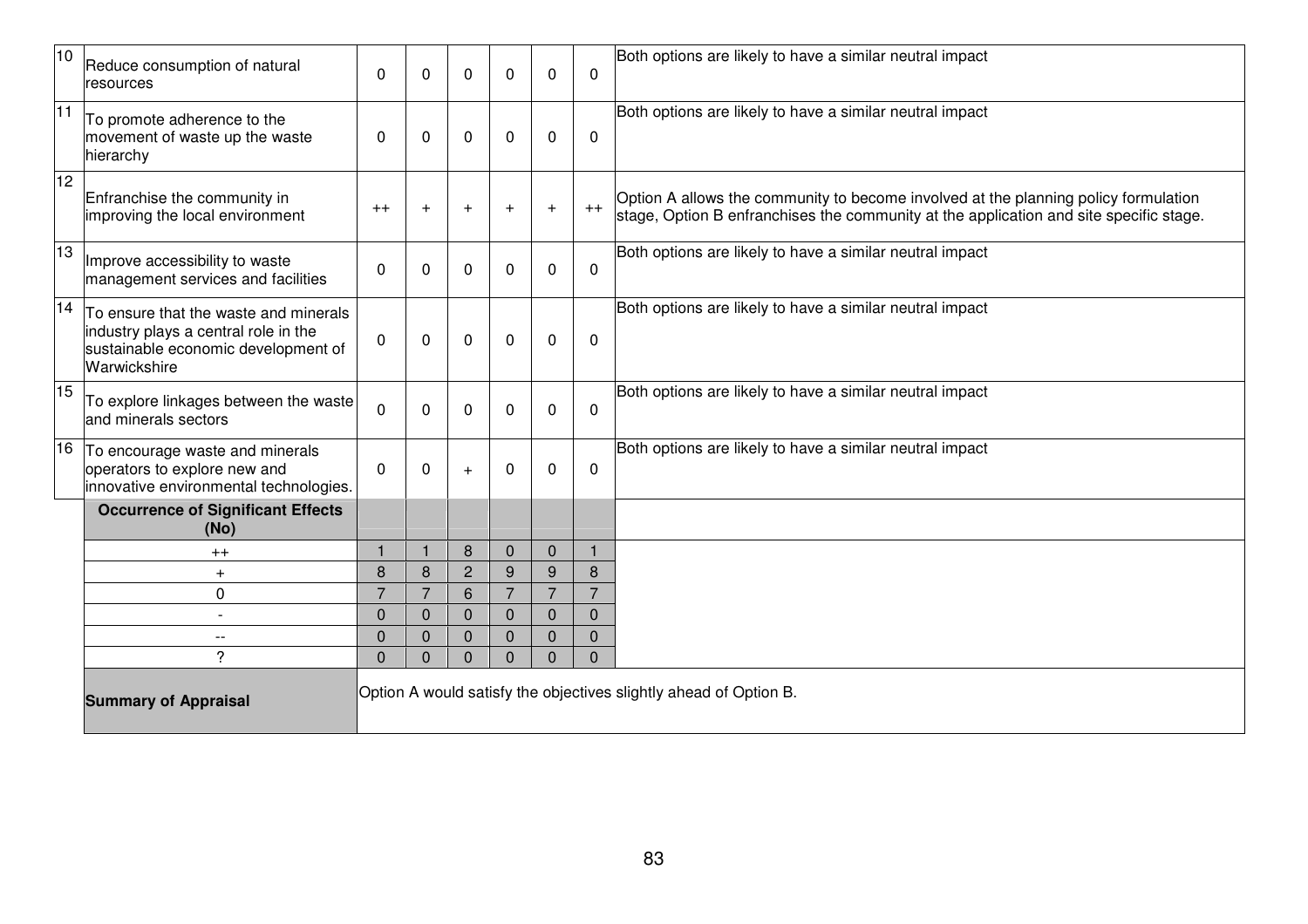7.96 Warwickshire County Council actively supports continued involvement by communities throughout the lifespan of all mineral operations to create a forum of understanding and a conduit for information between the developer and the wider stakeholders.

## 7.97 **Issue 19: Should the establishment of a liaison committee for all new and established mineral extraction and development activities be encouraged through policy?**

- **Option A:** A liaison committee should be a requirement for all new permissions for the extraction and working of minerals within the County and guidance given as to how these committee's should operate.
- **Option B:** The decision to establish a liaison committee should be by arrangement between the local community and the developer.

## 7.98 **Consultation Questions:**

Question 42: Should Long Term Local Community Engagement follow the approach outlined in Option A or that outlined in Option B?

## Sustainability Appraisal

7.99 A sustainability appraisal has been undertaken of the options for Issue 19 in accordance with the SA Framework.

#### 7.100 **Consultation Questions:**

Question 43 : Do you agree with the Sustainability Appraisal undertaken for Issue 19?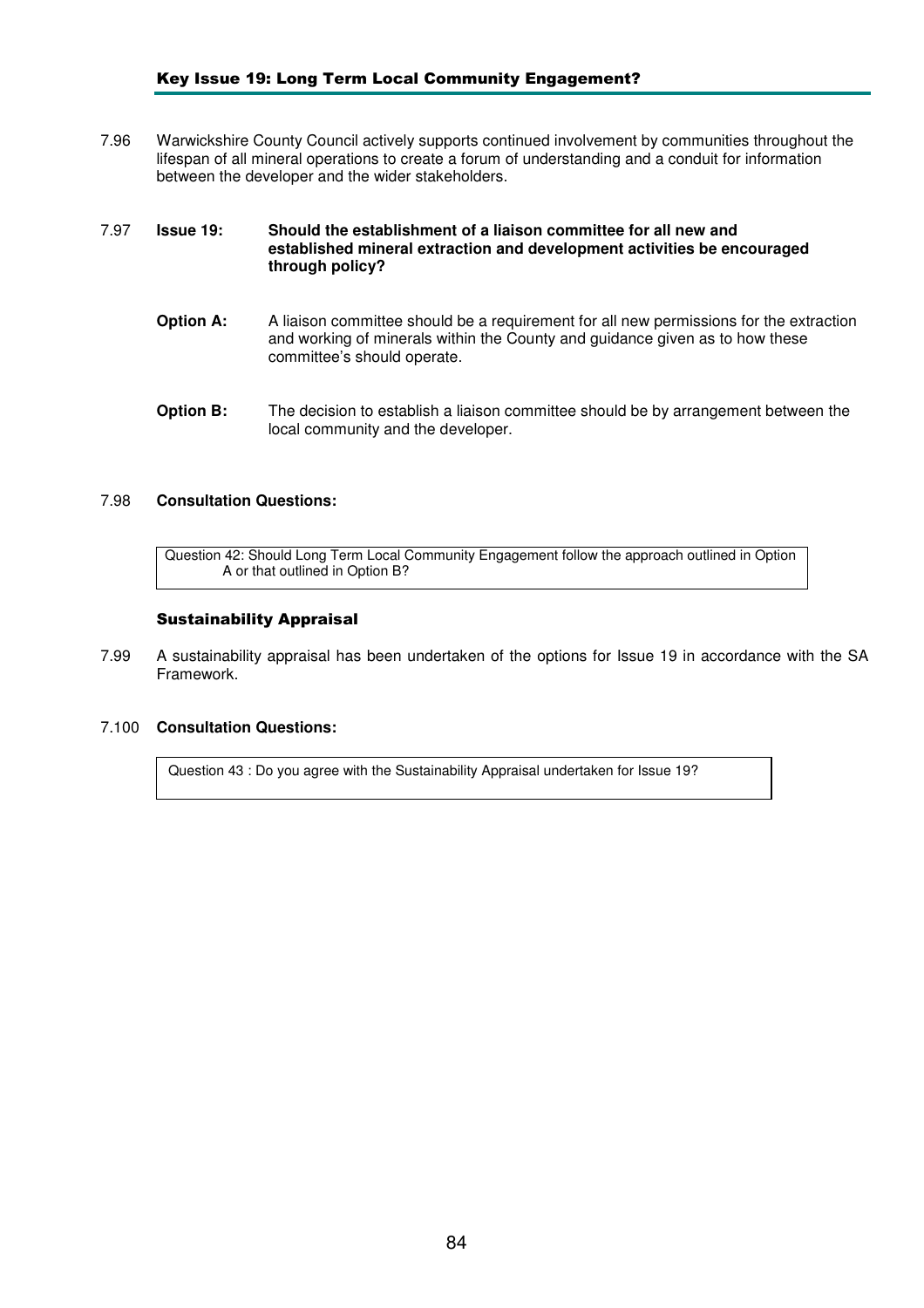# **Table 22 : Sustainability Appraisal for Issue 19 LONG TERM COMMUNITY ENGAGEMENT**

|                | <b>SA Objective</b>                                                                                                                 |                          | <b>Option A</b>                           |           |              | <b>Option B</b>                           |               | <b>Comparison of Options</b>                                                                                                                                                                                                    |  |  |
|----------------|-------------------------------------------------------------------------------------------------------------------------------------|--------------------------|-------------------------------------------|-----------|--------------|-------------------------------------------|---------------|---------------------------------------------------------------------------------------------------------------------------------------------------------------------------------------------------------------------------------|--|--|
|                |                                                                                                                                     |                          | <b>Effect</b><br>$(+/+, +, 0, -, -/-, ?)$ |           |              | <b>Effect</b><br>$(+/+, +, 0, -, -/-, ?)$ |               | The comparison of the options illustrates the relative merits of the individual options and at this<br>stage does not infer that any of the options will be the final preferred option.                                         |  |  |
|                |                                                                                                                                     | <b>ST</b>                | <b>MT</b>                                 | <b>LT</b> | <b>ST</b>    | <b>MT</b>                                 | <b>LT</b>     |                                                                                                                                                                                                                                 |  |  |
|                | Conserve and enhance biodiversity                                                                                                   | $\Omega$                 | $+$                                       |           | $\Omega$     | ?                                         |               | In Option A established liaison groups are likely to increase accountability and apply pressure for<br>conservation of biodiversity. It is uncertain whether such accountability would exist with Option B                      |  |  |
| $\overline{c}$ | Protect and improve water resources                                                                                                 | $\mathbf 0$              | $+$                                       | $+$       | ?            | ?                                         | ?             | As above liaison groups are likely to increase accountability once established                                                                                                                                                  |  |  |
| 3              | Avoid, reduce and manage flood risk                                                                                                 | $\gamma$                 | ?                                         | ?         | ?            | $\mathcal{P}$                             |               | This is more of a strategic issue which liaison groups are less likely to have control over,<br>however there is uncertainty about any effect that might be had.                                                                |  |  |
| $\overline{4}$ | To safeguard environmental quality<br>in order to minimise potential<br>impacts on community health                                 | $+$                      | $+$                                       |           | 0            | $\overline{?}$                            | 2             | The liaison groups in Option A will increase accountability.                                                                                                                                                                    |  |  |
| 5              | To conserve and enhance the quality<br>of the natural and built environment                                                         | $\overline{0}$           | $+$                                       | $+$       | $\Omega$     | $\overline{?}$                            | $\mathcal{P}$ | The once established the liaison groups in Option A will increase accountability. It is uncertain<br>whether such accountability would exist in Option B                                                                        |  |  |
| 6              | Preserve and enhance sites,<br>features and areas of historic,<br>archaeological or architectural<br>importance, and their settings | 0                        |                                           |           | $\Omega$     | $\gamma$                                  | $\mathcal{P}$ | The once established the liaison groups in Option A will increase accountability. It is uncertain<br>whether such accountability would exist in Option B                                                                        |  |  |
| $\overline{7}$ | Protect soil resources                                                                                                              | $\overline{?}$           | ?                                         | ?         | ?            | $\overline{?}$                            | $\mathcal{P}$ | This is more of a strategic issues which liaison groups are less likely to have control over,<br>however there is uncertainty about whether there will be any impact.                                                           |  |  |
| 8              | To preserve and protect geological<br>features and promote geological<br>conservation                                               | $\overline{\mathcal{C}}$ | ?                                         | ?         | $\Omega$     | $\overline{?}$                            |               | The once established the liaison groups in Option A will increase accountability. However the<br>impact will depend on local knowledge of such features. It is uncertain whether such<br>accountability would exist in Option B |  |  |
| 9              | To promote the delivery of energy<br>efficiency and carbon reduction<br>targets                                                     | $\Omega$                 | $\Omega$                                  | $\Omega$  | $\Omega$     | $\Omega$                                  | $\Omega$      | Both options are likely to have a similar neutral impact                                                                                                                                                                        |  |  |
| 10             | Reduce consumption of natural<br>resources                                                                                          | $\Omega$                 | <sup>0</sup>                              | $\Omega$  | <sup>0</sup> | $\Omega$                                  | $\Omega$      | Both options are likely to have a similar neutral impact                                                                                                                                                                        |  |  |
| 11             | To promote adherence to the<br>movement of waste up the waste<br>hierarchy                                                          | 0                        | ?                                         | ?         | 0            | $\mathbf{0}$                              | 0             | The increased accountability resulting from option A may be an incentive for operators to<br>increase the recycling and recovery of industrial and commercial waste. This however would<br>depend on how the groups operate.    |  |  |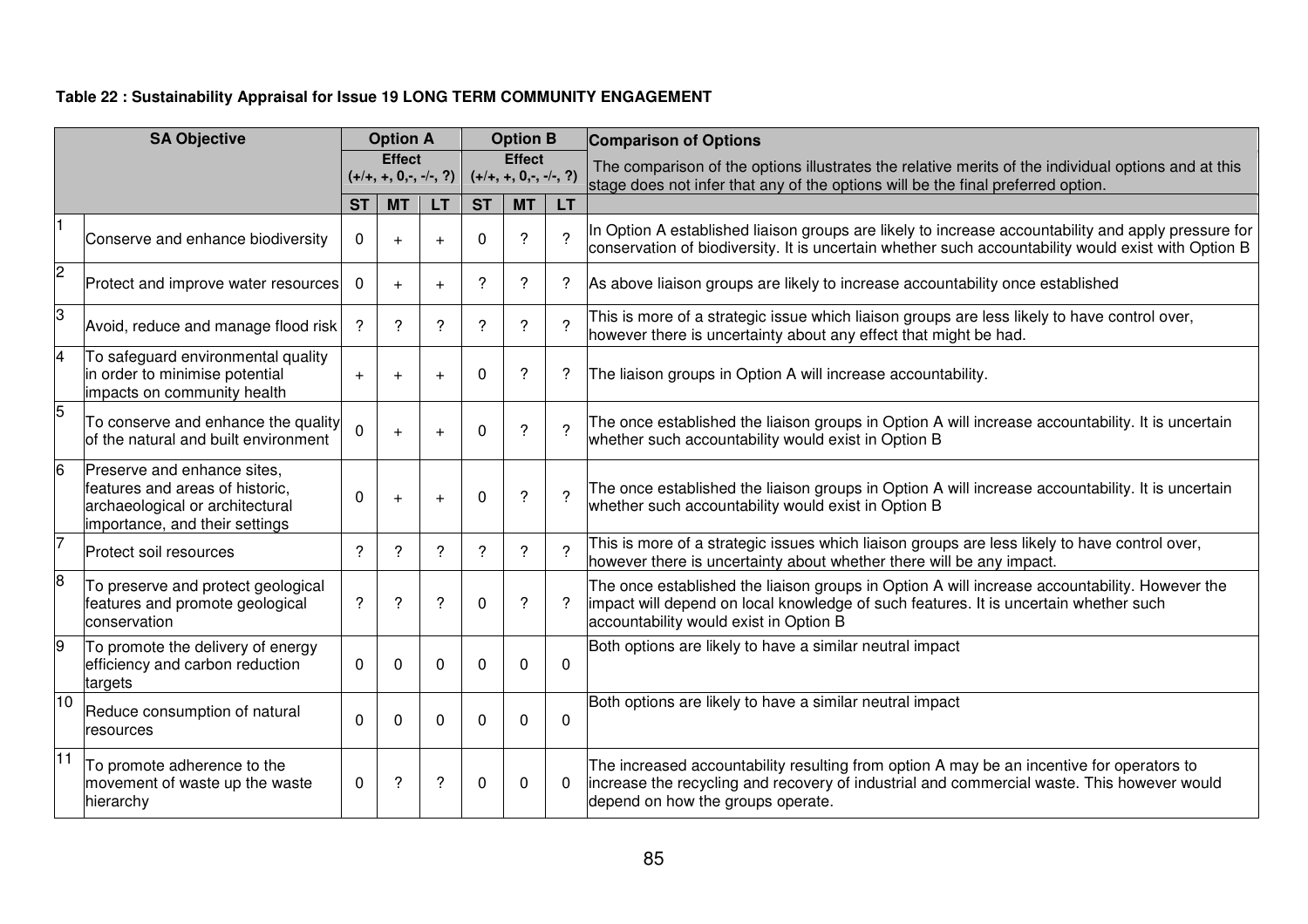| 12 | Enfranchise the community in<br>improving the local environment                                                                          | $+/-$        | $+/-$    | $+/-$        |              | $\boldsymbol{\gamma}$ | C.              | Option A promotes greater community engagement throughout the life of the quarry and into the<br>restoration phase. There is uncertainty about the involvement of the community under option B                              |
|----|------------------------------------------------------------------------------------------------------------------------------------------|--------------|----------|--------------|--------------|-----------------------|-----------------|-----------------------------------------------------------------------------------------------------------------------------------------------------------------------------------------------------------------------------|
| 13 | Improve accessibility to waste<br>management services and facilities                                                                     | $\mathbf{0}$ | $\Omega$ | $\mathbf{0}$ | $\Omega$     | 0                     | 0               | Both options are likely to have a similar neutral impact                                                                                                                                                                    |
|    | 14 To ensure that the waste and<br>minerals industry plays a central role<br>lin the sustainable economic<br>development of Warwickshire | $\Omega$     | $\Omega$ | $\mathbf{0}$ | $\Omega$     | 0                     | $\mathbf{0}$    | Both options are likely to have a similar neutral impact                                                                                                                                                                    |
| 15 | To explore linkages between the<br>waste and minerals sectors                                                                            | $\mathbf 0$  | $\Omega$ | $\Omega$     | $\Omega$     | $\Omega$              | $\Omega$        | Both options are likely to have a similar neutral impact                                                                                                                                                                    |
|    | 16 To encourage waste and minerals<br>operators to explore new and<br>innovative environmental<br>technologies.                          | 0            | $+$      | $+$          | $\mathbf{0}$ | $\overline{?}$        | ?               | Liaison groups maybe more aware of technological advances than the general public and with<br>the increased accountability provided by option A there is likely to be increased pressure to<br>pursue innovative approaches |
|    | <b>Occurrence of Significant (No)</b>                                                                                                    |              |          |              |              |                       |                 |                                                                                                                                                                                                                             |
|    | $++$                                                                                                                                     |              |          |              | $\Omega$     | $\mathbf{0}$          | $\mathbf{0}$    |                                                                                                                                                                                                                             |
|    | $+$                                                                                                                                      |              | 6        | 6            | $\Omega$     | $\Omega$              | 0               |                                                                                                                                                                                                                             |
|    | 0                                                                                                                                        | 11           | 5        | 5            | 12           | 6                     | 6               |                                                                                                                                                                                                                             |
|    | $\overline{\phantom{0}}$                                                                                                                 | $\Omega$     | $\Omega$ | $\Omega$     |              | $\Omega$              | 0               |                                                                                                                                                                                                                             |
|    | $\qquad \qquad -$                                                                                                                        | 0            | $\Omega$ | 0            | $\Omega$     | $\mathbf{0}$          | 0               |                                                                                                                                                                                                                             |
|    | ?                                                                                                                                        | 3            |          | 4            | 3            | 10                    | 10 <sup>1</sup> |                                                                                                                                                                                                                             |
|    | <b>Summary of Appraisal</b>                                                                                                              |              |          |              |              |                       |                 | Option A is most supportive of the sustainability objectives.                                                                                                                                                               |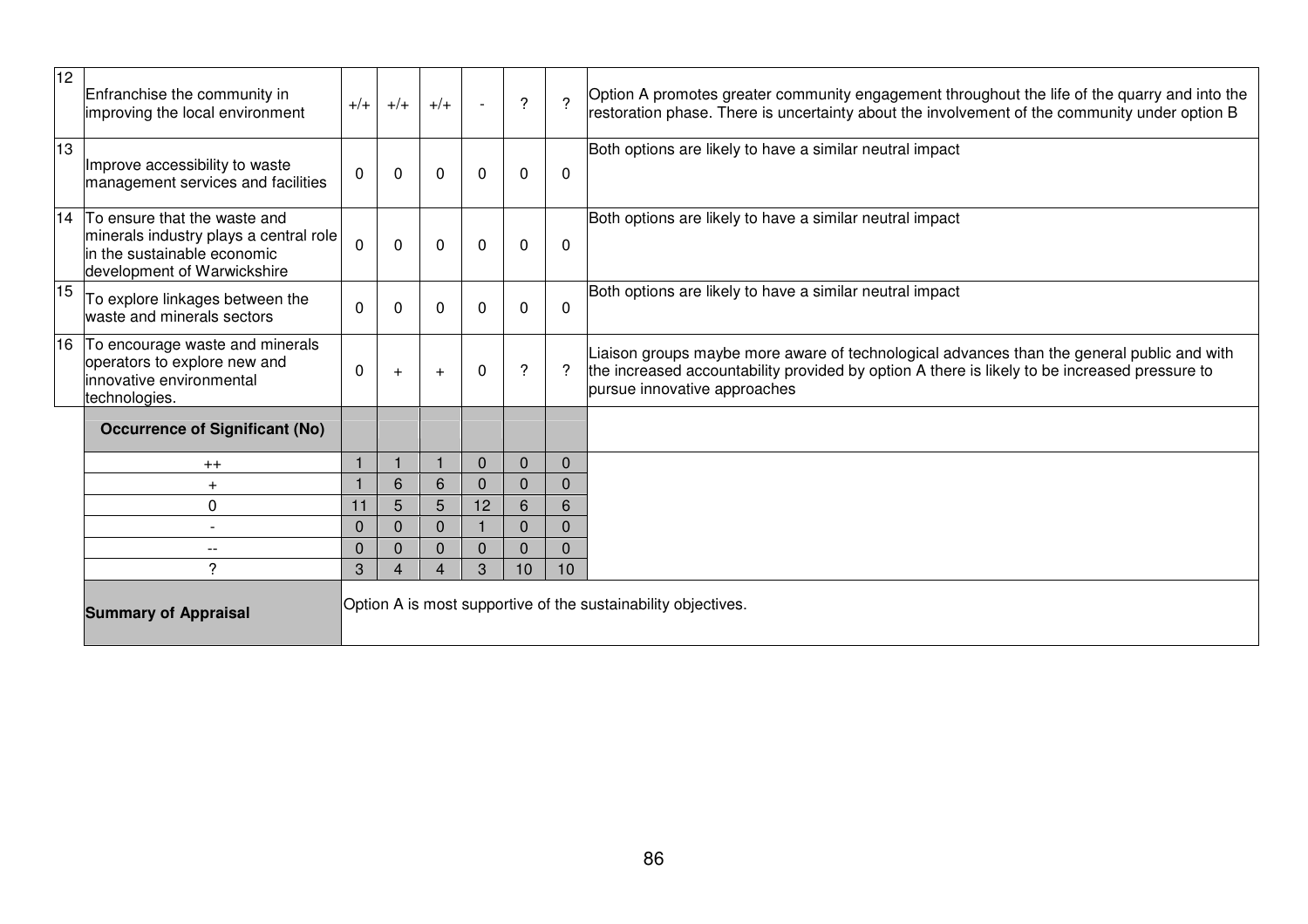# Appendix A

## **Mineral Planning Guidance 1 (MPS1) – Good Practice Guide (paragraph 43)**

The principal impacts of mineral working and the environments on which they may have an effect, are considered to be:

- Noise
- Dust/air quality
- Blasting/vibration/fly rock
- Mineral Waste
- Visual Intrusion
- Local Environmental Quality
- Archaeological and Heritage features
- Traffic
- Groundwater
- Surface Water
- Land Instability
- Landscape quality
- Sensitive and/or protected plant and wildlife habitats
- Protected Geological Features
- Species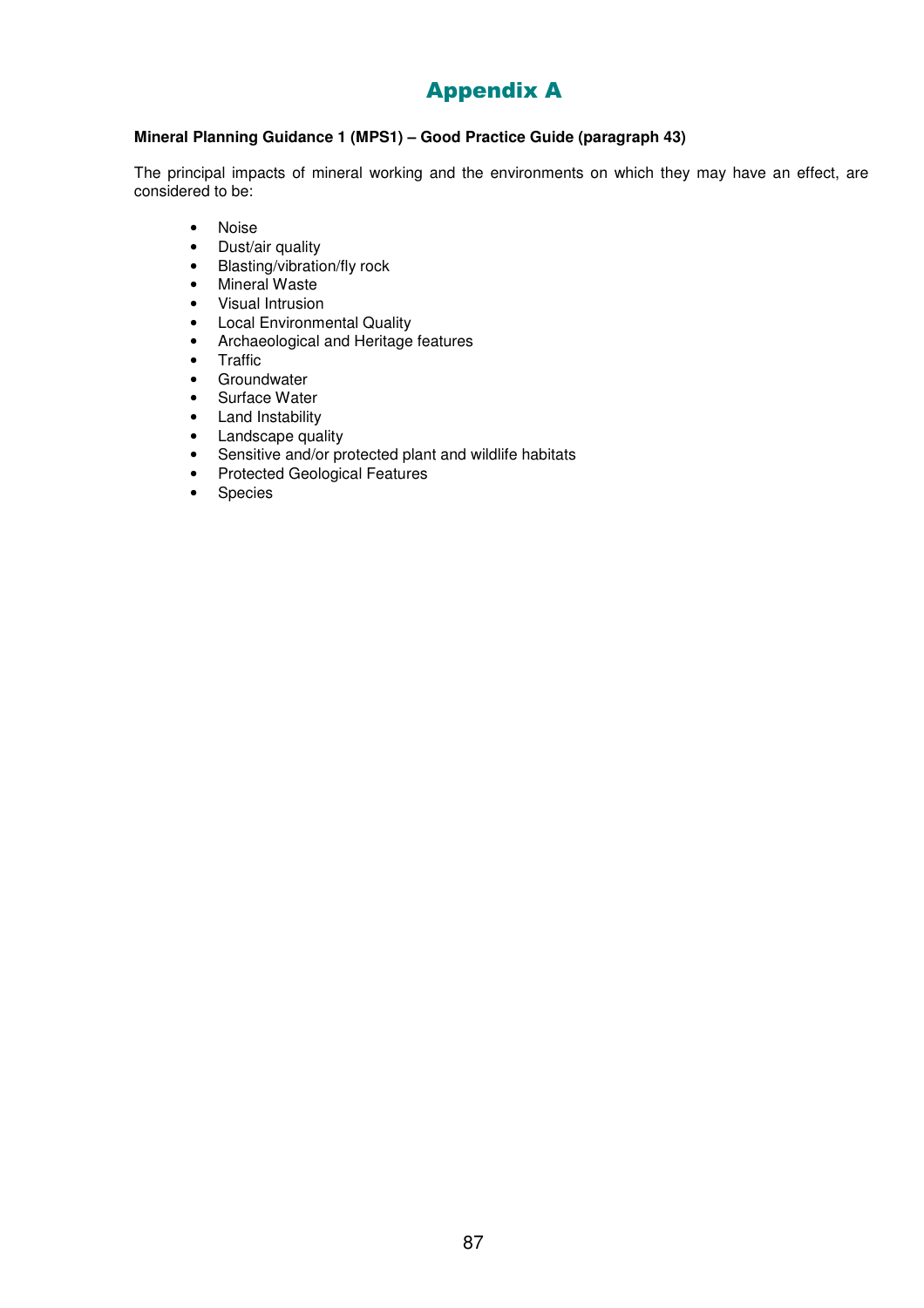# Appendix B: Glossary and Useful Terms

#### **Aftercare:**

The management and treatment of land for a set period of time immediately following the completed restoration of a mineral workings to ensure the land is returned to the required environmental standard.

#### **After-use**

The long term use that land formerly used for mineral workings is restored to. This use can be agricultural, forestry or public amenity such as country parks.

## **Aggregates:**

A term defined by the British Geological Survey to describe "granular or particulate material which is suitable for use, on its own or with a binder such as cement, lime or bitumen, in construction as concrete, mortar, road stone, asphalt or drainage courses, or for use as constructional fill or railway ballast".

## **Apportionment:**

The proportional split of the regional guidelines for the supply of aggregates for the West Midlands which is shared between the Mineral Planning Authorities.

## **Annual Monitoring Report (AMR):**

The report prepared by the County Council to assess the implementation of the Minerals and Waste Development Scheme and to what extent to which the policies in the Minerals and Waste Development Framework are being successfully implemented.

## **Ancillary Operations:**

Those activities associated with the winning and working of minerals such as processing.

## **Areas of Search:**

Areas of Search are designated sites which have mineral potential but for which there hasn't been the detailed investigation to prove the quality of the deposit. Therefore industry is encouraged to assess their economic viability. These areas have been examined against environmental constraints and their identification confers a general presumption in favour of proposals for extraction within them.

#### **Borrow Pit:**

A temporary and usually small scale mineral extraction operation specifically to supply mineral to a major construction project nearby.

#### **Buffer Zones:**

These are areas drawn around settlements or properties in which mineral development is prohibited. The purpose of these zones is to protect settlements from disruption caused by the working of minerals.

#### **Crushed Rock:**

Naturally occurring rock which is crushed into a series of required sizes to produce an aggregate.

#### **Development Plan Documents (DPDs):**

DPD's outline the key development goals of the Local Development Framework. These are documents that have been subject to rigorous community involvement, consultation and independent examination. Once adopted, development control decisions must be made in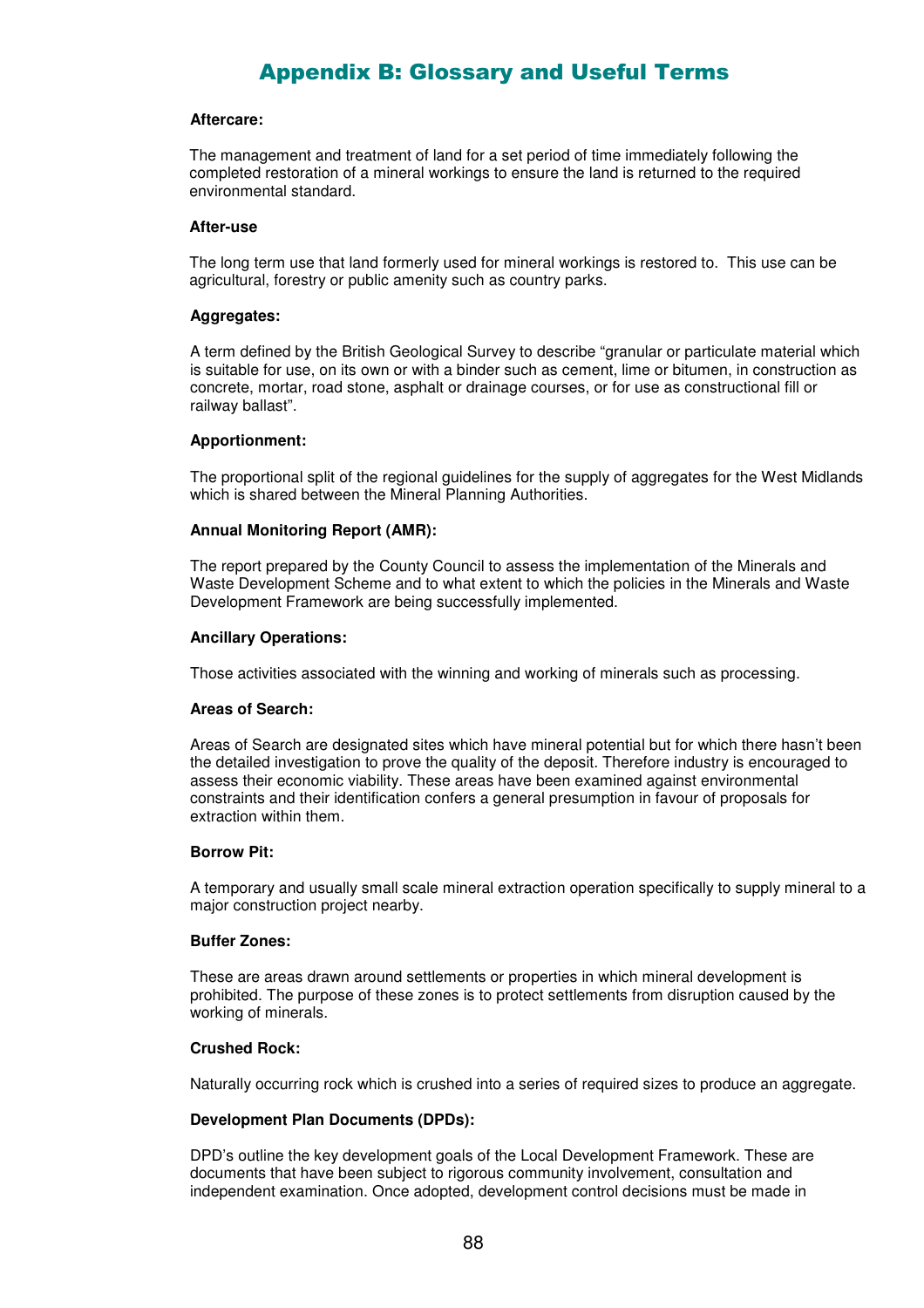accordance with the DPDs, unless material considerations indicate otherwise. The Core Strategy is a DPD.

## **Landbank:**

The total amount of permitted reserves of a mineral within the County.

## **Local Biodiversity Action Plan (LBAP):**

At the 1992 Rio Earth Summit, over 150 countries pledged to conserve their dwindling biodiversity. Britain has already published a UK Biodiversity Action Plan. It is now encouraging local people and local organisations to form partnerships that can produce and deliver Local Biodiversity Action Plans (LBAPs). The LBAP will provide a local response to the UK Government's National Action Plans for threatened habitats and species. It will contribute to national targets wherever these are relevant to Warwickshire, Coventry and Solihull but will also set local targets. It will also contain action plans for all our local habitats and many of our threatened and declining local species. Warwickshire LBAP is due to be fully launched in 2006.

## **Local Development Document (LDD):**

The generic name given to all documents that make up the Minerals and Waste Development Framework.

## **Local Development Scheme**

The Local Development Scheme is a public "project plan" identifying which local development plan is to be produced and when.

## **Local Geodiversity Action Plan (LGAP):**

Are a mechanism for co-ordinating and delivering local geological conservation adapted from the strategic approach for Biological conservation, (Local Biodiversity Action Plans)

## **Mineral Consultation Areas (MCAs) :**

MCA's define broad areas in which the presence of minerals resources has been identified but not assessed in detail. Currently Warwickshire County Councils MCA's define areas where there is a presence of **aggregate resources**. This has been supplied to all five District Councils within the County. As Mineral Planning Authority Warwickshire requires to be consulted on all planning applications falling within the Mineral Consultation Areas with the following exceptions.

- Development in accordance with the allocations of an adopted or deposited local plan
- Householder applications such as extensions to houses
- Reserved Matter applications unless the Mineral Planning Authorities specifically requested consultation at the Outline stage
- Minor Developments, such as fences, walls, bus shelters
- Applications for listed buildings unless specifically requested
- Advertisement applications
- Extensions or alterations to an existing use/building which do not fundamentally change the scale and character of the use/building, but **sub-division of a dwelling will require consultation**
- Developments requiring permission by virtue of a Direction under Article 4 of the Town and Country Planning General Permitted Development Order 1995

District Councils may be required to ensure that applicants provide evidence that for developments within MCA's the mineral potential of the area has been properly investigated and where sterilisation of reserves would occur, then planning permission should be refused unless overriding considerations exist.

#### **Mineral Development**

Any activity related to the exploration for the extraction and working of minerals, including tipping of spoil and ancillary operations such as the construction and use of processing plant.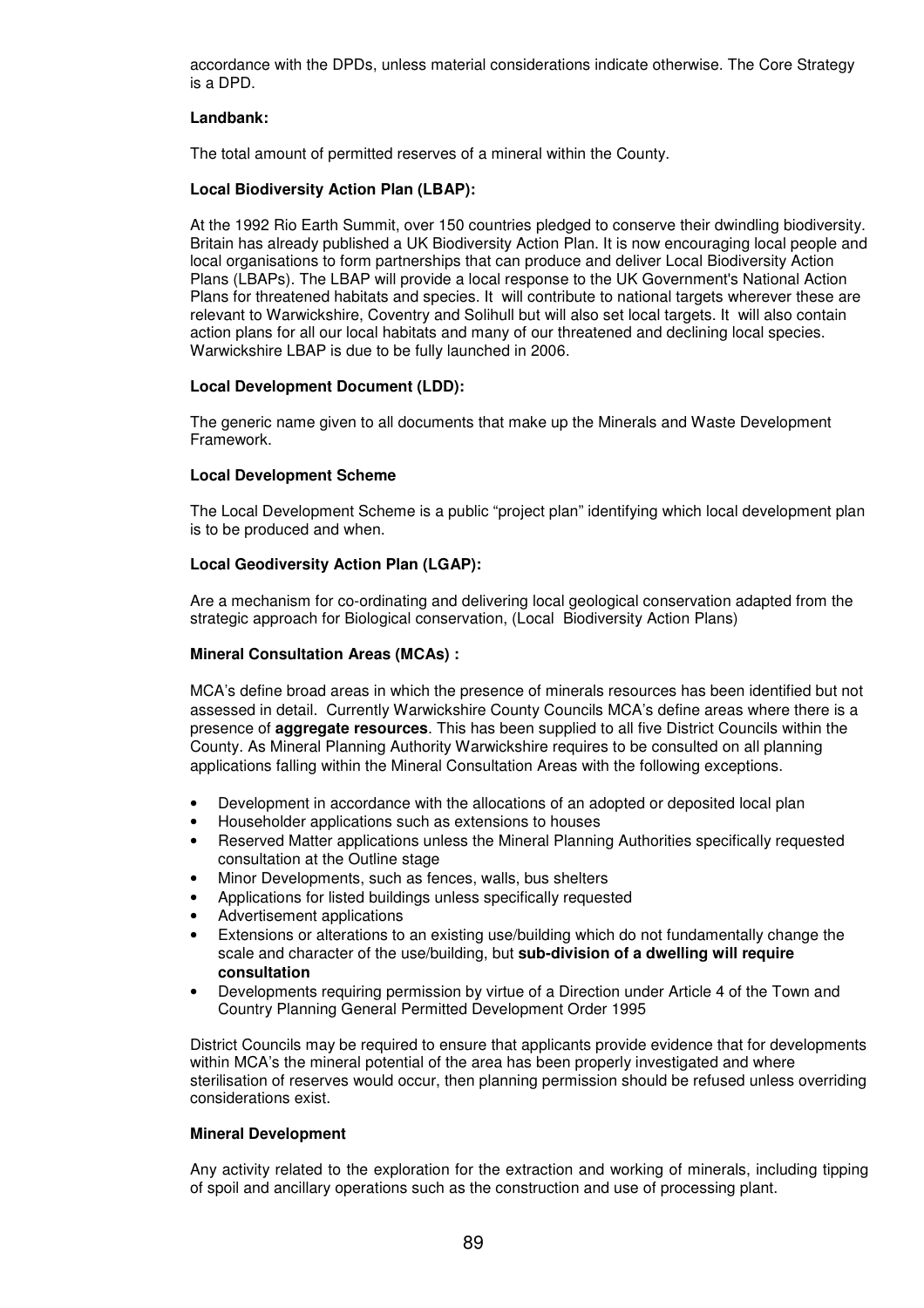#### **Mineral Reserves:**

Mineral deposits which have been investigated and are proven to be of economic importance due the quality, quantity and nature of the deposit.

#### **Mineral Resource:**

A potential source of a mineral where the deposits nature, quality and quantity has yet to be assessed or is not yet economic.

#### **Mineral Safeguard Areas:**

These are clearly identified sites where mineral reserves are known, assessed and are very likely to be subject to a planning application for extraction in the near future. Warwickshire would expect to be consulted in the event of any planning application or proposed development within these sites and where sterilisation of the reserves would occur permission should be refused unless overriding conditions exist or the mineral could be extracted prior to development.

#### **Minerals Allocations Development Plan Document:**

This will provide detailed land allocations for specific mineral developments and has the potential to include criteria based polices for site selections.

#### **Minerals and Waste Development Framework (MWDF):**

A 'folder' containing all the Local Development Documents produced by Warwickshire for Minerals and Waste and therefore contains all the planning policies.

#### **Minerals and Waste Development Scheme (MWDS):**

The project plan and timetable for the preparation of the Minerals and Waste Development Frameworks and all its constituent documents.

#### **Minerals Core Strategy Development Plan Document:**

A document which sets out the long term vision, objectives and strategy for mineral development across Warwickshire up to 2021, and provides the framework for mineral development control.

#### **Minerals Local Plan for Warwickshire:**

Detailed statutory land use plan adopted by Warwickshire in 1995 which sets out the specific policies and proposals to be applied to planning applications for the working of minerals in Warwickshire. The Minerals Local Plan is saved until September 2007. The Minerals Development Framework will replace this document.

#### **Permitted Reserves:**

The quantity of mineral which is still in the ground but there exist a planning permission for its extraction. (see Landbank)

#### **Preferred Areas:**

Areas which have known economic deposits of minerals and have been examined both against environmental constraints and mineral content. Their identification confers a general presumption in favour of proposals for extraction within them.

#### **Primary Aggregates:**

Material extracted or produced from naturally occurring mineral deposits used as an aggregate.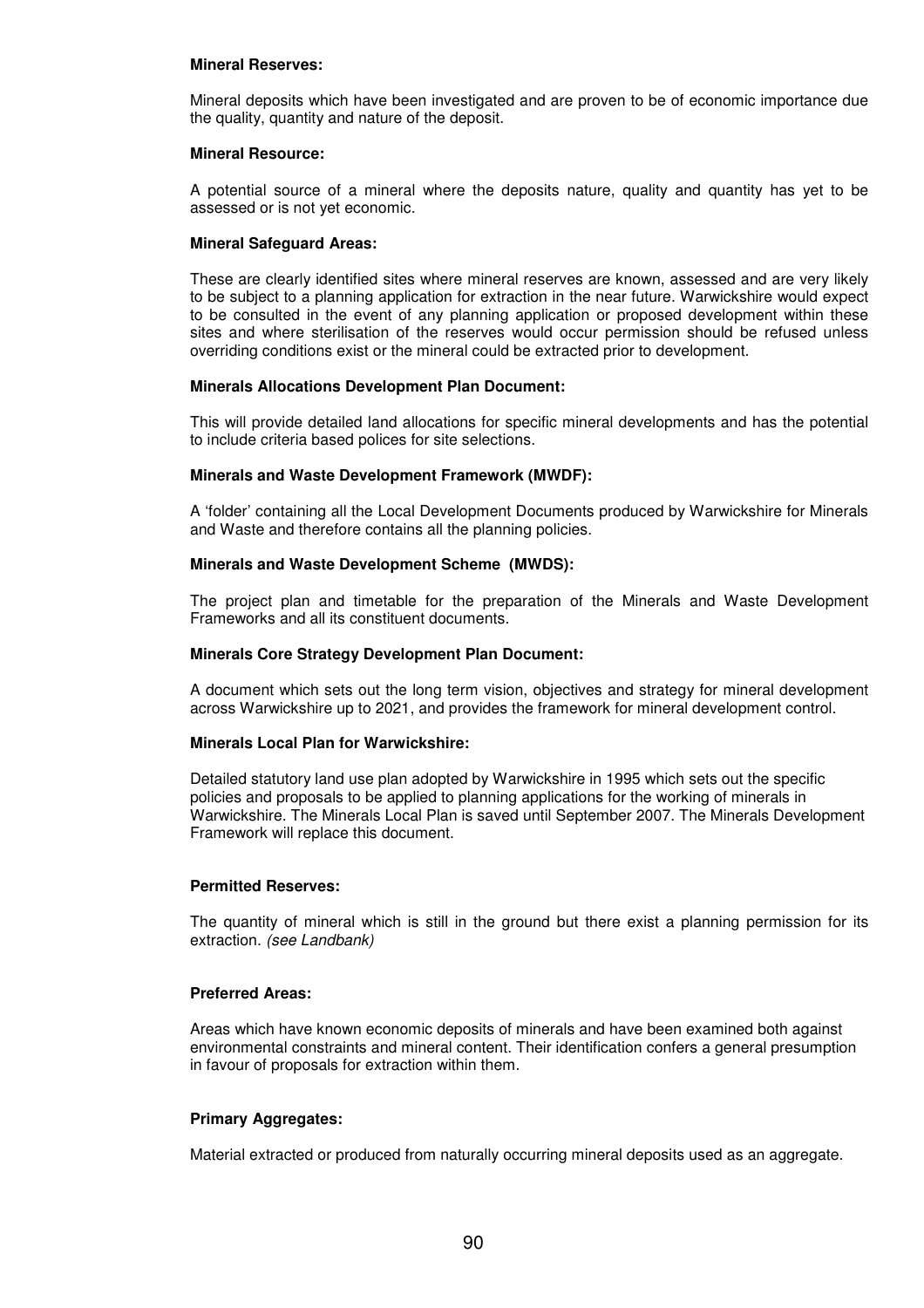## **Regional Spatial Strategy (RSS):**

The strategic plan setting out the region's policies elation to the development and use of land. This is a statutory plan and will form the basis for preparing Local Development Documents. The West Midlands RSS It is prepared by the West Midlands Regional Assembly acting in their role as the Regional Planning Body for the West Midlands.

#### **Restoration:**

Once mineral developments have ceased sites are required to be returned to an acceptable environmental state whether this be a continuation of the existing land use or the creation of a new one.

## **Secondary Aggregates:**

These are materials which originate as waste products from quarrying and mining activities or as a by-product from an industrial process which can be processed and used as an aggregate in the construction industry. Examples include power station ash and colliery spoil.

## **Statement of Community Involvement:**

A document which outlines the standards and approach that the County will undertake in engaging stakeholders and the local community in producing it Minerals and Waste plans.

## **Sterilisation**

This occurs when developments such as housing, roads or industrial parks are built over potential mineral reserves.

## **Sustainability Appraisal:**

This is a statutory requirement of the 2004 Planning Act. Sustainability Appraisal is an evaluative process for assessing the environmental, social and economic effects of all plans and programmes and appraising policies to ensure they reflect sustainable development objectives.

## **Waste Core Strategy:**

This sets out the long term vision, objectives and strategy for waste development across the County up to 2021 and provides the framework for waste development control.

#### **Waste Allocations Development Plan Document:**

This will provide detailed land allocations for waste related developments and criteria based policies where this is not possible.

#### **West Midlands Regional Aggregates Working Party.**

A working group which draws its members from the Mineral Planning Authorities of the West Midlands, representatives of the aggregates industry and central government established to consider and help plan for the supply of aggregates.